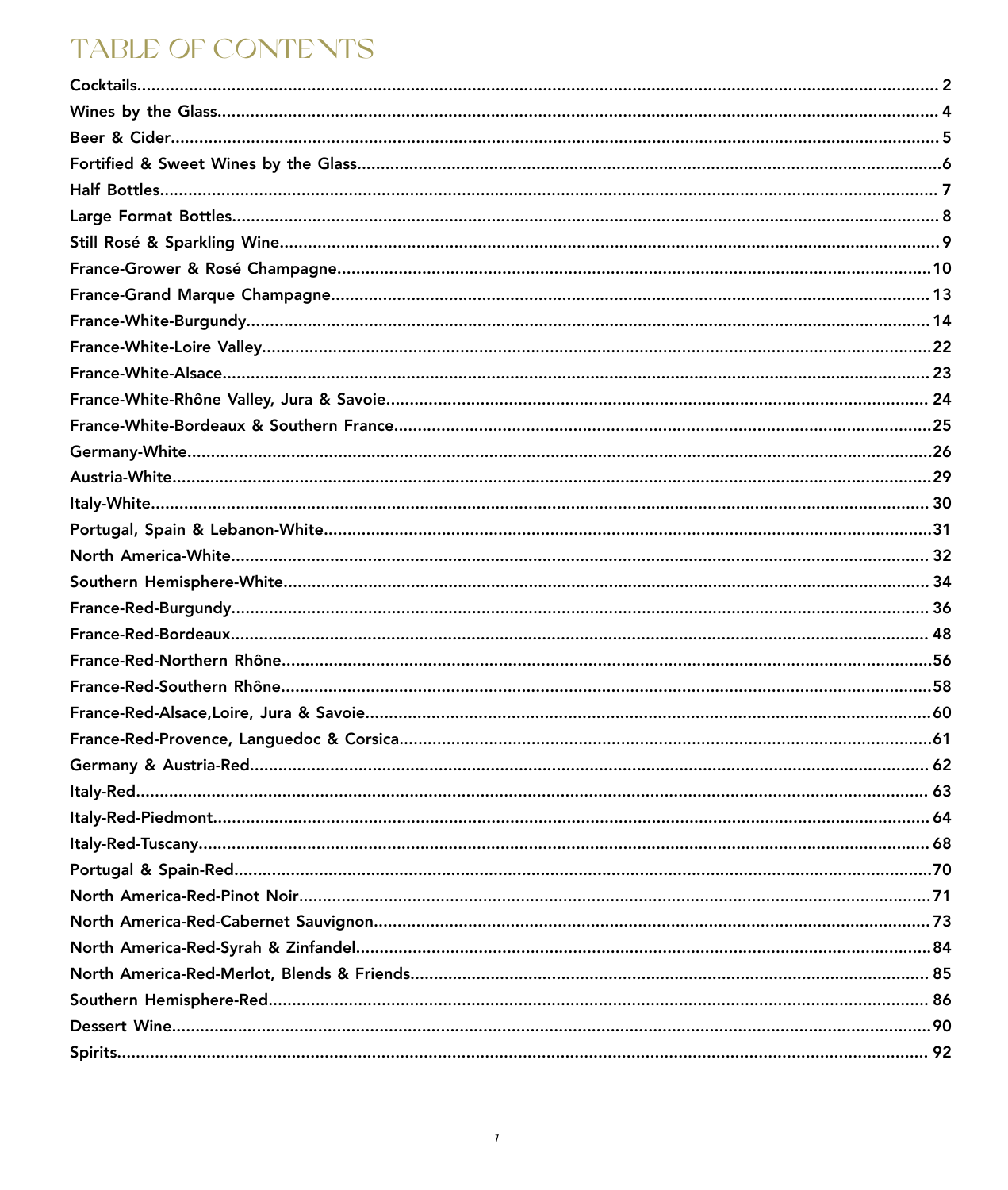## **Cocktails**

#### Bae Room Ketel One Citroen, Cointreau, Lillet Rose, White Cranberry, White Tea Ginger, Lime Leaf - Carbonated 19

Mistakes Were Made

Fig Leaf infused Ume Plum, Bitter Bianco, Botanical Liqueur, Sparkling Wine Cucumber, Grapefruit

19

#### Deep Fake Negroni

Strawberry infused Amass Gin, Kina L'Aero, Blanc & Dry Vermouth Lemon, Olive 19

Monsieur Lafayette Brown Butter & Tonka infused Cognac, Blueberry Balsamic Shrub, Verjus Sparkling Wine 19

Goodbye Roses

Iichiko Sochu, Gin, Cocchi Rosa, Pomegranate, Lemon Almond, Egg, Rose Petal 19

Snap Judgment Snap Pea infused Blanco Tequila, Cantaloupe, Lemon, Chamomile Topped with Fever Tree Tonic - Clarified 19

Pollen Oates

Fennel Pollen infused Bourbon, Aperol, Cherry, Honey Ginger, Kombucha 19

Always Money Blend of Rums, Cold Brew, Pineapple, Banana Cinnamon, Orgeat 19

Look to the Cookie Aquavit, Empirical Spirits Quince, White Peach, Wild Rice Black Sesame, Whole Egg

19

Paradise Lost

Cocoa Nib infused Baijiu, Sorghum Distillate, Guava, Tomato, Vanilla, Thai Chili

19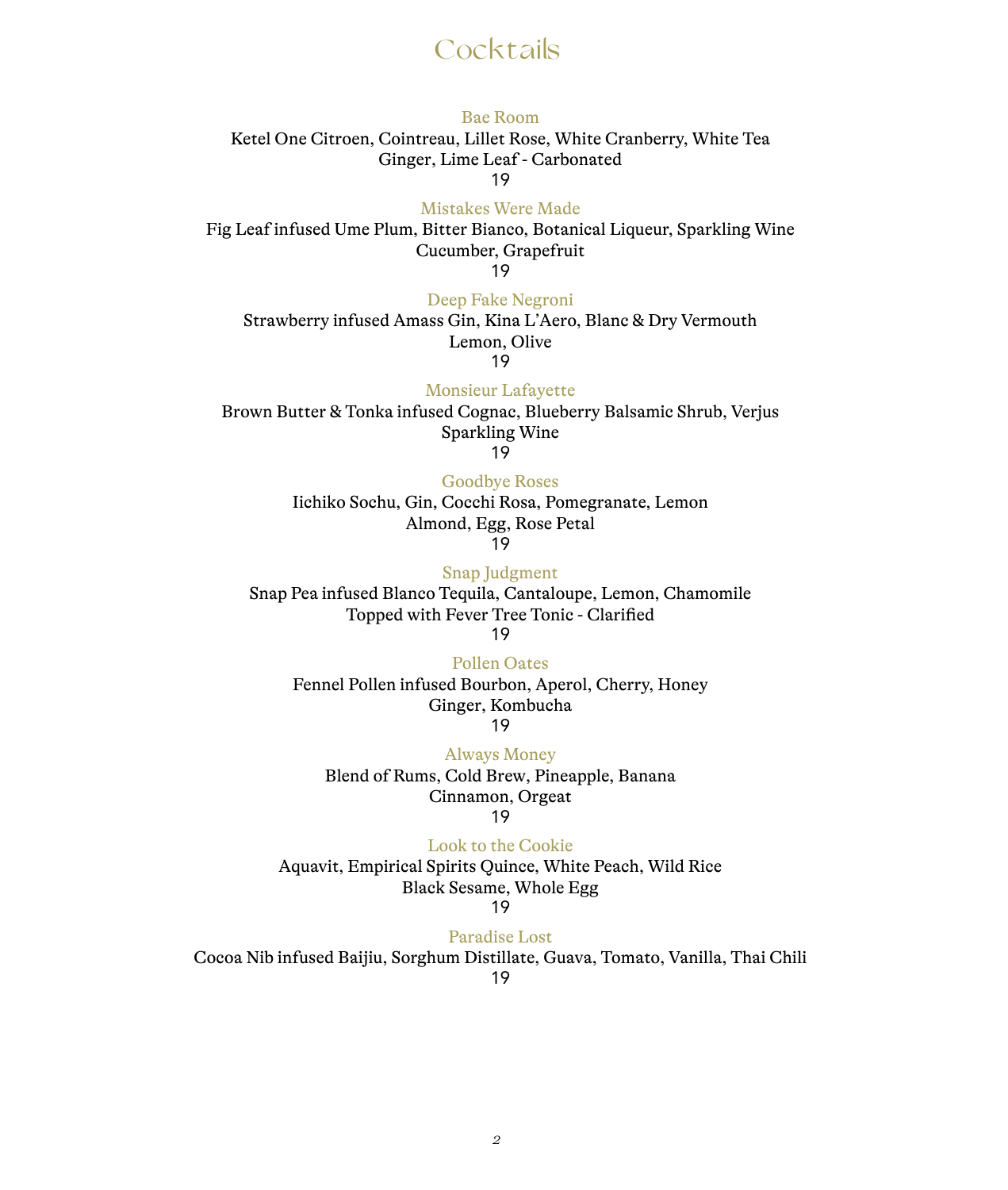## **Cocktails**

#### Spirit Free

Walking Talking Enigma Amass Riverine, Mango Seedlip, Spices, Matcha, Soy - Clarified 15

#### Neighborhood

Manhatta(n) Ragtime Rye, Buffalo Trace Bourbon, Cocchi Vermouth di Torino Raspberry, Walnut, Coffee Bitters 19

Astoria

Blanc & Dry Vermouth, Blend of Gins, Chrysanthemum Palo Santo, Pickled Honeydew 19

Big Trouble in Little Italy

Pandan infused Rye, Carpano Antica Formula, Cynar Chinotto Soda 19

> Brooklyn Rye, Amaro, Cherry Blossom Vermouth Bergamot, Lemon

19

#### Red Hook

Toasted Coconut infused Redemption Rye, Punt e Mes Maraschino, Chocolate

19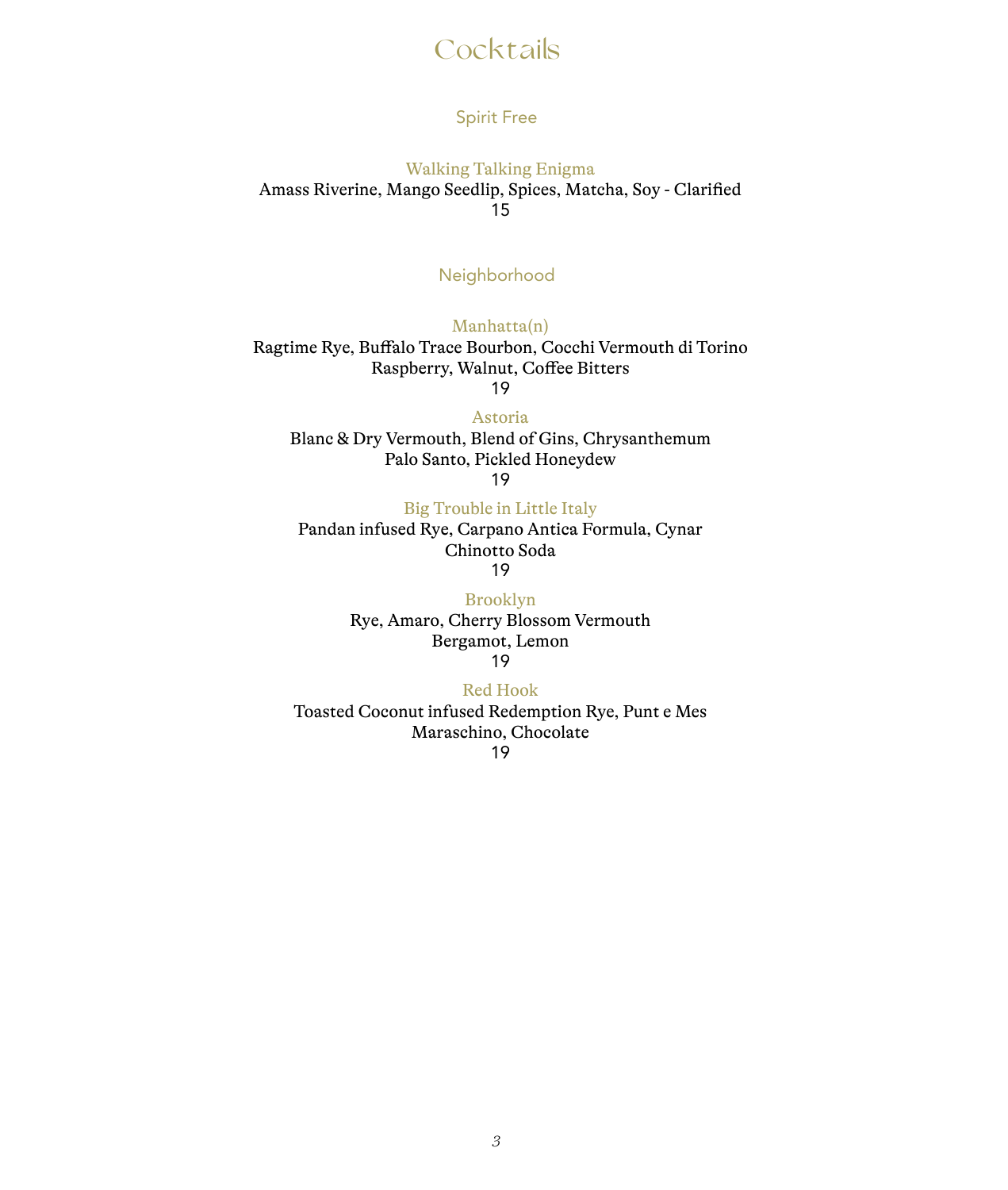# Wines by the Glass

### Sparkling

| Cavas Bertha Reserva Brut Nature, Penedès, Spain NV                    | 16 |
|------------------------------------------------------------------------|----|
| Pierre Gimonnet Blanc de Blancs Extra Brut, Cuis, Champagne, France NV | 27 |
| Gatinois Rosé Brut, Äy, Champagne, France NV                           | 33 |
| Veuve Clicquot 'La Grande Dame' Brut, Champagne, Reims, France 2012    | 49 |

#### White

| J.B. Becker Riesling Kabinett Trocken, Wallufer Walkenberg, Rheingau, Germany 2017 | 16 |
|------------------------------------------------------------------------------------|----|
| Malat Grüner Veltliner 'Furth', Kremstal, Austria 2020                             | 19 |
| Guido Marsella Greco di Tufo, Campania, Italy 2019                                 | 19 |
| Domaine de Sacy Sauvignon Blanc, Sancerre, France 2020                             | 21 |
| Trestle Thirty One Chardonnay, Finger Lakes, New York 2019                         | 22 |
| Domaine Costal Chardonnay Les Truffières, Chablis, France 2018                     | 30 |

### Rosé

| Schloss Gobelsburg Zweigelt Blend 'Cistercien', Niederösterreich, Austria 2017 |  |
|--------------------------------------------------------------------------------|--|
|--------------------------------------------------------------------------------|--|

#### Red

| Stephane Aviron Gamay, Côte de Brouilly Vieilles Vignes, Beaujolias, France 2017  | 16 |
|-----------------------------------------------------------------------------------|----|
| Mullineux Tinta Barroca, Swartland, South Africa 2016                             | 18 |
| Chapter 24 Pinot Noir 'The Union', Willamette Valley, Oregon 2018                 | 20 |
| Château Fleur de Fonplegade Merlot Grand Cru, Saint-Émilion, Bordeaux 2011        | 22 |
| Comando G Garnacha "La Bruja de Rozas", Castilla y León, Spain 2018 (From Magnum) | 25 |
| Larkmead Cabernet Sauvignon Napa Valley 2014                                      | 35 |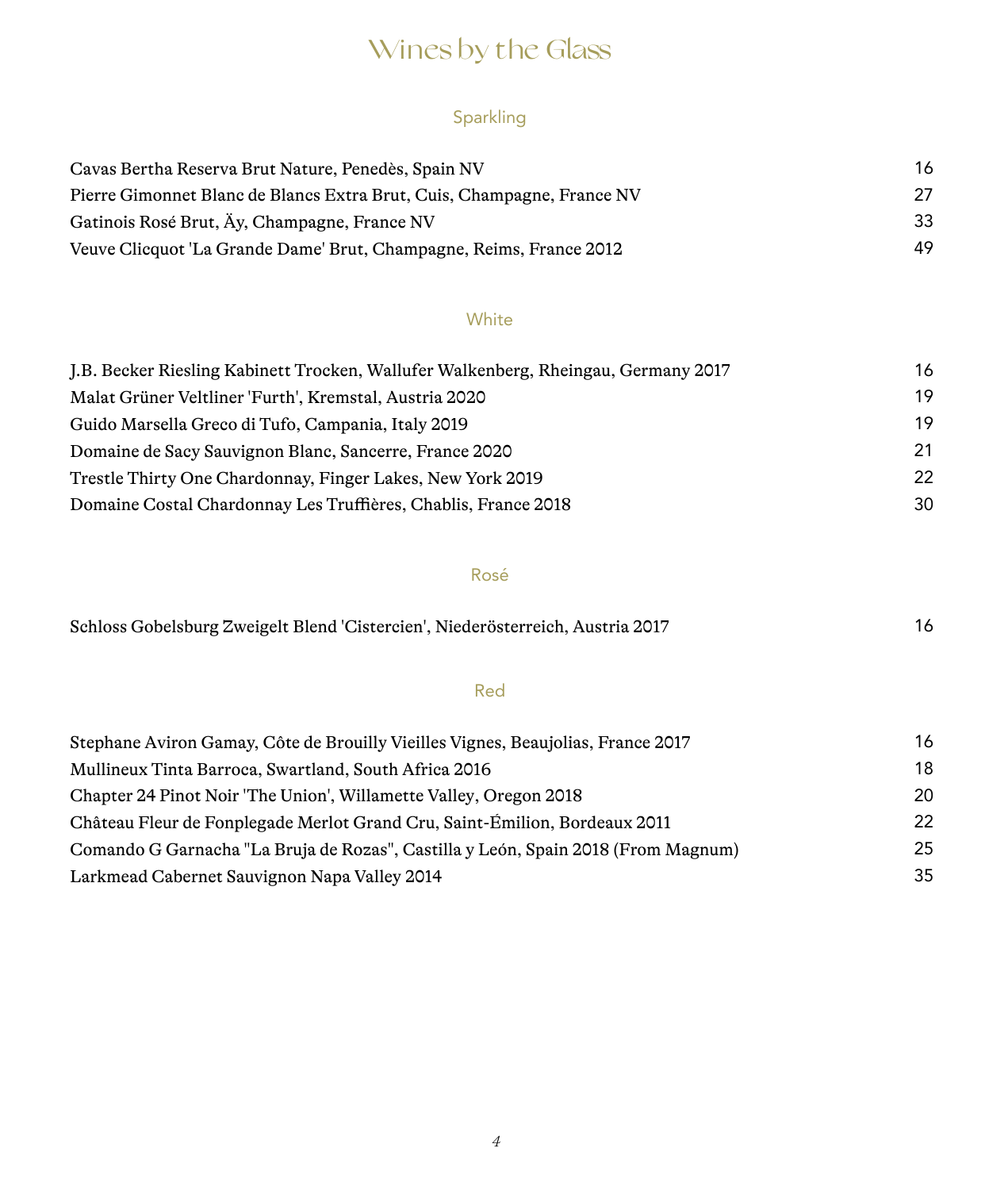#### DRAFT BEER

| Ebbs Brewing Co. Kolsch No. 2, Brooklyn, NY 4.4%                  | 10 |  |
|-------------------------------------------------------------------|----|--|
| Dutchess Ales 'Ghost Beer' Pale Ale, Hudson Valley, NY 4.8%       | 12 |  |
| Talea Beer Co. 'Power Couple' DIPA, Brooklyn, NY 8%               | 15 |  |
| Ommegang 'Rare Vos' Belgian Style Amber Ale, Cooperstown, NY 6.5% | 10 |  |

### BOTTLES & CANS

| Narragansett Brewing Co. Lager, Provdence, RI 5% - 160z can                         | 7  |
|-------------------------------------------------------------------------------------|----|
| Peekskill Brewery 'Eastern Standard' IPA, Peekskill, NY 6.8% - 12oz Can             | 9  |
| Von Trapp Brewing Kölsch, Stowe, VT 5% - 12oz Can                                   | 9  |
| Oxbow Brewery 'Farmhouse Pale Ale', New Castle, ME 6% - 12oz Can                    | 10 |
| Maine Beer Co. 'Lunch' IPA, Freeport, ME 7% - 16.90z Can                            | 20 |
| The Bruery 'Goses are Red' Gose, Placentia, CA 5.6% - 160z Can                      | 15 |
| Lexington Brewing 'Kentucky Bourbon Barrel Ale', Lexington, KY 8.2% - 12oz Btl      | 14 |
| North Coast Brewing Co. 'Old Rasputin' Imperial Stout, Fort Bragg, CA 9% - 160z Can | 13 |
| Rothaus 'Tannenzäpfle' Pils, Grafenhausen, Germany 5.1% - 12.20z Btl                | 12 |
| Birra Baladin 'Iasaac' Wheat Ale, Piedmont, Italy 5% - 11.20z Btl                   | 15 |
| Hanssens Artisanaal Oude Gueuze, Dworp, Belgium 6% - 12.7oz Btl                     | 26 |
| Aecht Schlenkerla 'Rauchbier', Bamberg, Germany 5.4% - 16.9 Btl                     | 15 |

#### CIDER

| Aaron Burr Homestead - Central Sullivan, NY 7.8% - 16.90z Btl |  |
|---------------------------------------------------------------|--|
|                                                               |  |

#### N/A

| Athletic Brewing 'Golden Ale' Stratford, CT - 12oz Can           |    |
|------------------------------------------------------------------|----|
| Athletic Brewing 'Free Wave Hazy IPA', Stratford, CT - 12oz Can  |    |
| Lagunitas Brewing Co. Hoppy Refresher', Lagunitas, CA - 12oz Btl |    |
| St. Agrestis 'Phony Negroni', Brooklyn, NY - 6.760z Btl          | 15 |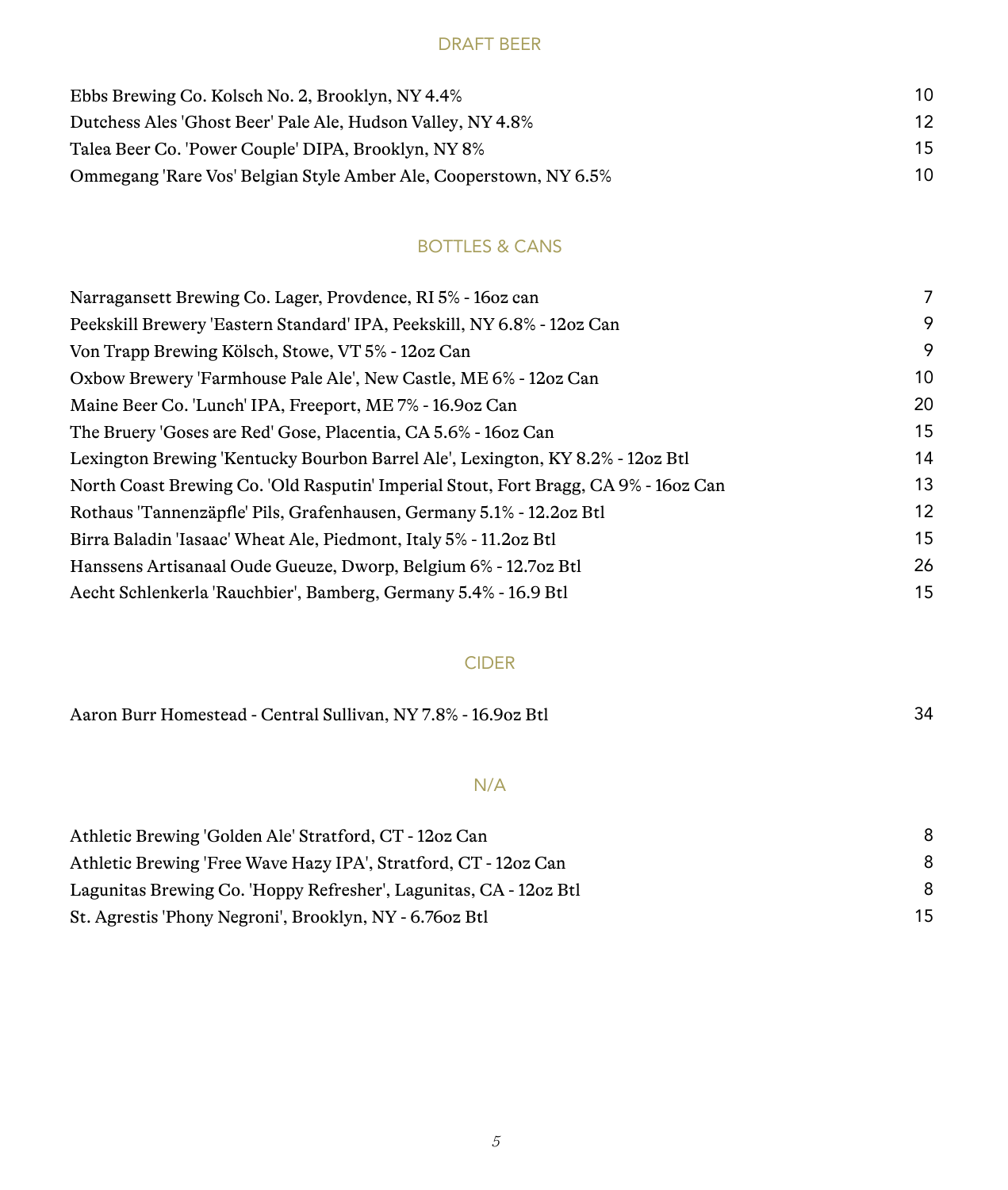# Fortified & Sweet Wine

### Fortified

| Valdespino Deliciosa, Manzanilla, Jerez, Spain           | 12 |
|----------------------------------------------------------|----|
| René Geoffroy Ratafia, Champagne, France NV              | 24 |
| Taylor Fladgate 20yr Tawny Port, Portugal                | 19 |
| Dandelion Pedro Ximénez, Legacy of Australia, Barossa NV | 18 |

### Sweet

| Château Rieussec Sauternes, Bordeaux, France 2005      | 22 |
|--------------------------------------------------------|----|
| Château d'Yquem Sauternes, Bordeaux, France 2008       | 48 |
| Royal Tokaji Wine Co. 5 Puttonyos, Tokaj, Hungary 2013 | 19 |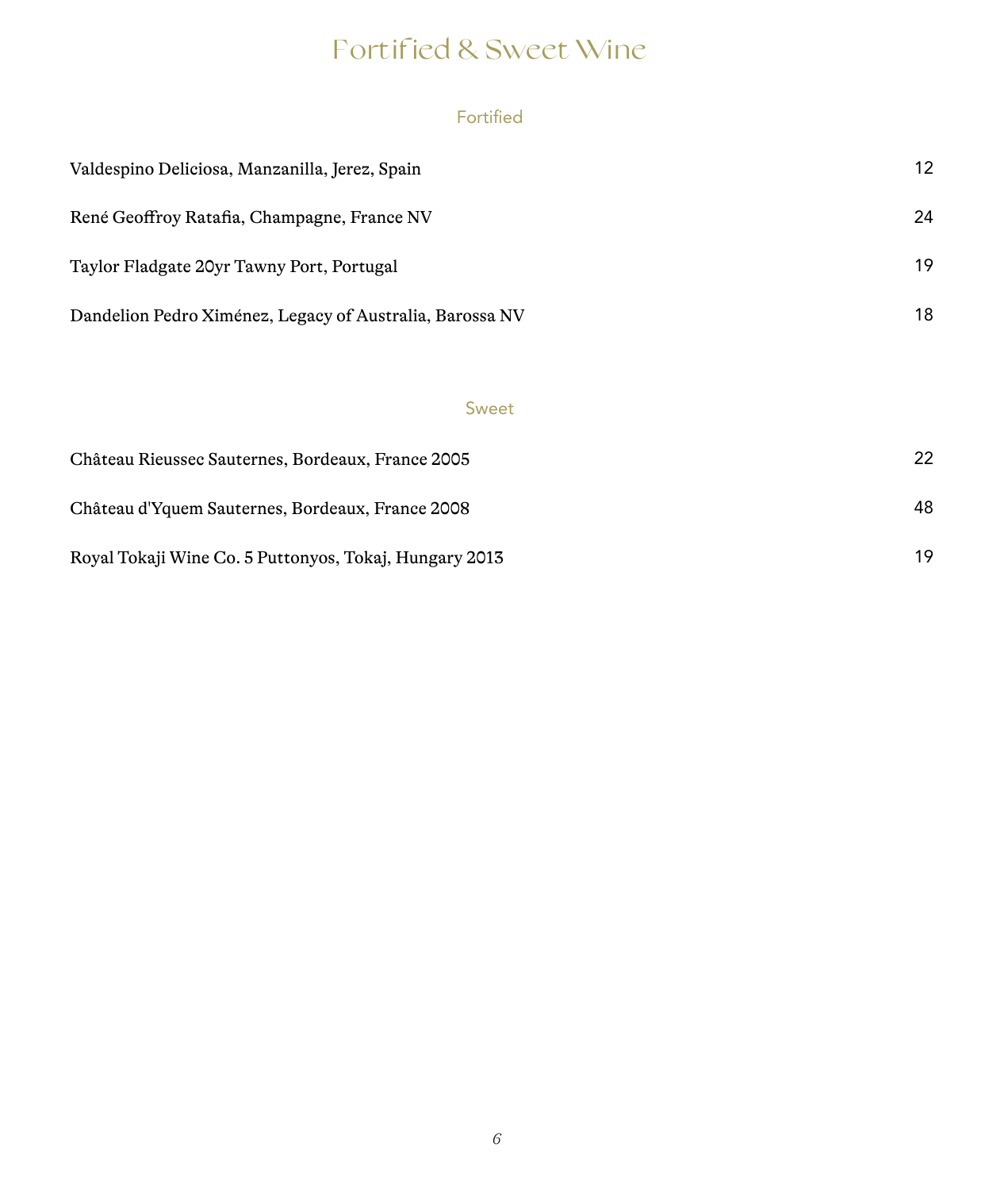## Half Bottles

### Sparkling

| Lilbert-Fils Blanc de Blancs Brut, Cramant, Champagne, France NV    | 98  |
|---------------------------------------------------------------------|-----|
| Bruno Paillard Brut, Reims, Champagne France NV                     | 80  |
| Krug 'Grand Cuvée' Brut, Reims, Champagne, France NV                | 175 |
| Besserat de Bellefon Blanc de Blancs Brut, Ay, Champagne, France NV | 135 |
| Paul Bara Rosé Brut, Bouzy, Champagne, France NV                    | 95  |
| Gosset 'Grand Rosé' Brut, Ay, Champagne, France NV                  | 98  |
| Krug Rosé Brut, Reims, Champagne, France NV                         | 245 |

#### **White**

| Moreau-Naudet Forêts 1er. Chablis. France 2017                                   | 85 |
|----------------------------------------------------------------------------------|----|
| Kosta Browne Chardonnay 'One Sixteen', Russian River Valley, California 2017     | 98 |
| Yves Cuilleron Viognier 'La Petit Côte', Condrieu, France 2017                   | 70 |
| Château Carbonnieux Sauvignon Blanc Blend, Pessac-Léognan, Bordeaux, France 2017 | 65 |

### Red

| Domaine Harmand-Geoffroy Gevrey-Chambertin, Burgundy, France 2016                   | 85  |
|-------------------------------------------------------------------------------------|-----|
| Domaine Alain Michelot Les Charrières 1er, Morey-Saint-Denis, Burgundy, France 2009 | 130 |
| Bitouzet-Prieur Les Aussy 1 er, Volnay, Burgundy, France 2015                       | 95  |
| Kosta Browne Pinot Noir, Russian River Valley, California 2017                      | 135 |
| Fontodi Chianti Classico, Tuscany, Italy 2015                                       | 70  |
| Château Giscours Margaux, Bordeaux, France 2005                                     | 195 |
| Peay Syrah 'Les Titans', Sonoma Coast, California 2016                              | 80  |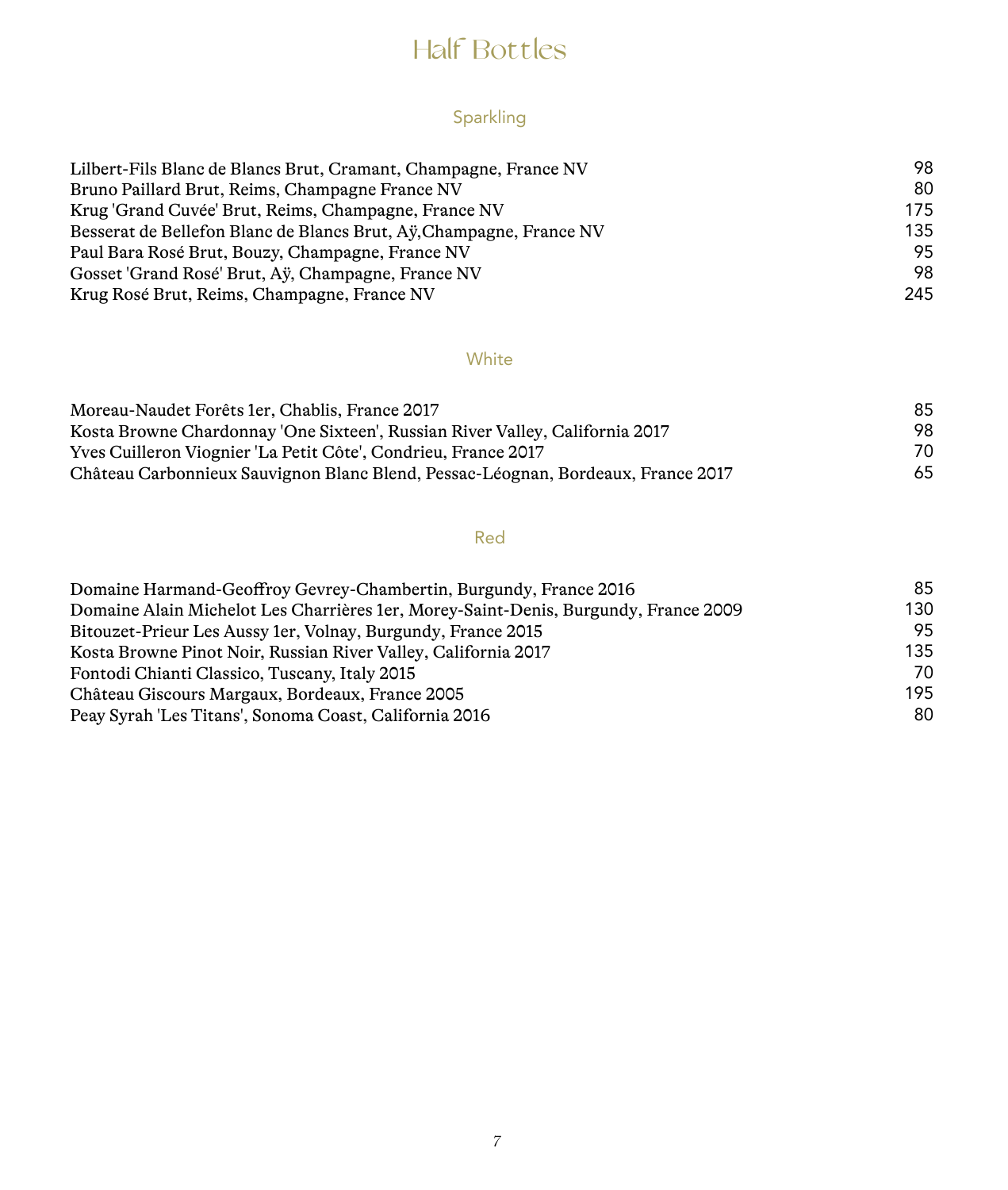# Large Format

## Sparkling

| Roger Coulon 'L'Hommee' Brut, Vrigny, Champagne, France NV (1500mL)        | 315 |
|----------------------------------------------------------------------------|-----|
| Stéphane Coquillette 'Carte d'Or', Chouilly, Champagne, France NV (1500mL) | 220 |

#### **White**

| Domaine Servin Chablis, France 2010 (1500mL)                                      | 195  |
|-----------------------------------------------------------------------------------|------|
| Domaine Julien Vedel Chenin Blanc 'Le Compte Marc', Vouvray, France 2016 (1500mL) | 185. |
| Schafer-Fröhlich Riesling Grosses Gewächs, Felseneck, Nahe, Germany 2015 (1500mL) | 395  |
| Wasenhaus Weissburgunder, Baden, Germany 2017 (1500mL)                            | 245  |
| Matthiasson Chardonnay Linda Vista, Napa Valley, California 2016 (1500mL)         | 160. |

#### Rosé

| Domaine Tempier Mourvèdre Blend, Bandol, France 2017 (1500mL) | 195 |
|---------------------------------------------------------------|-----|
|---------------------------------------------------------------|-----|

### Red

| Geantet-Pansiot Charmes-Chambertin Grand Cru, Burgundy, France 1996 (1500mL)                | 975  |
|---------------------------------------------------------------------------------------------|------|
| Comtesse Bernard de Cherisey Blagny La Genelotte 1er, Burgundy, France 2016 (1500mL)        | 385  |
| Château Figeac Saint-Émilion, Bordeaux, France 1970 (1500mL)                                | 2450 |
| Château Haut-Brion Pessac-Léognan, Bordeaux, France 1989 (1500mL)                           | 9850 |
| Domaine Chapel Chiroubles, Beaujolais, France 2018 (1500mL)                                 | 175  |
| Guillaume Gilles Syrah 'Les Peyrouses', Vin de France, Northern Rhône, France 2015 (1500mL) | 198  |
| Domaine Bois De Boursan Châteauneuf-du-Pape 'Cuvée des Félix', Southern Rhône, France 2010  | 390  |
| (1500mL)                                                                                    |      |
| Gourt de Mautens Grenache Blend, Vaucluse, France 2014 (1500mL)                             | 185  |
| Château Pradeaux Mourvèdre Blend, Bandol, France 2011 (1500mL)                              | 190  |
| Comando G Garnacha 'La Bruja de Rozas', Castilla y León, Spain 2018 (1500mL)                | 200  |
| Wasenhaus Pinot Noir, Baden, Germany 2017 (1500mL)                                          | 245  |
| Giovanni Canonica Barolo 'Paiagallo', Piedmont, Italy 2003 (1500mL)                         | 875  |
| Renzo Seghesio Barolo Pajana, Riserva 2008 (1500mL)                                         | 375  |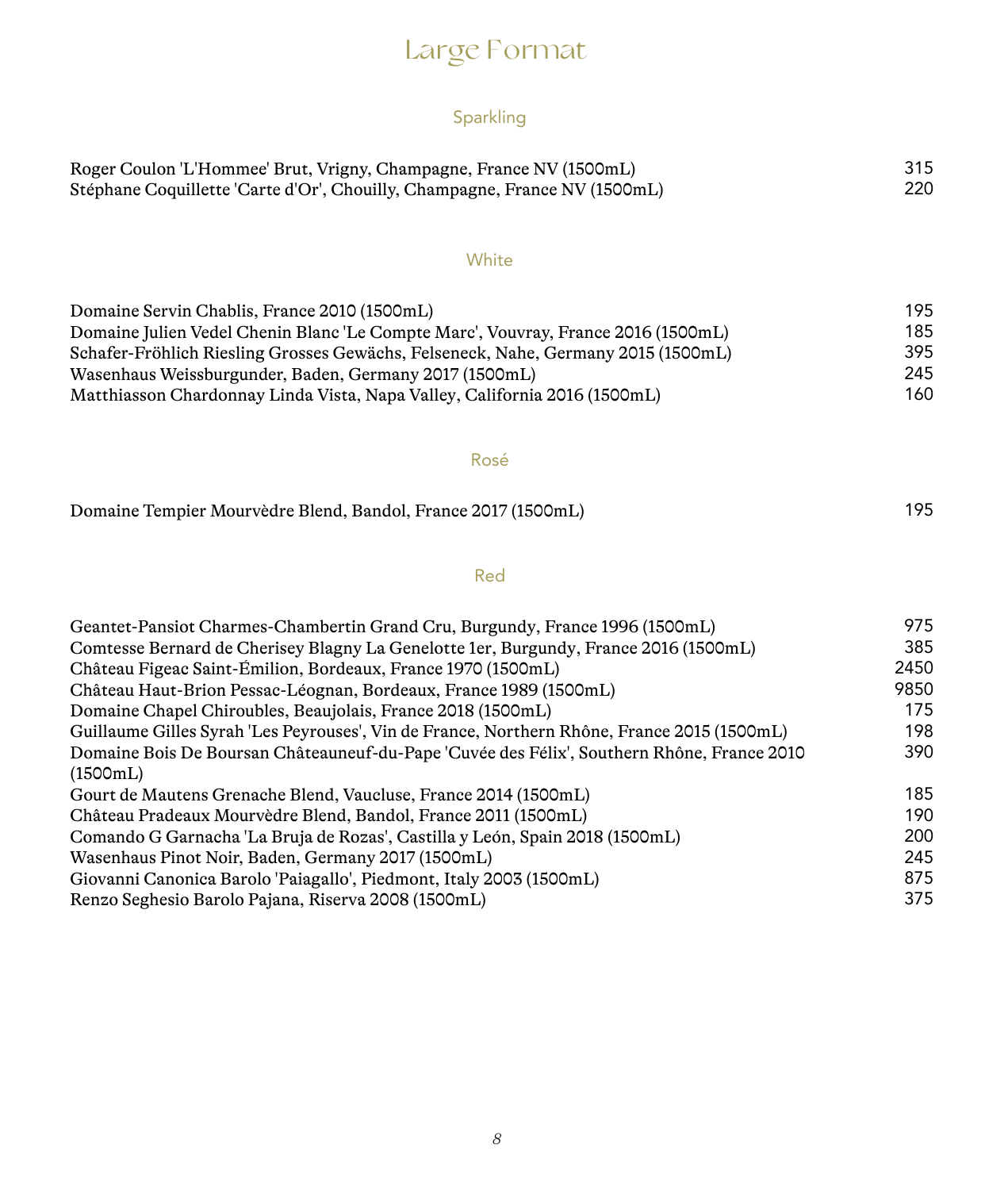# Still Rosé & Sparkling Wine

### Rosé

| Clos Sainte Magdeleine Grenache Blend, Cassis, Provence, France 2018          | 104 |
|-------------------------------------------------------------------------------|-----|
| Domaine Tempier Mourvèdre Blend, Bandol, France 2017 (1.5L)                   | 195 |
| Domaine de Terrebrune Mourvèdre Blend, Bandol, France 2016                    | 95  |
| Picaro del Aguila Tempranillo, Ribera del Duero, Spain 2014                   | 85  |
| Schloss Gobelsburg Zweigelt Blend 'Cistercien', Wachau, Austria 2017          | 64  |
| Cameron Pinot Grigio, Ramato, Dundee Hills, Oregon 2018                       | 80  |
| Heitz Grignolino, Napa Valley, California 2018                                | 95  |
| <b>Sparkling Wine</b>                                                         |     |
| Cavas Bertha Reserva Brut Nature, Penedès, Spain NV                           | 64  |
| Peter Lauer Sekt Réserve, Saar, Germany 1996                                  | 135 |
| Peter Lauer Sekt Réserve, Saar, Germany 1988                                  | 155 |
| Peter Lauer Sekt Réserve, Saar, Germany 1987                                  | 165 |
| Hild Mosel, Germany NV                                                        | 55  |
| Nyetimber Blanc de Blancs, England 2010                                       | 180 |
| Under the Wire Pinot Noir, Wentzel Vineyard, Anderson Valley, California 2014 | 140 |
| Schramsberg Blanc de Blancs, North Coast, California 2016                     | 125 |
| Stolpman Vineyards Combe Pet'Nat, Ballard Canyon, California 2018             | 95  |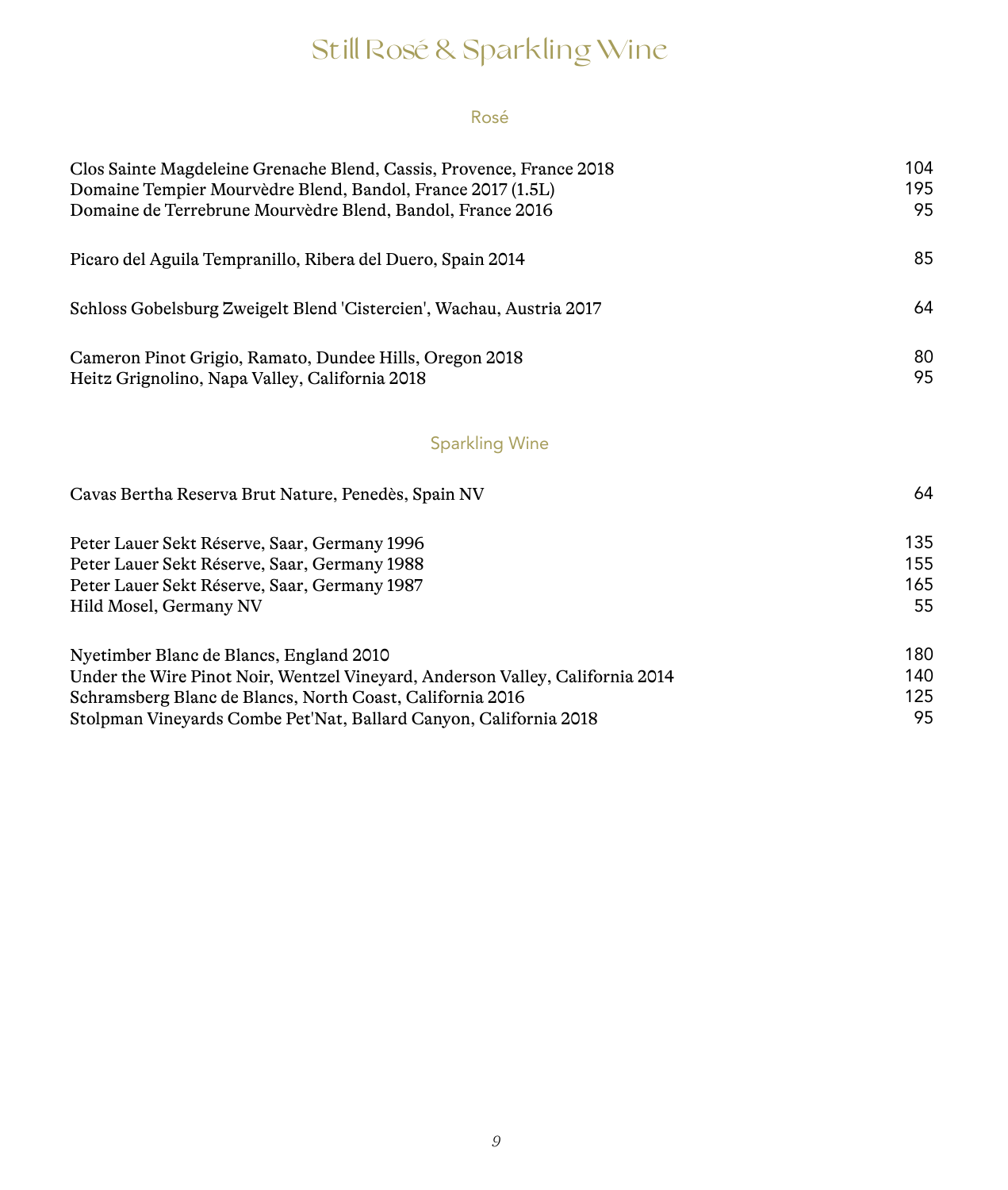# France-Grower Champagne

| Agrapart '7 Crus' Brut, Avize NV                                                                      | 145 |
|-------------------------------------------------------------------------------------------------------|-----|
| Agrapart Blanc de Blancs, 'Terroirs' Extra Brut, Avize NV                                             | 165 |
| Agrapart Blanc de Blancs, 'Minéral' Extra Brut, Avize 2012                                            | 240 |
| Agrapart 'Complantée' Extra Brut, Avize NV                                                            | 210 |
| Agrapart Blanc de Blancs, 'Vénus' Brut Nature, Avize 2012                                             | 385 |
| Pierre Baillette Blanc de Noirs, Coeur de Craie, Rilly la Montagne 2013                               | 180 |
| Paul Bara Blanc de Noirs, 'Comtesse Marie de France' Brut, Bouzy 2006                                 | 315 |
| Christophe Baron Blanc de Noirs, 'Hautes Blanches Vignes' Non-Dosé, Charly-Sur-Marne 2014<br>(1500ml) | 520 |
| Bérêche 'Brut Réserve', Ludes NV                                                                      | 140 |
| Bérêche 'Brut Réserve', Ludes 2001                                                                    | 525 |
| Bérêche 'Brut Réserve', Ludes 2000                                                                    | 700 |
| Bérêche Blanc de Blancs, 'Les Beaux Regards' Extra Brut, Ludes 2014                                   | 200 |
| Bérêche Blanc de Blancs, 'Les Beaux Regards' Extra Brut, Ludes 2012                                   | 195 |
| Bereche 'Le Cran' Extra Brut, Ludes 2011                                                              | 230 |
| Bérêche 'Reflet d'Antan' Brut, Ludes NV (dis. 4/16)                                                   | 245 |
| Bérêche 'Rilly-La-Montagne' Extra Brut, Ludes NV (dis. 1/19)                                          | 250 |
| Bérêche Blanc de Noirs, 'Rive Gauche' Extra Brut, Ludes 2014                                          | 195 |
| Bérêche & Fils Blanc de Blancs, 'Côte' Extra Brut, Ludes 2005                                         | 245 |
| Noël Bazin Blanc de Blancs, 'l'Etonnante' Brut, Villers-Marmery 2013                                  | 175 |
| Cédric Bouchard 'Presle' Brut, Celles-sur-Ource 2015                                                  | 350 |
| Vincent Charlot 'Fruit de ma Passion' Extra Brut, Mardeuil 2013                                       | 120 |
| Chartogne-Taillet 'Cuvée Orizeaux' Extra Brut, Merfy 2013                                             | 275 |
| Ulysse Collin Blanc de Noirs, 'Les Maillons' Extra Brut, Congy 2015                                   | 290 |
| Ulysse Collin Blanc de Blancs, 'Les Pierrières' Extra Brut, Congy 2014                                | 335 |
| Stéphane Coquillette 'Carte d'Or' Brut, Chouilly NV (1500mL)                                          | 220 |
| Roger Coulon 'L'Hommée' Extra Brut, Reims NV (1500mL)                                                 | 315 |
| Marie-Courtin Blanc de Blancs, 'Presence' Extra Brut, Polisot 2015                                    | 195 |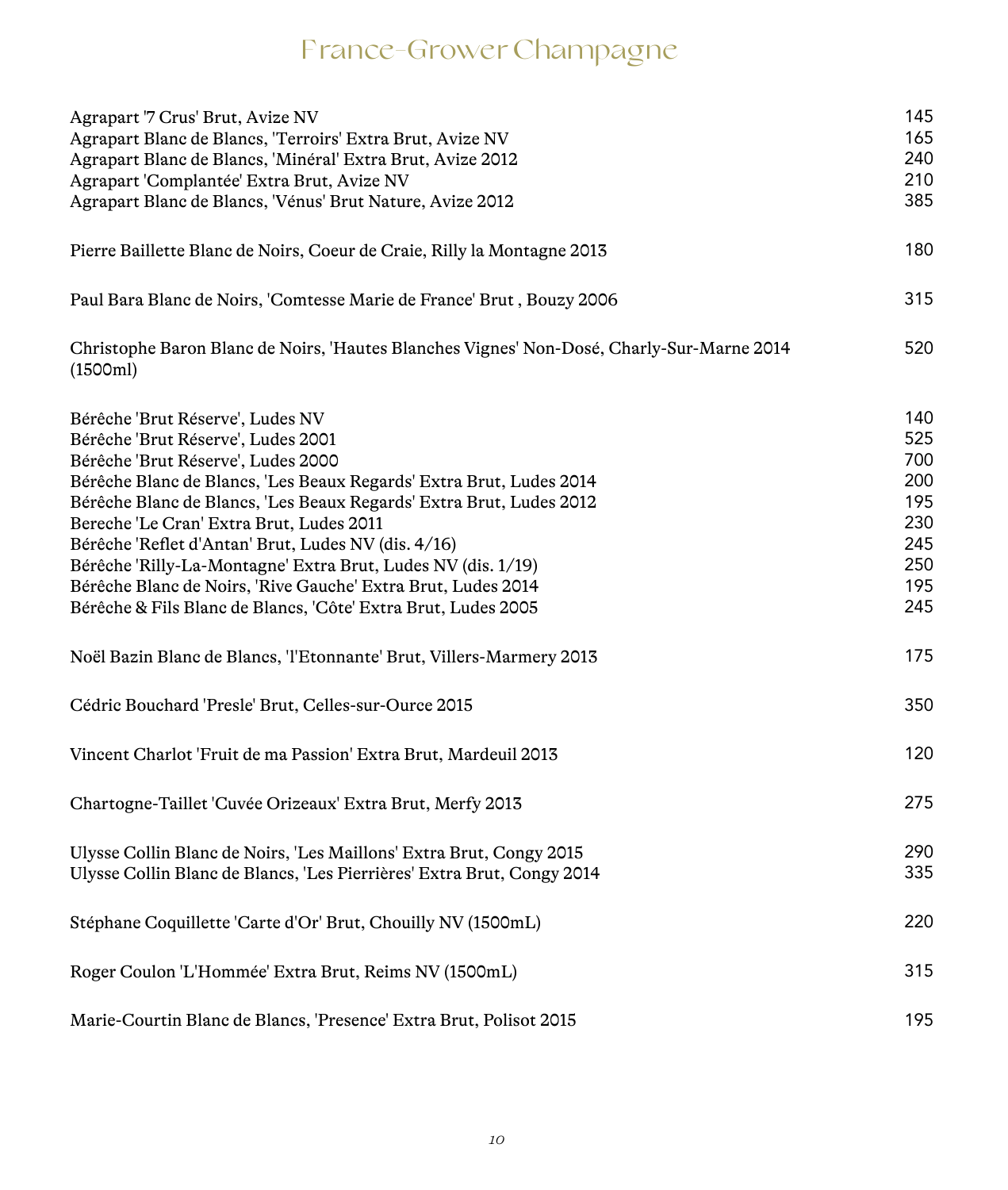# France-Grower Champagne

| Pierre Gimonnet Blanc de Blancs, Extra Brut, Cuis NV                                                                                            | 120               |
|-------------------------------------------------------------------------------------------------------------------------------------------------|-------------------|
| Grognet Blanc de Blanc Brut, Étoges NV                                                                                                          | 108               |
| Guiborat Blanc de Blancs, 'Prisme' Extra Brut, Chouilly NV                                                                                      | 145               |
| Jacquesson 'Cuvée 736' Dégorgement Tardif Extra Brut, Dizy NV                                                                                   | 320               |
| Marie-Noëlle LeDru Brut, Ambonnay NV<br>Marie-Noëlle LeDru Extra Brut, Ambonnay NV<br>Marie-Noëlle LeDru 'Millésime' Brut Nature, Ambonnay 2008 | 275<br>335<br>645 |
| Benoit Lahaye Brut Nature, Bouzy NV<br>Benoit Lahaye Blanc de Blancs, Brut, Bouzy NV                                                            | 185<br>295        |
| Laherte Frères Blanc de Blancs, 'Les Grandes Crayères' Extra Brut, Chavot 2014                                                                  | 185               |
| Mouzon Leroux 'L'Atavique' Extra Brut, Verzy NV                                                                                                 | 136               |
| Ruppert-Leroy Blanc de Noirs, 'Fosse Grely' Brut Nature, Essoyes 2015                                                                           | 140               |
| Minière F&R 'Symbiose' Extra Brut, Hermonville 2009                                                                                             | 155               |
| A. Margaine Blanc de Blancs, Special Club Brut, Villers-Marmery 2012                                                                            | 175               |
| Marguet 'Les Crayères' Extra Brut, Ambonnay 2012                                                                                                | 198               |
| Jose Michel 'Tradition' Brut, Moussy NV                                                                                                         | 95                |
| Flavien Nowack Blanc de Noirs, 'Les Bauchets' Extra Brut, Vandières NV                                                                          | 145               |
| Étienne Oudart 'Reference' Brut, Brugny NV                                                                                                      | 125               |
| Pierre Peters Blanc de Blancs, Les Chétillons Brut, Mesnil-Sur-Oger 2012                                                                        | 275               |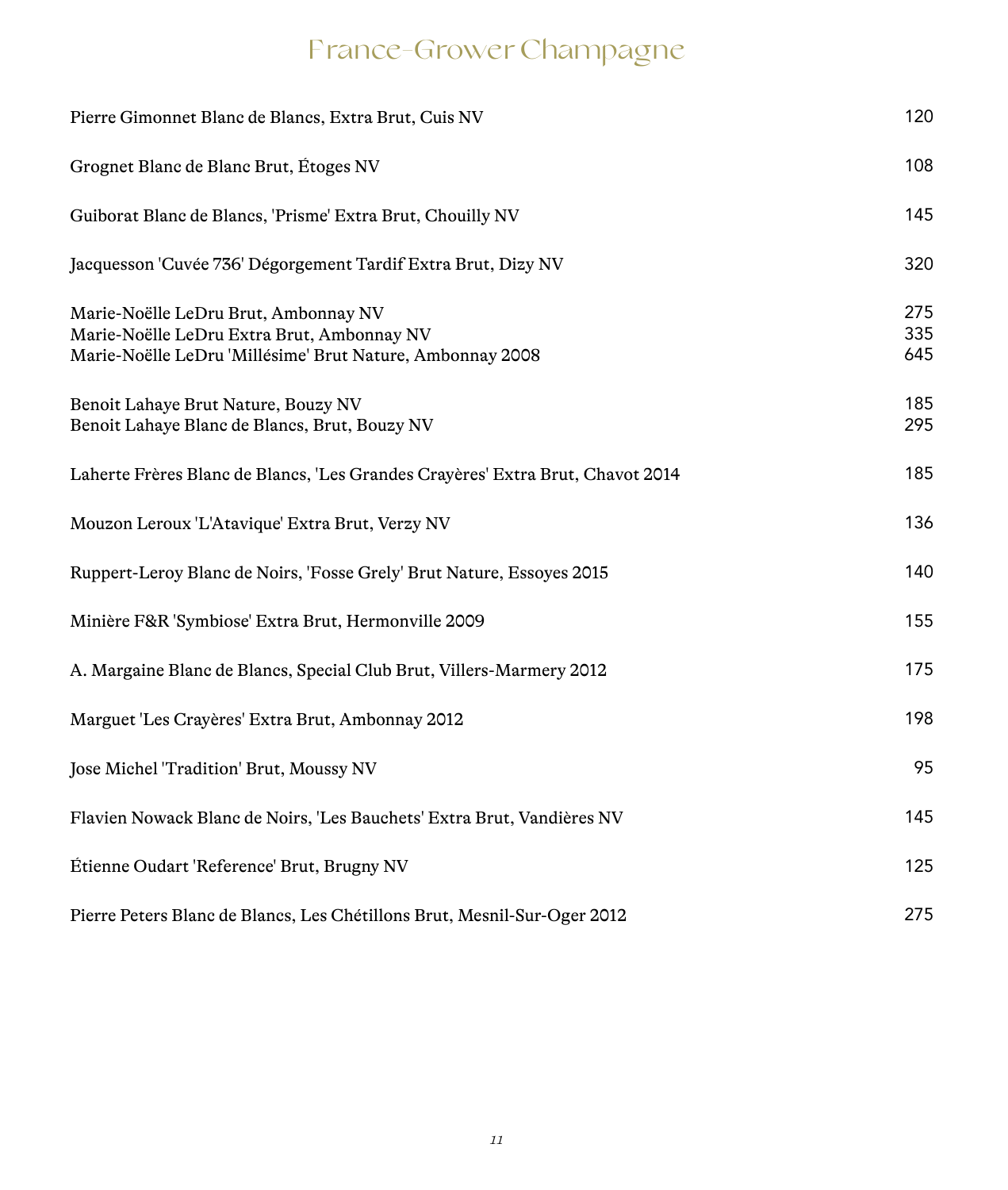# France-Grower & Rosé Champagne

### France-Grower Champagne

| Jerome Prevost Blanc de Noirs 'La Closerie-Les Béguines' Extra Brut, Gueux LC17                                                                | 450         |
|------------------------------------------------------------------------------------------------------------------------------------------------|-------------|
| Stéphane Regnault Blanc de Blancs, 'Lydien' Extra Brut, Oger NV                                                                                | 185         |
| Adrien Renoir Blanc de Noirs, 'Les Epinettes' Extra Brut, Verzy 2015                                                                           | 175         |
| Savart 'l'Ouverture' Brut, Écueil NV                                                                                                           | 150         |
| Jean-Marc Sélèque 'Solessence' Extra Brut, Pierry NV<br>Jean-Marc Sélèque 'Solessence' Brut Nature, Pierry NV                                  | 98<br>145   |
| Guillaume Selosse Blanc de Noirs, 'Largillier' Extra Brut, Ville-sur-Arce NV (dis. 07/17) NV                                                   | 525         |
| Jacques Selosse Blanc de Blancs, 'Substance' Brut, Avize NV<br>Jacques Selosse Blanc de Blancs, 'Millésime' Extra Brut, Avize 2007             | 995<br>1200 |
| Vouette et Sorbée Blanc de Noirs, 'Fidèle' Brut Nature, Buxières-sur-Acre NV<br>Vouette et Sorbée 'Textures' Brut Nature, Buxières-sur-Acre NV | 170<br>240  |

### Rosé Champagne

| Paul Bara Special Club, Brut, Bouzy 2013            | 310  |
|-----------------------------------------------------|------|
| Bérêche 'Campania Remensis' Extra Brut, Ludes NV    | 200  |
| Billecart-Salmon Brut, Mareuil-sur-Aÿ NV            | 190  |
| Dom Perignon Brut, Hautvillers 2008                 | 1050 |
| Guy Larmandier Brut, Vertus NV                      | 90   |
| Marie Courtin 'Allégeance' Extra Brut, Polisot 2013 | 245  |
| Gatinois Grand Cru Brut, Aÿ NV                      | 132  |
| Ruppert Leroy Brut Nature, Essoyes 2015             | 160  |
| Savart 'Bulle de Rosé' Brut, Ecueil NV              | 155  |
| Veuve Clicquot 'La Grande Dame' Brut, Reims 2006    | 650  |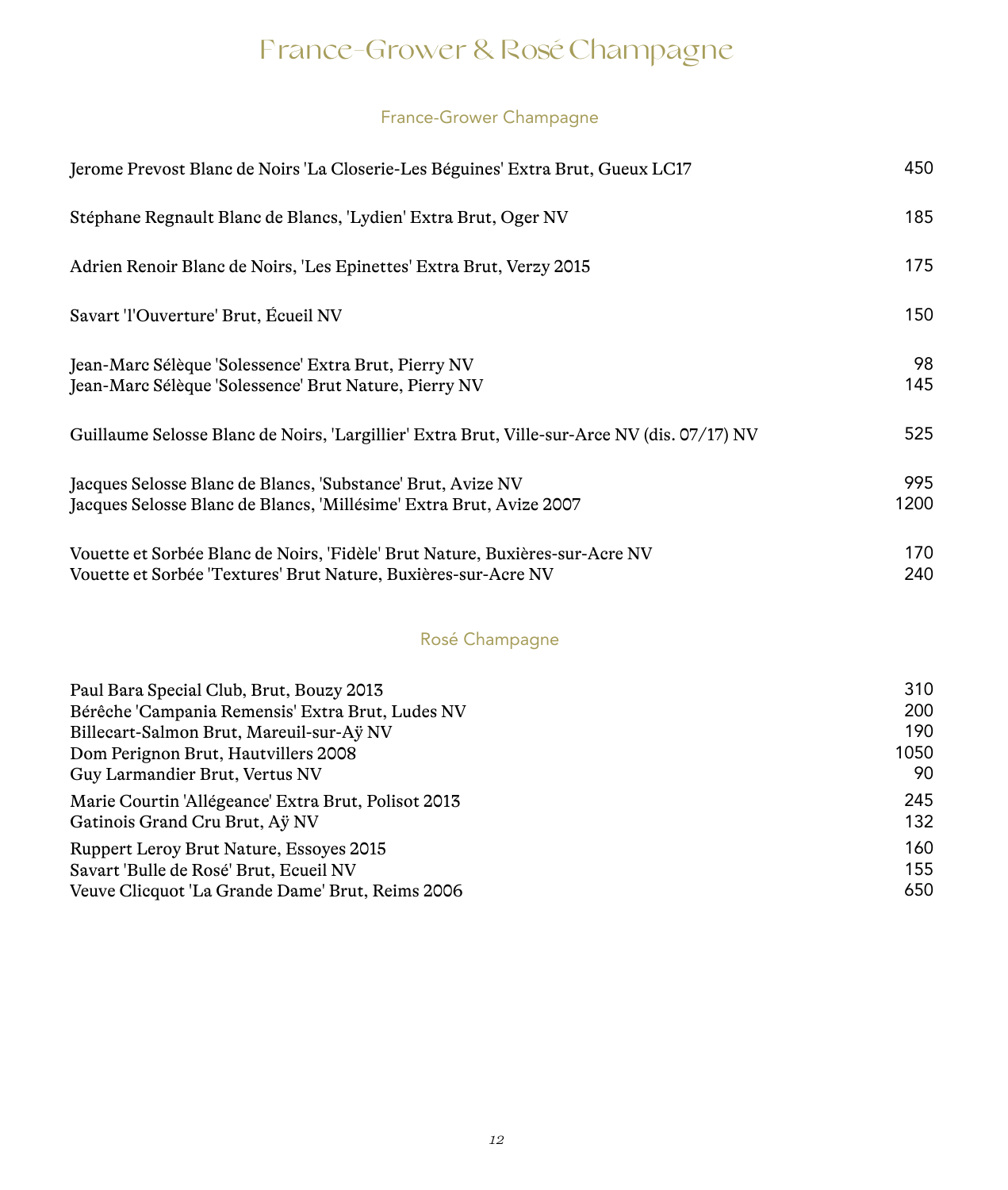# France-Grand Marque Champagne

| Billecart-Salmon Extra Brut NV                                     | 145  |
|--------------------------------------------------------------------|------|
| Bollinger 'La Grande Année' Brut, Ay 1990                          | 750  |
| La Caravelle Blanc de Blancs NV                                    | 80   |
| Moutard 'Grand Cuvée' Brut, Aube NV                                | 95   |
| Pommery 'Cuvée Louise' Brut, Reims 2004                            | 325  |
| Louis Roederer 'Cristal' Brut, Reims 2002                          | 950  |
| Salon Blanc de Blancs, Brut, Le Mesnil 2007                        | 1100 |
| Taittinger Blanc de Blancs, 'Comtes de Champagne' Brut, Reims 2007 | 340  |
| Veuve Clicquot 'La Grande Dame' Brut, Reims 2012                   | 390  |
| Dom Perignon Brut, Hautvillers 2008                                | 595  |
| Dom Perignon Brut, Hautvillers 1996                                | 1325 |
| Dom Pèrignon Brut, Hautvillers 1990                                | 1100 |
| Dom Pèrignon Brut, Hautvillers 1988                                | 1285 |
| Dom Perignon Brut, Hautvillers 1985                                | 1075 |
| Dom Perignon 'P2' Brut, Hautvillers 2003                           | 900  |
| Krug 'Grande Cuvée' 169th Edition Brut, Reims NV                   | 395  |
| Krug 'Grande Cuvée' 168th Edition Brut, Reims NV                   | 355  |
| Krug 'Grande Cuvée' 166th Edition Brut, Reims NV                   | 335  |
| Krug 'Grande Cuvée' 160th Edition Brut, Reims NV                   | 800  |
| Krug Brut, Reims, 2004                                             | 575  |
| Krug Brut, Reims, 1995                                             | 1100 |
| Krug Blanc de Blancs, Clos du Mesnil Brut, Reims 2006              | 3300 |
| Philipponnat Clos des Goisses Brut, Mareuil-sur-Aÿ 2008            | 575  |
| Philipponnat Clos des Goisses Brut, Mareuil-sur-Aÿ 1996            | 975  |
| Pol Roger Brut 2009                                                | 275  |
| Pol Roger Brut 2008                                                | 320  |
| Pol Roger 'Sir Winston Churchill' Brut, Épernay 2008               | 645  |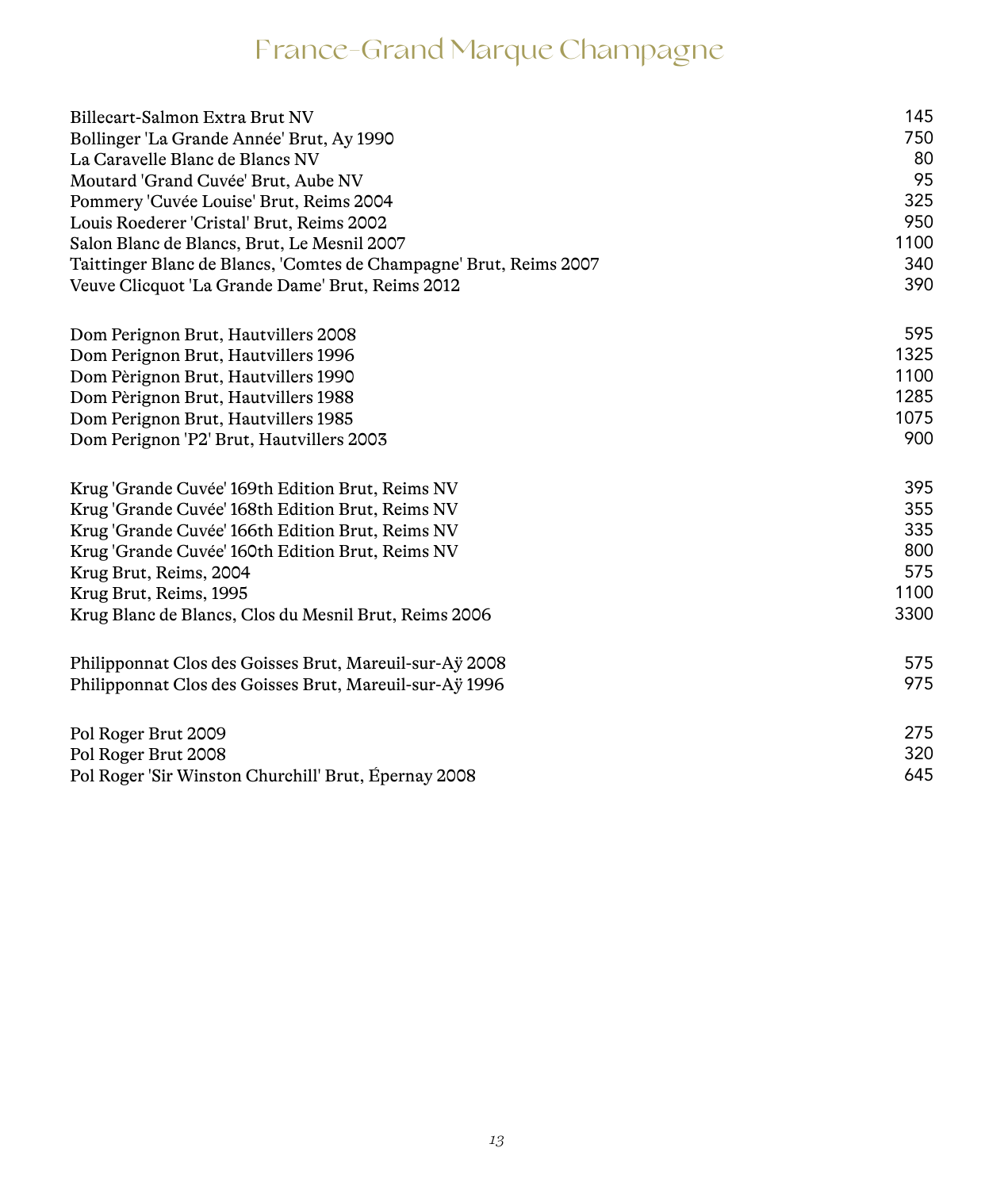### Chablis

| Samuel Billaud Valmur 1 er 2015<br>Domaine Romain Collet Mont de Milieu 1 er 2015 | 195<br>95  |
|-----------------------------------------------------------------------------------|------------|
| Domaine Costal Mont de Milieu 1 er 2017                                           | 110        |
| Domaine Costal Vaillons 1 er 2015                                                 | 120        |
|                                                                                   | 95         |
| Domaine Daniel-Etienne Defaix Côte de Léchet 2005                                 | 75         |
| Paul Nicolle Vieilles Vignes 2018                                                 | 90         |
| Domaine Pattes Loup Vent d'Ange 2017                                              |            |
| Laurent Tribut Côte de Léchet 2015                                                | 185<br>205 |
| Laurent Tribut Beauroy 1er 2015                                                   |            |
| Moreau-Naudet Forêts 1er 2014                                                     | 165        |
| Moreau-Naudet Montée de Tonnerre 1 er 2012                                        | 145<br>70  |
| Patrick Piuze 'Terroir de Chichée' 2018                                           | 195        |
| Domaine Servin 2010 (1500mL)                                                      |            |
| Eleni et Edouard Vocoret Butteaux 1 er 2015                                       | 175        |
| Eleni et Edouard Vocoret Butteaux 1 er 2017                                       | 165        |
| Domaine Dauvissat-Camus La Forest 1er 2017                                        | 335        |
| Domaine Dauvissat-Camus La Forest 1er 2016                                        | 285        |
| Domaine Dauvissat-Camus La Forest 1 er 2015                                       | 265        |
| Domaine Dauvissat-Camus La Forest 1 er 2014                                       | 345        |
| Domaine Dauvissat-Camus La Forest 1er 2013                                        | 225        |
| Domaine Dauvissat-Camus La Forest 1er 2012                                        | 275        |
| Domaine Dauvissat-Camus La Forest 1er 2008                                        | 375        |
| Domaine Dauvissat-Camus Les Clos Grand Cru 2012                                   | 615        |
| Domaine Dauvissat-Camus Les Clos Grand Cru 2010                                   | 825        |
| Domaine Dauvissat-Camus Les Clos Grand Cru 2006                                   | 775        |
| Domaine Dauvissat-Camus Les Clos Grand Cru 2005                                   | 585        |
| Vincent Dauvissat 2013                                                            | 325        |
| Vincent Dauvissat La Forest 1er 2015                                              | 410        |
| Vincent Dauvissat La Forest 1er 2008                                              | 430        |
| Vincent Dauvissat Les Clos Grand Cru 2005                                         | 775        |
| Vincent Dauvissat Les Clos Grand Cru 2009                                         | 850        |
|                                                                                   |            |
| Domaine François Raveneau Butteaux 1er 2015                                       | 565        |
| Domaine François Raveneau Forêt 1er 2015                                          | 495        |
| Domaine François Raveneau Montmains 1er 2012                                      | 595        |
| Domaine François Raveneau Montmains 1er 2010                                      | 695        |
| Domaine François Raveneau Montmains 1er 2008                                      | 625        |
| Domaine François Raveneau Montmains 1er 2006                                      | 525        |
| Domaine François Raveneau Montée de Tonnerre 1er 2009                             | 765        |
| Domaine François Raveneau Vaillons 1er 2010                                       | 725        |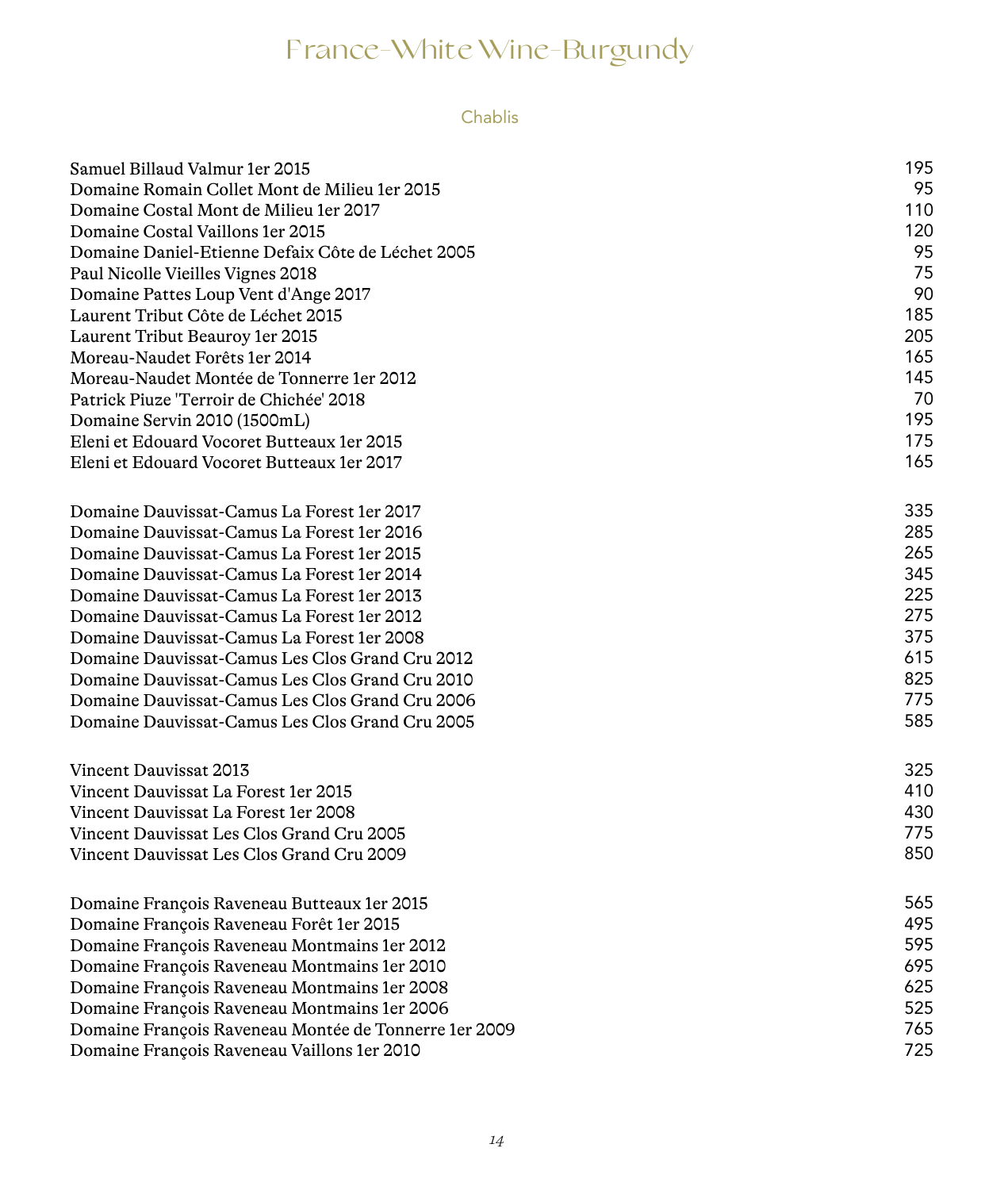### Aligoté

| Marquis d'Angerville 2017 | 95  |
|---------------------------|-----|
| Arnaud Ente 2017          | 195 |
| Domaine Roulot 2017       | 135 |

### Bourgogne

| 60  |
|-----|
| 98  |
| 95  |
| 60  |
| 115 |
| 165 |
| 80  |
| 780 |
|     |

### Nuits-Saints-Georges

| Domaine de l'Arlot 'Cuvée La Gerbotte' 2017                     | 155 |
|-----------------------------------------------------------------|-----|
| Domaine de l'Arlot Clos de l'Arlot 1 er 2017                    | 245 |
| Domaine de l'Arlot Clos de l'Arlot 1 er 1997                    | 255 |
| Domaine Henri Gouges Pinot Blanc, La Perrière 1 er 2001         | 245 |
| Domaine du Comte Liger-Belair Clos des Grandes Vignes 1 er 2012 | 650 |
| Jacques-Frédéric Mugnier Clos de la Maréchale 1 er 2014         | 245 |
| Jacques-Frédéric Mugnier Clos de la Maréchale 1 er 2009         | 290 |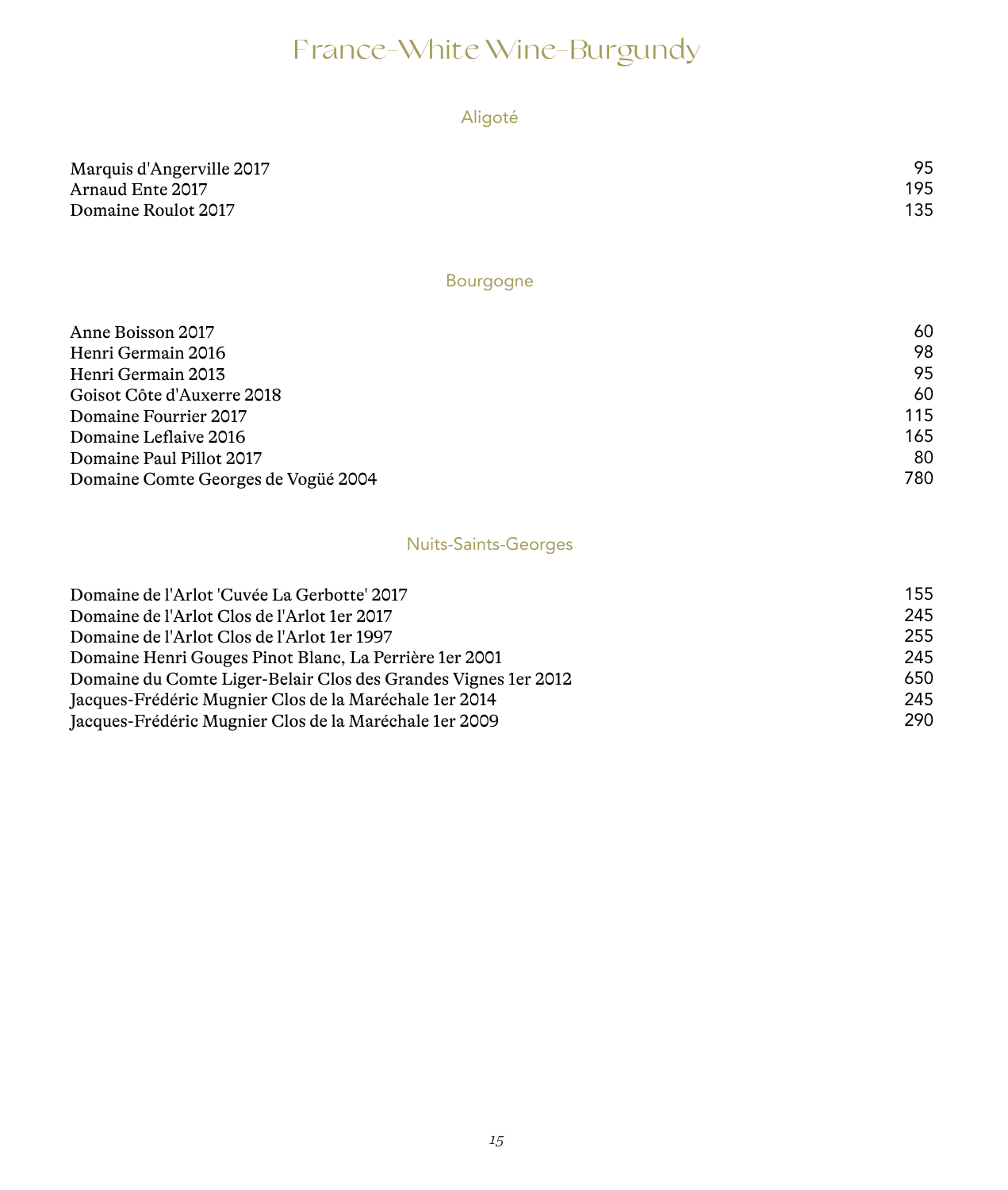#### Côte des Beaune

| Domain Rollin Pernand-Vergelesses, Les Cloux 2016                                   | 98  |
|-------------------------------------------------------------------------------------|-----|
| Domaine Jean-Baptiste Boudier Pernand-Vergelesses, Sous Frétille 1 er 2017          | 145 |
| Domaine Pierre Guillemot Pinot Blanc, Dessus les Gollardes, Savigny-Lès-Beaune 2013 | 90. |
| Domaine Florent Garaudet Sous le Cellier, Monthélie 2017                            | 110 |
| Domaine Henri & Gilles Buisson Sous le Château, Saint-Romain 2015                   | 90. |
| Hubert Lignier Sous le Château, Saint-Romain 2004                                   | 160 |

### Auxey-Duresses

| Pierre Boisson En Reugne 1 er 2016    | 175 |
|---------------------------------------|-----|
| Denis Carré Les Vireux 2016           | 90. |
| Jean-Philippe Fichet 2017             | 98. |
| Pascal Prunier-Bonheur Les Crais 2016 | 98. |

### Saint-Aubin

| Bruno Colin Le Charmois 1 er Cru 2015               | 175 |
|-----------------------------------------------------|-----|
| Joseph Colin Compendium 2017                        | 95  |
| Pierre-Yves Colin-Morey Le Banc 2017                | 135 |
| Hubert Lamy La Princée 2013                         | 125 |
| Antoine Jobard Sur le Sentier du Clou 1 er Cru 2016 | 225 |
| Paul Pillot Les Charmois 1 er 2016                  | 185 |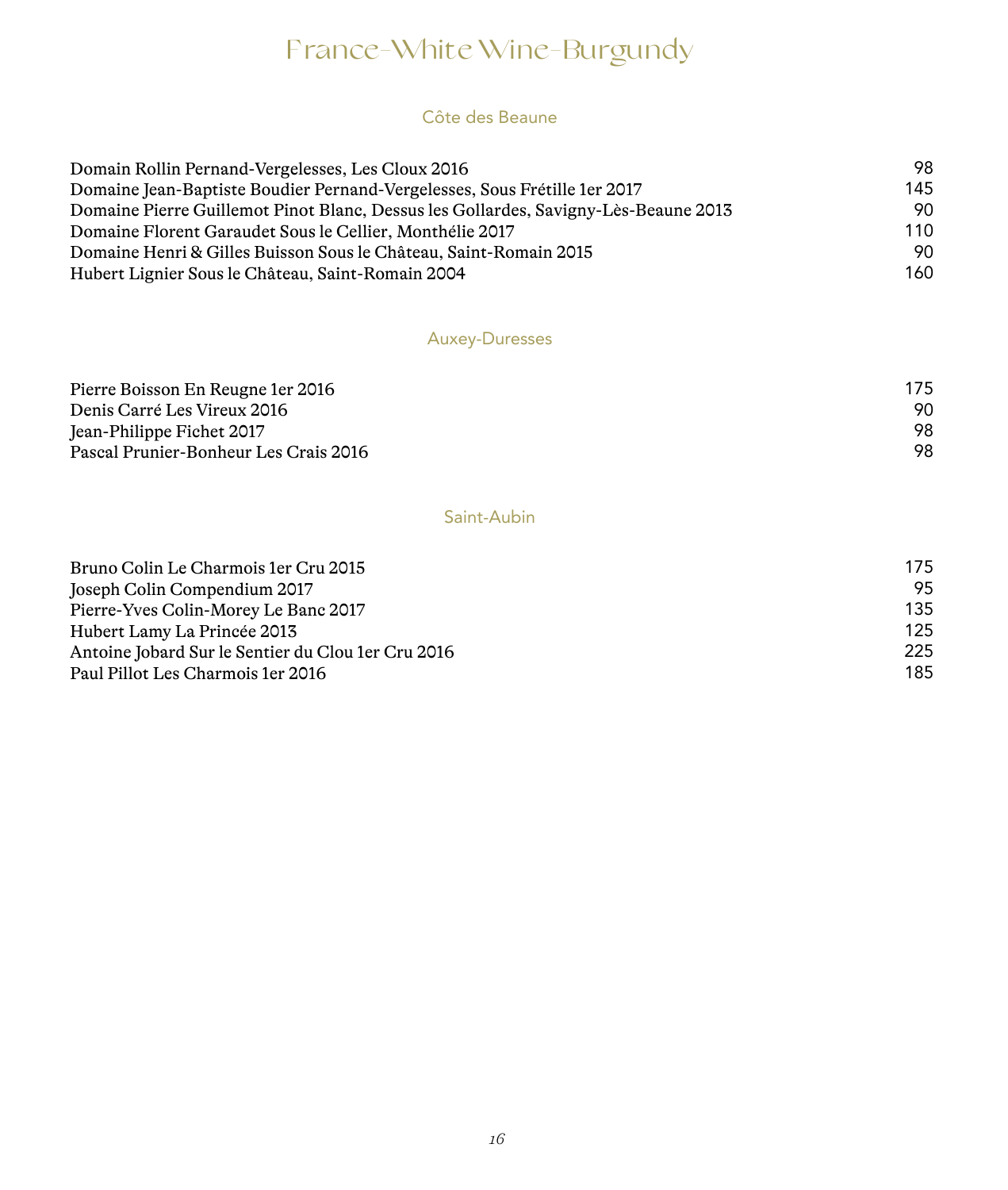### Corton-Charlemagne Grand Cru

| Domaine Georges Roumier 2017    | 850 |
|---------------------------------|-----|
| Domaine Génot-Boulanger 2015    | 375 |
| Bonneau du Martray 2017 (375mL) | 300 |
| Bonneau du Martray 2017         | 595 |
| Bonneau du Martray 2016         | 575 |
| Bonneau du Martray 2005         | 675 |

### Côte Chalonnaise

| Domaine Dureuil-Janthial Rully 2016                       |  |
|-----------------------------------------------------------|--|
| Domaine François Raquillet Vieilles Vignes, Mercurey 2017 |  |
| Feuillat-Juillot Les Coères, Montagny 1 er Cru 2017       |  |

#### Mâconnais

| Nadine Ferrand Mâcon 2018                                  | 65  |  |
|------------------------------------------------------------|-----|--|
| Domaine du Roc des Boutires Vers Cras, Pouilly-Fuissé 2017 | 125 |  |
| André Bonhomme Viré-Clessé, Vieilles Vignes 2016           | 75  |  |
| André Bonhomme Viré-Clessé, Vieilles Vignes 2017           | 80  |  |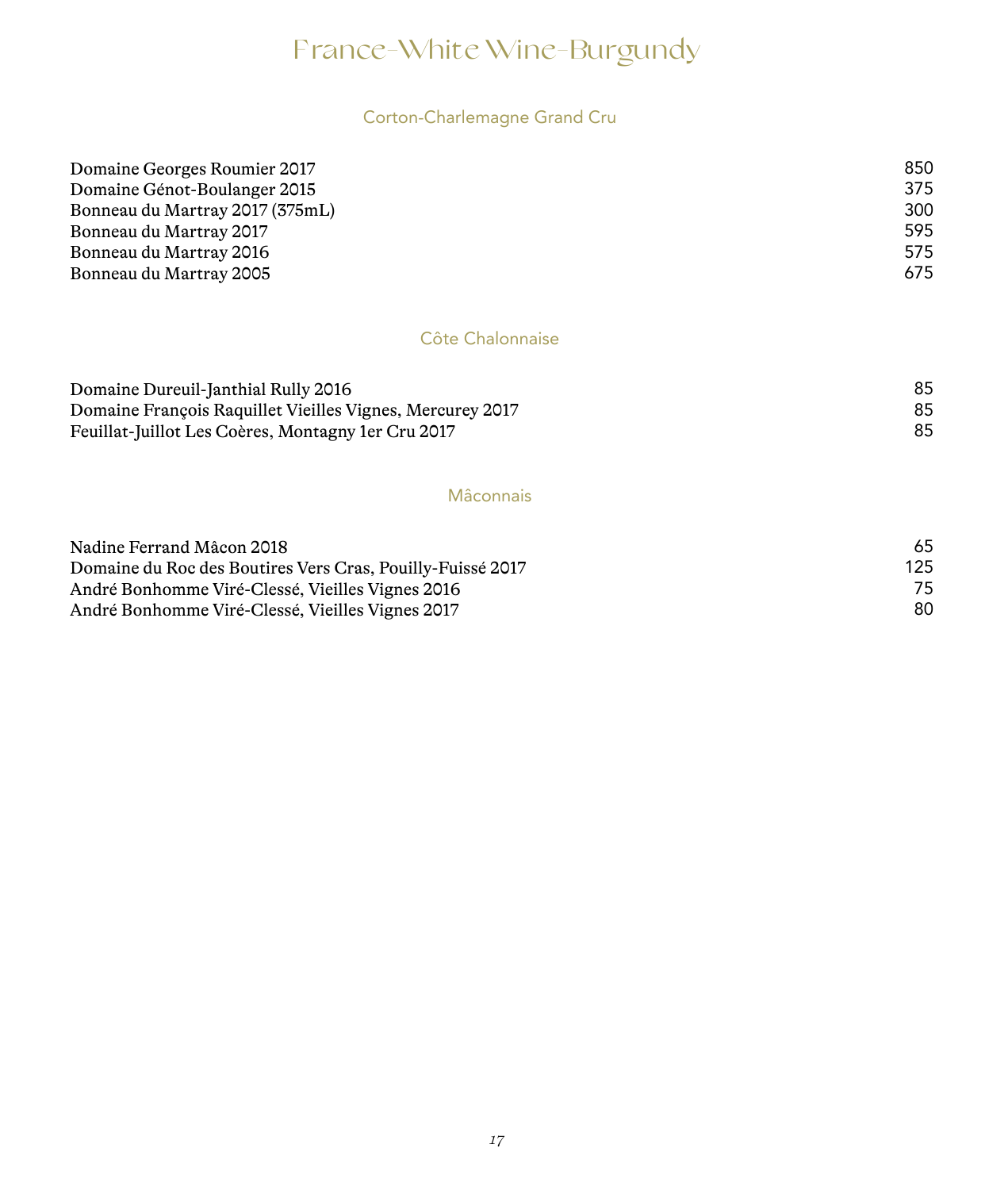### Meursault

| Robert Ampeau 1997                          | 185  |
|---------------------------------------------|------|
| Domaine Bernard-Bonin Limozin 2016          | 210  |
| Anne Boisson Sous La Velle 2017             | 375  |
| Bernard Boisson-Vadot Les Chevalières 2016  | 245  |
| Yves Boyer-Martenot Charmes 1 er 2016       | 225  |
| Coche-Dury Les Rougeots 1992                | 1850 |
| Vincent Dancer Les Corbins 2017             | 275  |
| Raymond Dupont-Fahn Les Clous 2017          | 125  |
| Raymond Dupont-Fahn Les Tillets 2017        | 125  |
| Domaine Florent Garaudet 2016               | 145  |
| Domaine Heitz-Lochardet En la Barre 2017    | 165  |
| François et Antoine Jobard Charmes 2004     | 475  |
| Dominique Lafon 2014                        | 195  |
| Benjamin Leroux Genevrières 1 er 2016       | 325  |
| Sébastien Magnien Les Meix Chavaux 2016     | 135  |
| Domaine Rougeot Sous la Velle 2017          | 160  |
| Domaine des Comtes Lafon 1999               | 595  |
| Domaine des Comtes Lafon Porusots 1 er 2015 | 750  |
| Jean-Philippe Fichet Le Tesson 2016         | 335  |
| Ballot-Millot 2017                          | 200  |
| Ballot-Millot Les Criots 2017               | 250  |
| Ballot-Millot Genevrières 1 er 2015         | 305  |
| Pierre Boisson 2017                         | 215  |
| Pierre Boisson Les Criots 2017              | 225  |
| Pierre Boisson Les Grands Charrons 2017     | 225  |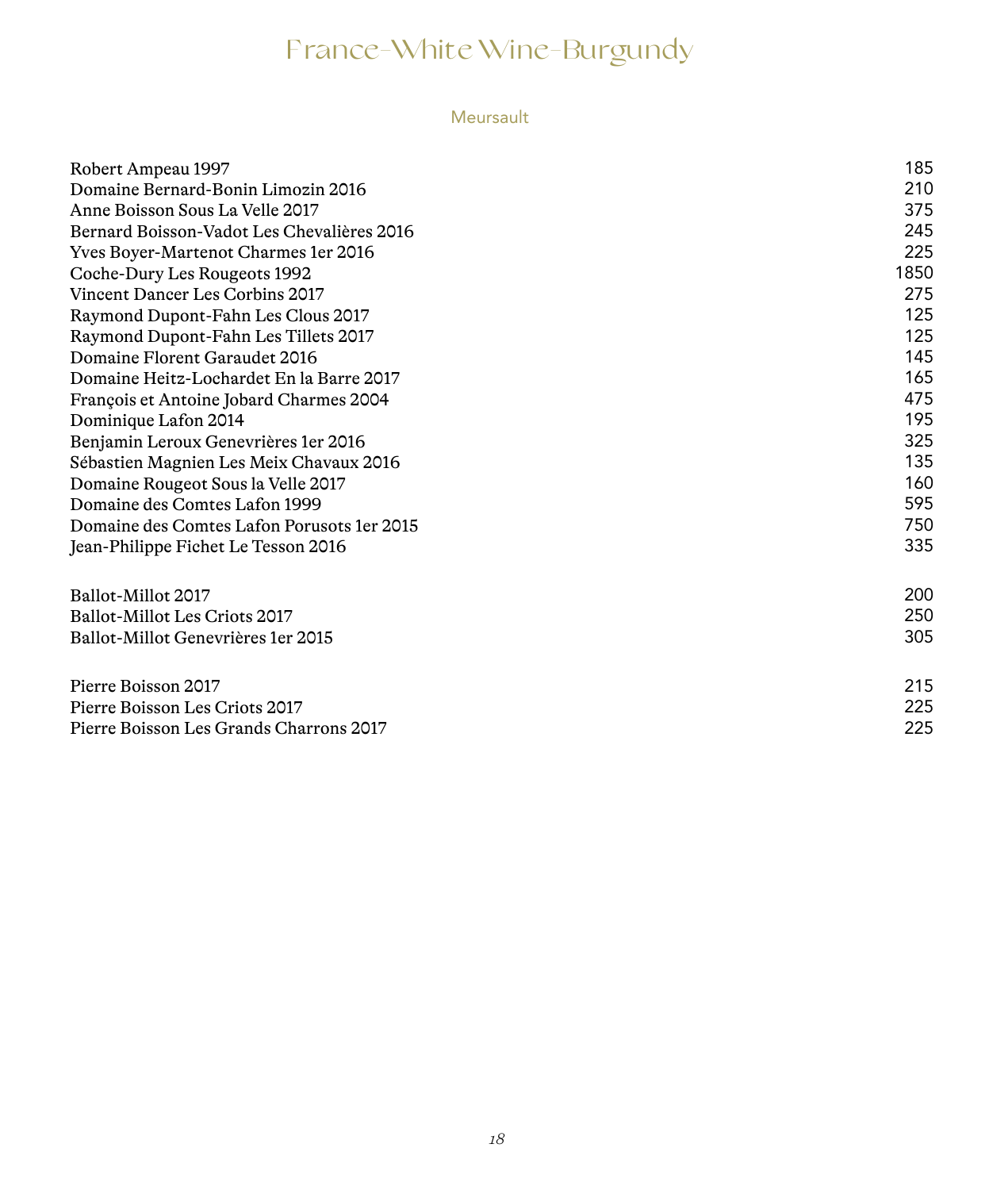### Meursault

| Domaine Génot-Boulanger Clos du Cromin 2017                | 160  |
|------------------------------------------------------------|------|
| Domaine Génot-Boulanger Les Meix Chavaux 2016              | 185  |
| Domaine Génot-Boulanger Les Bouchères 1 er 2013            | 275  |
| Henri Germain 2016                                         | 180  |
| Henri Germain 1997                                         | 275  |
| Henri Germain Les Chevalières 2017                         | 275  |
| Henri Germain Charmes 1er 2016                             | 295  |
| Henri Germain Charmes 1 er 2015                            | 295  |
| Henri Germain Charmes 1 er 2013                            | 295  |
| Henri Germain Poruzots 1 er 2017                           | 325  |
| Henri Germain Poruzots 1 er 2016                           | 295  |
| Antoine Jobard En la Barre 2016                            | 275  |
| Antoine Jobard Blagny 1er 2016                             | 395  |
| Antoine Jobard Genevrières 1 er 2012                       | 495  |
| Domaine Roulot 2016                                        | 370  |
| Domaine Roulot 2015                                        | 390  |
| Domaine Roulot 2014                                        | 410  |
| Domaine Roulot Les Meix Chavaux 2010                       | 870  |
| Domaine Roulot 'A Mon Plaisir - Clos du Haut Tessons' 2017 | 630  |
| Domaine Roulot Les Tessons 'Clos de Mon Plaisir' 2016      | 525  |
| Domaine Roulot Clos de Bouchères 1 er 2014                 | 1025 |
| Domaine Roulot Clos de Bouchères 1 er 2013                 | 800  |
| Domaine Roulot Perrières 1 er 2016                         | 940  |
| Domaine Roulot Porusot 1 er 2017                           | 920  |
| Domaine Roulot Porusot 1er 2016                            | 800  |
| Jean-Marc Roulot Genevrières 2017                          | 895  |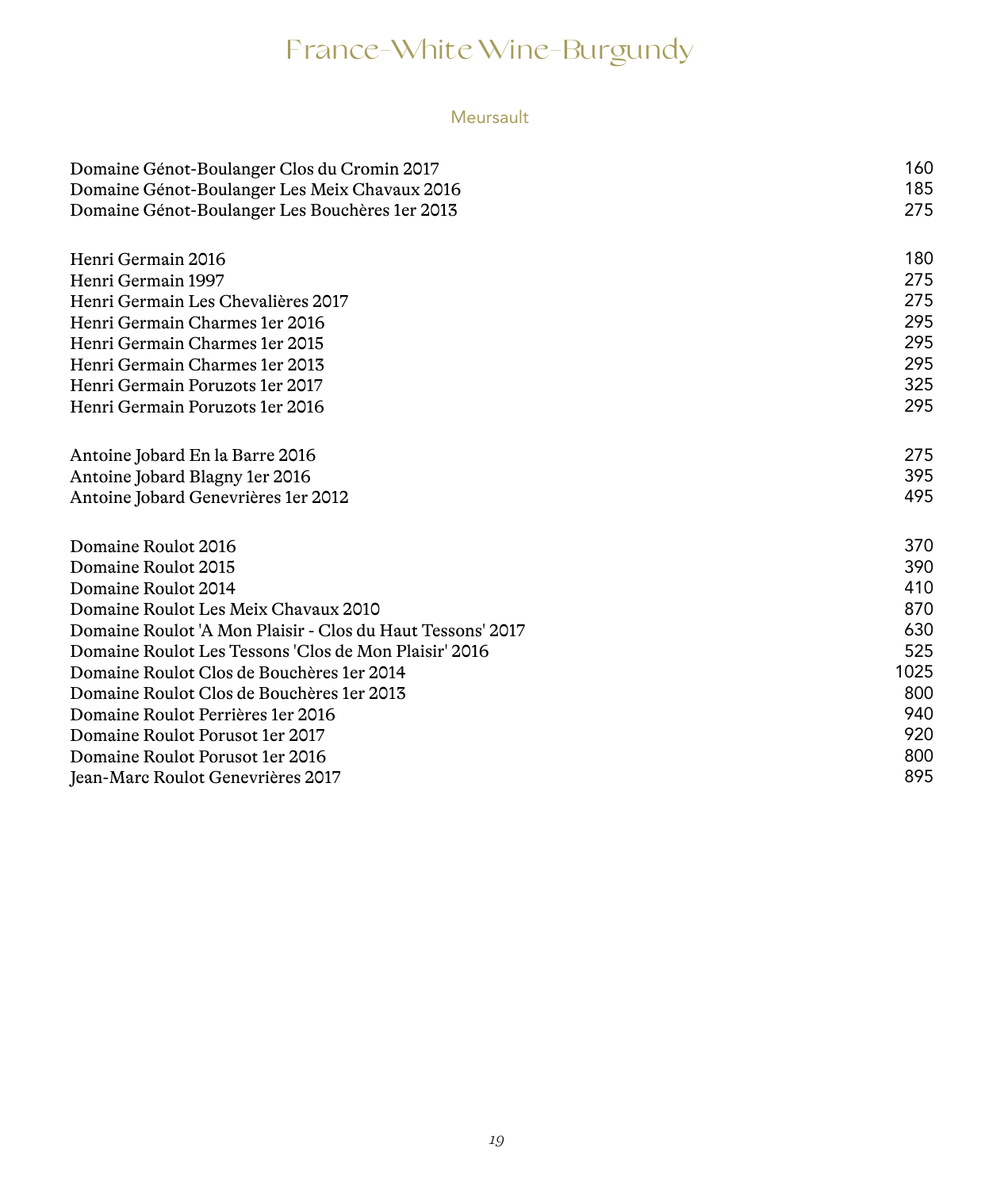### Puligny-Montrachet

| Bachelet-Monnot 2017                                         | 145  |
|--------------------------------------------------------------|------|
| François Carillon 2017                                       | 175  |
| Louis Carillon Les Combettes 1er 2009                        | 395  |
| Bruno Colin La Truffière 1 er Cru 2015                       | 375  |
| Domaine Dujac Les Combettes 1 er 2017                        | 525  |
| Domaine Génot-Boulanger Les Folatières 1 er 2017             | 295  |
| Domaine Génot-Boulanger Les Folatières 1 er 2013             | 295  |
| Dominique Lafon Champ Gain 1er 2008                          | 395  |
| Domaine Martelet de Cherisey Les Chalumaux 1 er 2013         | 185  |
| Paul Pernot Les Pucelles 1 er Cru 2015                       | 295  |
| Paul Pernot Bienvenues-Bâtard-Montrachet Grand Cru 2015      | 490  |
| Domaine Leflaive Clavoillon 1er 2007                         | 625  |
| Domaine Leflaive Les Pucelles 1 er 2015                      | 850  |
| Domaine Leflaive Les Pucelles 1 er 2010                      | 995  |
| Domaine Leflaive Chevalier Montrachet Grand Cru 2017         | 2750 |
| Domaine Leflaive Chevalier Montrachet Grand Cru 2008         | 2400 |
| Domaine Leflaive Bâtard-Montrachet Grand Cru 2017            | 2625 |
| Domaine Leflaive Bâtard-Montrachet Grand Cru 2015            | 1750 |
| Domaine Leflaive Bienvenues-Bâtard-Montrachet Grand Cru 2017 | 2050 |
| Domaine de la Romanée-Conti Montrachet Grand Cru 2014        | 7500 |
| Jean-Marc Roulot Le Cailleret 2017                           | 1000 |
| Jean-Marc Roulot Le Cailleret 2017 (1500mL)                  | 2500 |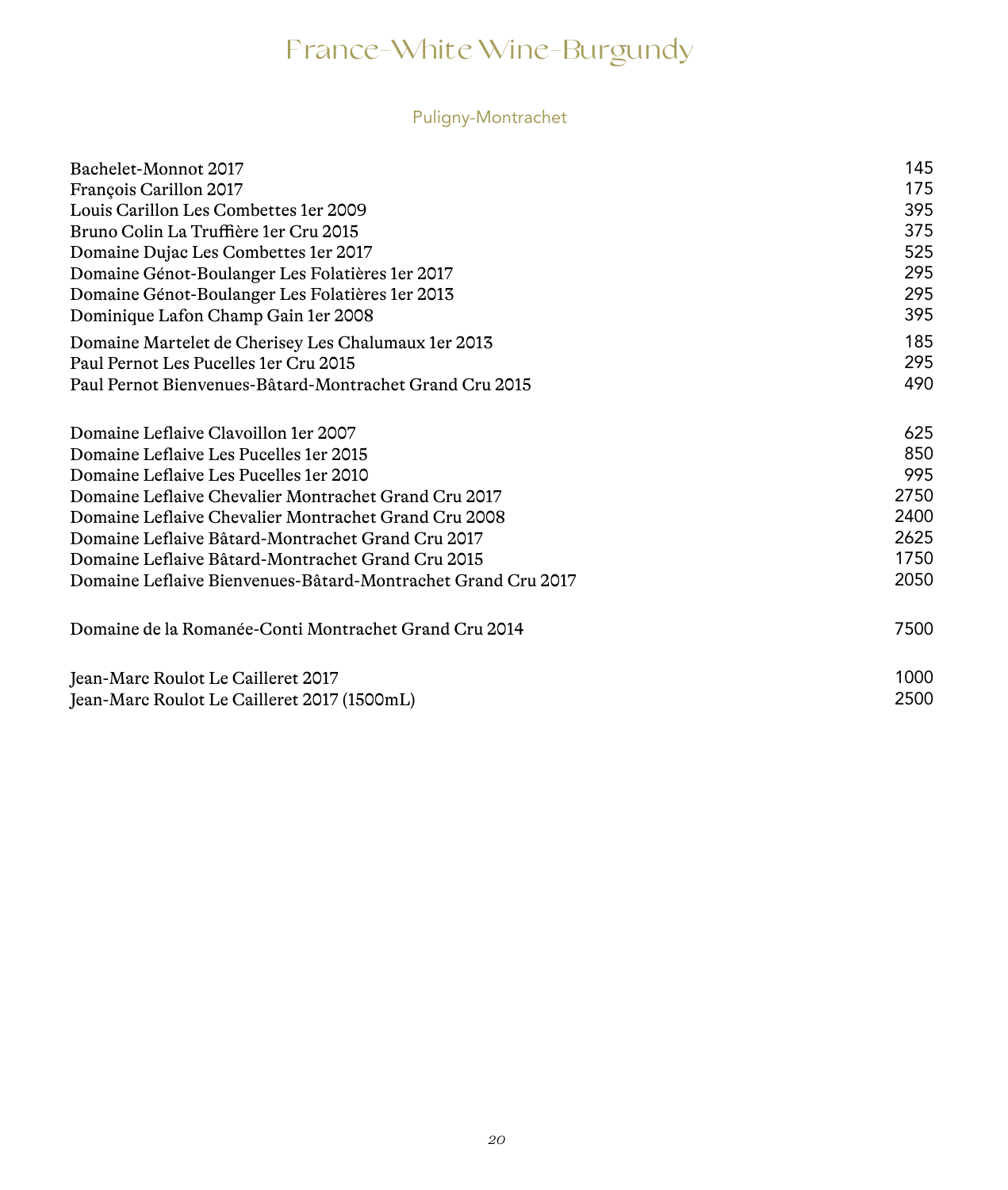### Chassagne-Montrachet

| Joseph Colin 2017                                   | 125 |
|-----------------------------------------------------|-----|
| Bruno Colin Morgeot 1er 2013                        | 195 |
| Domaine Colin-Déleger En Remilly 1 er 2013          | 235 |
| Domaine Heitz-Lochardet La Maltroie 1er 2017        | 195 |
| Domaine Blain-Gagnard Morgeot 1 er 2016             | 220 |
| Jean-Philippe Fichet 2017                           | 160 |
| Jean-Noël Gagnard Clos de la Maltroye 1er 2010      | 255 |
| Jean-Noël Gagnard Les Champs Gain 1er 2010          | 275 |
| Paul Pillot Cailleret 1er 2015                      | 280 |
| Vincent Dancer 2016                                 | 195 |
| Vincent Dancer Tête du Clos 1 er 2017               | 325 |
| Henri Germain Morgeot 1er 'Les Fairendes' 2017      | 275 |
| Henri Germain Morgeot 1er 'Les Fairendes' 2016      | 245 |
| Henri Germain Morgeot 1er 'Les Fairendes' 2015      | 195 |
| Domaine Bernard Moreau 2013                         | 245 |
| Domaine Bernard Moreau La Maltroie 1 er 2017        | 395 |
| Domaine Bernard Moreau La Maltroie 1 er 2014        | 375 |
| Domaine Bernard Moreau La Maltroie 1 er 2013        | 325 |
| Domaine Bernard Moreau Morgeot 1er 2016             | 425 |
| Domaine Michel Niellon Les Chaumées 1er 2010        | 315 |
| Domaine Michel Niellon Clos de la Maltroye 1er 2015 | 325 |
| Domaine Michel Niellon Les Champgains 1er 2015      | 315 |
| Domaine Michel Niellon Les Champgains 1 er 2010     | 390 |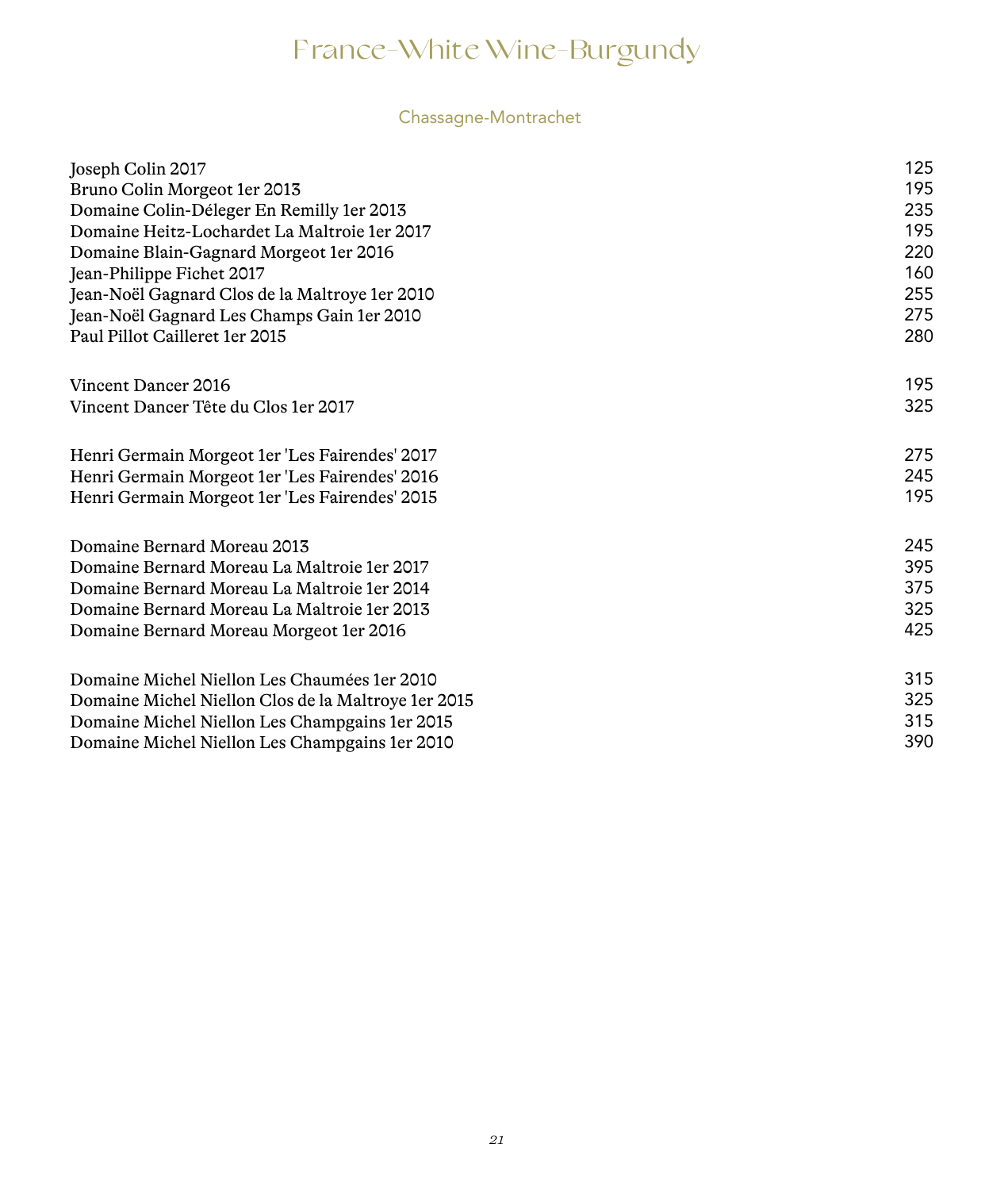# France-White Wine-Loire Valley

| Pierre Henri Gadais Melon de Bourgogne, Muscadet Sèvre-et-Maine 2017                                              | 65        |
|-------------------------------------------------------------------------------------------------------------------|-----------|
| Domaine Patrick Baudouin Chenin Blanc, 'Effusion', Anjou 2018<br>Clos de l'Élu Chenin Blanc, 'Ephata', Anjou 2015 | 75<br>125 |
| Château de Bonnezeaux Chenin Blanc, La Montagne, Anjou 2017                                                       | 80        |
| Domaine S. Bernaudeau Chenin Blanc, 'Les Ongles', Anjou 2017                                                      | 145       |
| Domaine Les Grandes Vignes Chenin Blanc, La Varenne de Combre, Anjou 2015                                         | 110       |
| Domaine du Closel Chenin Blanc, Clos du Papillon, Savennières 2007                                                | 135       |
| Damien Laureau Chenin Blanc, Le Bel Ouvrage, Savennières 2013                                                     | 110       |
| Domaine Guiberteau Chenin Blanc, Saumur 2020                                                                      | 80        |
| Domaine Guiberteau Chenin Blanc, 'Brezé', Saumur 2018                                                             | 190       |
| Stater-West Chenin Blanc, Les Chapaudaises, Saumur 2017                                                           | 95        |
| Château Yvonne Chenin Blanc, Saumur 2018                                                                          | 110       |
| Château Yvonne Chenin Blanc Le Gory, Saumur 2017                                                                  | 200       |
| Lise & Bertrand Jousset Chenin Blanc, Clos aux Renards, Montlouis-sur-Loire 2015                                  | 160       |
| Domaine Taille Aux Loups Chenin Blanc, Clos Mosny, Montlouis-sur-Loire 2017                                       | 75        |
| Michel Autran Chenin Blanc, 'Les Enfers Tranquilles', Vouvray 2017                                                | 90        |
| Vincent Careme Chenin Blanc, Sec. Le Clos, Vouvray 2016                                                           | 80        |
| Domaine Huet Chenin Blanc, Sec, Clos du Bourg, Vouvray 2018                                                       | 95        |
| Domaine Julien Vedel Chenin Blanc, 'Le Compte Marc', Vouvray 2016 (1500mL)                                        | 185       |
| Olga Raffault Chenin Blanc, 'Champ-Chenin', Chinon 2018                                                           | 95        |
| Domaine des Huards Romorantin, François 1er, Cour-Cheverny 2011                                                   | 70        |

### Sancerre

| Gerard Boulay La Côte 2017            | 115 |
|---------------------------------------|-----|
| Pascal Cotat Les Monts Damnés 2018    | 175 |
| Dominique et Janine Crochet 2018      | 95  |
| Vincent Pinard Le Chêne Marchand 2017 | 145 |
| Domaine de Sacy 2020                  | 84  |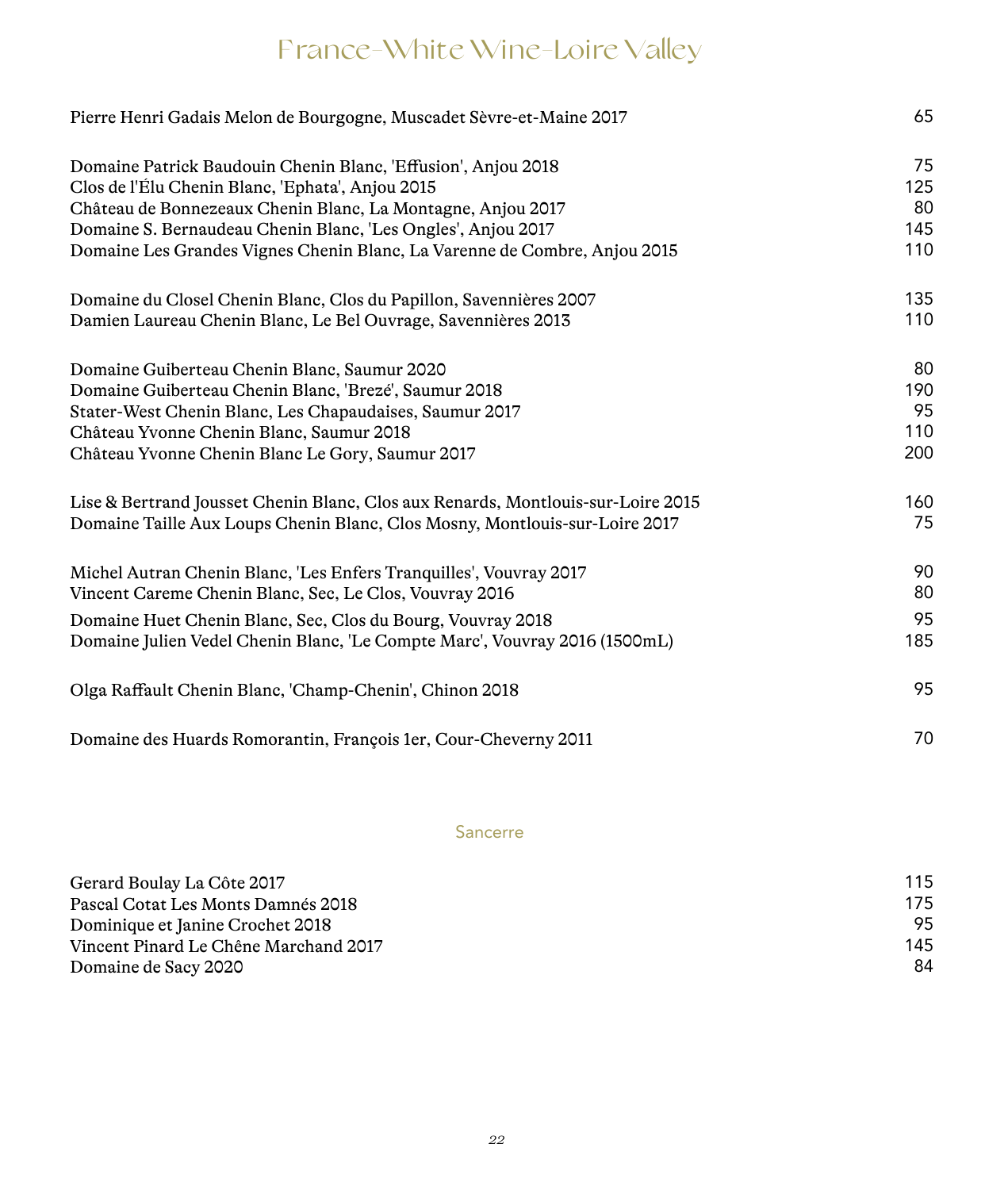## France-White Wine-Alsace

|  | Gewurztraminer |
|--|----------------|
|  |                |

Albert Boxler Reserve 2019 110

Pinot Gris

| Zind-Humbrecht Vieilles Vignes 1997   | 145 |
|---------------------------------------|-----|
| Albert Boxler Brand Grand Cru 2013    | 165 |
| Albert Mann Furstentum Grand Cru 2016 | 85  |
| Domaine Ostertag Zellberg 2017        | 110 |

### Riesling

| Domaine Etienne Loew Altenberg de Bergbieten Grand Cru 2016 | 95. |
|-------------------------------------------------------------|-----|
| Sylvie Spielmann Engelgarten 2015                           | 70  |
| Trimbach Cuvée Frédéric Emile 2008                          | 135 |
| Domaine Paul Blanck Schlossberg Grand Cru 2015              | 85  |
| Domaine Barmès-Buecher Clos Sand 2016                       | 85  |
| Schoffit Rangen 'Clos Saint-Theobald' Grand Cru 1999        | 185 |
| Dirler-Cade Kessler 2013                                    | 90  |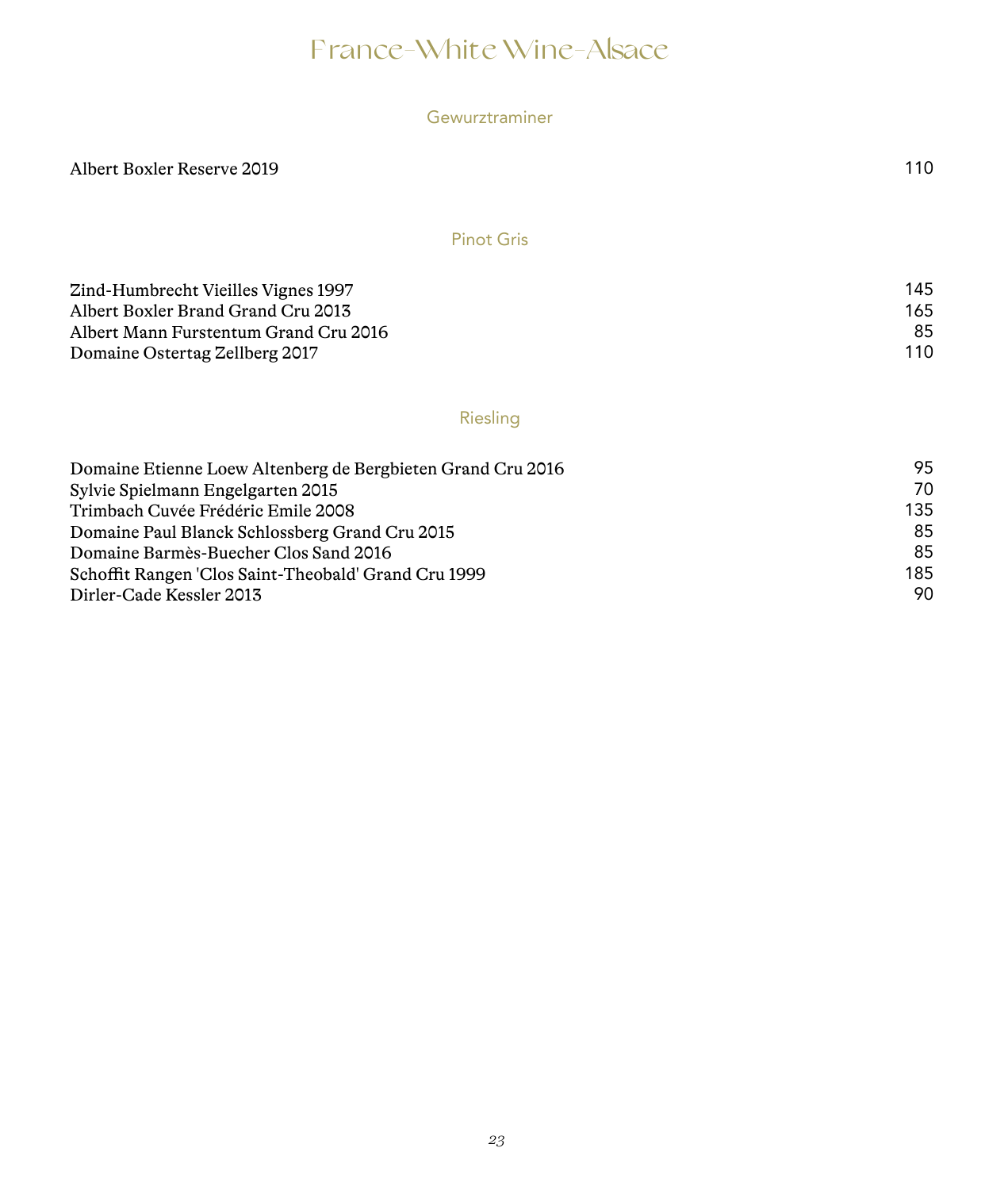## France-White Wine

### Rhône Valley

| 125 |
|-----|
| 185 |
| 98  |
| 98  |
| 125 |
| 85  |
| 275 |
| 160 |
| 825 |
| 900 |
| 725 |
| 995 |
|     |

Jura

| Jean-François Ganevat Savagnin, Sous La Roche, Côtes du Jura 2014 | 145 |
|-------------------------------------------------------------------|-----|
| Joseph Dorbon Savagnin, Arbois 2009                               | 120 |
| Domaine du Pélican Savagnin Quillé, Arbois 2016                   | 90  |
| Domaine Rousset-Martin Chardonnay, La Chaux, Côtes du Jura 1992   | 245 |

| Domaine Rousset-Martin Chardonnay, La Chaux, Côtes du Jura 1990 | 260 |
|-----------------------------------------------------------------|-----|
| Domaine Rousset-Martin Chardonnay, La Chaux, Côtes du Jura 1989 | 275 |

Savoie

| Domaine Belluard Gringet 'Les Alpes', Vin de Savoie 2017            | 85  |
|---------------------------------------------------------------------|-----|
| Domaine Curtet Roussette de Savoie 2016                             | 70  |
| Domaine Giachino Jacquère, Monfarina, Vin de Savoie 2018            | 55  |
| Château de Mérande Roussanne, Le Grand Blanc, Chignin-Bergeron 2016 | 75  |
| Domaine Louis Magnin Roussanne, Grand Orgue, Chignin-Bergeron 2002  | 110 |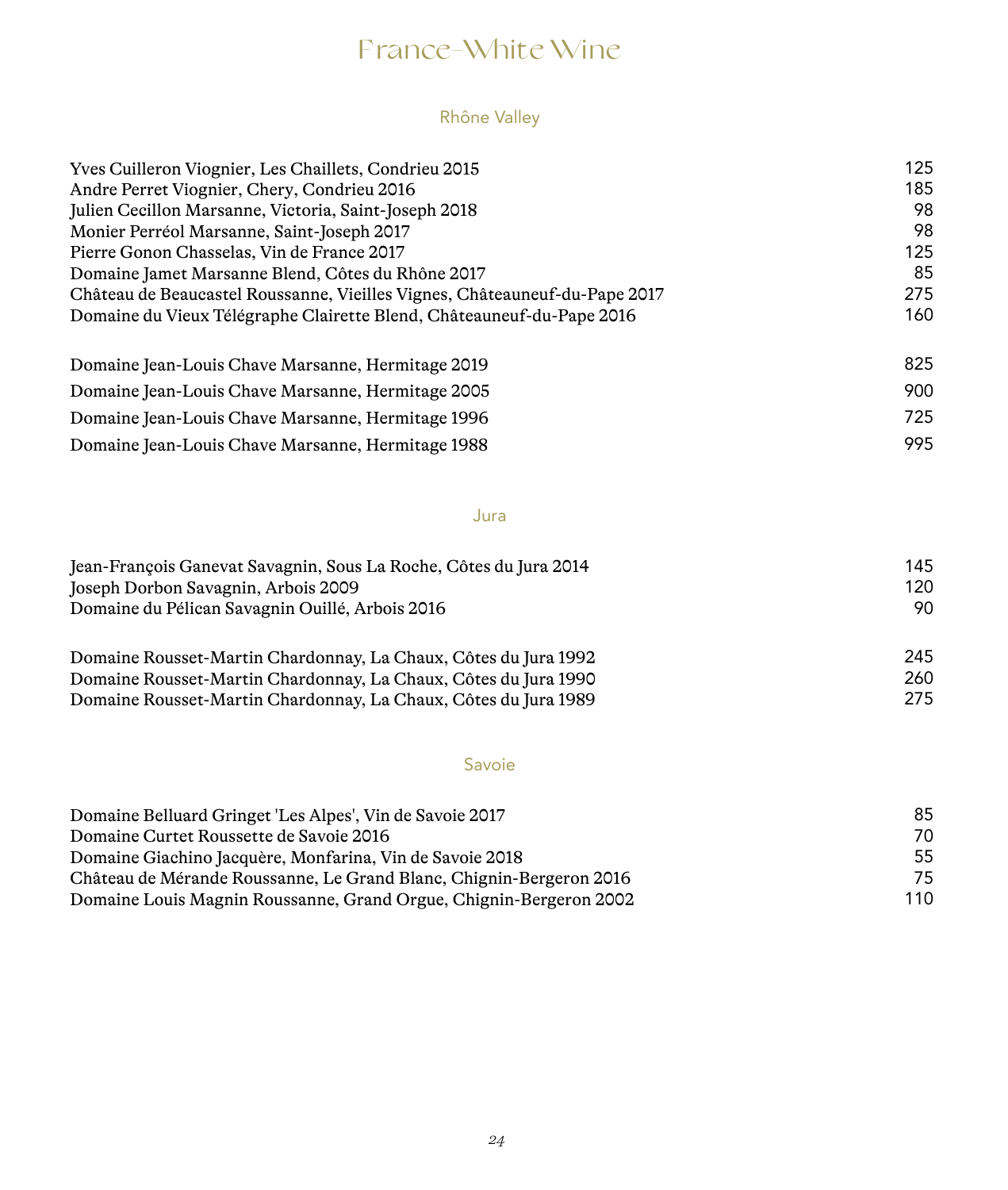## France-White Wine

### Bordeaux

| Château Auney l'Hermitage Cuvée Cana, Graves 2018 | 70  |
|---------------------------------------------------|-----|
| Château Cos d'Estournel 2013                      | 255 |
| Château Latour-Martillac Pessac-Léognan 2013      | 120 |
| Château Pape Clément Pessac-Léognan 2005          | 445 |
| Château Mouton Rothschild Aile d'Argent 2016      | 265 |

### Southern France

| 85  |
|-----|
| 115 |
| 125 |
| 70  |
| 225 |
| 65  |
| 95  |
|     |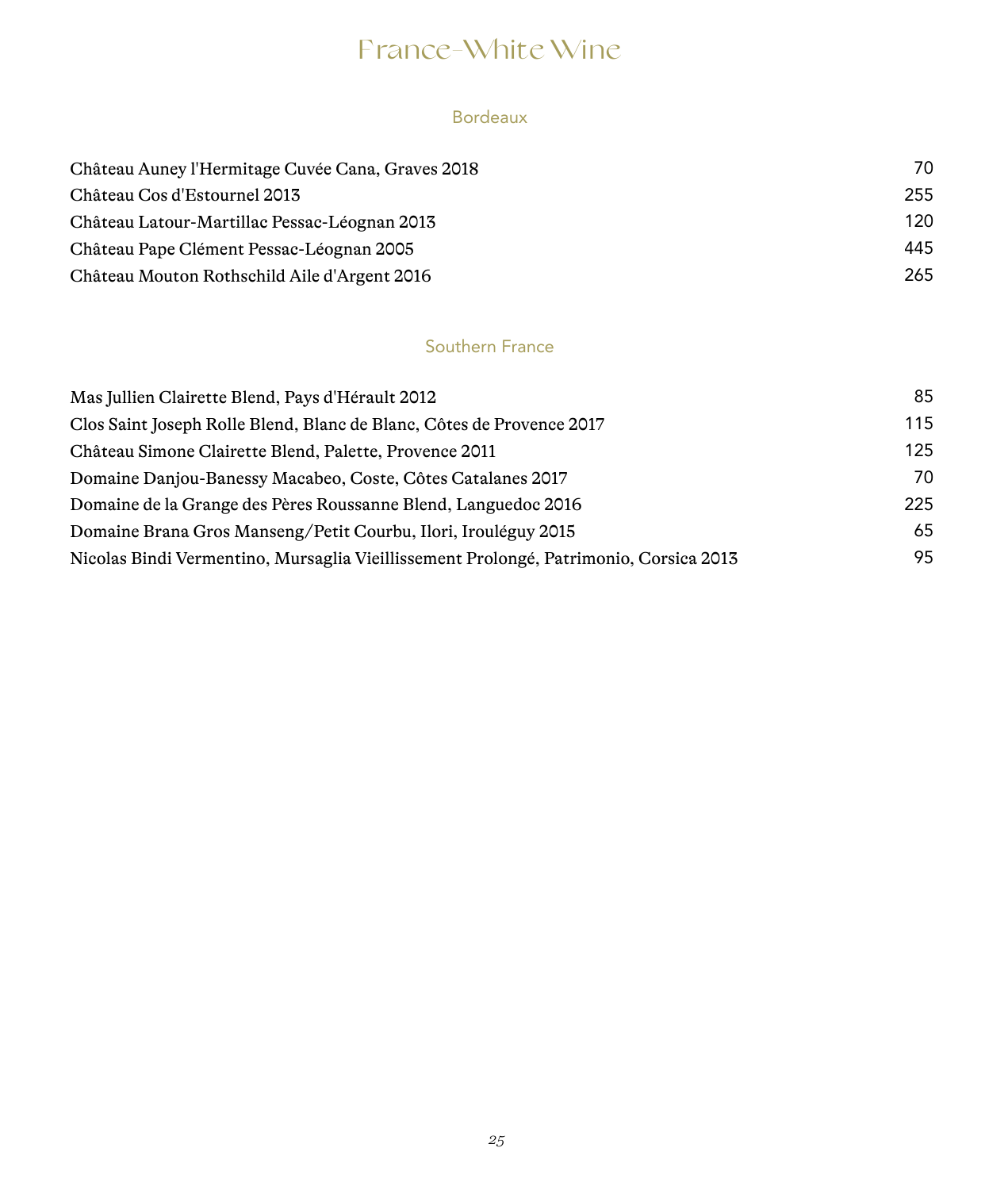# Germany-White Wine

#### Mosel-Saar-Ruwer

| A.J. Adam Riesling Grosses Gewächs, Hofberg, Mosel 2016                        | 120 |
|--------------------------------------------------------------------------------|-----|
| Hild Elbing Trocken, 'Zehnkommanull', Mosel 2018                               | 50  |
| Vollenweider Riesling Trocken, 'Schimbock', Mosel 2016                         | 115 |
| Peter Lauer Riesling Grosses Gewächs, Feils, Saar 2018                         | 120 |
| Peter Lauer Riesling Grosses Gewächs, Schonfels, Saar 2017                     | 135 |
| Dr. Loosen Riesling Grosses Gewächs, Wehlener Sonnenuhr Alte Reben, Mosel 2013 | 135 |
| Zilliken Riesling Kabinett, Saarburger Rausch, Mosel 2017                      | 75  |
| Zilliken Riesling Auction, Saarburger Rausch 'Goldkapsel', Mosel 2001          | 195 |
| Karthäuserhof Riesling Spätlese Trocken, Alte Reben, Mosel 2017                | 75  |
| Egon Müller Riesling Spätlese, Wiltinger Braune Kupp, Mosel 2015               | 175 |
| Weiser-Kunstler Riesling, Gaispfad, Mosel 2018                                 | 135 |
| Weiser-Kunstler Riesling, Ellergrub 'GE', Mosel 2018                           | 160 |
| J.J. Prum Riesling Spätlese, Graacher Himmelreich, Mosel 2005                  | 160 |
| J.J. Prum Riesling Kabinett, Wehlener Sonnenuhr, Mosel 2011                    | 170 |
| J.J. Prum Riesling Auslese, Wehlener Sonnenuhr, Mosel 2000                     | 220 |
| J.J. Prum Riesling Auslese, Wehlener Sonnenuhr 'Goldkapsel', Mosel 2001        | 460 |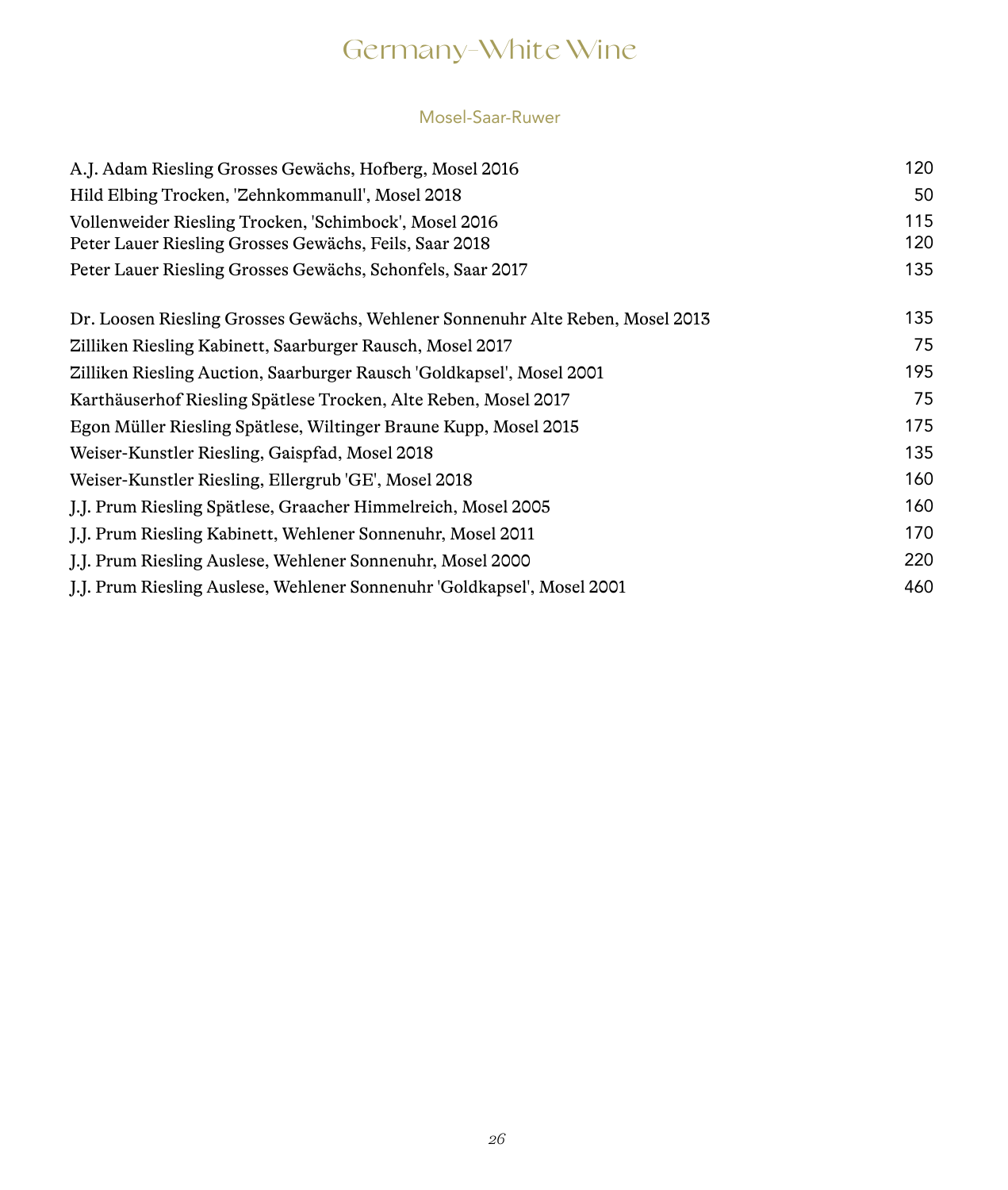# Germany-White

### Mittel-Rhein

| Ratzenberger Bacharacher, Trocken, Mittelrhein 2016                            | 55  |
|--------------------------------------------------------------------------------|-----|
| Rheingau                                                                       |     |
| J B Becker Riesling Auslese Trocken, Wallufer Walkenberg 2015                  | 150 |
| Eva Fricke Riesling Spätlese, Schlossberg 2017                                 | 120 |
|                                                                                |     |
| <b>Nahe</b>                                                                    |     |
| Hexamer Riesling Spätlese, Meddersheimer Rheingrafenberg 2006                  | 185 |
| Kruger-Rumpf Riesling Spätlese, Münsterer Pittersberg 2016                     | 98  |
| Schafer-Fröhlich Riesling Grosses Gewächs, Bockenauer Felseneck 2015 (1500mL)) | 395 |
| Emrich-Schönleber Riesling Trocken, Monzingen 'Mineral' 2017                   | 75  |
| Dönnhoff Riesling Kabinett, Oberhauser Leistenberg 2001                        | 145 |
| Dönnhoff Riesling Kabinett, Norheimer Dellchen 1999                            | 165 |
| Dönnhoff Riesling Spätlese, Norheimer Kirschheck 1999                          | 195 |
| Dönnhoff Riesling Spätlese, Oberhäuser Brücke 1999                             | 225 |
| Dönnhoff Riesling Spätlese, Niederhäuser Hermannshöhle 2016                    | 135 |
| Dönnhoff Riesling Spätlese, Niederhäuser Hermannshöhle 'Alte Reben' 2003       | 275 |

### Württemburg

| Jochen Beurer Pulvermächer, Grosses Gewächs, Württemberg 2015 |  | 145 |
|---------------------------------------------------------------|--|-----|
|---------------------------------------------------------------|--|-----|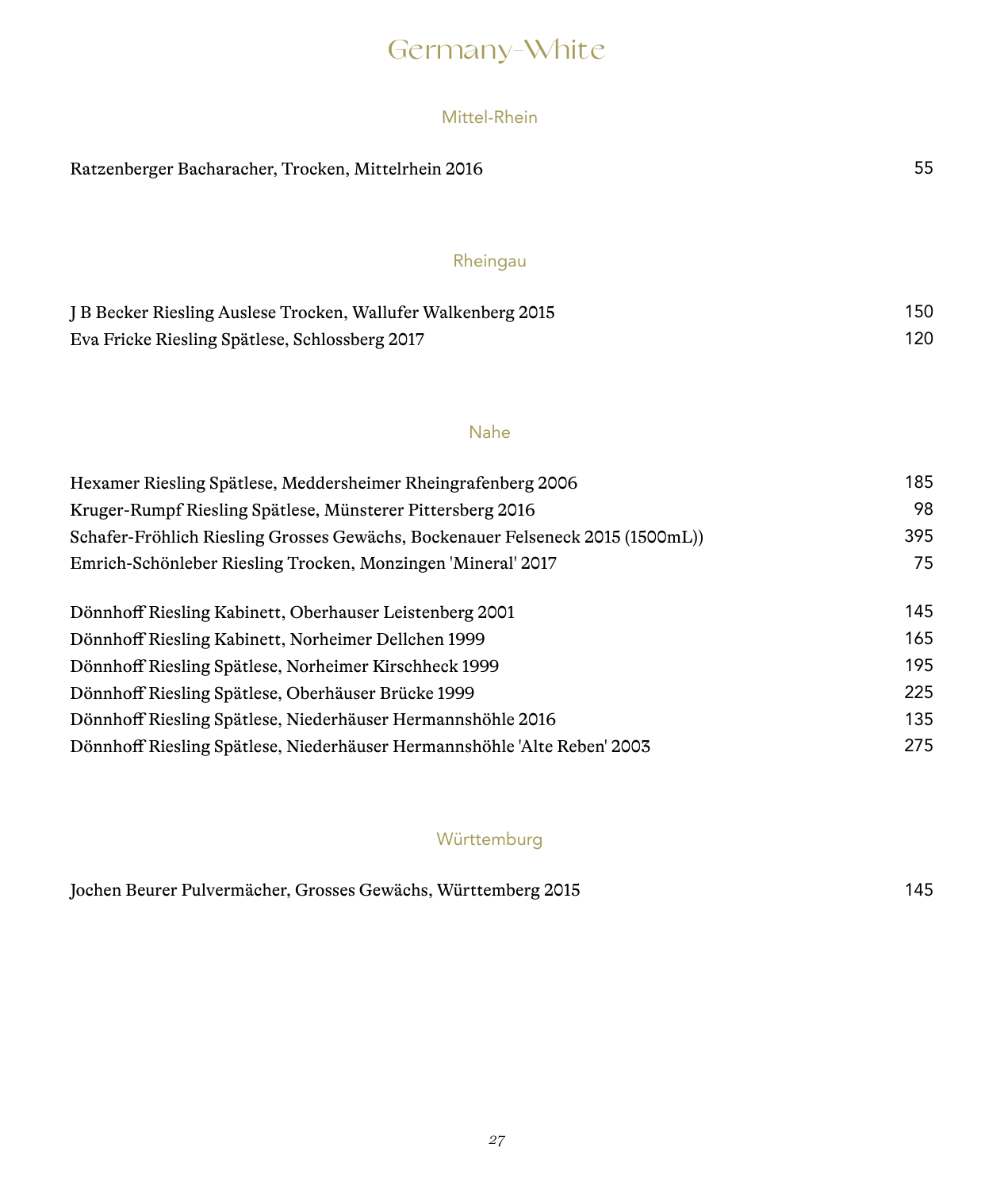# Germany-White Wine

### Rheinhessen

| Seehof Riesling Trocken, Steingrube 2016                                 | 70  |
|--------------------------------------------------------------------------|-----|
| Weingut Keller Grauer Burgunder, Trocken 2018                            | 145 |
| Weingut Keller Riesling, 'Limestone' 2017                                | 70  |
| Weingut Keller Riesling, Westhofen 'KR' 2016                             | 120 |
| Weingut Keller Riesling, 'RR' 2018                                       | 130 |
| Weingut Keller Riesling Grosses Gewächs, Dalsheimer Hubacker 2017 1500mL | 675 |

### Pfalz

| Rebholz Im Sonnenschein, Grosses Gewächs, Pfalz 2013 | 160 |
|------------------------------------------------------|-----|
| Von Winning Pechstein, Grosses Gewächs, Pfalz 2017   | 185 |

#### Baden

Wasenhaus Weissburgunder, Bellen, Baden 2017 145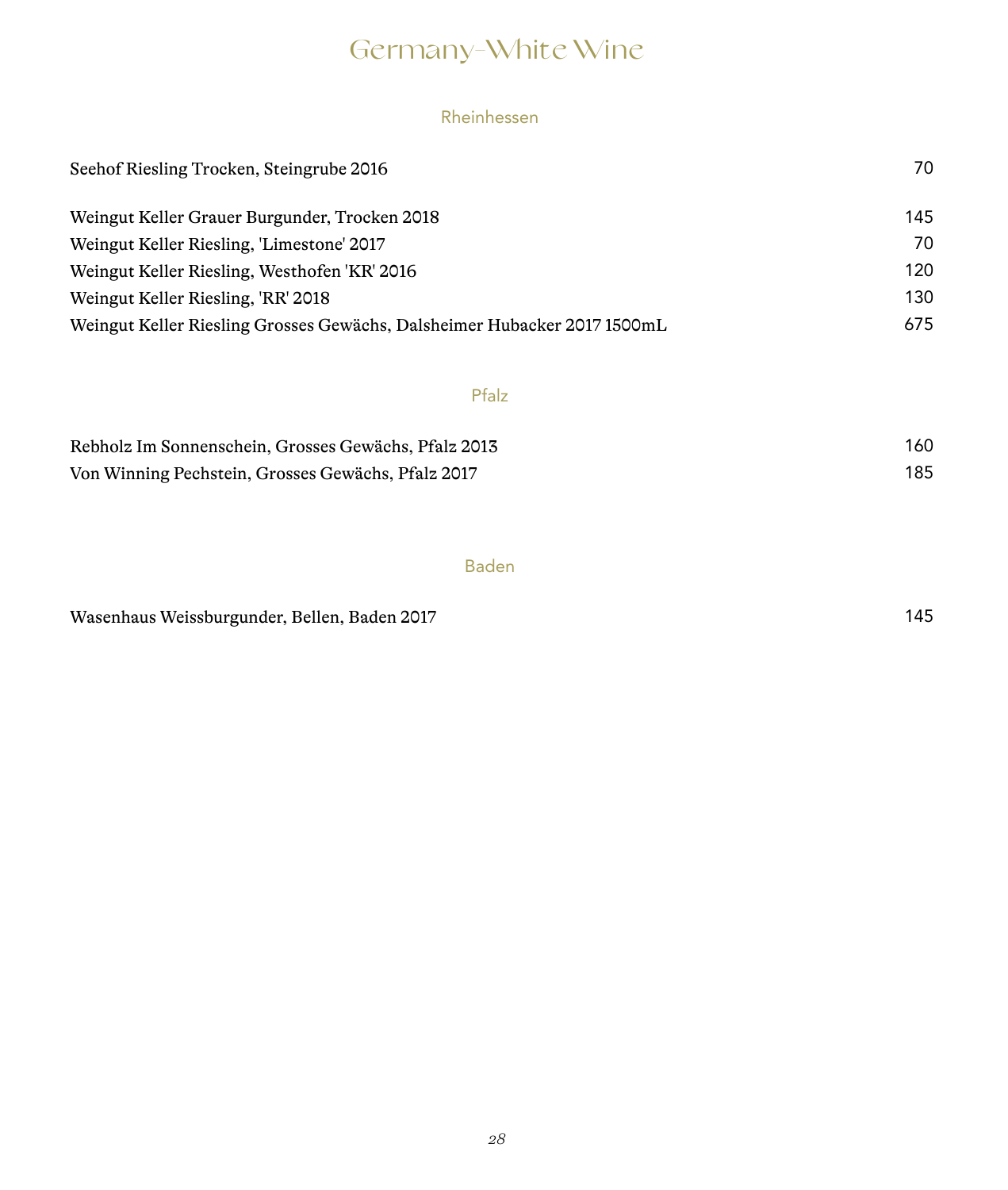## Austria-White Wine

### Grüner Veltliner

| Alzinger Grüner Veltliner Federspiel, Dürnsteiner, Wachau 2017        | 66  |
|-----------------------------------------------------------------------|-----|
| Malat 'Furth', Kremstal 2020                                          | 76  |
| Nikolaih of Grüner Veltliner Hefeabzug, Wachau 2018                   | 75  |
| Franz Hirtzberger Grüner Veltliner Federspiel, Rotes Tor, Wachau 2017 | 85  |
| Franz Hirtzberger Grüner Veltliner Smaragd, Axpoint, Wachau 2017      | 135 |
| Franz Hirtzberger Grüner Veltliner Smaragd, Axpoint., Wachau 2016     | 130 |
| Franz Hirtzberger Grüner Veltliner Smaragd, Honivogl, Wachau 2017     | 195 |

### Riesling

| Barbara Öhlzelt Kogelberg, Kamptal 2016                                    | 90  |
|----------------------------------------------------------------------------|-----|
| Franz Hirtzberger Smaragd, Singerriedel, Wachau 2016                       | 180 |
| Weingut Knoll Smaragd, Kellerberg, Wachau 2016                             | 135 |
| Weingut Knoll Smaragd, Schutt, Wachau 1995                                 | 320 |
| Prager Smaragd, Achleiten, Wachau 2007                                     | 215 |
| Weingut Veyder Malberg Riesling, Viesslinger Bruck, Wachau 2017            | 160 |
| Weingut Veyder Malberg Riesling, Weissenkirchener Buschenberg, Wachau 2017 | 270 |
| Veyder-Malberg 'Wachauer 2B', Wachau 2016                                  | 145 |
| Brundlmayer Langenloiser Steinmassl, Kamptal 2006                          | 155 |
| Brundlmayer Langenloiser Steinmassl, Kamptal 2004                          | 175 |
| Brundlmayer Langenloiser Steinmassl, Kamptal 2001                          | 165 |
| Brundlmayer Zöbinger Heiligenstein 'Lyra', Kamptal 2007                    | 185 |
| Brundlmayer Zöbinger Heiligenstein, Kamptal 2000                           | 165 |
|                                                                            |     |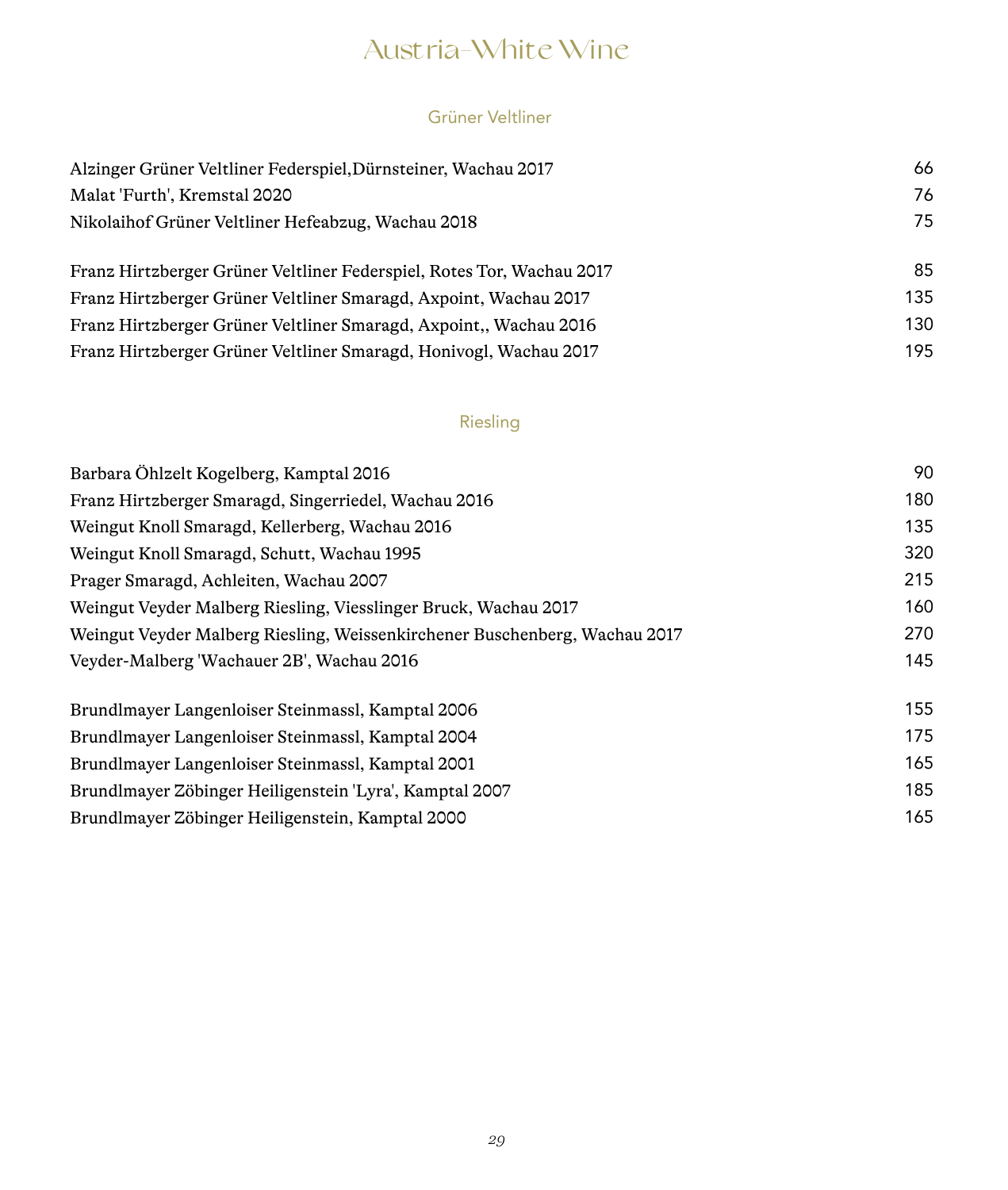# Italy-White Wine

| Cieck Erbaluce di Caluso, Piedmont 2016                                | 65  |
|------------------------------------------------------------------------|-----|
| Vigneti Massa Timorasso, Derthona, Piedmont 2017                       | 80  |
| Foradori Nosiola 'Fontanasanta', Alto-Adige 2018                       | 95  |
| Miani Chardonnay 'Zitelle', Friuli 2017                                | 245 |
| Borgo del Tiglio Friulano 'Ronco della Chiesa', Friuli 2017            | 155 |
| Vodopivec Vitovska 'Solo MM12', Friuli 2012                            | 155 |
| Giuseppe Quintarelli Garganega Blend, Secco Ca' del Merlo, Veneto 2018 | 95  |
| Monteraponi Trebbiano, Tuscany 2017                                    | 145 |
| La Distesa Verdicchio 'Terre Silvate', Marche 2015                     | 75  |
| Fiorano Semillon 'Alberico', Lazio 2015                                | 95  |
| Paolo Bea Trebbiano 'Arboreus', Umbria 2012                            | 120 |
| Edoardo Valentini Trebbiano, Abruzzo 2013                              | 240 |
| Edoardo Valentini Trebbiano, Abruzzo 2002                              | 280 |
| Guido Marsella Greco di Tufo, Campania 2019                            | 76  |
| Ciro Picariello Fiano di Avellino, Campania 2018                       | 65  |
| Girolamo Russo Carricante Blend 'Nerina', Etna Bianco, Sicily 2018     | 85  |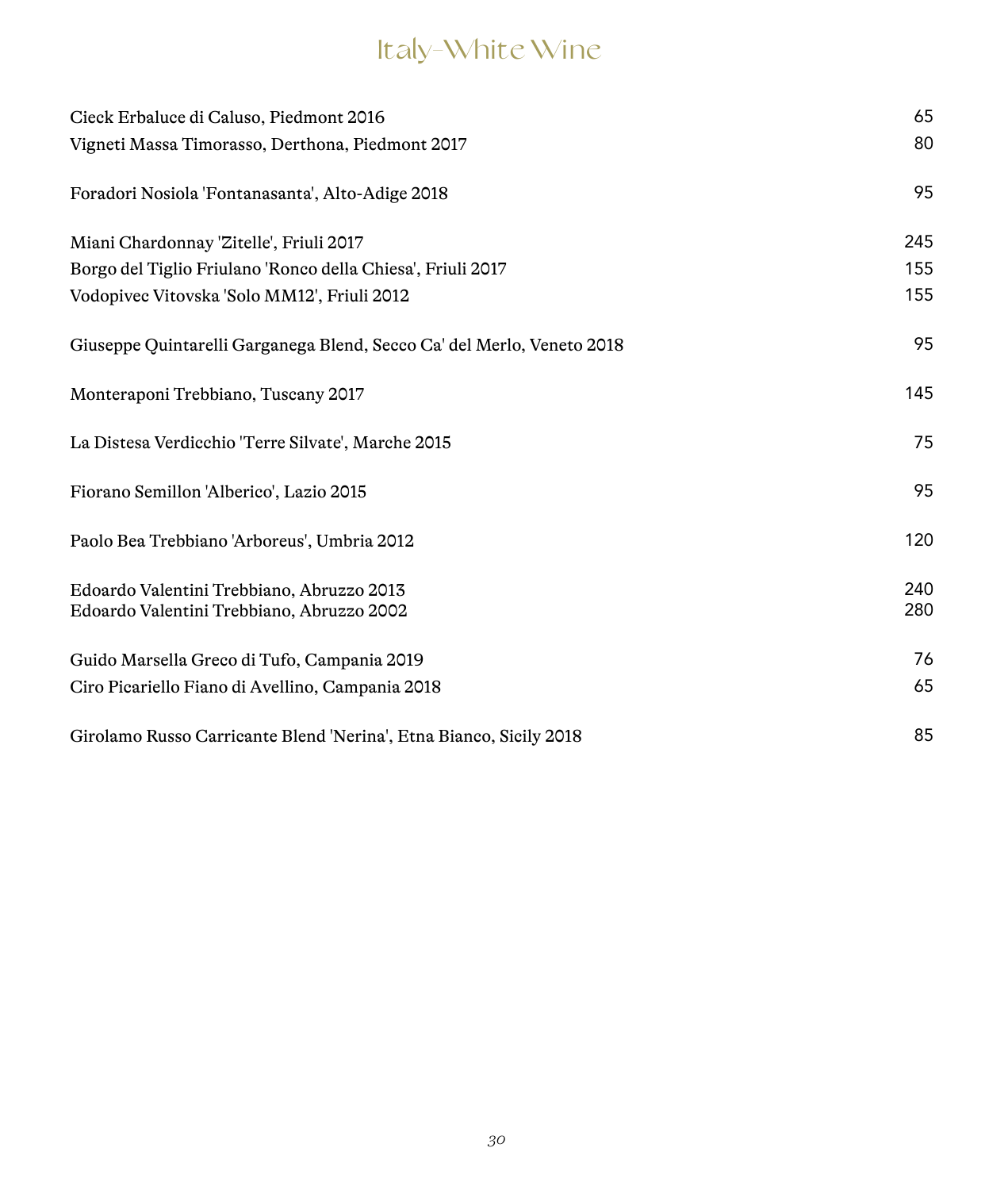## Mediterranean-White Wine

### Portugal

| Quinta do Perdigão Encruzado, Dão 2016                     | 45 |
|------------------------------------------------------------|----|
| Goncalves Faria Bical/Maria Gomes, Bairrada 2015           | 90 |
| Herdade do Rocim Antão Vaz, Olho do Mocho, Alentejano 2016 | 65 |

### Spain

| Alberto Nanclares Albariño, Rías Baixas 2018                                      | 75  |
|-----------------------------------------------------------------------------------|-----|
| Pazo de Señorans Albariño, Selección de Añada, Rías Baixas 2010                   | 135 |
| Luis A. Rodriguez Vazquez Treixadura Blend, Viña de Martin, Escolma, Ribeiro 2013 | 120 |
| La Vizcaina Godello, La Del Vivo, Bierzo 2017                                     | 80  |
| López de Heredia Viura Blend, Viña Tondonia, Rioja Gran Reserva 1996              | 225 |
| Enric Soler Xarel-lo, Nun, Penedès 2016                                           | 115 |
| Nin-Ortiz Carinyena Blanca, Planetes de Nin, Priorat 2017                         | 98  |
| Terroir al Limit Garnacha Blanca, Historic White, Priorat 2017                    | 65  |
| Comando G Garnacha Blend, El Tamboril, Vinos de Madrid 2016                       | 155 |
| Envinate Listan Blanco, Benje, Gran Canaria 2018                                  | 65  |

#### Lebanon

| Chateau Musar Bekaa Valley 2003 | 155 |
|---------------------------------|-----|
| Chateau Musar Bekaa Valley 2007 | 195 |
| Chateau Musar Bekaa Valley 2009 | 115 |
| Chateau Musar Bekaa Valley 2010 | 115 |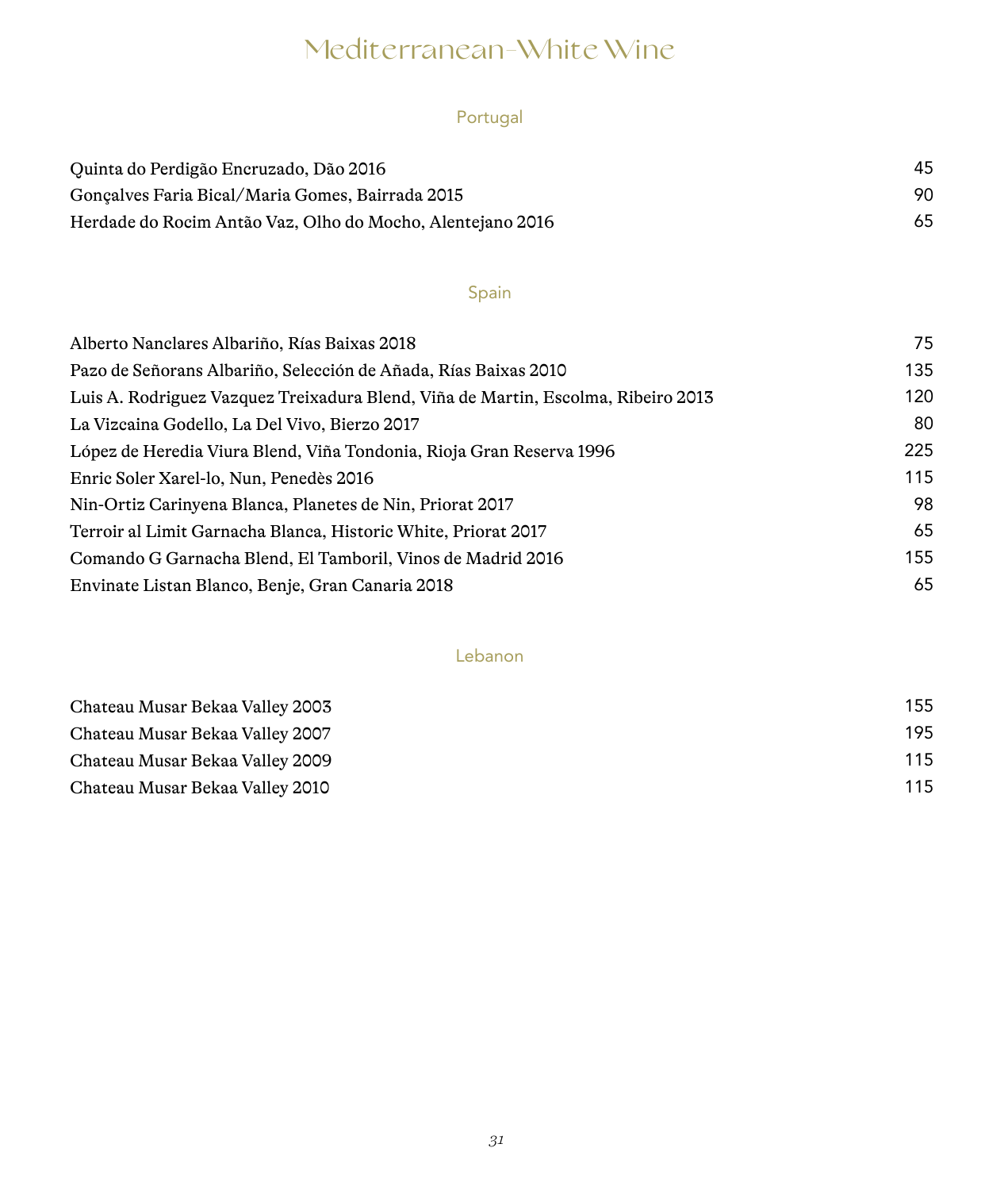# North America-White Wine-California

### Chardonnay

| Arista Ritchie Vineyard, Russian River Valley 2016                  | 240 |
|---------------------------------------------------------------------|-----|
| Arnot-Roberts Watson Ranch, Napa Valley 2017                        | 110 |
| Arnot-Roberts Trout Gulch, Santa Cruz Mountains 2017                | 125 |
| Forman Napa Valley 2017                                             | 125 |
| Hanzell Sonoma Valley 2013                                          | 135 |
| Hyde de Villaine Chardonnay Hyde Vineyard, Carneros 2016            | 195 |
| Kistler 'Les Noisetiers', Sonoma Coast 2018                         | 155 |
| Kongsgaard Napa Valley 2016                                         | 325 |
| Little Boat Russian River Valley 2020                               | 90  |
| Littorai Mays Canyon, Sonoma Coast 2017                             | 235 |
| Littorai Charles Heintz, Sonoma Coast 2017                          | 245 |
| Maître de Chai Chardonnay Michael Mara Vineyard, Sonoma Coast 2017  | 130 |
| Stony Hill Chardonnay, Napa Valley 2014                             | 135 |
| Tyler Winery Chardonnay La Rinconada Vineyard, Sta. Rita Hills 2015 | 135 |
| Wenzlau Chardonnay Union Square Cuvée, Sta. Rita Hills 2016         | 95  |
|                                                                     |     |

### Sauvignon Blanc

| Ashes & Diamonds Sauvignon Blanc 'Nº2', Napa Valley 2016 | 125 |
|----------------------------------------------------------|-----|
| Massican Sauvignon Blanc, Napa Valley 2017               | 85  |
| Stolpman Vineyards Sauvignon Blanc, Ballard Canyon 2018  | 65  |

### Blends & Friends

| Arietta Semillon-Sauvignon Blanc 'On The White Keys', California 2016 | 185 |
|-----------------------------------------------------------------------|-----|
| Arnot-Roberts Ribolla Gialla, Vare Vineyard, Napa Valley 2017         | 95  |
| La Marea Albariño Kristy Vineyard, Monterey 2018                      | 55  |
| Jaimee Motley Chenin Blanc Norgaard Vineyard, Mendocino 2017          | 85  |
| Ryme Cellars Vermentino 'Hers', Carneros 2018                         | 55  |
| Stolpman Vineyards Chenin Blanc 'Combe', Ballard Canyon 2017          | 95  |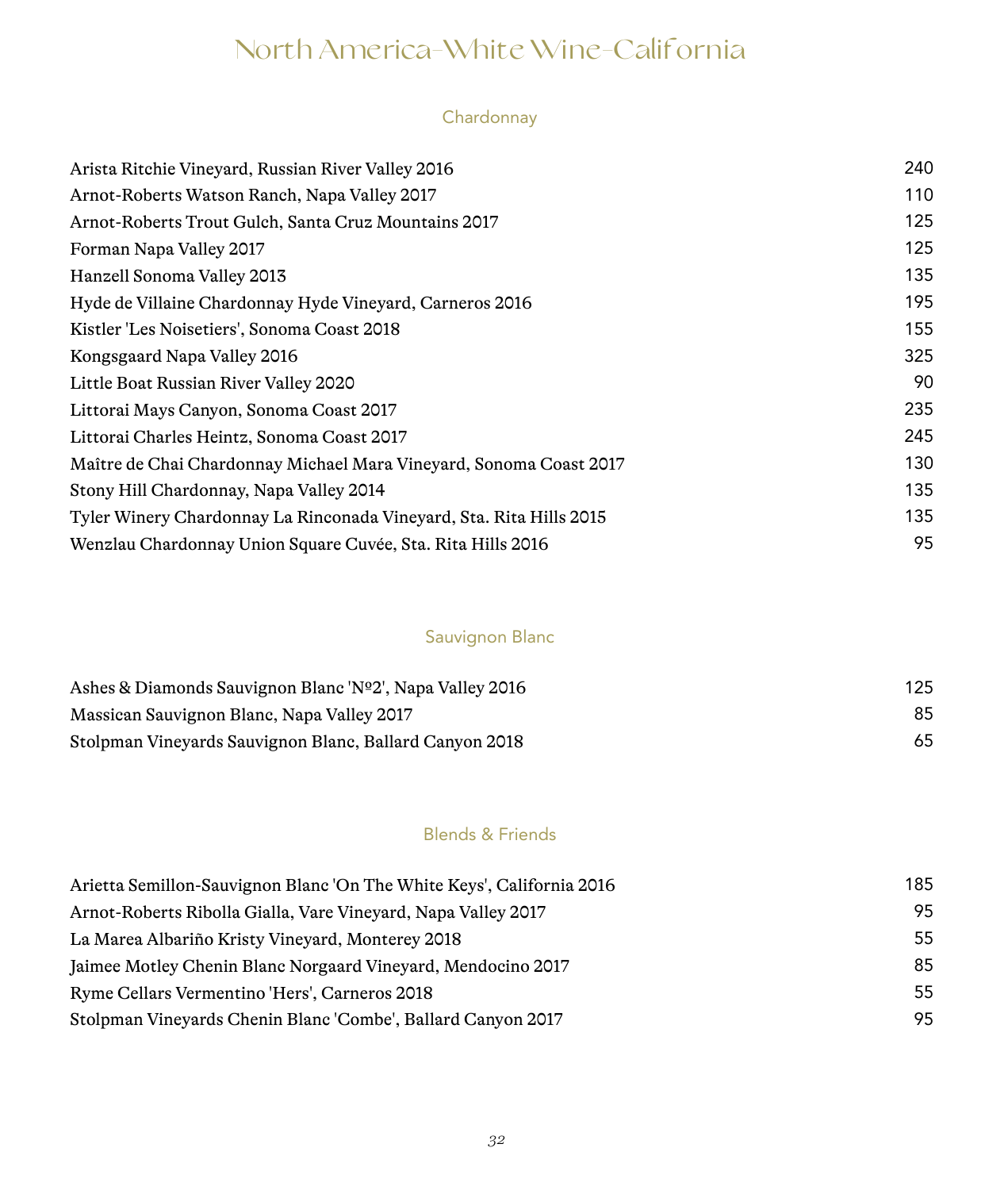## North America-White Wine

### Oregon

| Lingua Franca Chardonnay Sisters, Willamette Valley 2015             | 225 |
|----------------------------------------------------------------------|-----|
| Cameron Chardonnay Clos Electrique, Willamette Valley 2017           | 185 |
| Kelley Fox Pinot Blanc Freedom Hill Vineyard, Willamette Valley 2018 | 80  |
| New York                                                             |     |
| Trestle Thirty One Chardonnay, Finger Lakes 2019                     | 88  |
| Hermann J. Wiemer Riesling HJW Vineyard, Finger Lakes 2017           | 85  |

### Canada

| Les Pervenches Chardonnay Le Couchant, Québec 2018                    | 110 |
|-----------------------------------------------------------------------|-----|
| Les Pervenches Chardonnay Les Rosiers, Québec 2018                    | 95  |
| Les Pervenches Seyval Blanc-Chardonnay, Québec 2018                   | 75  |
| Domaine du Nival Vidal 'Matière à Discussion', Québec 2018            | 80  |
| Pearl Morissette Chardonnay 'Métis Blanc', Creek Shores, Ontario 2015 | 75  |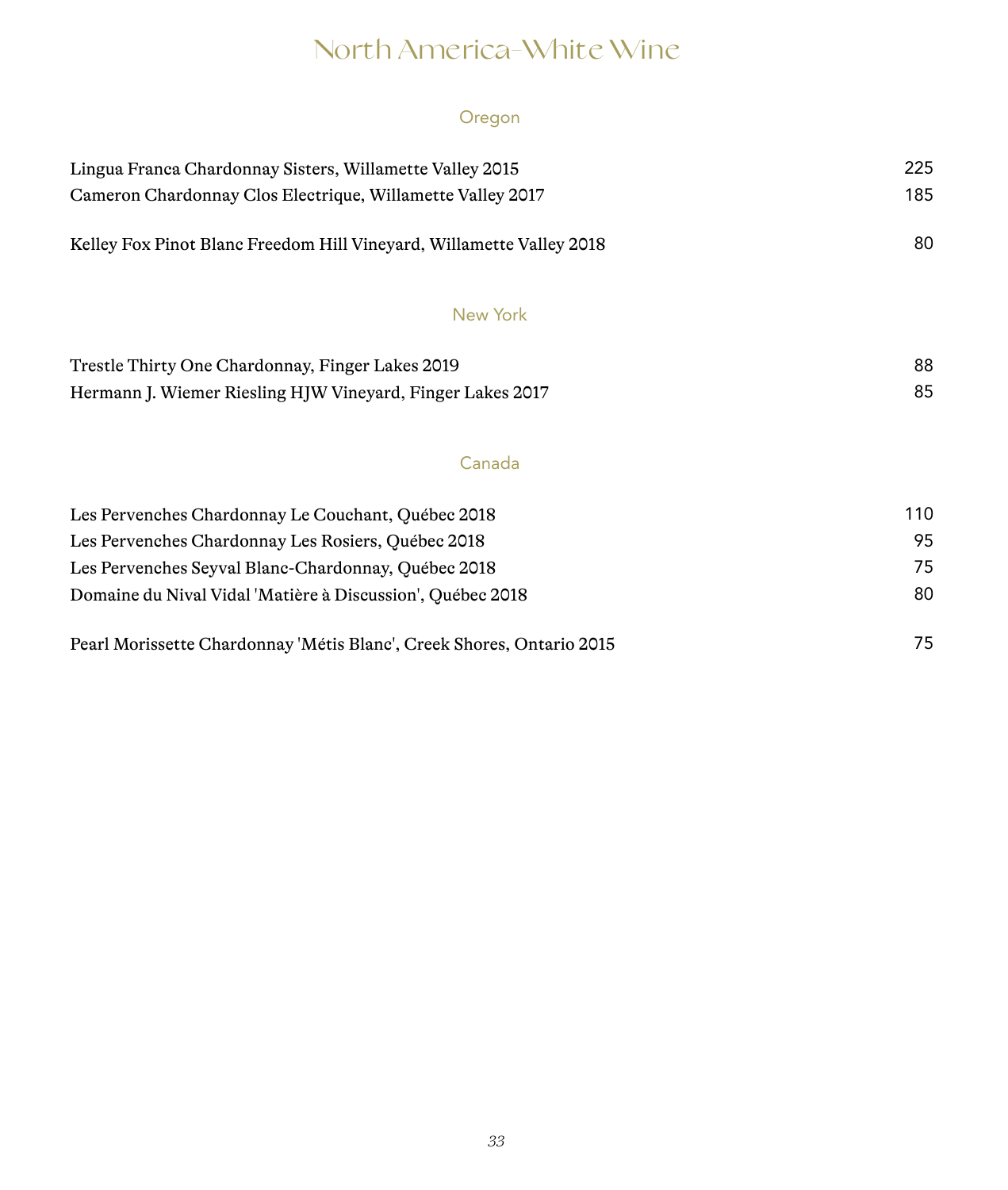# Southern Hemisphere-White Wine

### Australia

| Silkman Sémillon, Blackberry Vineyard, Hunter Valley 2015                 | 75  |
|---------------------------------------------------------------------------|-----|
| Eperosa Semillon, Magnolia Vineyard, Barossa Valley 2017                  | 85  |
| David Franz Sémillon, Long Gully Road, Ancient Vine, Barossa Valley 2017  | 60  |
| Dandelion Roussanne, Honeypot, Barossa Valley 2017                        | 55  |
| Grosset Riesling, Polish Hill, Clare Valley 2017                          | 90  |
| Vinteloper Riesling, Clare Valley 2017                                    | 75  |
| Alkoomi Riesling, Frankland River 2018                                    | 50  |
| Best's Great Western Riesling, Foudre Ferment, Victoria 2017              | 75  |
| Bindi Chardonnay, Kostas Rind, Macedon Ranges 2017                        | 145 |
| Joshua Cooper Chardonnay, The Old Port Righ Vineyard, Macedon Ranges 2017 | 125 |
| By Farr Chardonnay, Geelong 2017                                          | 180 |
| Shaw and Smith Chardonnay, M3, Adelaide Hills 2016                        | 75  |
| Tolpuddle Chardonnay, Tasmania 2017                                       | 120 |

### New Zealand

| Kumeu River Chardonnay, Mate's Vineyard, Auckland 2015   | 115 |
|----------------------------------------------------------|-----|
| Dry River Chardonnay, Martinborough 2014                 | 98  |
| Pyramid Valley Chardonnay, Lion's Tooth, Canterbury 2009 | 145 |
| Milton Chenin Blanc, Te Arai Vinevard, Gisborne 2017     | 75  |
| Rippon Riesling, Mature Vines, Central Otago 2016        | 80  |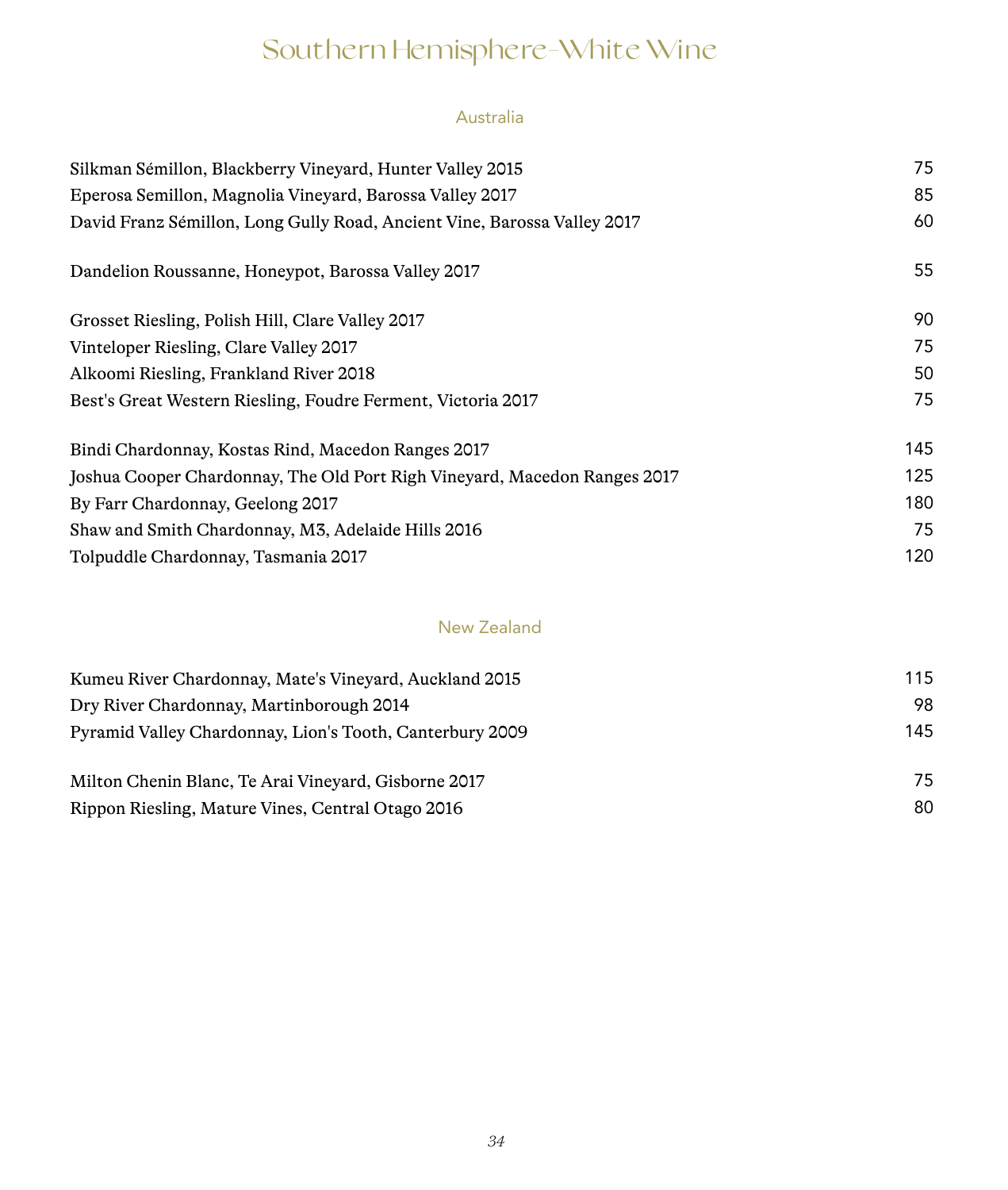# Southern Hemisphere-White Wine

### South America

| Bodega Chacra Chardonnay, Río Negro, Argentina 2017       | 190 |
|-----------------------------------------------------------|-----|
| Aristos Chardonnay, Duquesa, Cachapoal Valley, Chile 2012 | 225 |

### South Africa

| Alheit Chenin Blanc, Huilkrans, Citrusdal Mountain, Olifants River 2017       | 175 |
|-------------------------------------------------------------------------------|-----|
| Sadie Family Chenin Blanc, Skurfberg, Citrusdal Mountain, Olifants River 2017 | 125 |
| A.A. Badenhorst Chenin Blanc, The Golden Slopes, Swartland 2017               | 120 |
| Hogan Chenin Blanc, Swartland 2016                                            | 98  |
| Mullineux Chenin Blanc Blend, Old Vines, Swartland 2017                       | 70  |
| Momento Chenin Blanc Blend, Western Cape 2014                                 | 75  |
| Capensis Chardonnay, Western Cape 2015                                        | 160 |
| Leeu Passant Chardonnay, Stellenbosch 2016                                    | 135 |
| Storm Chardonnay, Vrede, Hemel-en-Aarde 2017                                  | 115 |
| Savage Sauvignon Blanc Blend, Western Cape 2017                               | 90  |
| Alheit Semillon, La Colline Vineyard, Franschhoek Valley 2017                 | 170 |
|                                                                               |     |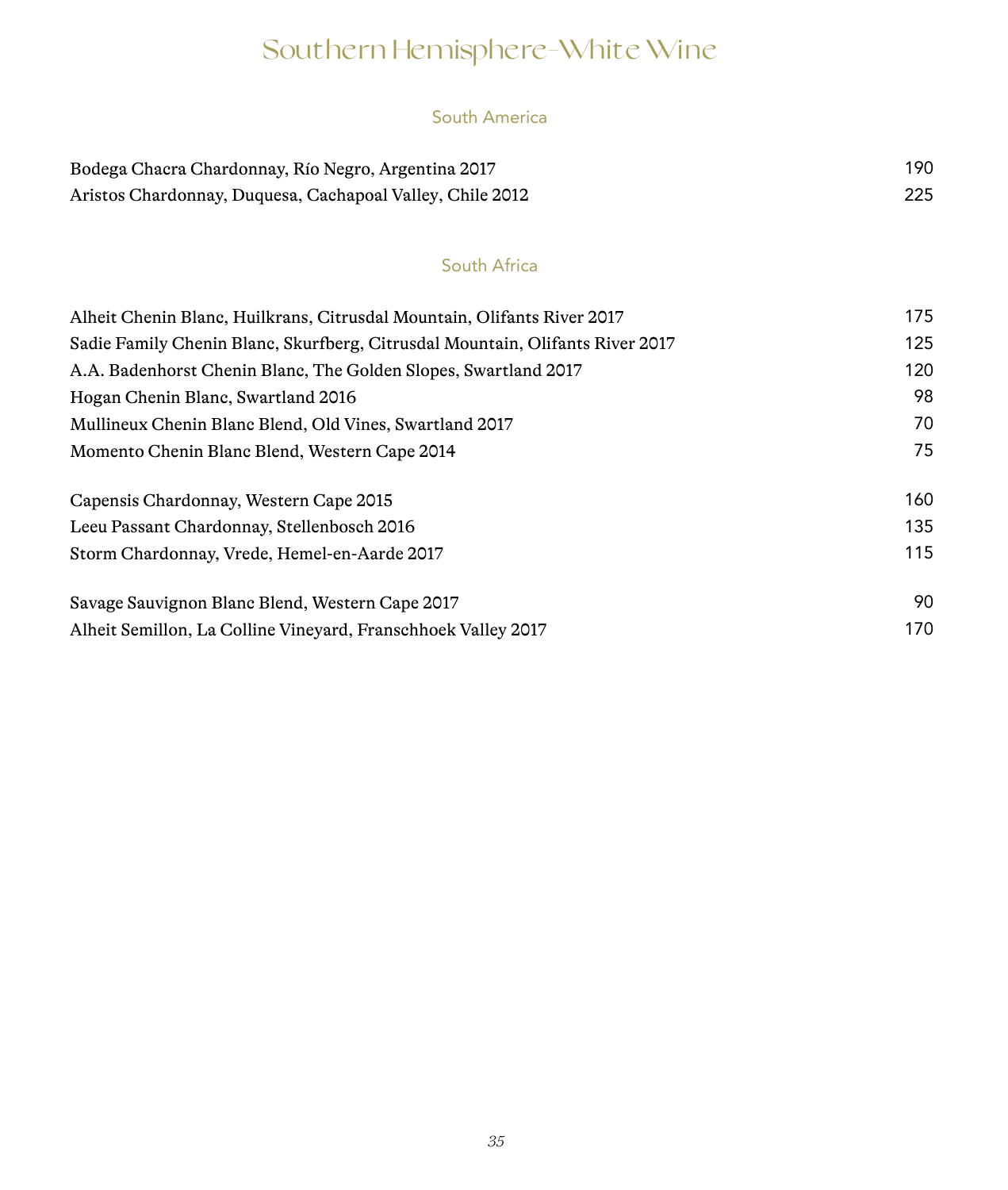# France-Red Wine-Burgundy

Irancy

### Bourgogne

| Domaine Dominique Gruhier L'Ame des Dannots 2015                                             | 75       |
|----------------------------------------------------------------------------------------------|----------|
| Arnaud Ente 2017                                                                             | 185      |
| Domaine Fourrier 2017                                                                        | 98       |
| Henri Germain 2016                                                                           | 105      |
| Domaine Paul Pillot 2017<br>Domaine Rougeot Les Vercherres, Bourgogne Passe-Tout-Grains 2017 | 80<br>65 |
| Marquis d'Angerville Bourgogne Passe-Tout-Grains 2017                                        | 98       |
| Marquis d'Angerville Bourgogne 2017                                                          | 150      |

### Côte de Nuits

| Didier Fornerol Côte de Nuits Villages 2017                    | 80  |
|----------------------------------------------------------------|-----|
| Domaine Gérard Julien Côte de Nuits Villages 2016              | 90  |
| Maison MC Thiriet 'Aux Montagnes', Côte de Nuits-Villages 2018 | 125 |
| Sylvain Pataille Clos du Roy, Marsannay 2015                   | 125 |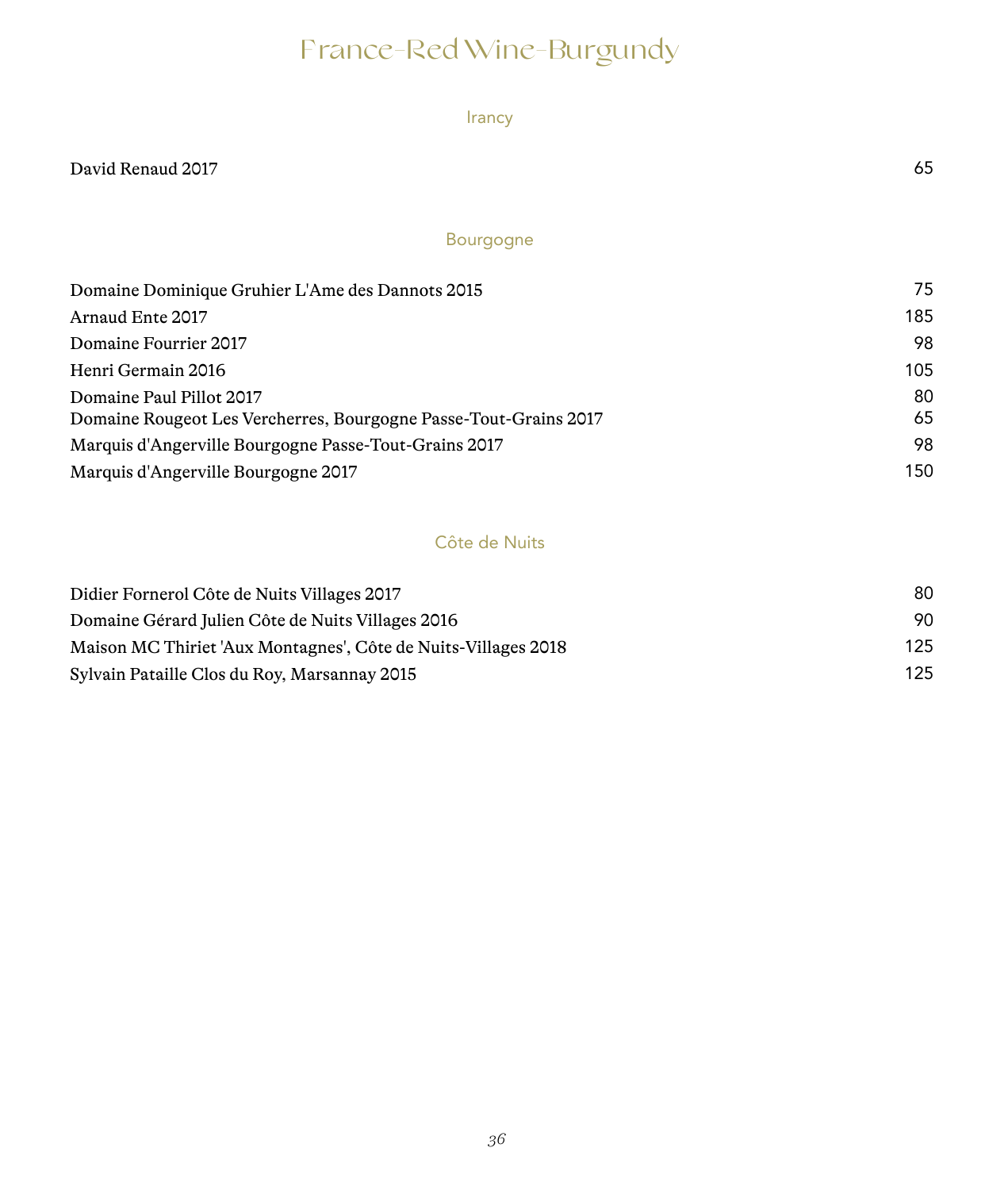### Gevrey-Chambertin

| Claude Dugat 2016                                                              | 275        |
|--------------------------------------------------------------------------------|------------|
| Domaine Pierre Damoy Chambertin Grand Cru 2014                                 | 1050       |
| Domaine Pierre Damoy Chambertin Grand Cru 1999                                 | 1250       |
| David Duband Latricières-Chambertin Grand Cru 2015                             | 495        |
| Domaine Dujac Aux Combottes 1er 2013                                           | 650        |
| Domaine Duroché Lavaux Saint-Jacques 1er 2017                                  | 295        |
| Domaine Harmand-Geoffroy Lavaux Saint-Jacques 1er 2005                         | 325        |
| Domaine Humbert Frères Poissenot 1er 2001                                      | 295        |
| Arnaud Mortet 2017                                                             | 185        |
| Domaine Perrot-Minot 2016                                                      | 245        |
| Domaine Ponsot Chambertin Grand Cru 1993                                       | 2250       |
| Nicolas Potel Charmes-Chambertin Grand Cru 2001<br>Philippe Rossignol 2015     | 375<br>130 |
| Domaine Rossignol-Trapet Vieilles Vignes 2016                                  | 125        |
| Domaine Bachelet Vieilles Vignes 2002<br>Domaine Bachelet Vieilles Vignes 1999 | 475<br>475 |
| Domaine Bachelet Les Corbeaux 1 er 2002                                        | 775        |
| Alain Burguet Vieilles Vignes 1988                                             | 385        |
| Alain Burguet Mes Favorites 2010<br>Alain Burguet Mes Favorites 2005           | 345<br>345 |
| Geantet-Pansiot 2014                                                           | 155        |
| Geantet-Pansiot Les Jeunes Rois 2014                                           | 170        |
| Geantet-Pansiot Charmes-Chambertin Grand Cru 1996 (1500mL)                     | 975        |
| Domaine Armand Rousseau Charmes-Chambertin Grand Cru 2016                      | 925        |
| Domaine Armand Rousseau Mazis-Chambertin Grand Cru 2016                        | 975        |
| Domaine Armand Rousseau Chambertin Grand Cru 2013                              | 2475       |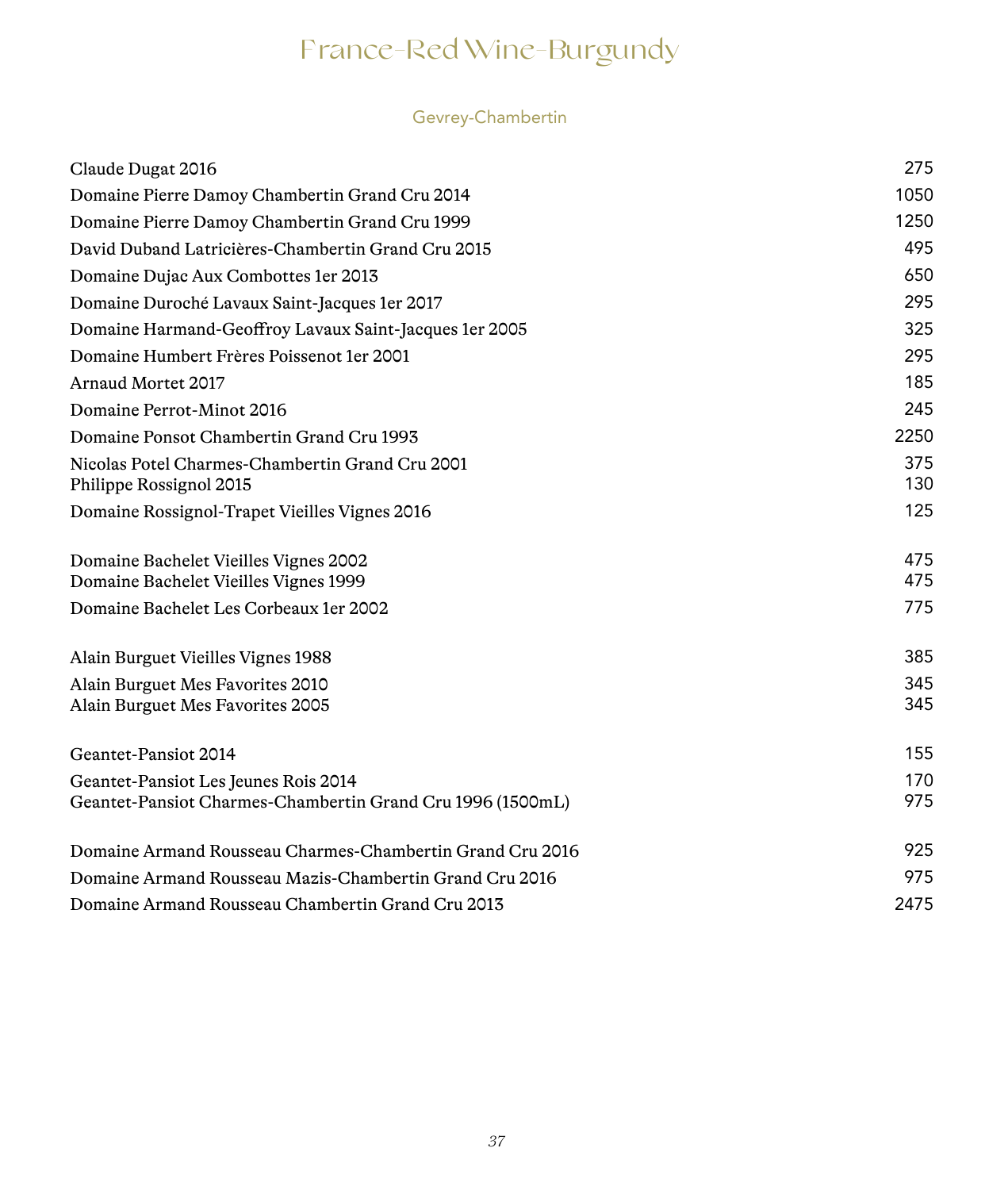### Gevrey-Chambertin

| Domaine Fourrier Vieille Vigne 2016                                                                  | 195        |
|------------------------------------------------------------------------------------------------------|------------|
| Domaine Fourrier Vieille Vigne 2014                                                                  | 225        |
| Domaine Fourrier Vieille Vigne 2013                                                                  | 235        |
| Domaine Fourrier Combe Aux Moines 1 er 2009<br>Domaine Fourrier Combe Aux Moines 1 er 2008           | 625<br>475 |
| Domaine Fourrier Combe Aux Moines 1 er 2004                                                          | 395        |
| Domaine Fourrier Les Goulots 1 er 2016                                                               | 495        |
| Domaine Fourrier Champeaux 1er 2008                                                                  | 445        |
| Domaine Fourrier Cherbaudes 1 er 2012                                                                | 495        |
| Domaine Fourrier Clos Saint-Jacques 1er 2017                                                         | 1175       |
| Domaine Fourrier Clos Saint-Jacques 1er 2004                                                         | 1050       |
| Domaine Fourrier Griotte-Chambertin Grand Cru 2004                                                   | 875        |
| Hubert Lignier 2013                                                                                  | 155        |
| Hubert Lignier Aux Combottes 1er 2010<br>Hubert Lignier Aux Combottes 1er 2009                       | 575<br>550 |
| Hubert Lignier Aux Combottes 1 er 2004                                                               | 425        |
| Hubert Lignier Charmes-Chambertin Grand Cru 2009<br>Hubert Lignier Charmes-Chambertin Grand Cru 2008 | 725<br>650 |
| Sérafin Père & Fils Le Fonteny 1 er 2015<br>Sérafin Père & Fils Le Fonteny 1er 2014                  | 315<br>295 |
| Sérafin Père & Fils Le Fonteny 1 er 2011                                                             | 275        |
| Sérafin Père & Fils Le Fonteny 1 er 2003                                                             | 325        |
| Sérafin Père & Fils Le Fonteny 1er 1988                                                              | 350        |
| Domaine Trapet Ostrea 2009                                                                           | 285        |
| Domaine Trapet Latricières-Chambertin Grand Cru 1999                                                 | 950        |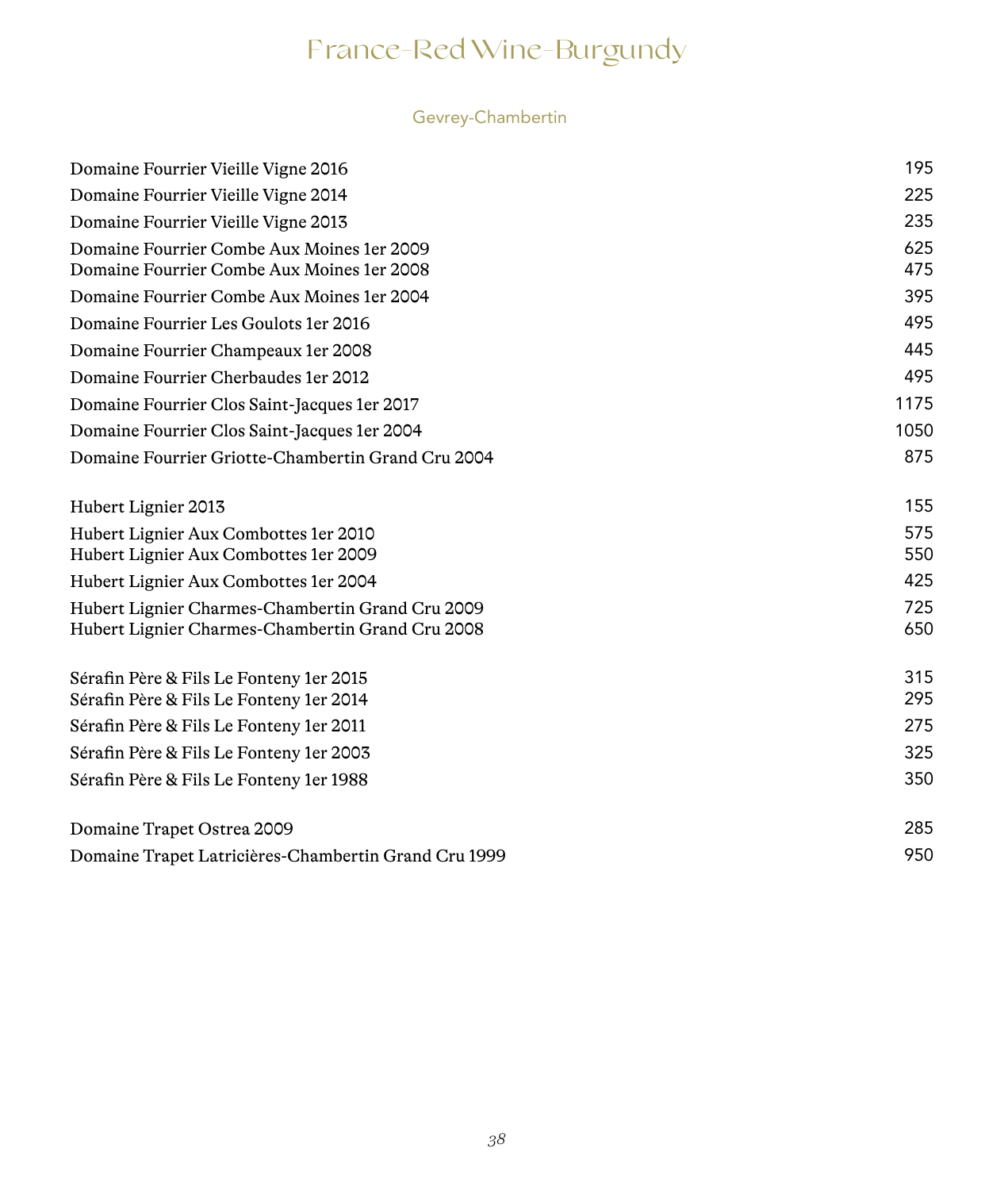### Morey-Saint-Denis

| Pierre Amiot 2017                                                                                            | 98                |
|--------------------------------------------------------------------------------------------------------------|-------------------|
| Pierre Amiot Clos de la Roche Grand Cru 2006                                                                 | 195               |
| Domaine Philippe Charlopin Clos Solon 2015                                                                   | 165               |
| David Duband Clos Sorbè 1er 2015                                                                             | 215               |
| Domaine Fourrier Clos Solon 2017                                                                             | 275               |
| Domaine des Lambrays Clos des Lambrays Grand Cru 2016<br>Domaine Lécheneaut 2016                             | 545<br>195        |
| Lignier-Michelot En la Rue de Vergy 2017                                                                     | 145               |
| Lignier-Michelot En la Rue de Vergy 2016                                                                     | 155               |
| Domaine Ponsot Cuvée des Alouettes 1 er 2010<br>Nicolas Potel Clos de la Roche Grand Cru 2001                | 550<br>325        |
| Domaine Dujac 2017<br>Domaine Dujac 2015                                                                     | 280<br>325        |
| Domaine Dujac Clos Saint-Denis Grand Cru 2009                                                                | 1550              |
| Hubert Lignier Trilogie 2016<br>Hubert Lignier Les Chaffots 1er 2016<br>Hubert Lignier Les Chaffots 1er 2009 | 195<br>355<br>425 |
| Hubert Lignier Clos de la Roche Grand Cru 2016                                                               | 795               |
| Domaine Georges Roumier Clos de la Bussière 1 er 2016                                                        | 450               |
| Domaine Georges Roumier Clos de la Bussière 1 er 2014                                                        | 450               |
| Domaine Georges Roumier Clos de la Bussière 1 er 2005                                                        | 675               |
| Domaine Georges Roumier Clos de la Bussière 1 er 2002                                                        | 750               |
| Domaine Georges Roumier Clos de la Bussière 1 er 1996                                                        | 950               |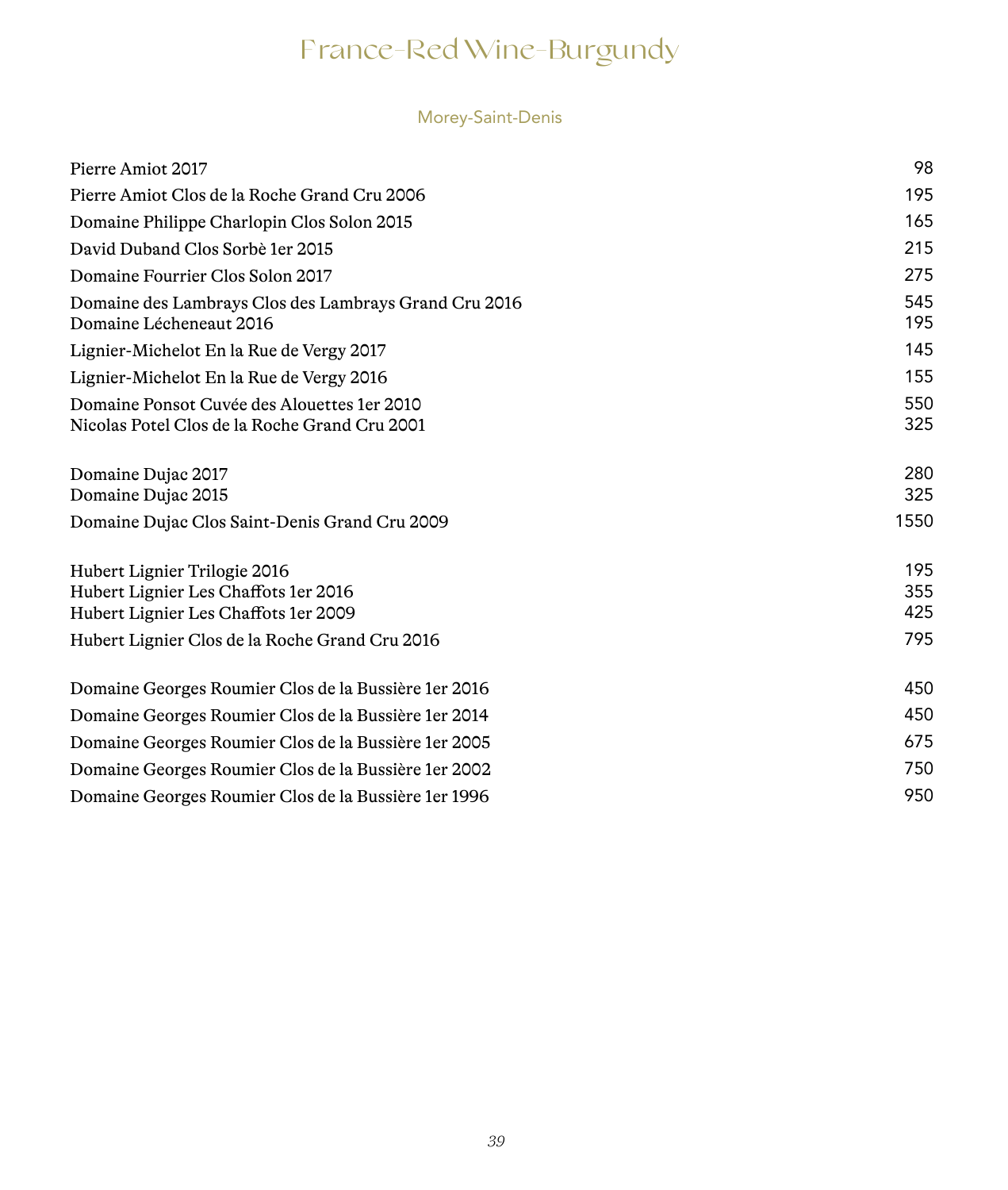### Chambolle-Musigny

| Domaine Amiot Servelle Les Amoureuses 1 er 2015                                                              | 495          |
|--------------------------------------------------------------------------------------------------------------|--------------|
| Francois Bertheau 1er 2008                                                                                   | 245          |
| David Duband Les Sentiers 1 er 2015                                                                          | 325          |
| Geantet-Pansiot Vieilles Vignes 2002                                                                         | 295          |
| Domaine Robert Groffier Bonnes-Mares Grand Cru 1993                                                          | 1350         |
| Hudelot-Baillet Vieilles Vignes 2017                                                                         | 185          |
| Alain Hudelot-Noellat 2011                                                                                   | 175          |
| Domaine Mugneret-Gibourg Les Feusselottes 1er 1996                                                           | 850          |
| Domaine Cecile Tremblay Les Cabottes 2015<br>Domaine Dujac 2017                                              | 495<br>275   |
| Ghislaine Barthod Aux Beaux Bruns 1er 2005                                                                   | 625          |
| Ghislaine Barthod Les Chatelots 1er 2009                                                                     | 450          |
| Ghislaine Barthod Les Chatelots 1er 2005                                                                     | 595          |
| Ghislaine Barthod Les Cras 1 er 2004                                                                         | 395          |
| Jacques-Frédéric Mugnier Bonnes-Mares Grand Cru 2001<br>Jacques-Frédéric Mugnier Bonnes-Mares Grand Cru 1996 | 2250<br>2450 |
| Jacques-Frédéric Mugnier Les Amoureuses 1 er 1992                                                            | 2175         |
| Domaine Georges Roumier Les Cras 1er 2016                                                                    | 720          |
| Domaine Georges Roumier Les Amoureuses 1 er 2016                                                             | 2875         |
| Domaine Georges Roumier Bonnes-Mares Grand Cru 2017                                                          | 1895         |
| Domaine Georges Roumier Bonnes-Mares Grand Cru 2016                                                          | 1450         |
| Domaine Georges Roumier Musigny Grand Cru 2016                                                               | 12000        |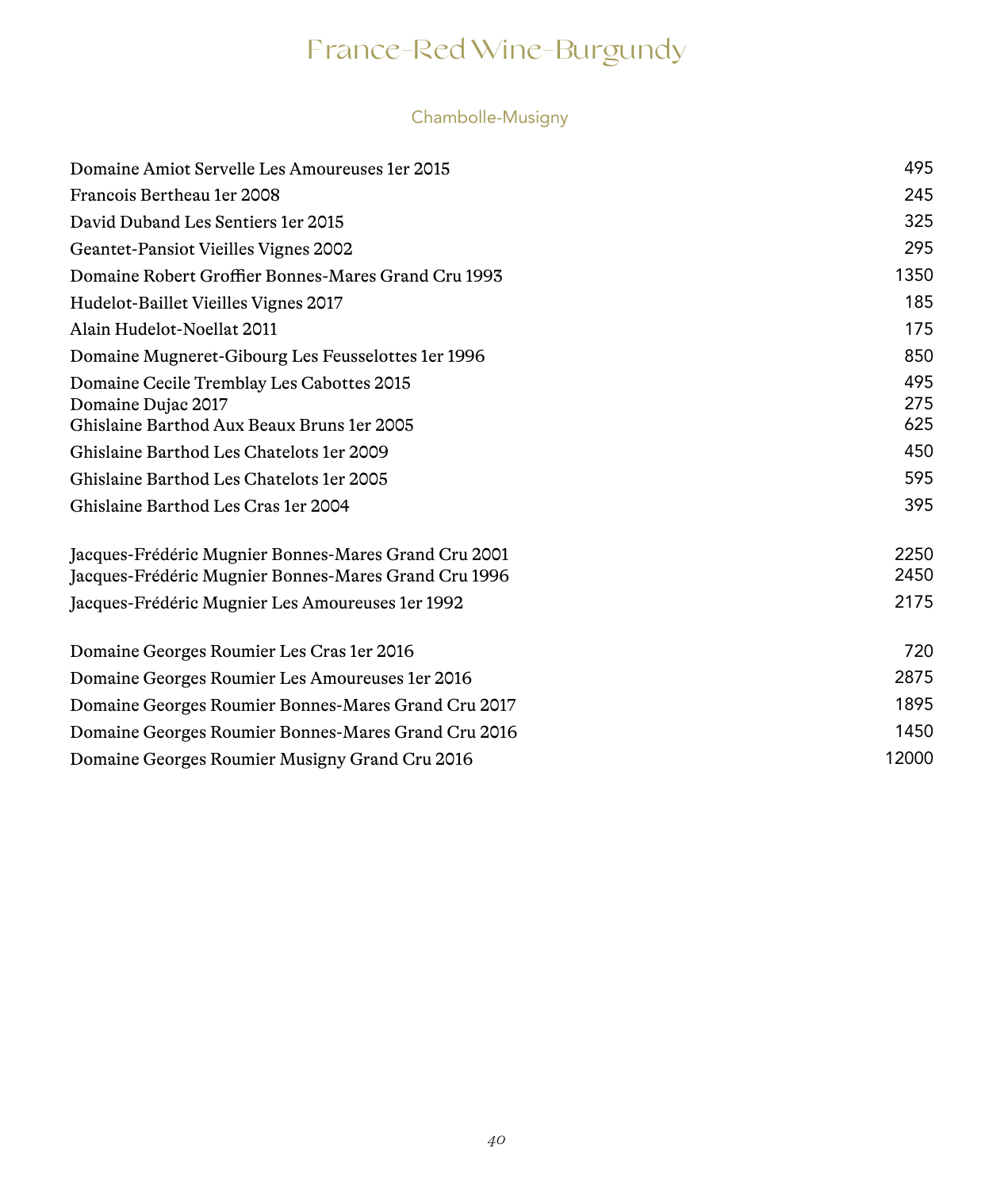### Vougeot

| Domaine Fourrier Le Petits Vougeots 1 er 2009     | 425  |
|---------------------------------------------------|------|
| Domaine Fourrier Le Petits Vougeots 1 er 2008     | 345  |
| Domaine René Engel Clos de Vougeot Grand Cru 1988 | 1650 |

### Vosne-Romanée

| Domaine Berthaut-Gerbet 2017                                                                             | 180         |
|----------------------------------------------------------------------------------------------------------|-------------|
| Domaine Berthaut-Gerbet 2016                                                                             | 180         |
| Domaine Bruno Clavelier Les Beaux Monts 1 er 2015                                                        | 490         |
| Sylvain Cathiard Aux Reignots 1 er 2017                                                                  | 860         |
| Sylvain Cathiard Romanée-Saint-Vivant Grand Cru 2015<br>Domaine Confuron-Cotetidot Les Suchots 1 er 2014 | 2925<br>245 |
| Domaine Jean Grivot Échezeaux Grand Cru 1999                                                             | 1150        |
| Jean-Marc Millot Les Suchots 1 er 2016                                                                   | 350         |
| Jean-Marc Millot Échezeaux Grand Cru 2016                                                                | 675         |
| Gérard Mugneret 2016<br>Domaine Mugneret-Gibourg Échezeaux Grand Cru 1999                                | 255<br>1550 |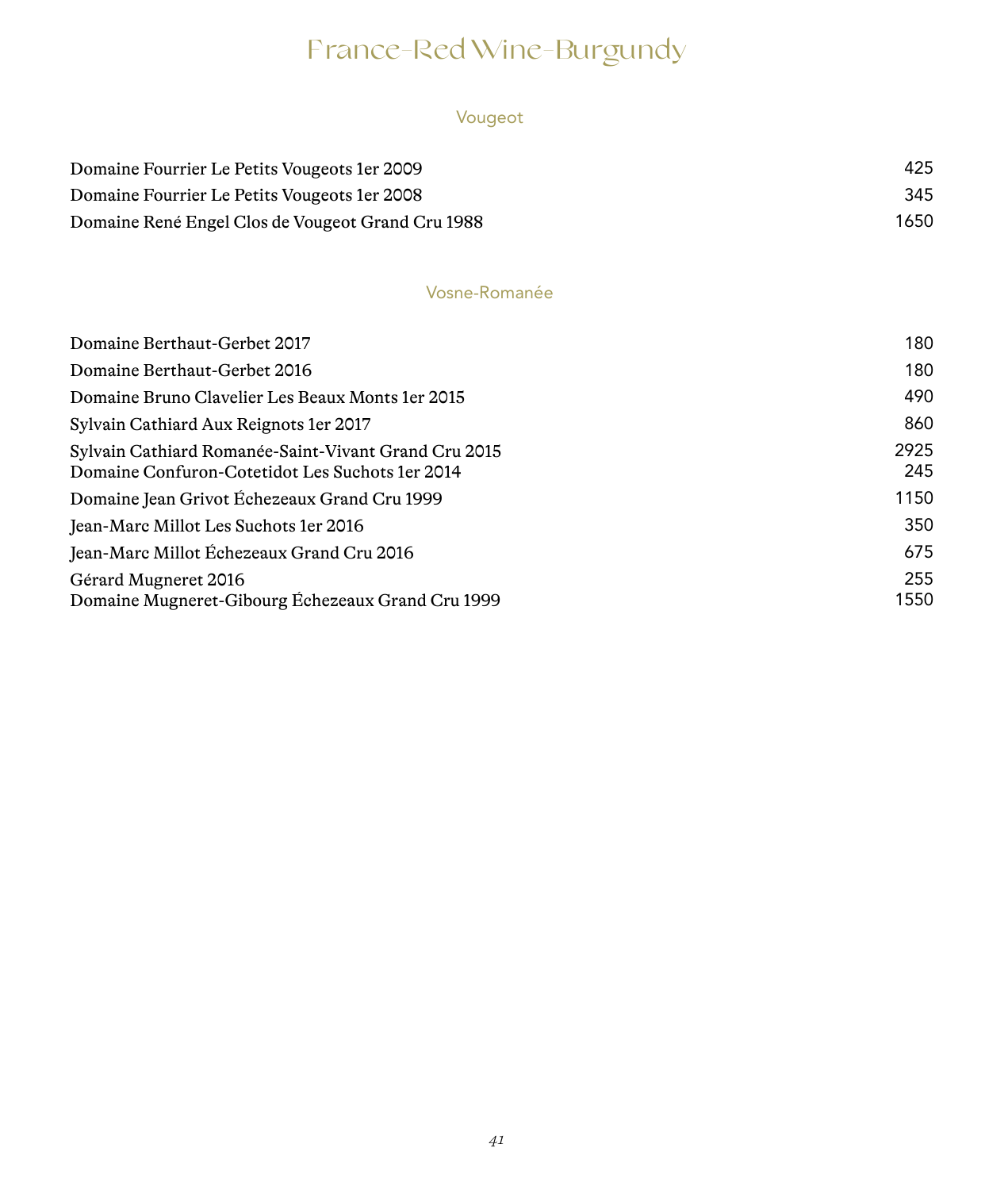# France-Red Burgundy

#### Vosne-Romanée

| Domaine du Comte Liger-Belair 2017                              | 700   |
|-----------------------------------------------------------------|-------|
| Domaine du Comte Liger-Belair 2016 (1500mL)                     | 2550  |
| Domaine du Comte Liger-Belair La Colombière 2017                | 900   |
| Domaine du Comte Liger-Belair La Colombière 2016                | 875   |
| Domaine du Comte Liger-Belair Aux Reignots 1 er 2017            | 2500  |
| Domaine du Comte Liger-Belair Echézeaux Grand Cru 2017          | 2600  |
| Domaine du Comte Liger-Belair Echézeaux Grand Cru 2016          | 2700  |
| Domaine du Comte Liger-Belair La Romanée Grand Cru 2017         | 9000  |
| Domaine du Comte Liger-Belair La Romanée Grand Cru 2016         | 13000 |
| Domaine de la Romanée-Conti Échezeaux Grand Cru 2014            | 1700  |
| Domaine de la Romanée-Conti La Tâche Grand Cru 2016             | 3900  |
| Domaine de la Romanée-Conti La Tâche Grand Cru 2015             | 4500  |
| Domaine de la Romanée-Conti La Tâche Grand Cru 2014             | 3750  |
| Domaine de la Romanée-Conti Romanée-Saint-Vivant Grand Cru 2016 | 3950  |
| Domaine de la Romanée-Conti Romanée-Saint-Vivant Grand Cru 2014 | 2750  |
| Domaine de la Romanée-Conti Richebourg Grand Cru 2015           | 3750  |
| Domaine de la Romanée-Conti Richebourg Grand Cru 2014           | 3250  |
| Domaine de la Romanée-Conti Romanée-Conti Grand Cru 2014        | 12000 |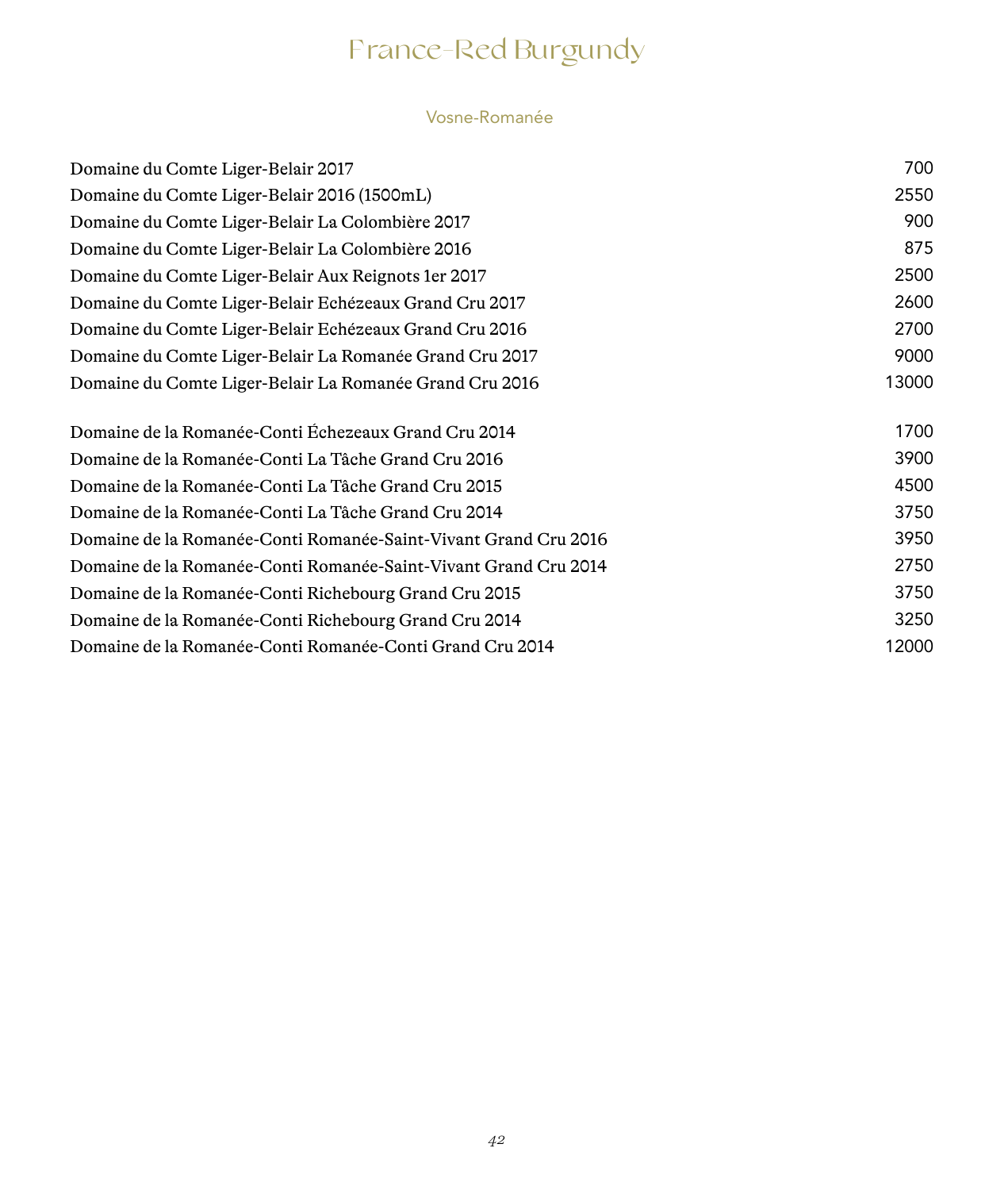### Nuits-Saint-Georges

| Domaine Sylvain Cathiard 2013<br>Domaine Sylvain Cathiard Aux Thorey 1er 2015<br>Domaine Lécheneaut Les Damodes 1er 2002       | 345<br>525<br>385 |
|--------------------------------------------------------------------------------------------------------------------------------|-------------------|
| Hubert Lignier Les Didiers 1er 2010<br>Hubert Lignier Les Didiers 1er 2009                                                     | 350<br>330        |
|                                                                                                                                |                   |
| Domaine Robert Chevillon 2008                                                                                                  | 325               |
| Domaine Robert Chevillon Vieilles Vignes 2008<br>Domaine Robert Chevillon Vieilles Vignes 2001                                 | 225<br>260        |
| Domaine Robert Chevillon Les Chaignots 1er 2005                                                                                | 375               |
| Domaine Robert Chevillon Les Chaignots 1 er 1996                                                                               | 425               |
| Domaine Robert Chevillon Les Cailles 1 er 1998                                                                                 | 325               |
| Domaine Robert Chevillon Les Cailles 1 er 1992                                                                                 | 380               |
| Domaine Robert Chevillon Les Pruliers 1 er 2008                                                                                | 295               |
| Domaine Robert Chevillon Les Pruliers 1er 2007                                                                                 | 285               |
| Domaine Robert Chevillon Les Roncières 1 er 2012                                                                               | 265               |
| Domaine Robert Chevillon Les Roncières 1 er 2008                                                                               | 365               |
| Domaine Robert Chevillon Les Vaucrains 1 er 2008                                                                               | 375               |
| Domaine Henri Gouges 2005                                                                                                      | 325               |
| Domaine Henri Gouges 1996                                                                                                      | 225               |
| Domaine Henri Gouges Clos des Porrets Saint-Georges 1 er 2005<br>Domaine Henri Gouges Clos des Porrets Saint-Georges 1 er 2002 | 375<br>395        |
| Jacques-Frédéric Mugnier Clos de la Maréchale 1 er 2015                                                                        | 295               |
| Jacques-Frédéric Mugnier Clos de la Maréchale 1 er 2014                                                                        | 275               |
| Jacques-Frédéric Mugnier Clos de la Maréchale 1er 2013                                                                         | 250               |
| Jacques-Frédéric Mugnier Clos de la Maréchale 1 er 2012                                                                        | 295               |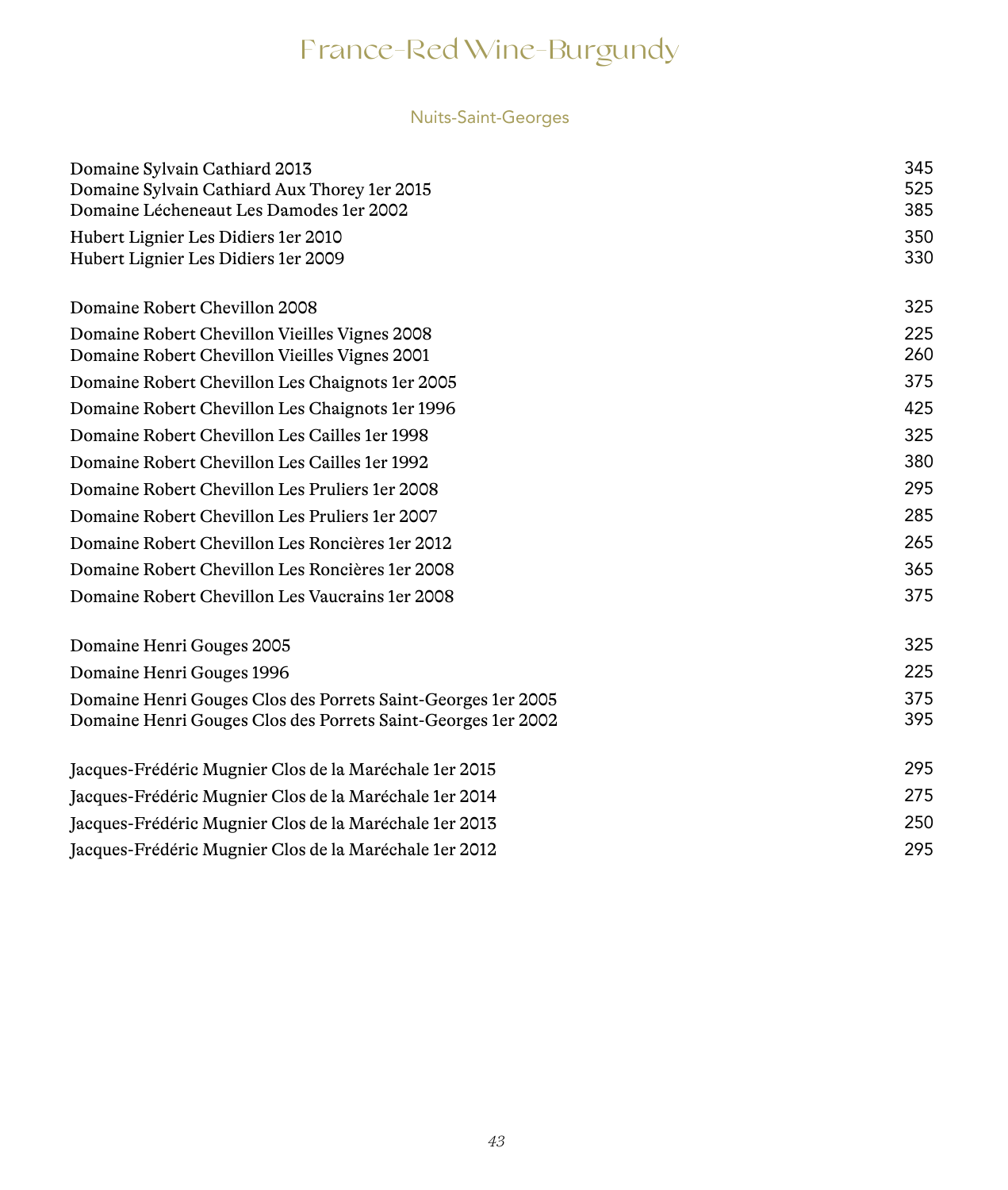#### Beaune

| Michel Gay Aux Coucherias 1 er 2013                        | 115 |
|------------------------------------------------------------|-----|
| Henri Germain Les Bressandes 1 er 2017                     | 185 |
| Henri Germain Les Bressandes 1 er 2016                     | 185 |
| Buisson-Charles Clos du Roi Corton Grand Cru 2016          | 315 |
| Dubreuil-Fontaine Bressandes Corton Grand Cru 2005         | 285 |
| Pierre Guillemot Le Rognet et Corton Corton Grand Cru 2011 | 215 |

### Savigny-Lès-Beaune

| Robert Ampeau Lavières 1 er 1999<br>Simon Bize 2016 | 165<br>125 |
|-----------------------------------------------------|------------|
| Simon Bize Aux Grands Liards 2017                   | 135        |
| Domaine Pavelot La Dominode 1 er 2004               | 155        |
| Domaine Payelot Aux Guettes 1 er 2010               | 175        |
| Domaine Payelot Les Peuillets 1 er 2015             | 120        |
| Domaine Rollin Aux Grands Liards 2016               | 95         |
| Domaine Rollin Aux Grands Liards 2015               | 95         |
| Domaine Rollin Aux Grands Liards 2014               | 95         |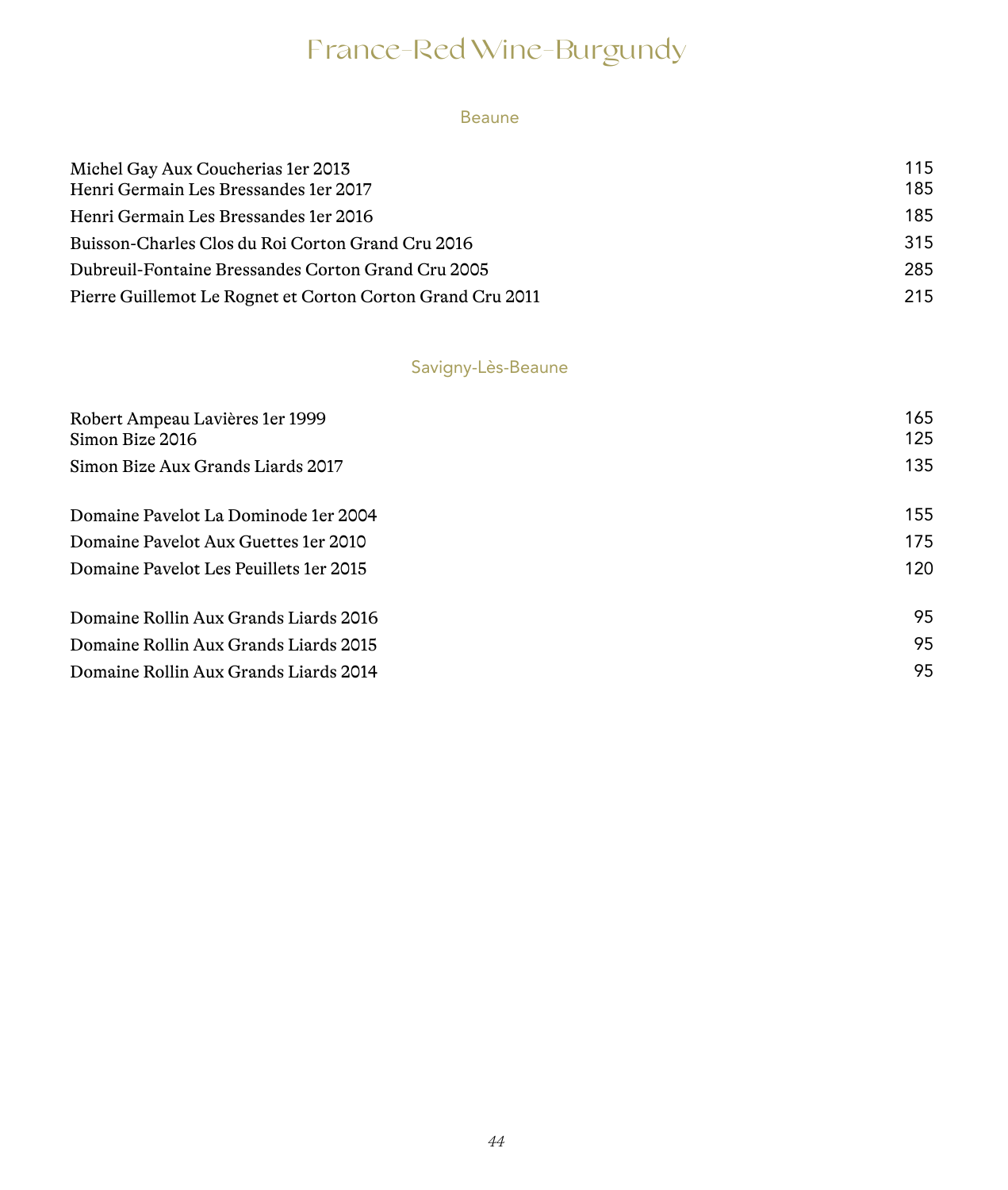### Volnay

| Chandon de Briailles Les Caillerets 1 er 2005                                                                                                                                       | 275               |
|-------------------------------------------------------------------------------------------------------------------------------------------------------------------------------------|-------------------|
| Domaine Y. Clerget Clos du Verseuil 1 er 2016                                                                                                                                       | 195               |
| Domaine des Comtes Lafon Champans 1 er 2015                                                                                                                                         | 395               |
| Domaine des Comtes Lafon Santenots du Milieu 1 er 2015<br>Domaine Bernard & Thierry Glantenay Les Santenots 1 er 2013<br>Domaine Bernard & Thierry Glantenay Les Santenots 1er 2012 | 375<br>175<br>185 |
| Domaine Heitz-Lochardet Taillepieds 1 er 2016                                                                                                                                       | 245               |
| Benjamin Leroux Les Mitans 1 er 2016                                                                                                                                                | 275               |
| Domaine de la Pousse d'Or Clos des 60 Ouvrées 1 er 2014                                                                                                                             | 245               |
| Nicolas Rossignol Les Caillerets 1 er 2012                                                                                                                                          | 295               |
| Domaine de Montille Les Champans 1 er 2009 1500 mL<br>Domaine de Montille Les Champans 1 er 2002<br>Domaine de Montille Les Champans 1 er 1996                                      | 735<br>375<br>395 |
|                                                                                                                                                                                     |                   |
| Marquis d'Angerville 2017                                                                                                                                                           | 260               |
| Marquis d'Angerville Les Caillerets 1 er 2017                                                                                                                                       | 360               |
| Marquis d'Angerville Champans 1 er 2012                                                                                                                                             | 325               |
| Marquis d'Angerville Champans 1 er 2006                                                                                                                                             | 395               |
| Marquis d'Angerville Champans 1 er 2002                                                                                                                                             | 770               |
| Marquis d'Angerville Champans 1 er 1997                                                                                                                                             | 375               |
| Marquis d'Angerville Frémiet 1 er 2008<br>Marquis d'Angerville Clos des Ducs 1 er 2017                                                                                              | 315<br>660        |
| Marquis d'Angerville Clos des Ducs 1 er 2001                                                                                                                                        | 725               |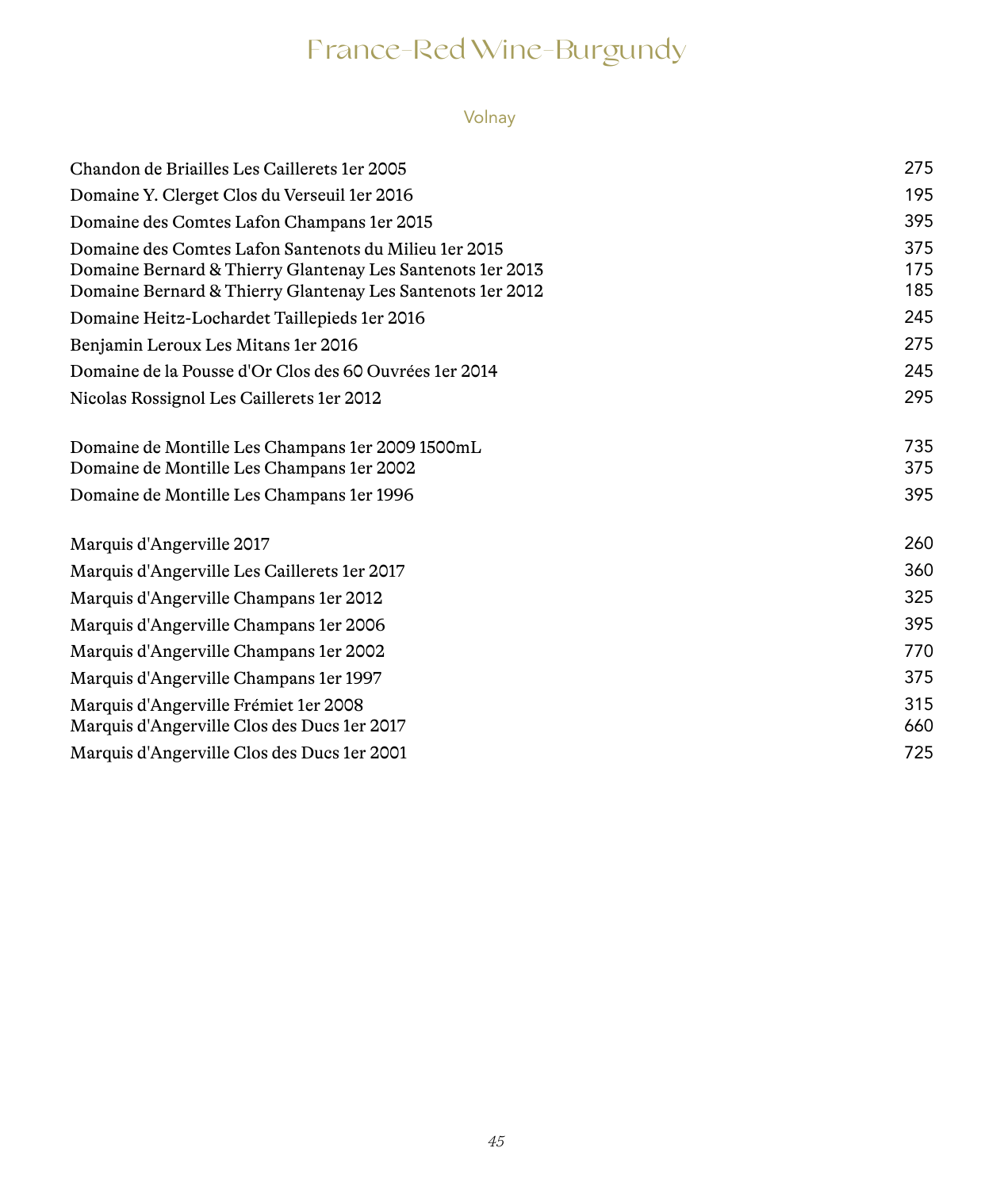#### Pommard

| Robert Ampeau 1999                                                                                         | 240        |
|------------------------------------------------------------------------------------------------------------|------------|
| Lucien Boillot Les Croix Noires 1 er 2011<br>Lucien Boillot Les Croix Noires 1 er 2010                     | 170<br>190 |
| Denis Carré 2016                                                                                           | 115        |
| Domaine du Comte Armand Clos des Epeneaux 1 er 2013<br>Domaine du Comte Armand Clos des Epeneaux 1 er 2009 | 350<br>420 |
| Domaine Parent Les Argillières 1 er 2017                                                                   | 245        |
| Domaine Parent Les Chaponnières 1 er 2017                                                                  | 295        |
| Domaine Rougeot Clos Des Roses 2017                                                                        | 145        |

#### Côte de Beaune

| Prunier-Bonheur Auxey-Duresses 2015                                             | 85  |
|---------------------------------------------------------------------------------|-----|
| Comtesse Bernard de Cherisey La Genelotte, Meursault-Blagny 1er Cru 2016 (1.5L) | 385 |
| Henri Germain Chassagne-Montrachet 2017                                         | 95  |
| Henri Germain Meursault 'Clos des Mouches' 2017                                 | 205 |
| Henri Prudhon Les Frionnes, Saint-Aubin 1 er Cru 2015                           | 80  |
| Bachelet-Monnot Clos de la Boutière, Maranges 1er Cru 2017                      | 90  |
| Jean-Claude Regnaudot La Fussière, Maranges 1 er Cru 2016                       | 90  |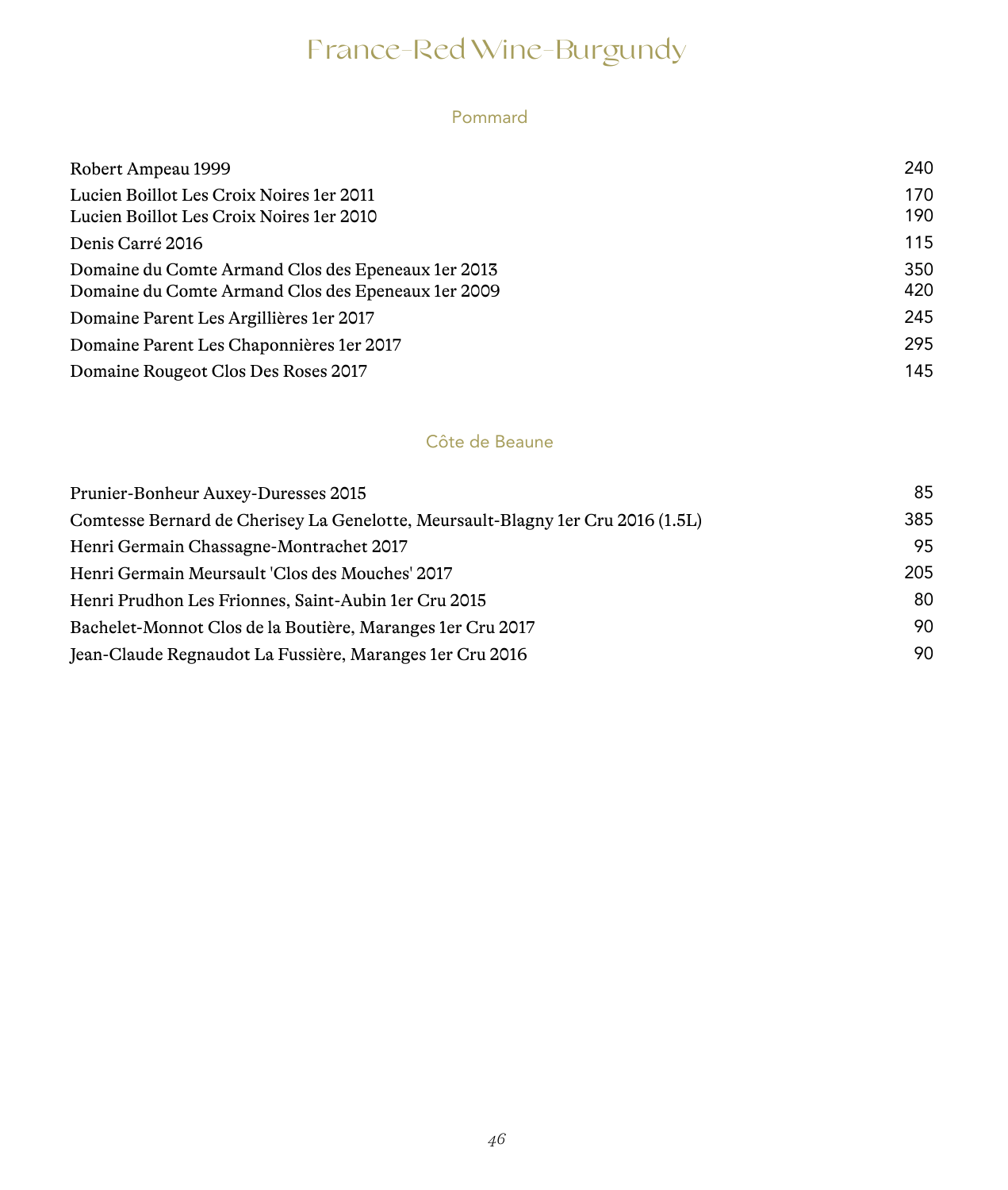# France-Red-Burgundy

### Beaujolais

| Domaine Chapel Côte de Bessay Sans Soufre, Juliénas 2017     | 90  |
|--------------------------------------------------------------|-----|
| Domaine Thillardon Les Blemonts, Chénas 2017                 | 75  |
| Château du Moulin-à-Vent Clos de Londres, Moulin-à-Vent 2011 | 140 |
| Isabelle & Bruno Perraud Moulin-à-Vent 2017                  | 70  |
| Yann Bertrand 'Phenix', Fleurie 2018                         | 80  |
| Domaine de la Grand'Cour 'Terroir Champagne', Fleurie 2018   | 95  |
| Jean Foillard Fleurie 2015                                   | 155 |
| Yvon Metras 'Printemps', Fleurie 2017                        | 330 |
| Julien Sunier Fleurie 2018                                   | 80  |
| Frédéric Berne Les Terrasses, Chiroubles 2015                | 55  |
| Domaine J. Chamonard Le Clos de Lys, Morgon 1997             | 95  |
| Nicolas Chemarin Gamay MC2, Morgon 2016                      | 85  |
| Jean Foillard Côte du Py, Morgon 2016                        | 125 |
| Jean Foillard 'Cuvée Corcelette', Morgon 2014                | 110 |
| Jean Foillard 'Cuvée Corcelette', Morgon 2013                | 165 |
| Domaine Mee Godard Côte du Py, Morgon 2017                   | 90  |
| Stephane Aviron Vieilles Vignes, Côte de Brouilly 2017       | 64  |
| Daniel Bouland 'Cuvée Melanie', Côte de Brouilly 2008        | 160 |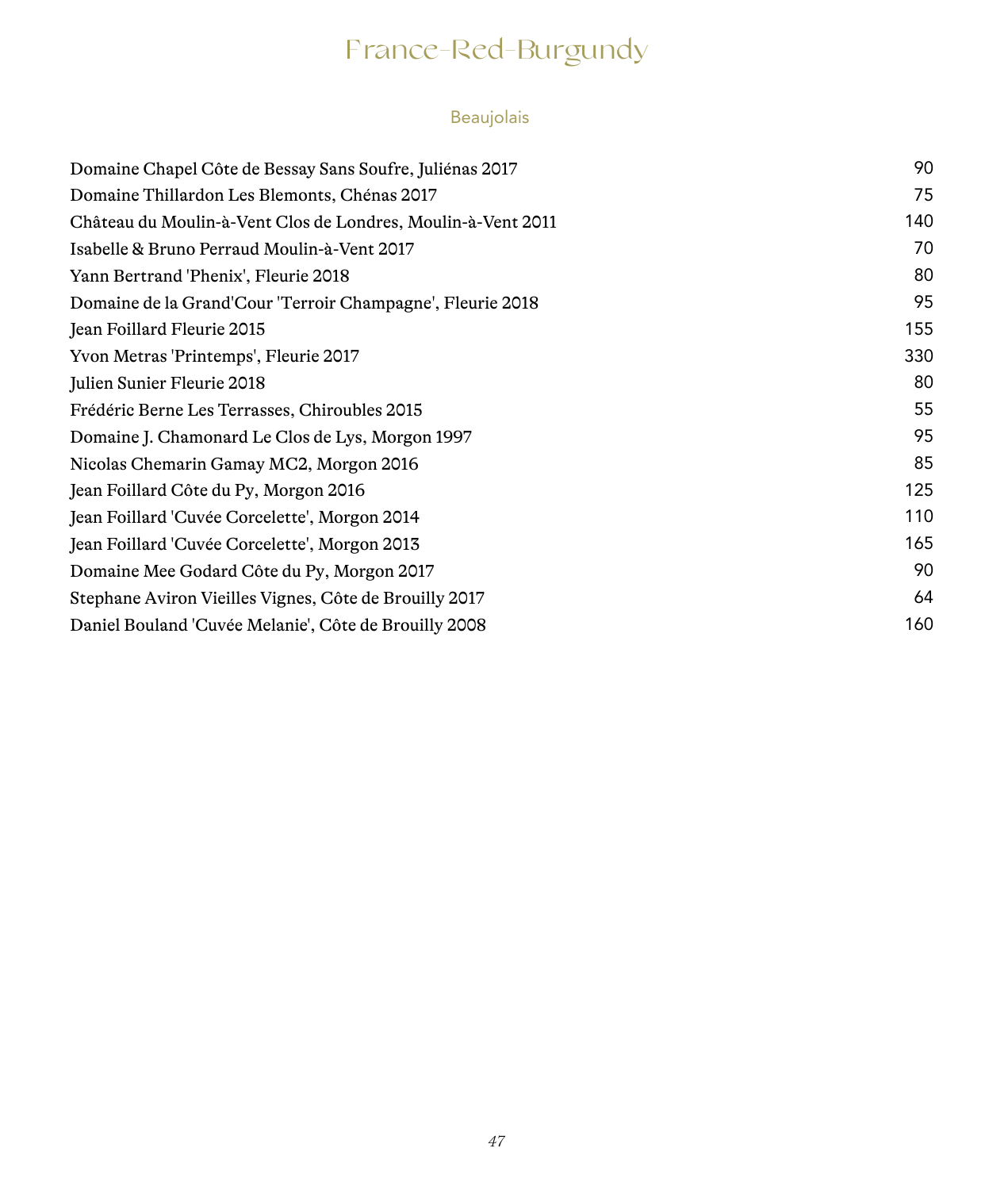| 120 |
|-----|
| 116 |
| 95  |
| 175 |
| 275 |
| 295 |
| 85  |
| 450 |
| 85  |
|     |

### Saint Estèphe

| Château Phélan Ségur 2006    | 245 |
|------------------------------|-----|
| Château Calon-Segur 2006     | 395 |
| Château Calon-Segur 2005     | 475 |
| Château Calon-Segur 1995     | 540 |
| Château Calon-Segur 1989     | 695 |
| Château Cos d'Estournel 2001 | 630 |
| Château Cos d'Estournel 2000 | 825 |
| Château Cos d'Estournel 1995 | 675 |
| Château Cos d'Estournel 1990 | 775 |
| Château Cos d'Estournel 1989 | 695 |
| Château Cos d'Estournel 1985 | 625 |
| Château Lafon-Rochet 2010    | 220 |
| Château Lafon-Rochet 1995    | 265 |
| Château Lafon-Rochet 1982    | 345 |
| Château Montrose 2005        | 450 |
| Château Montrose 1995        | 645 |
| Château Montrose 1983        | 550 |
| Château Montrose 1970        | 575 |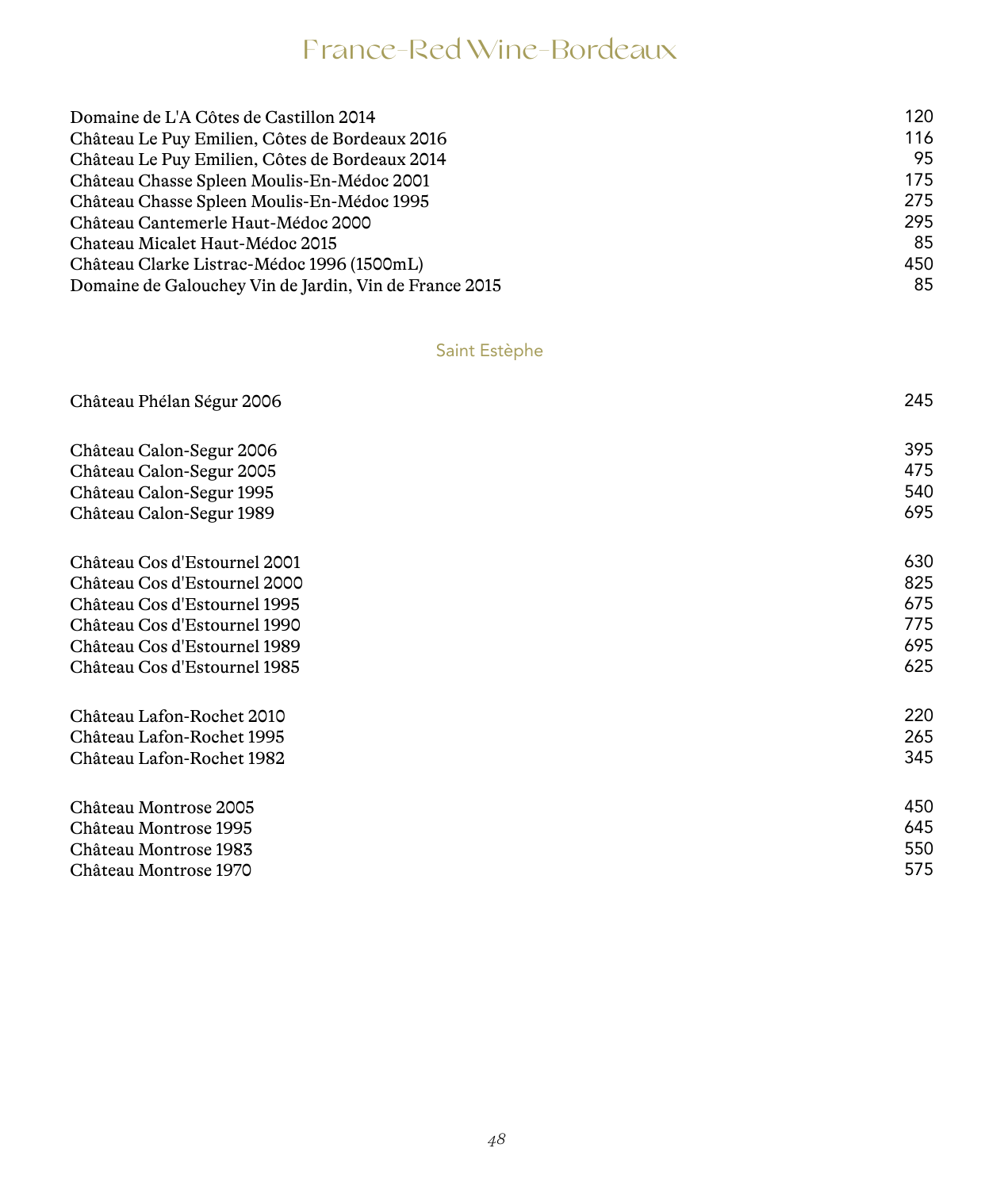### Pauillac

| Château Clerc Milon 2010       | 320  |
|--------------------------------|------|
| Château Clerc Milon 2005       | 525  |
| Château Clerc Milon 1996       | 315  |
| Château Clerc Milon 1995       | 275  |
| Château Clerc Milon 1990       | 385  |
| Château Grand-Puy-Lacoste 2005 | 485  |
| Château Grand-Puy-Lacoste 2001 | 395  |
| Château Grand-Puy-Lacoste 2000 | 425  |
| Château Haut-Batailley 2005    | 275  |
| Château Haut-Batailley 1996    | 255  |
| Château Lafite Rothschild 2006 | 1975 |
| Château Lafite Rothschild 2005 | 2650 |
| Château Lafite Rothschild 2001 | 1750 |
| Château Lafite Rothschild 1995 | 2750 |
| Château Lafite Rothschild 1990 | 2950 |
| Château Lafite Rothschild 1989 | 2850 |
| Château Lafite Rothschild 1985 | 2250 |
| Château Latour 2000            | 2750 |
| Château Latour 1996            | 1625 |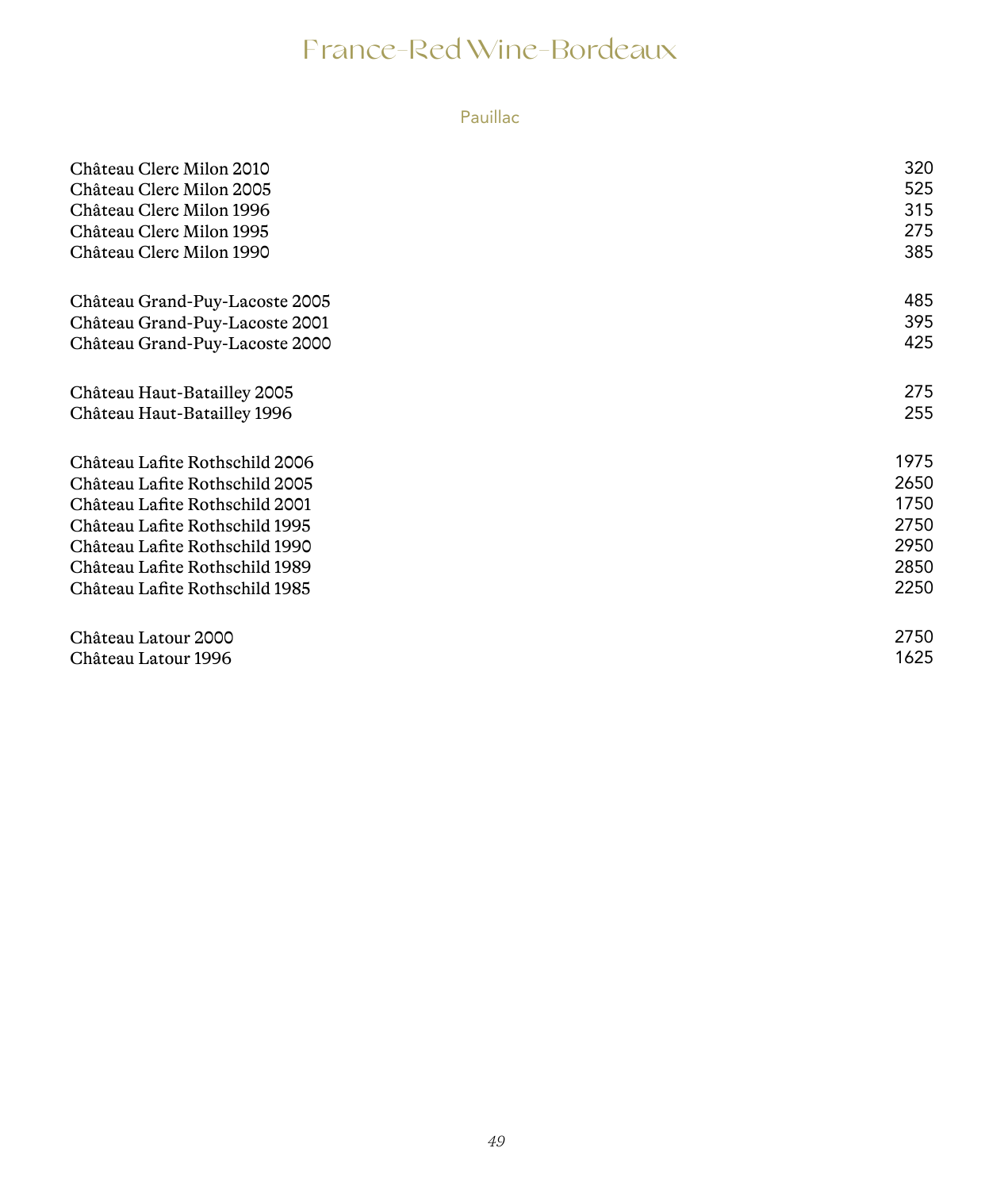### Pauillac

| Château Lynch-Bages 2010                            | 550  |
|-----------------------------------------------------|------|
| Château Lynch-Bages 2001                            | 475  |
| Château Lynch-Bages 2000                            | 595  |
| Château Lynch-Bages 1996                            | 550  |
| Château Lynch-Bages 1995                            | 525  |
| Château Lynch-Bages 1983                            | 645  |
| Château Mouton Rothschild 2009                      | 1900 |
| Château Mouton Rothschild 2005                      | 1950 |
| Château Mouton Rothschild 2001                      | 1450 |
| Château Mouton Rothschild 1996                      | 1550 |
| Château Mouton Rothschild 1990                      | 2050 |
| Château Pichon-Longueville Baron 2005               | 525  |
| Château Pichon-Longueville Baron 2001               | 475  |
| Château Pichon-Longueville Baron 1995               | 550  |
| Château Pichon Longueville Comtesse de Lalande 2010 | 625  |
| Château Pichon Longueville Comtesse de Lalande 2009 | 650  |
| Château Pichon Longueville Comtesse de Lalande 2000 | 750  |
| Château Pichon Longueville Comtesse de Lalande 1990 | 695  |
| Château Pontet-Canet 2006                           | 350  |
| Château Pontet-Canet 2000                           | 495  |
| Château Pontet-Canet 1996                           | 395  |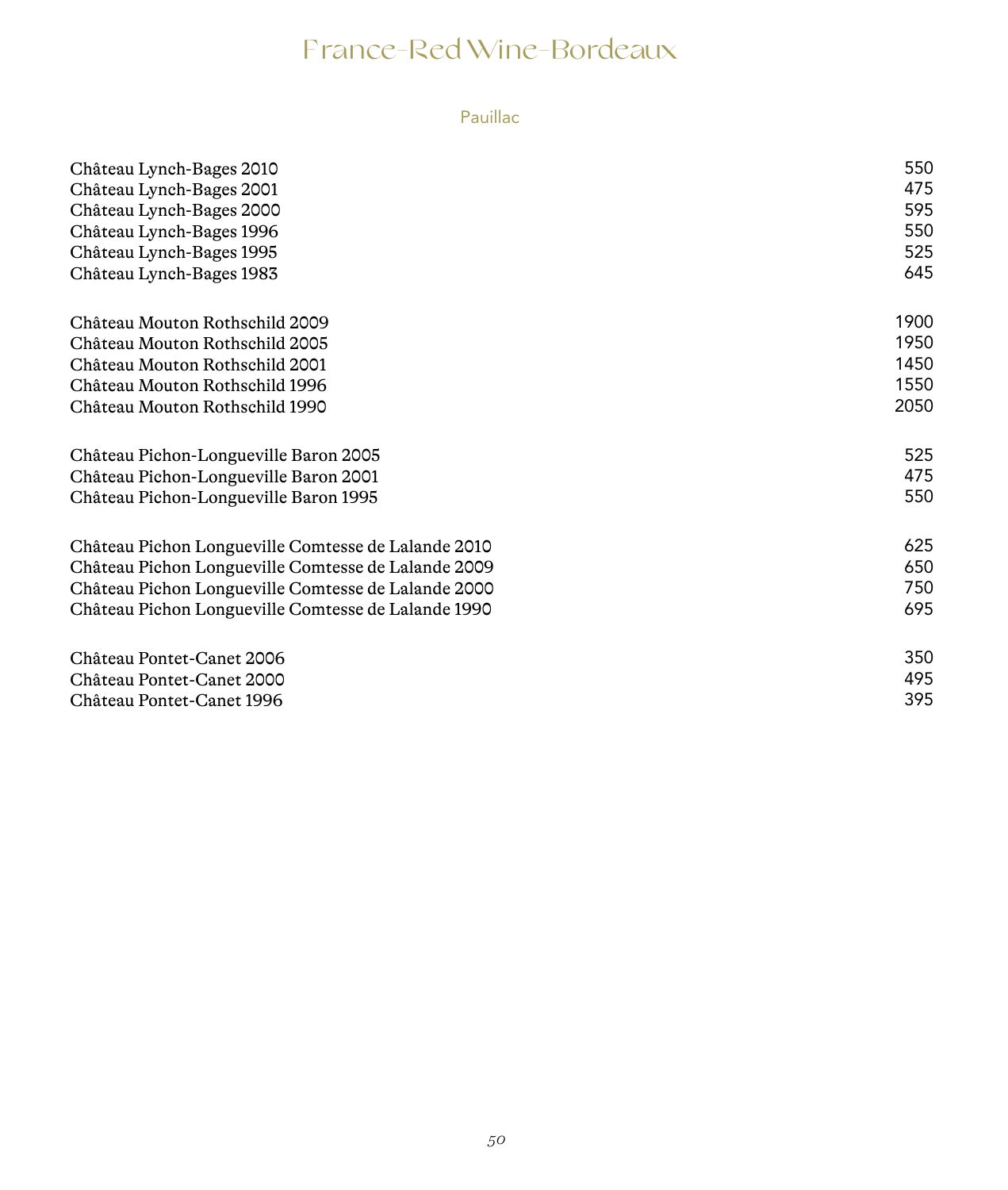#### Saint-Julien

| Château Branaire-Ducru 1985     | 285  |
|---------------------------------|------|
| Château Léoville-Barton 2009    | 385  |
| Château Beychevelle 2010        | 375  |
| Château Beychevelle 2000        | 775  |
| Château Beychevelle 1995        | 550  |
| Château Beychevelle 1985        | 545  |
| Château Beychevelle 1970        | 495  |
| Château Ducru-Beaucaillou 2000  | 695  |
| Château Ducru-Beaucaillou 1995  | 650  |
| Château Ducru-Beaucaillou 1975  | 1200 |
| Château Gruaud-Larose 2011      | 225  |
| Château Gruaud-Larose 2001      | 345  |
| Château Gruaud-Larose 2000      | 525  |
| Château Gruaud-Larose 1996      | 495  |
| Château Gruaud-Larose 1989      | 650  |
| Château Léoville-Las Cases 2001 | 550  |
| Château Léoville-Las Cases 2000 | 950  |
| Château Léoville-Las Cases 1995 | 795  |
| Château Léoville-Poyferré 2000  | 645  |
| Château Léoville-Poyferré 1995  | 525  |
| Château Talbot 2000             | 375  |
| Château Talbot 1989             | 360  |
| Clos du Marquis 2009            | 255  |
| Clos du Marquis 2005            | 275  |
| Clos du Marquis 2000            | 325  |
| Clos du Marquis 1996            | 350  |
| Domaine du Jaugaret 2015        | 225  |
| Domaine du Jaugaret 2010        | 295  |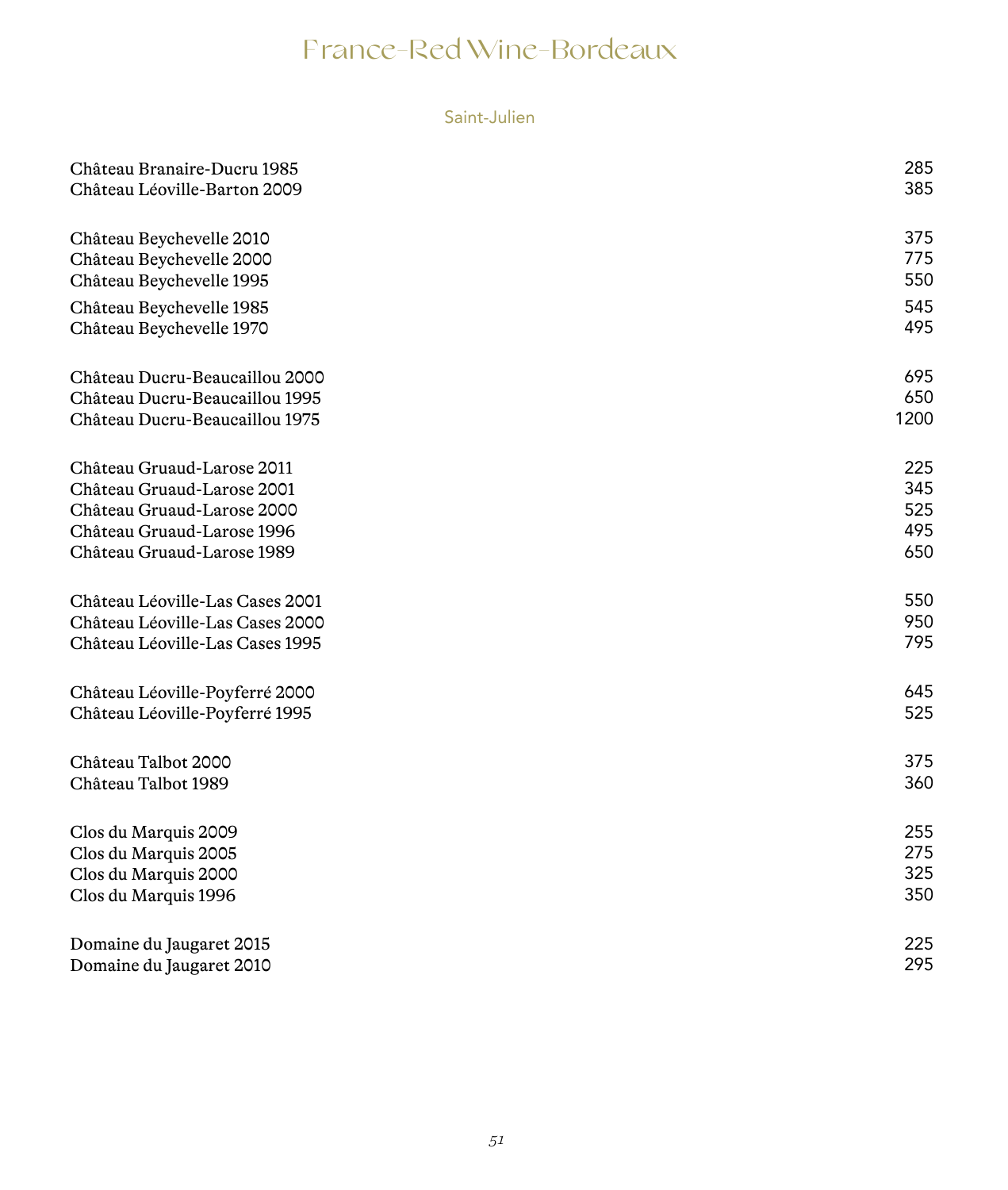### Margaux

| Château Dufort-Vivens 2009<br>Château Giscours 2012<br>Château Rauzan-Segla 2010<br>Clos du Jaugueyron 2014 | 195<br>175<br>395<br>255 |
|-------------------------------------------------------------------------------------------------------------|--------------------------|
| Château Brane-Cantenac 2003                                                                                 | 350                      |
| Château Brane-Cantenac 2000                                                                                 | 395                      |
| Château Margaux 2009                                                                                        | 2075                     |
| Château Margaux 2003                                                                                        | 1450                     |
| Château Margaux 2001                                                                                        | 1950                     |
| Château Margaux 2000                                                                                        | 2750                     |
| Château Margaux 1989                                                                                        | 1750                     |
| Château Margaux 1983                                                                                        | 2250                     |
|                                                                                                             |                          |
| Château Palmer 2009                                                                                         | 1095                     |
| Château Palmer 2006                                                                                         | 695                      |
| Château Palmer 2000                                                                                         | 1150                     |
| Château Palmer 1999                                                                                         | 750                      |
| Château Palmer 1996                                                                                         | 950                      |
| Château Palmer 1989                                                                                         | 1450                     |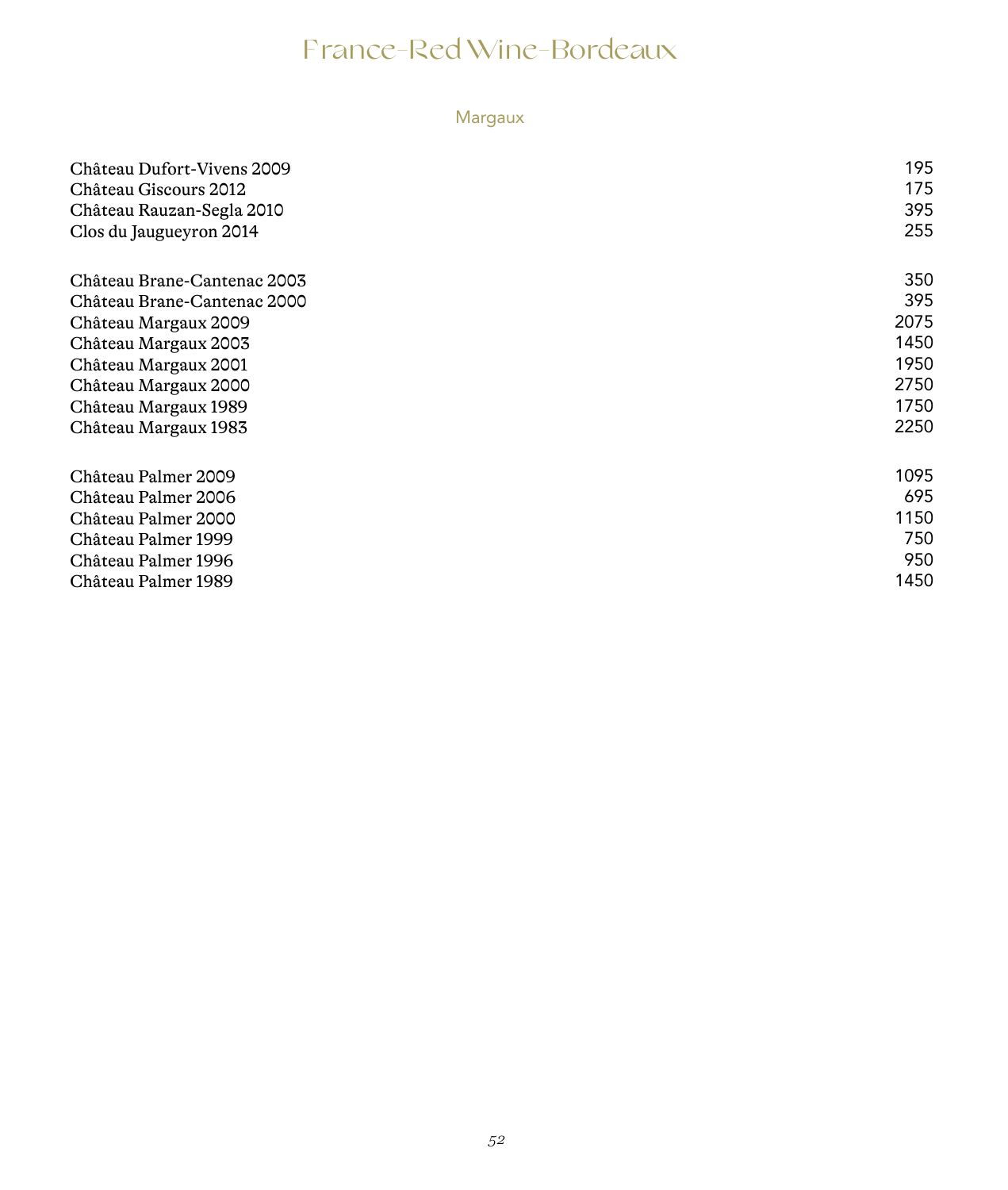### Graves & Pessac-Léognan

| Château du Seuil Graves 2010<br>Château Haut-Bailly 2007<br>Château Smith Haut Lafitte 1998 | 98<br>285<br>325 |
|---------------------------------------------------------------------------------------------|------------------|
| Château Haut-Brion 2001                                                                     | 1550             |
| Château Haut-Brion 2000<br>Château Haut-Brion 1989 (1500mL)                                 | 2450<br>9850     |
| Château La Mission Haut-Brion 2006                                                          | 775              |
| Château La Mission Haut-Brion 2000                                                          | 1550             |
| Château La Mission Haut-Brion 1998                                                          | 1375             |
| Château Les Carmes Haut-Brion 2014                                                          | 345              |
| Château Les Carmes Haut-Brion 2012                                                          | 315              |
| Château Les Carmes Haut-Brion 2011                                                          | 240              |
| Château Les Carmes Haut-Brion 2005                                                          | 395              |
| Château Pape Clément 2006                                                                   | 345              |
| Château Pape Clément 2000                                                                   | 675              |
| Château Pape Clément 1998                                                                   | 635              |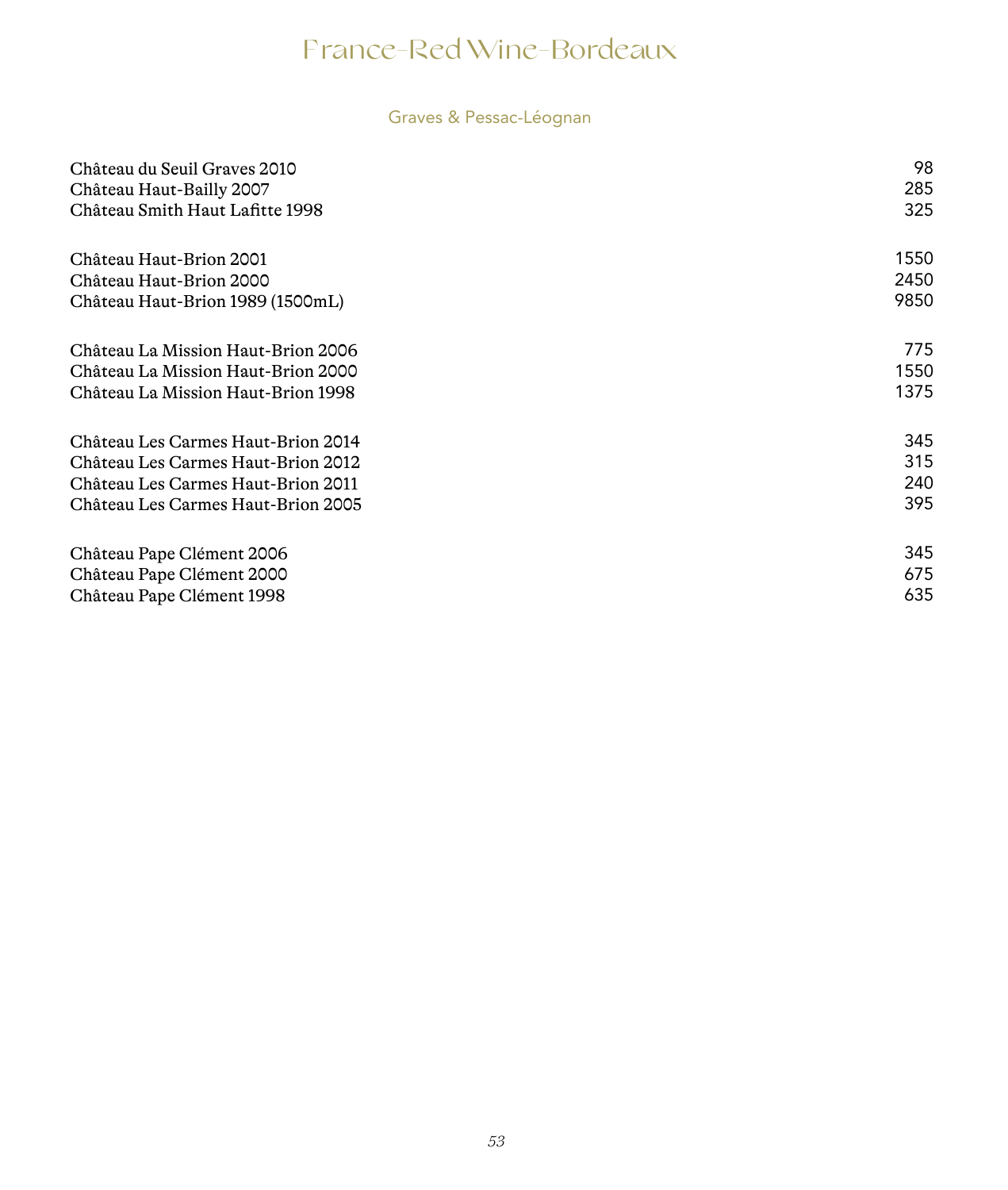#### Pomerol

| Chateau Bellegrave 2015                     | 155  |
|---------------------------------------------|------|
| Château Bourgneuf Saisons de Bourgneuf 2016 | 98   |
| Château Gombaude-Guillot 2015               | 275  |
| Château Lafleur 2001                        | 1825 |
| Château L'Eglise Clinet 2010                | 1150 |
| Château L'Evangile 1985                     | 950  |
| Vieux Château Certan 2010                   | 890  |
| Château Belle-Brise 2012                    | 395  |
| Château Belle-Brise 2008                    | 425  |
| Château Belle-Brise 2006                    | 450  |
| Château La Conseillante 2010                | 745  |
| Château La Conseillante 2009                | 745  |
| Château La Conseillante 2000                | 850  |
| Château La Conseillante 1998                | 725  |
| Château La Conseillante 1995                | 575  |
| Château Pétrus 2012                         | 3950 |
| Château Pétrus 2003                         | 3500 |
| Château Pétrus 1989                         | 5600 |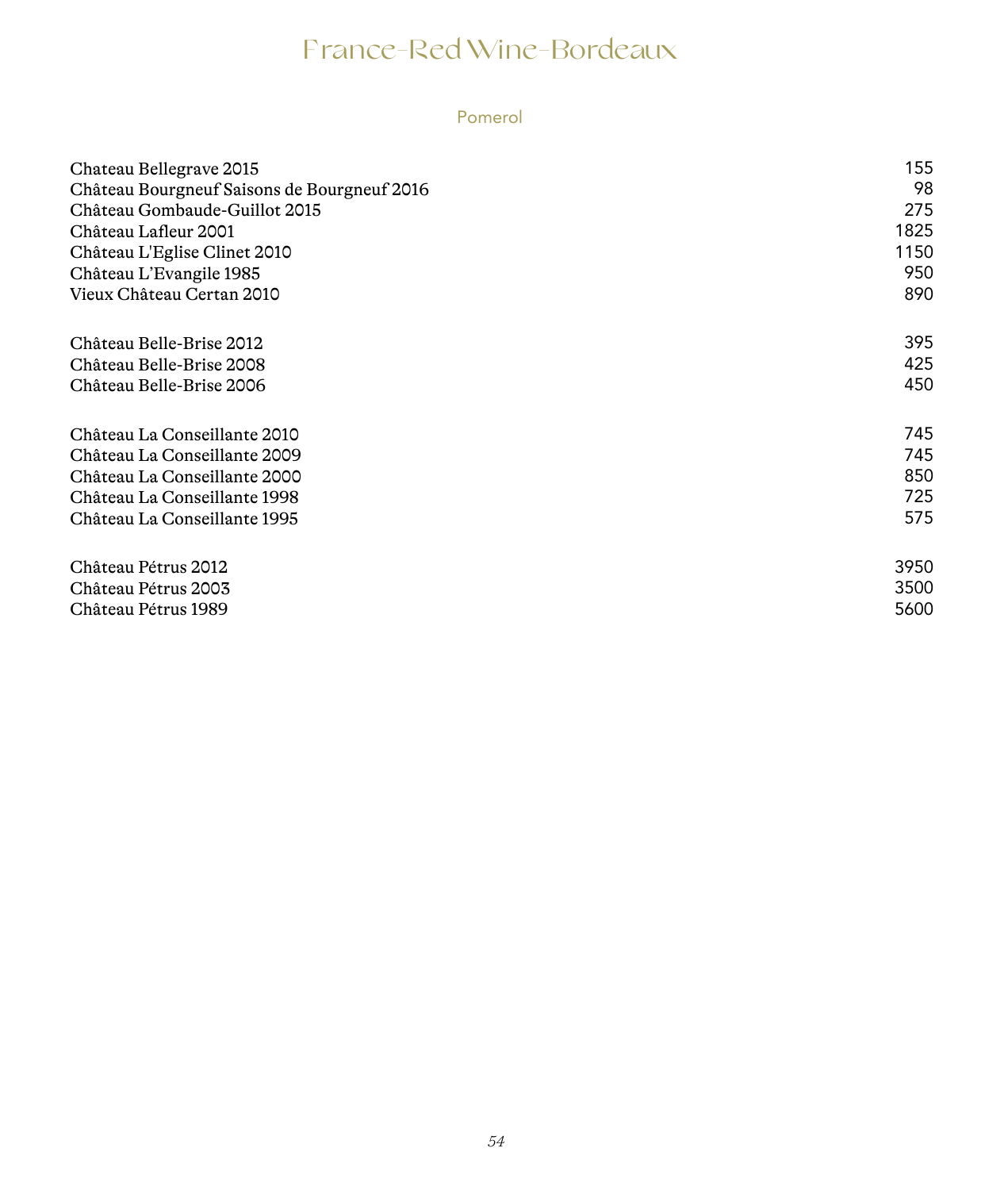### Saint-Émilion

| Château Des Laurets Puisseguin Saint-Emilion 2015                        | 90   |
|--------------------------------------------------------------------------|------|
| Château Tour Bayard Malbec, Cuvée L'angelot, Montagne Saint-Émilion 2011 | 98   |
| Château Angélus 2006                                                     | 675  |
| Château Canon 2012                                                       | 255  |
| Château Cheval Blanc 2000                                                | 2450 |
| Château Fleur de Fonplegade Grand Cru 2011                               | 104  |
| Château Monbousquet 2003                                                 | 225  |
| Château Pavie Macquin 2014                                               | 195  |
| Château Tertre de la Mouleyre 2015                                       | 225  |
| Tertre Roteboeuf 1996                                                    | 380  |
| Château Ausone 2012                                                      | 1200 |
| Château Ausone 2000                                                      | 2650 |
| Château Ausone 1990                                                      | 2250 |
| Château Ausone 1982                                                      | 1825 |
| Château Ausone 1982 (1500mL)                                             | 4250 |
| Château Canon-la-Gaffelière 1998                                         | 425  |
| Château Canon-la-Gaffelière 1995                                         | 325  |
| Château Figeac 2010                                                      | 700  |
| Château Figeac 2000                                                      | 775  |
| Château Figeac 1970 (1500mL)                                             | 2450 |
| Château Troplong-Mondot 2010                                             | 425  |
| Château Troplong-Mondot 2001                                             | 350  |
| Château Troplong-Mondot 2000                                             | 485  |
| Château Troplong-Mondot 1996                                             | 395  |
| Château Troplong-Mondot 1985                                             | 550  |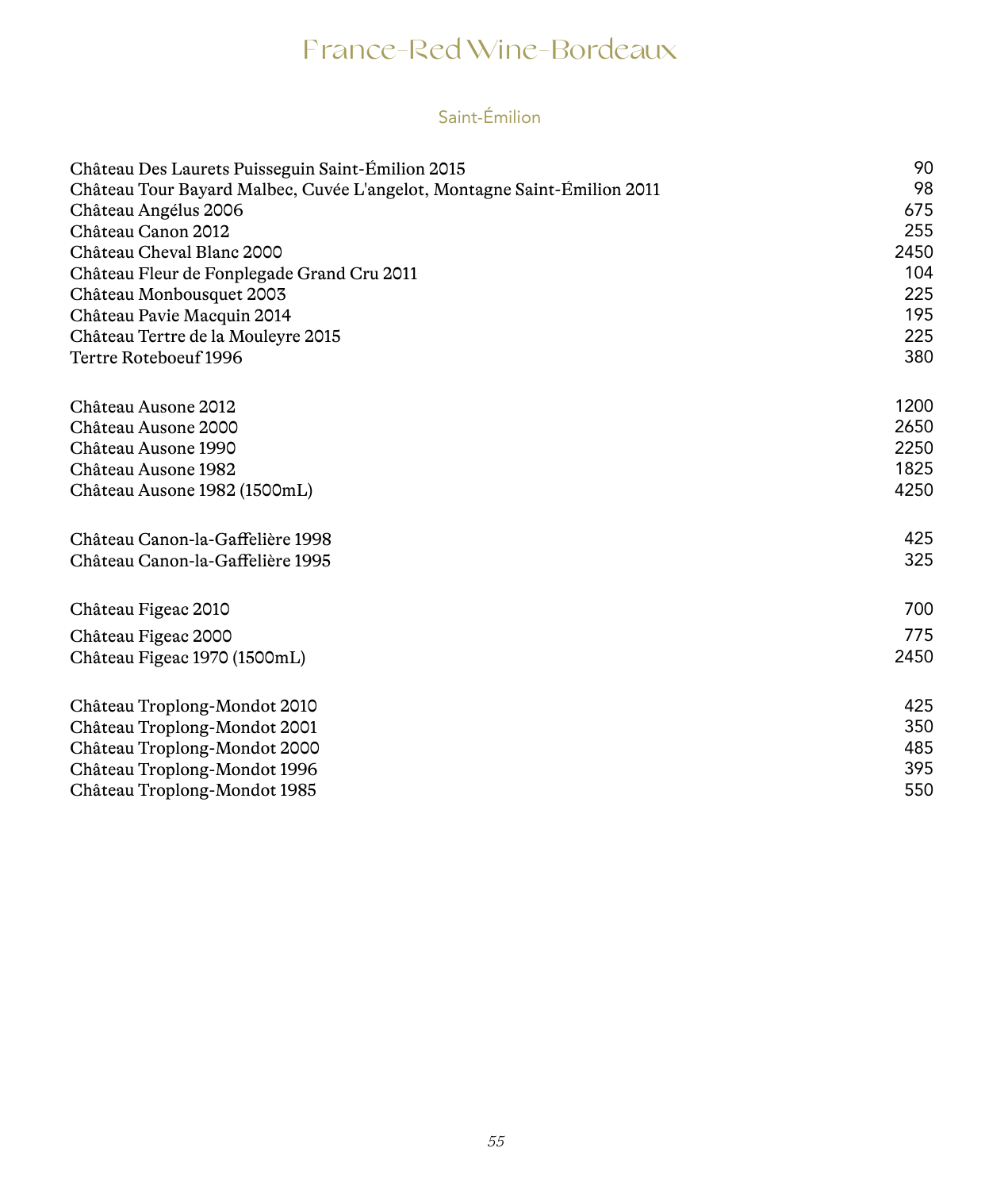## France-Red Wine-Northern Rhône

| Aurelien Chatagnier Le Crêt Louison, Collines Rhodaniennes 2017 |     |
|-----------------------------------------------------------------|-----|
| Guillaume Gilles Les Peyrouses, Vin de France 2015 (1500mL)     | 198 |

#### Côte-Rôtie

| Benoît Roseau Côteaux du Tupin 2016                                       | 135        |
|---------------------------------------------------------------------------|------------|
| Domaine de Bonserine 1990                                                 | 395        |
| Domaine Chambeyron La Chavarine 2015                                      | 120        |
| Domaine Champet La Viallière 2018                                         | 155        |
| Clusel-Roch La Viallière 2016                                             | 195        |
| Domaine Rostaing Ampodium 2015                                            | 180        |
| Jean-Michel Stephan Côteaux de Tupin 2014<br>Michel & Stephane Ogier 2001 | 245<br>350 |
| Patrick Jasmin 1999                                                       | 495        |
| E. Guigal La Turque 2001                                                  | 1050       |
| E. Guigal La Turque 1990                                                  | 1775       |
| E. Guigal La Mouline 1995                                                 | 1250       |
| E. Guigal 'Brune et Blonde' 1983                                          | 575        |
| Domaine Jamet 2015                                                        | 350        |
| Domaine Jamet 2014                                                        | 325        |
| Domaine Jamet 2010                                                        | 550        |
| Domaine Jamet 1999                                                        | 895        |

#### Saint-Joseph

| Andre Perret Les Grisières 2017             | 150 |
|---------------------------------------------|-----|
| Andre Perret Les Grisières 2016             | 125 |
| Domaine Jean-Claude Marsanne 2015           | 85  |
| Domaine Jean-Louis Chave 2016               | 170 |
| La Ferme des Sept Lunes Chemin Faisant 2016 | 90  |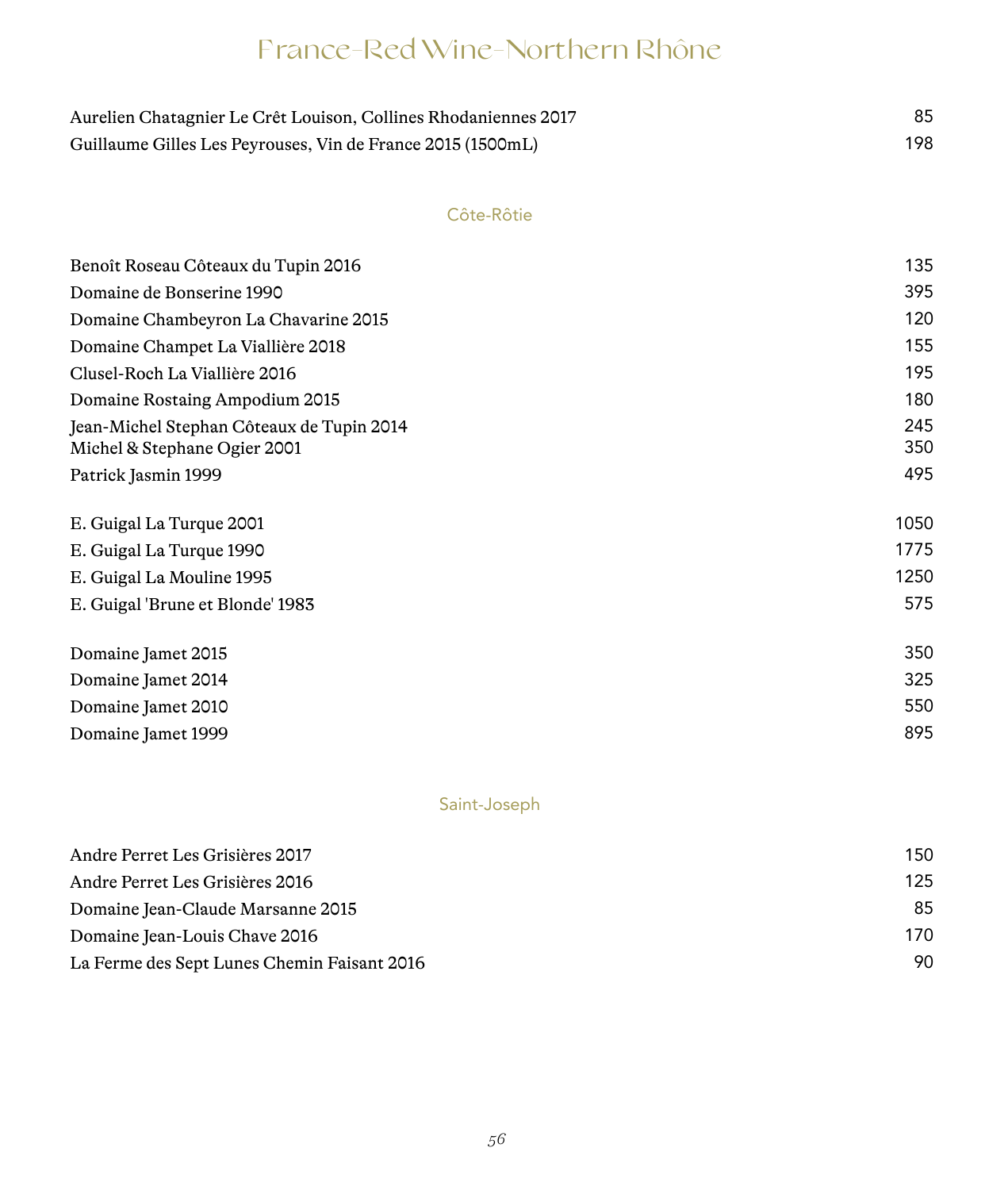## France-Red Wine-Northern Rhône

| Crozes-Hermitage |  |  |  |
|------------------|--|--|--|
|                  |  |  |  |
|                  |  |  |  |

| Alain Graillot 2017                     | 95 |
|-----------------------------------------|----|
| Jean-Baptiste Souillard Les Baties 2016 | 98 |
| Domaine Combier 2018                    | 80 |

#### Hermitage

| Domaine Jean-Louis Chave 2019             | 875  |
|-------------------------------------------|------|
| Domaine Jean-Louis Chave 2016             | 900  |
| Domaine Jean-Louis Chave 2010             | 1950 |
| Domaine Jean-Louis Chave 2005             | 495  |
| Domaine Jean-Louis Chave 2001             | 850  |
| Domaine Jean-Louis Chave 1989             | 2650 |
| M. Chapoutier Monier de la Sizeranne 1990 | 350  |
| Chapoutier Monier de la Sizeranne 1989    | 375  |
| Paul Jaboulet Aîne La Chapelle 1985       | 675  |

#### Cornas

| 415 |
|-----|
| 225 |
| 115 |
| 95  |
| 145 |
| 80  |
|     |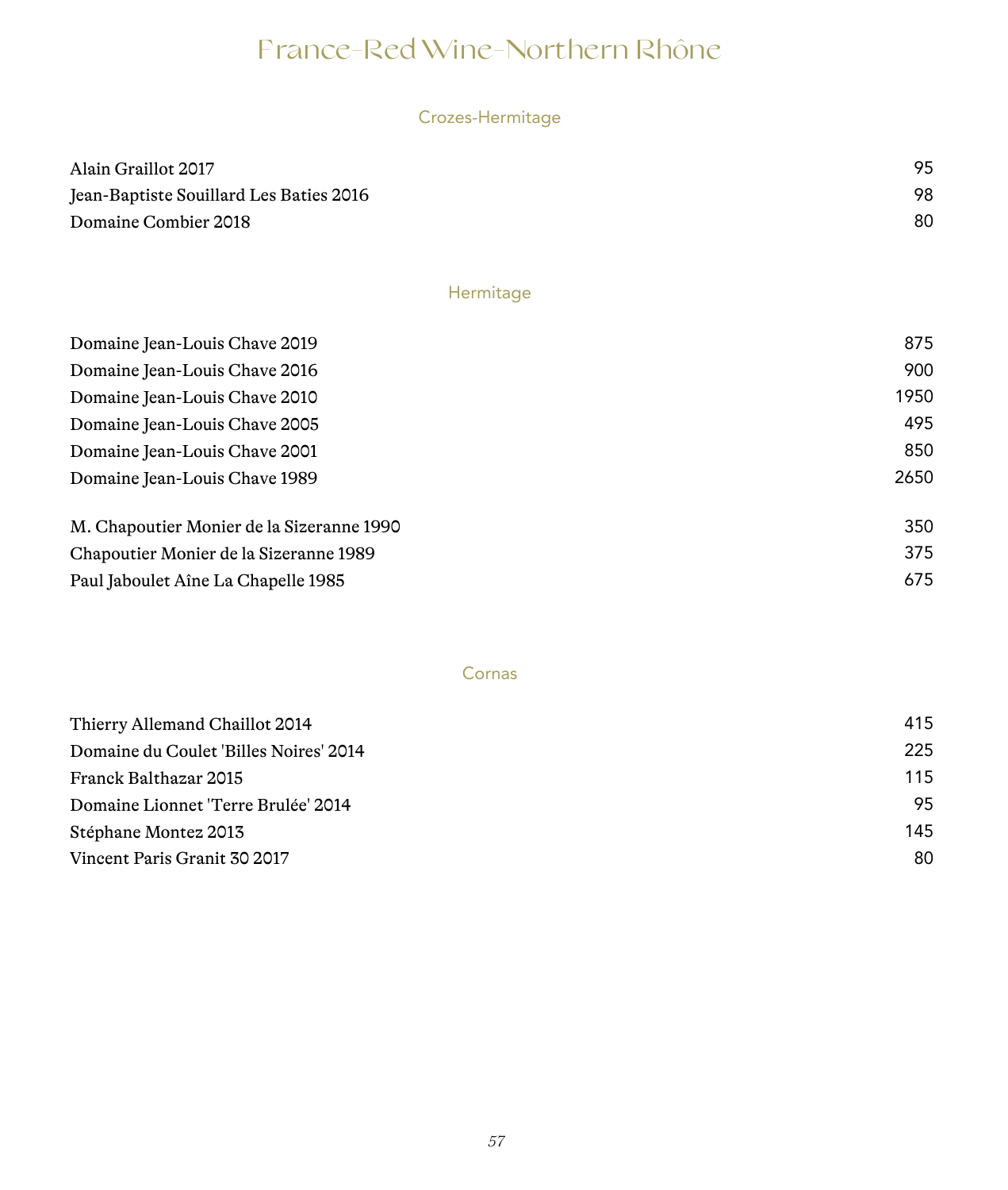## France-Red Wine-Southern Rhône

| 185 |
|-----|
| 75  |
| 45  |
| 185 |
| 550 |
| 175 |
|     |

### Gigondas

| Domaine du Gour de Chaule Cuvée Tradition 2016 |  |
|------------------------------------------------|--|
| Domaine Santa Duc Les Hautes Garrigues 2015    |  |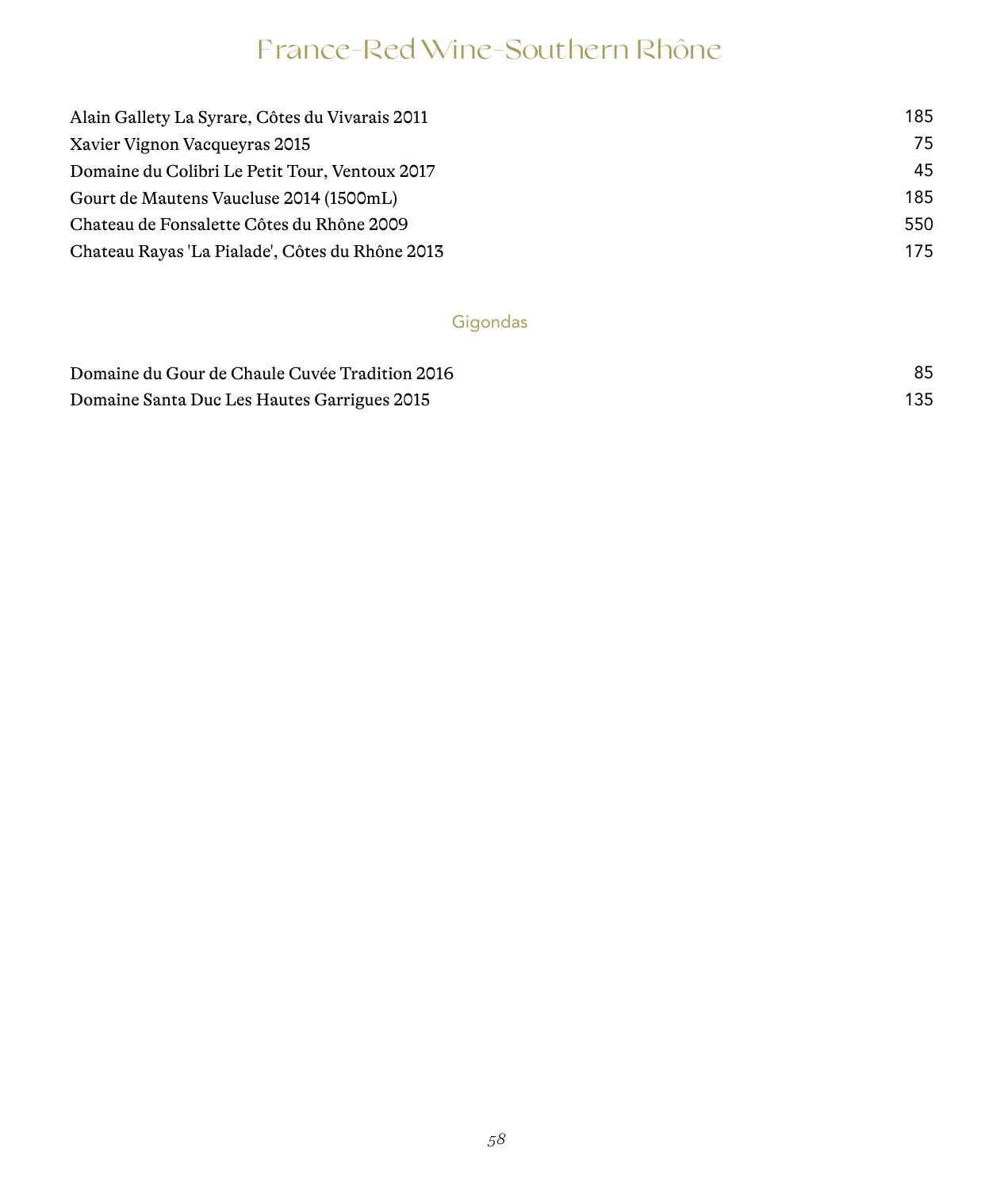## France-Red Wine-Southern Rhône

### Châteauneuf-du-Pape

| Domaine de Beaurenard 2016                          | 120  |
|-----------------------------------------------------|------|
| Domaine Bois De Boursan Cuvée des Felix 2010 (1.5L) | 390  |
| Henri Bonneau Réserve des Célestins 2009            | 550  |
| Domaine Les Cailloux Cuvée Centenaire 2007          | 460  |
| Clos des Papes 2005                                 | 445  |
| Saint Préfert Collection Charles Giraud 2017        | 245  |
| Domaine du Vieux Télégraphe La Crau 1998            | 325  |
| Xavier Vignon 2016                                  | 120  |
| Domaine de Marcoux 2014                             | 145  |
| Domaine de Marcoux 1990                             | 340  |
| Domaine de Marcoux Vieilles Vignes 2005             | 425  |
| Château de Beaucastel 2006                          | 330  |
| Château de Beaucastel 2005                          | 335  |
| Château de Beaucastel 2000                          | 350  |
| Château de Beaucastel 1998                          | 350  |
| Château de Beaucastel 1995                          | 375  |
| Château de Beaucastel 1978                          | 915  |
| Chateau Rayas Pignan 2009                           | 700  |
| Château Rayas Pignan 2008                           | 725  |
| Château Rayas Pignan 1998                           | 1125 |
| Château Rayas Pignan 1990                           | 3050 |
| Chateau Rayas 2009                                  | 1650 |
| Château Rayas 2008                                  | 1050 |
| Chateau Rayas 2006                                  | 1750 |
| Château Rayas 1996                                  | 6000 |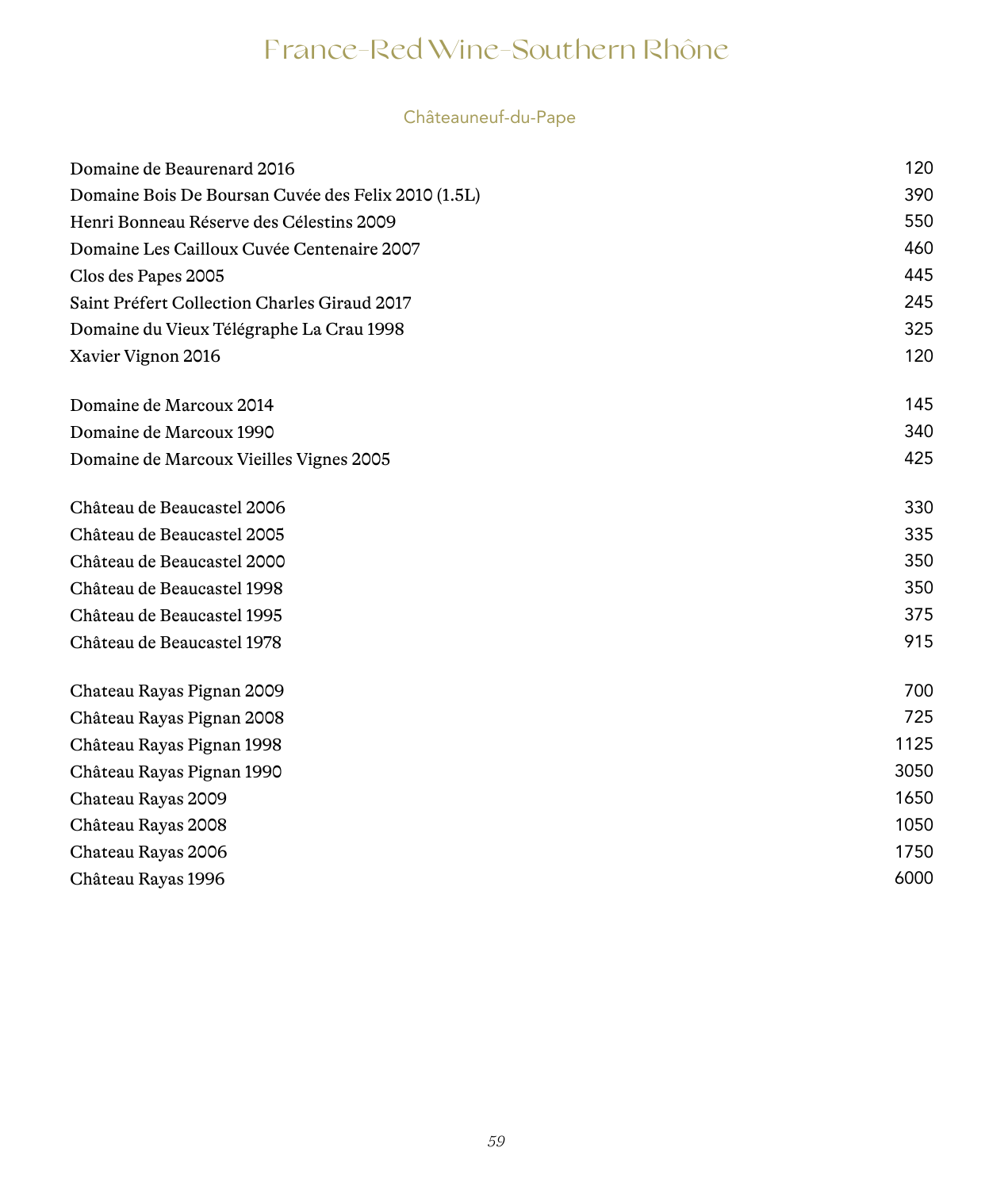## France-Red Wine

#### Alsace

Barmès-Buecher Pinot Noir, Alsace 2018 65

### Loire Valley

| Clau de Nell Grolleau, Val de Loire 2014                            | 115 |
|---------------------------------------------------------------------|-----|
| Stater-West Cabernet Franc, La Ripaille, Saumur 2018                | 65  |
| Château Yvonne Cabernet Franc, Saumur-Champigny 2017                | 98  |
| Château Yvonne Cabernet Franc 'Le Beaumeray', Saumur-Champigny 2016 | 215 |
| Château du Petit Thouars Cabernet Franc, l'Amiral, Touraine 2010    | 70  |
| C. & P. Breton Cabernet Franc, Les Perrières, Bourgueil 2004        | 175 |
| Domaine Guion Cabernet Franc, Cuvée des Deux Monts, Bourgueil 2014  | 85  |
| Aurélien Revillot Cabernet Franc, Sur Les Hauts, Bourgueil 2013     | 65  |
| Domaine du Carrou Pinot Noir, La Jouline, Sancerre 2016             | 110 |

#### Jura

| Domaine du Pélican Pinot Noir Blend, Trois Cépages, Arbois 2017            | 90  |
|----------------------------------------------------------------------------|-----|
| François Rousset-Martin Pinot Noir/Poulsard, P P Andre, Côtes du Jura 2017 | 110 |
| Jean François Ganevat Gamay, J'en Veux Encore, Vin de France 2016          | 98  |

#### Savoie

| Domaine des Ardoisières Gamay, Argile 2016              |    |
|---------------------------------------------------------|----|
| Domaine Giachino Gamay Blend, Frères Giac 2018          | 60 |
| Domaine Louis Magnin Mondeuse Tout un Monde, Arbin 2009 | 98 |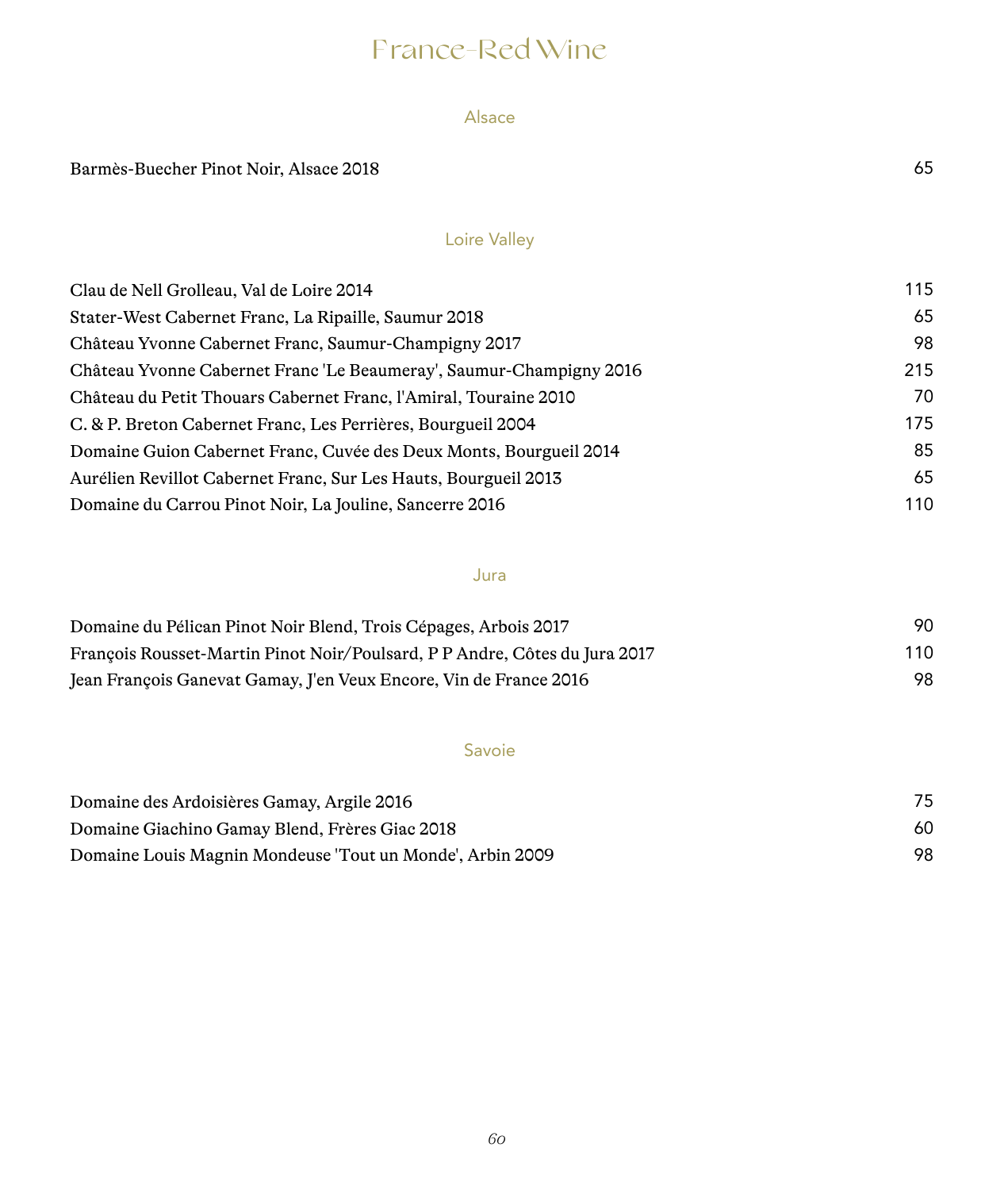## France-Red Wine

#### Provence

| Château Pradeaux Mourvèdre Blend, Bandol 2011 (1500mL)                       | 190 |
|------------------------------------------------------------------------------|-----|
| Domaine Tempier Mourvedre Blend, La Migoua, Bandol 2016                      | 190 |
| Domaine Tempier Mourvèdre Blend, Cabassaou, Bandol 1998                      | 245 |
| Clos Saint Joseph Syrah Blend, Côtes de Provence 2016                        | 105 |
| Clos Saint-Joseph Syrah, Côtes de Provence 2016                              | 165 |
| Chateau Simone Grenache Blend, Palette 2011                                  | 175 |
| Domaine de Trevallon Cabernet Sauvignon/Syrah Blend, Alpilles, Provence 2016 | 145 |

### Languedoc & Midi-Pyrénées

| Mas Jullien Mourvèdre Blend, Terrasses du Larzac, Languedoc 2012              | 98  |
|-------------------------------------------------------------------------------|-----|
| La Traversée Cinsault Blend, Terrasses du Larzac, Languedoc 2014              | 95  |
| Domaine de la Grange des Pères Syrah/Mourvèdre Blend, Languedoc 2015          | 220 |
| Domaine Léon Barral Mourvèdre Blend, Valinière, Faugères 2009                 | 175 |
| Clos de l'Anhel Carignan Blend, Les Terrassettes, Corbières 2014              | 55  |
| Domaine Danjou-Banessy Carignan, Les Myrs, Côtes du Roussillon 2016           | 120 |
| Domaine Le Roc des Anges Carignan, Reliefs, Côtes du Roussillon Villages 2016 | 80  |
| Elian Da Ros Merlot Blend, Chante Coucou, Côtes du Marmandais 2014            | 70  |
| Domaine du Cros Fer Servadou, Vieilles Vignes, Marcillac 2015                 | 45  |

#### Corsica

| Antoine-Marie Arena Morescone Blend 'San Giovanni', Corsica 2016  | 82  |
|-------------------------------------------------------------------|-----|
| Antoine Arena Nielluccio. Morta Maio. Patrimonio. Corsica 2012    | 95  |
| Christophe Ferrandis Field Blend, Inizia, Corsica 2017            | 70  |
| Domaine U Stiliccionu Nielluccio, Kalliste, Ajaccio, Corsica 2016 | 110 |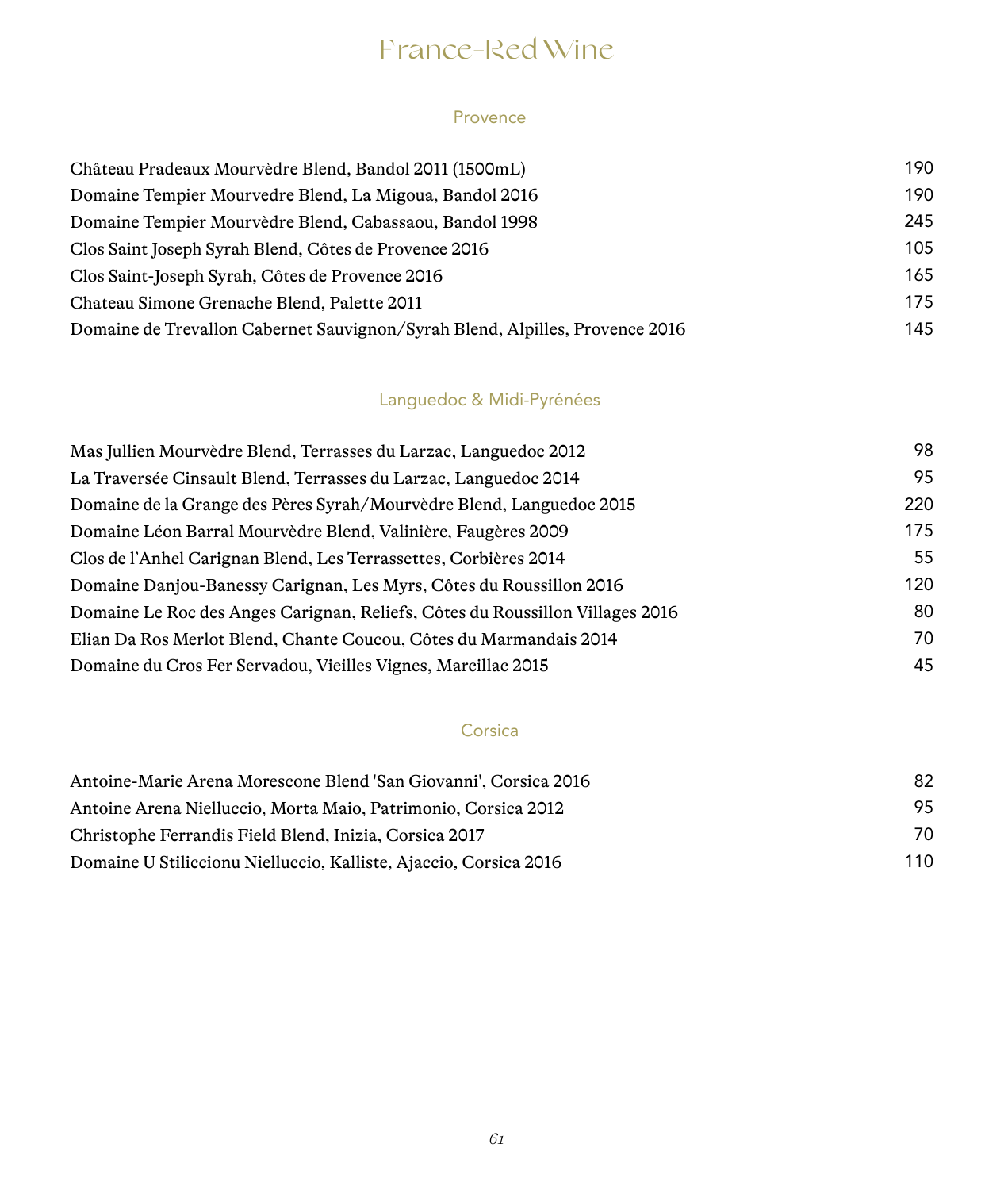## Germany & Austria-Red Wine

#### Germany

| Stein Cabernet Sauvignon, vom Berg, Mosel 2017       | 125 |
|------------------------------------------------------|-----|
| Lüttmer Frühburgunder S. Saale-Unstrut 2015          | 90  |
| Müller-Catoir Pinot Noir, Haardt, Pfalz 2016         | 80  |
| Durst Portugieser, P. Pfalz 2015                     | 95  |
| Enderle & Moll Pinot Noir, Buntsandstein, Baden 2017 | 125 |
| Wasenhaus Pinot Noir, Bellen, Baden 2017             | 225 |
| Roterfaden Lemberger, Württemberg 2017               | 75  |

#### Austria

|  |  | Moric Blaufränkisch, Lutzmannsberg Alte Reben, Mittelburgenland 2015 |  | 155 |
|--|--|----------------------------------------------------------------------|--|-----|
|--|--|----------------------------------------------------------------------|--|-----|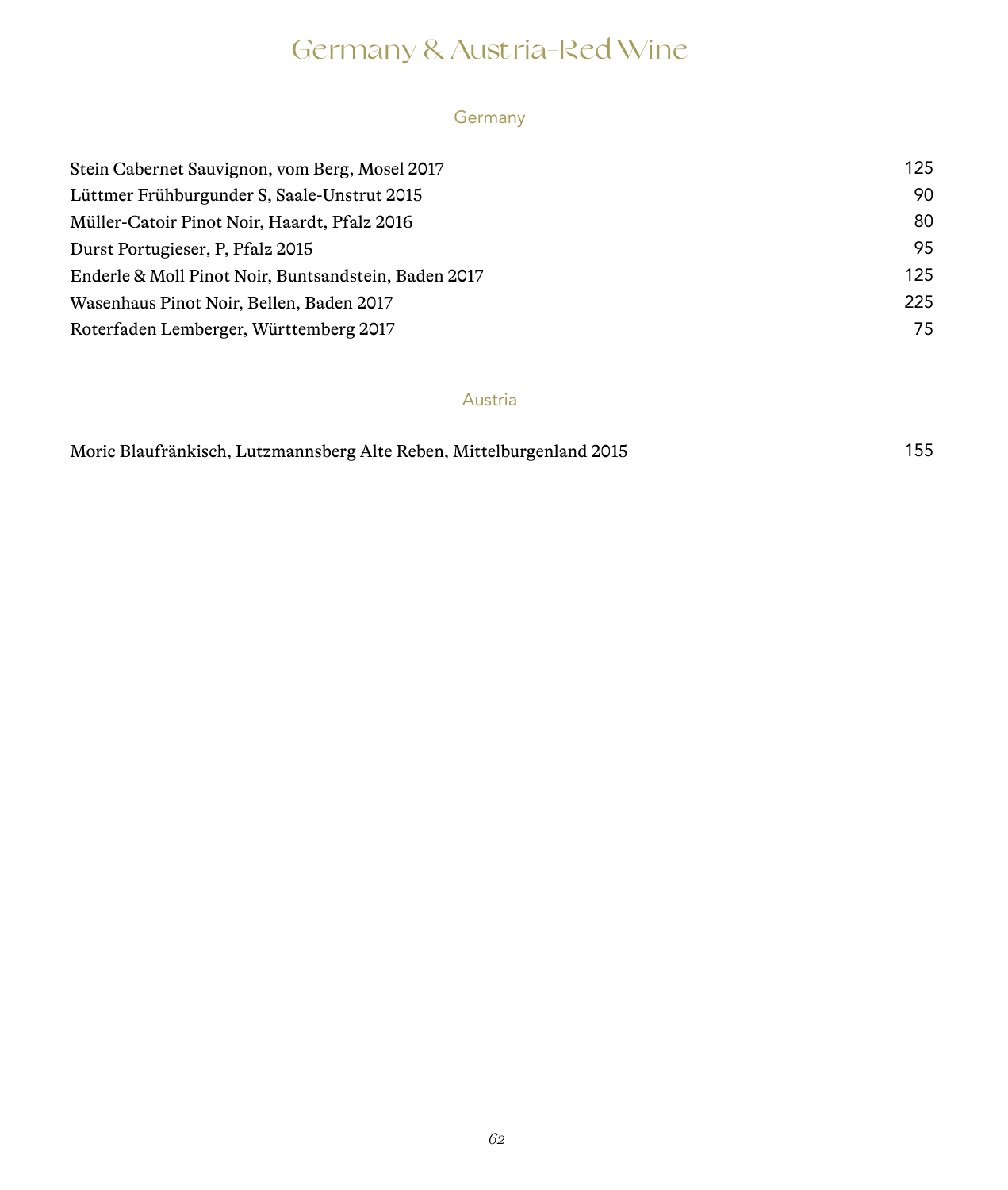## Italy-Red Wine

| Ronco del Gnemiz Schioppettino, Friuli 2016                                                                                                            | 90         |
|--------------------------------------------------------------------------------------------------------------------------------------------------------|------------|
| Sandro Fay Nebbiolo, Valgella 'Ca' Morei', Valtellina, Lombardy 2016<br>Ar.Pe.Pe. Nebbiolo, Sassella 'Vigna Regina', Valtellina Riserva, Lombardy 2007 | 85<br>225  |
| Punta Crena 'Cruvin', Colline Savonesi, Liguria 2016                                                                                                   | 80         |
| Fiorano Cabernet Sauvignon-Merlot, 'Alberico', Lazio 2012                                                                                              | 195        |
| Paolo Bea Sangiovese Blend, Montefalco Rosso 'Pipparello', Umbria 2012<br>Paolo Bea Sagrantino di Montefalco, Cerrete, Umbria 2011                     | 190<br>320 |
| Emidio Pepe Montepulciano d'Abruzzo, Abruzzo 1997                                                                                                      | 475        |
| Du Cropio Gaglioppo Blend, 'Serra Sanguigna', Calabria 2016                                                                                            | 76         |
| Girolamo Russo Etna Rosso San Lorenzo, Sicily 2016<br>Il Censo Perricone, Njuro, Sicily 2015                                                           | 130<br>75  |
| Giovanni Montisci Cannonau, Barrosu, Sardegna 2016                                                                                                     | 140        |

#### Veneto

| Buglioni Corvina Blend 'il Lussurioso', Amarone della Valpolicella 2015 | 145 |
|-------------------------------------------------------------------------|-----|
| Giuseppe Quintarelli Corvina Blend, 'Rosso Ca' del Merlo' 2011          | 230 |
| Giuseppe Quintarelli Cabernet Franc Blend 'Alzero' 1991                 | 825 |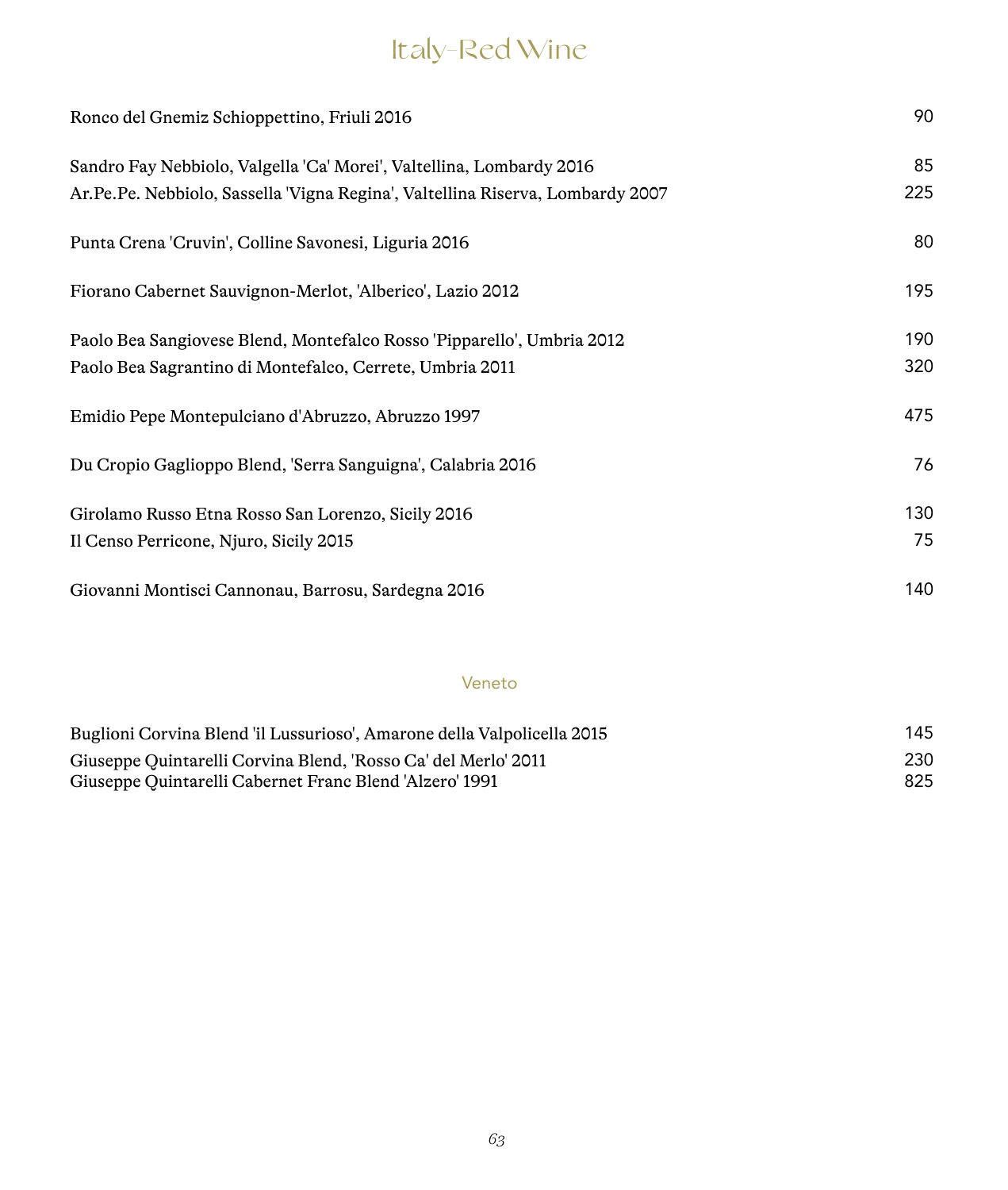#### Alto Piemonte

| 145 |
|-----|
| 130 |
| 95  |
| 340 |
| 295 |
| 75  |
| 145 |
| 165 |
| 210 |
| 225 |
| 235 |
|     |

### Piedmont

| Burlotto Barbera d'Alba 2017                          | 65  |
|-------------------------------------------------------|-----|
| Ezio T. Vigna del Noce, Barbera d'Asti 2012           | 120 |
| Giacomo Conterno Cascina Francia, Barbera d'Alba 2016 | 170 |
| Giacomo Conterno Barbera d'Alba 1967                  | 275 |
| Eugenio Bocchino La Perucca, Nebbiolo d'Alba 2015     | 110 |
| Cappellano Nebbiolo d'Alba 1972                       | 220 |
| Aldo Conterno Nebbiolo Langhe 1967                    | 195 |
| Burlotto Verduno Pelaverga 2018                       | 70  |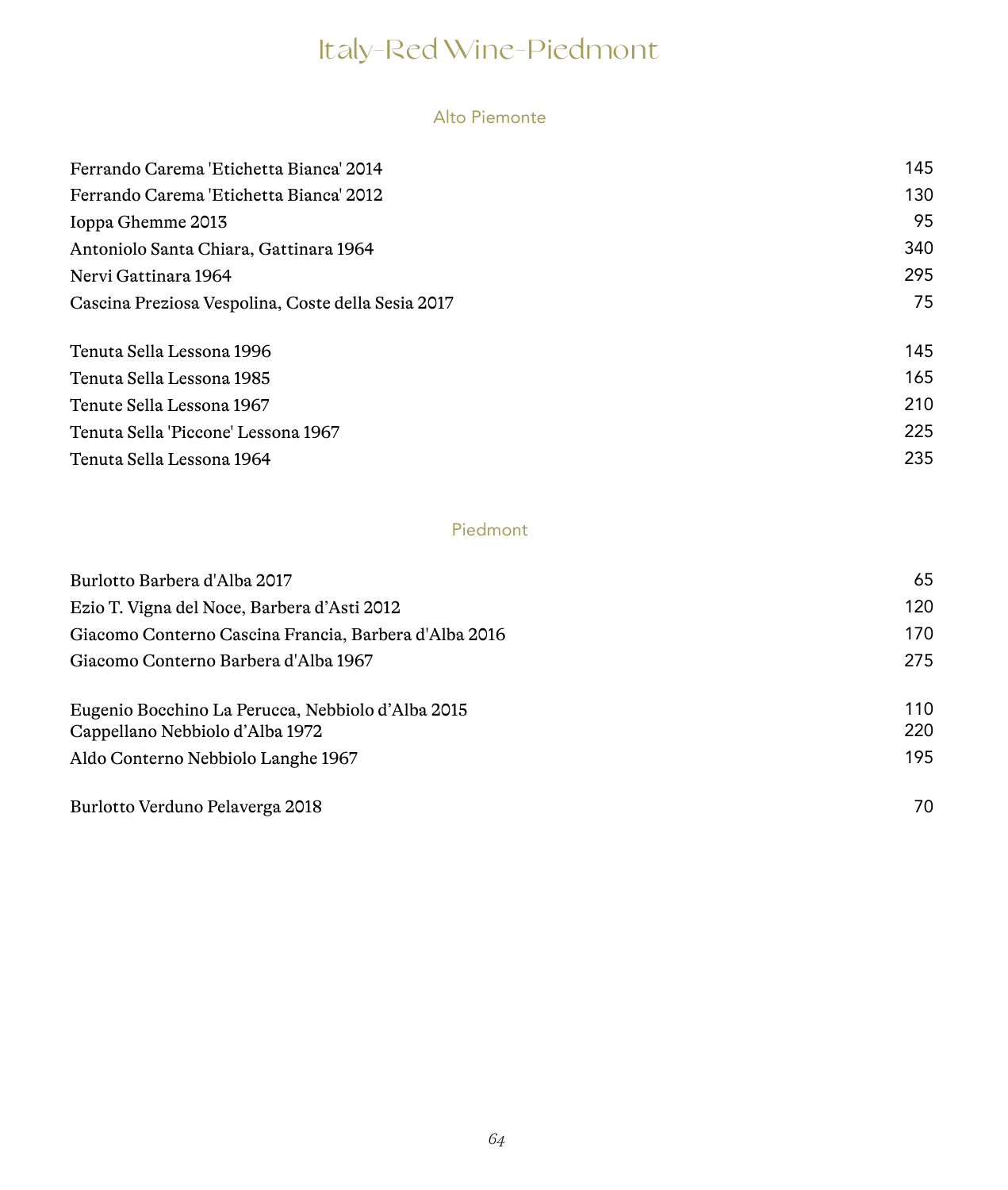#### Barbaresco

| Cantina del Pino Ovello 2014                                                                                                        | 145                              |
|-------------------------------------------------------------------------------------------------------------------------------------|----------------------------------|
| Bruno Giacosa Santo Stefano, Riserva 1998                                                                                           | 1250                             |
| Silvio Giamello Vicenziana 2015                                                                                                     | 85                               |
| Luigi Giordano Asili 2014<br>Angelo Gaja 1982<br>Angelo Gaja 1971<br>Rivella Serafino Montestefano 2014<br>Roagna Crichët Pajé 2011 | 135<br>925<br>950<br>175<br>1150 |
| Roagna Asili, Riserva 1974                                                                                                          | 525                              |
| Produttori del Barbaresco Muncagota, Riserva 2007<br>Produttori del Barbaresco Montestefano, Riserva 1979                           | 210<br>375                       |
| Produttori del Barbaresco Ovello, Riserva 1979                                                                                      | 375                              |
| Produttori del Barbaresco 1968<br>Produttori del Barbaresco 1961                                                                    | 325<br>395.                      |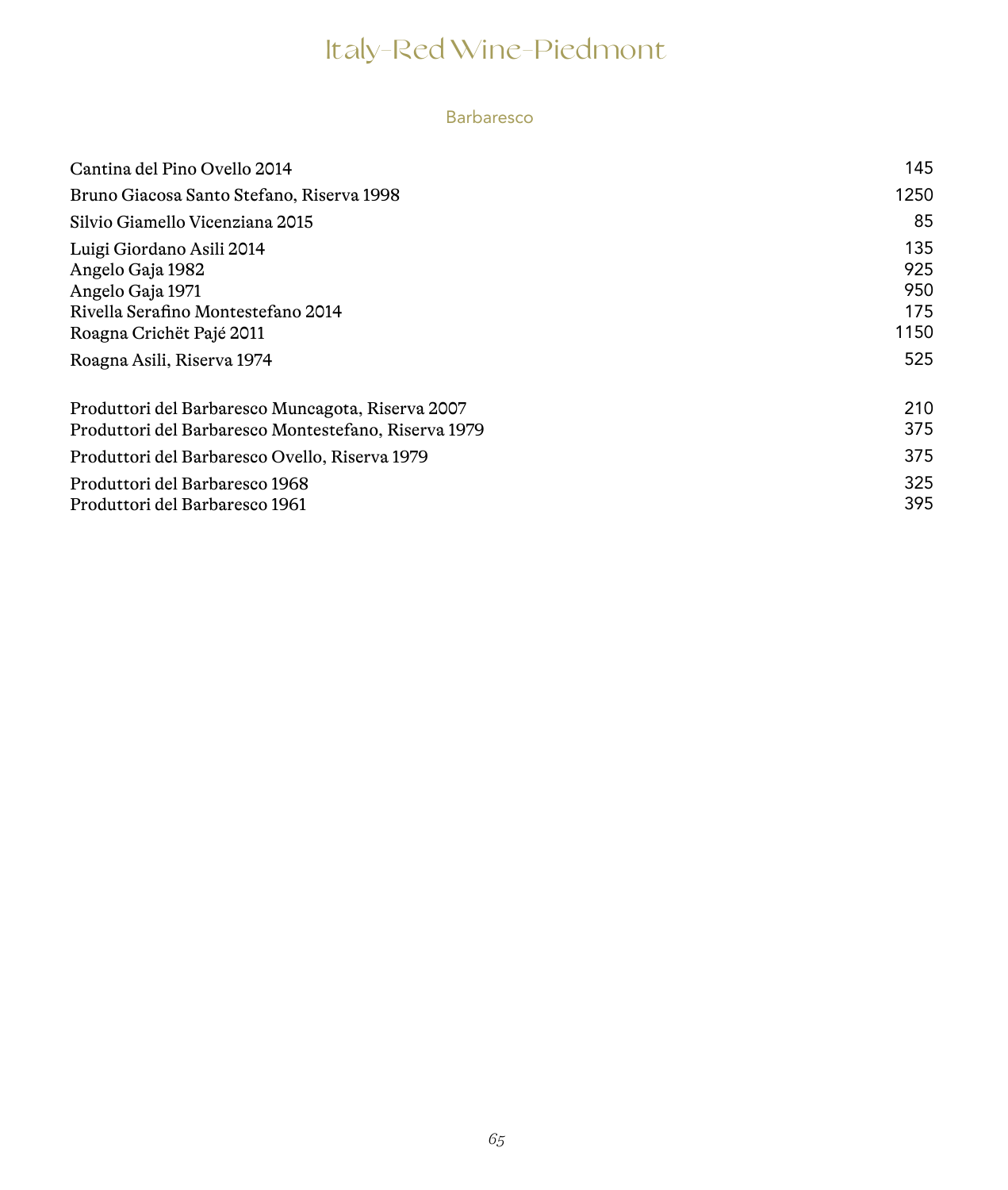Barolo

| Benevelli Ravera 2013<br>Benevelli Ravera 2012                                         | 135<br>120 |
|----------------------------------------------------------------------------------------|------------|
| Brezza 2015                                                                            | 125        |
| Brovia Unio 2014                                                                       | 165        |
| Fratelli Alessandria 1963                                                              | 325        |
|                                                                                        | 875        |
| Giovanni Canonica Paiagallo 2004 (1500mL)<br>Giovanni Canonica Paiagallo 2003 (1500mL) | 875        |
|                                                                                        |            |
| Pio Cesare 1967                                                                        | 325        |
| Pio Cesare 1964                                                                        | 325        |
| Elvio Cogno Ravera 2014 (1500mL)                                                       | 425        |
| Elvio Cogno Ravera 2013                                                                | 225        |
| Cascina Fontana 2015                                                                   | 175        |
| Bruno Giacosa Falleto 2012                                                             | 475        |
| Alessandro & Gian Natale Fantino Vigna dei Dardi 2013                                  | 220        |
| Alessandro & Gian Natale Fantino Riserva Vigna dei Dardi 2011                          | 145        |
| Marcarini Le Brunate 1975                                                              | 425        |
| Marcarini Le Brunate 1970                                                              | 525        |
| Giuseppe Mascarello Monprivato 2001                                                    | 895        |
| Giuseppe Mascarello Monprivato 1999                                                    | 895        |
| Giuseppe Rinaldi Brunate-Le Coste 2003                                                 | 345        |
| Fratelli Seghesio 2015                                                                 | 98         |
| Renzo Seghesio Pajana, Riserva 2008 1500mL                                             | 375        |
| Cappellano 1968                                                                        | 625        |
| Cappellano 1967                                                                        | 775        |
| Cappellano 1965                                                                        | 650        |
| Cappellano 1964                                                                        | 875        |
| Cappellano 1954                                                                        | 950        |
| Cappellano Riserva Speciale 1967                                                       | 875        |
| Cappellano Troglia Vetro Soffiato 1976                                                 | 625        |
| Cappellano Troglia Vetro Soffiato 1973                                                 | 595        |
| Cappellano Troglia Vetro Soffiato 1967                                                 | 750        |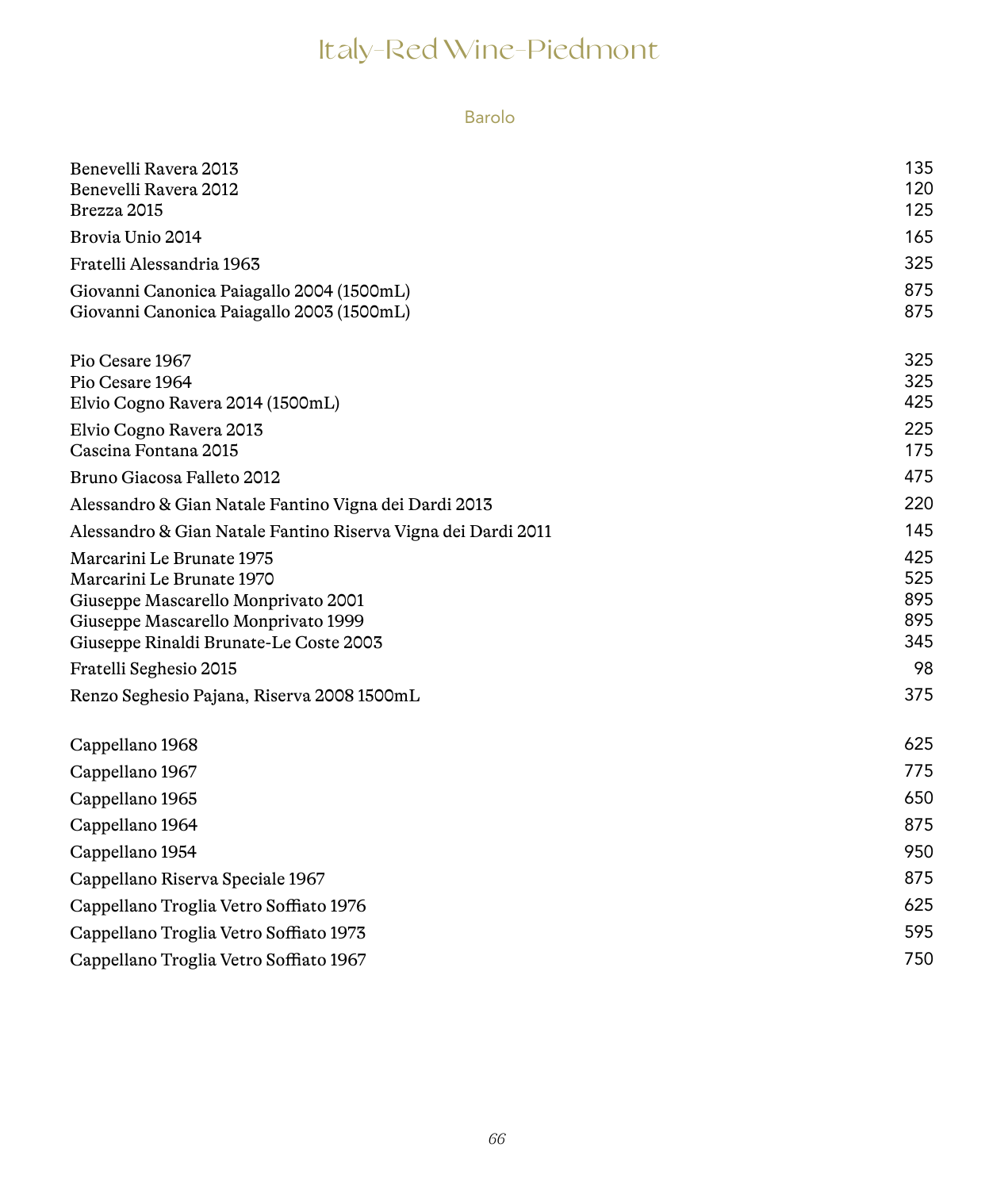#### Barolo

| Cavallotto Bricco Boschis 1971                     | 595  |
|----------------------------------------------------|------|
| Cavallotto Bricco Boschis 1967                     | 550  |
|                                                    |      |
| Aldo Conterno 1964                                 | 725  |
| Aldo Conterno 1958                                 | 850  |
| Aldo Conterno Riserva Speciale 1964                | 850  |
| Giacomo Conterno 1971                              | 925  |
| Giacomo Conterno 1967                              | 895  |
| Giacomo Conterno 1964                              | 950  |
| Giacomo Conterno Cerretta 2015                     | 575  |
| Giacomo Conterno Cerretta 2013                     | 625  |
| Giacomo Conterno Cascina Francia 2015              | 675  |
| Giacomo Conterno Cascina Francia 2011              | 600  |
| Giacomo Conterno Cascina Francia 1985              | 1450 |
| Oddero 1982                                        | 545  |
| Oddero 1968                                        | 475  |
| Oddero 1958                                        | 550  |
| Prunotto Riserva 1974                              | 595  |
| Prunotto Riserva 1967                              | 495  |
| Prunotto 1964                                      | 375  |
| Paolo Scavino Rocche Dell'Annunziata, Riserva 1998 | 625  |
| Paolo Scavino Bric dël Fiasc 1997                  | 395  |
| Paolo Scavino Cannubi 1990                         | 525  |
| Paolo Scavino Cannubi 1989                         | 650  |
|                                                    |      |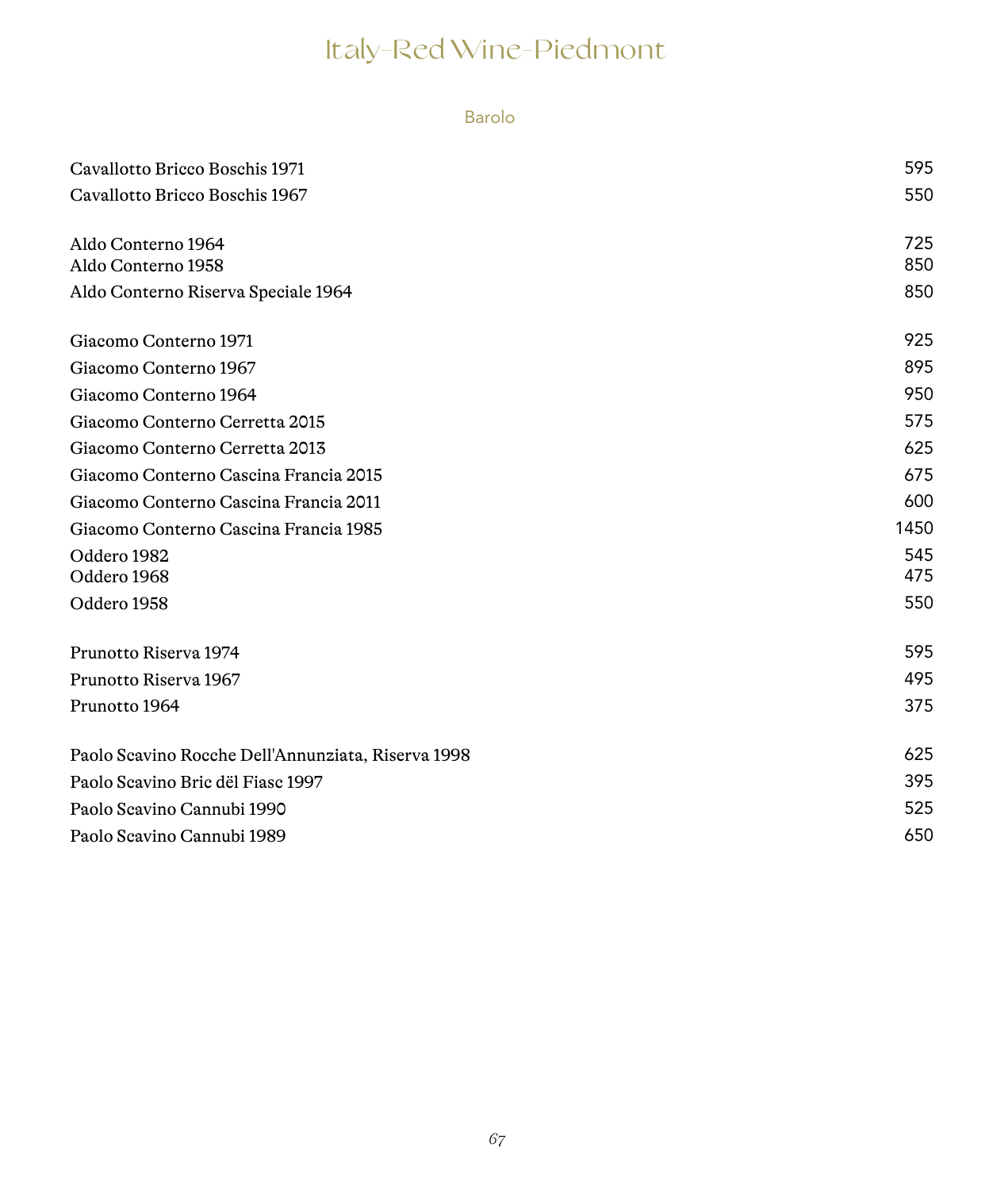## Italy-Red Wine-Tuscany

#### Tuscany

| Antinori Tignanello 1990                                                     | 625        |
|------------------------------------------------------------------------------|------------|
| Antinori Solaia 1988                                                         | 795        |
| Castello dei Rampolla Sammarco 1996<br>Fontodi Flaccianello della Pieve 1999 | 595<br>575 |
| Montevertine Le Pergole Torte 1990                                           | 1250       |
| Stella di Campalto Choltempo Bella NV                                        | 145        |
| Tenuta dell'Ornellaia Ornellaia 1999                                         | 845        |
| Tenuta San Guido Sassicaia 2007                                              | 875        |
| Tenuta San Guido Sassicaia 2006                                              | 950        |
| Tenuta San Guido Sassicaia 1999                                              | 1150       |
| Il Macchione Vino Nobile di Montepulciano 2013                               | 85         |

#### Chianti

| Monteraponi Chianti Classico 2017                         | 75  |
|-----------------------------------------------------------|-----|
| Castell'in Villa Chianti Classico 1995                    | 375 |
| Fèlsina Berardenga, Chianti Classico Riserva 1994         | 175 |
| Rocca di Castagnoli Poggio a'Frati, Chianti Classico 2014 | 90  |
| Villa di Geggiano Chianti Classico Riserva 2006           | 245 |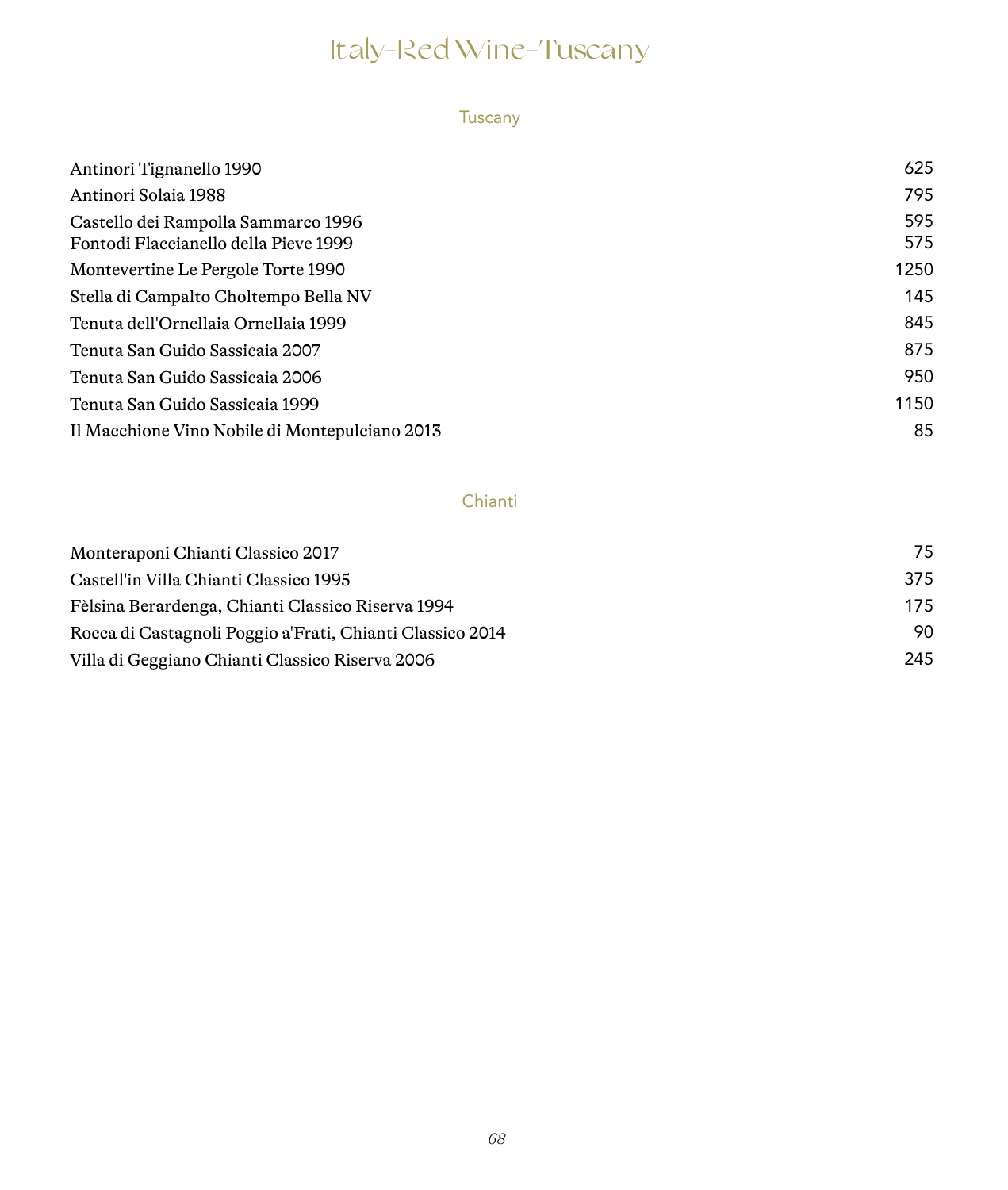## Italy-Red Wine-Tuscany

### Montalcino

| Stella di Campalto Rosso di Montalcino 2014             | 195  |
|---------------------------------------------------------|------|
| Canalicchio di Sopra Brunello di Montalcino 2004        | 325  |
| Casanuova Delle Cerbaie Brunello di Montalcino 1997     | 235  |
| Il Paradiso di Manfredi Brunello di Montalcino 2012     | 275  |
| Padelletti Brunello di Montalcino 2011                  | 150  |
| Padelletti Brunello di Montalcino Riserva 2012          | 275  |
| Poggio di Sotto Brunello di Montalcino 2008             | 395  |
| Siro Pacenti Brunello di Montalcino 2001                | 345  |
| Soldera Case Basse, Brunello di Montalcino Riserva 1998 | 1450 |
| Sesti Brunello di Montalcino 2011                       | 225  |
| Sesti 'Phenomena', Brunello di Montalcino 2013          | 340  |
| Biondi Santi Brunello di Montalcino Riserva 1995        | 2210 |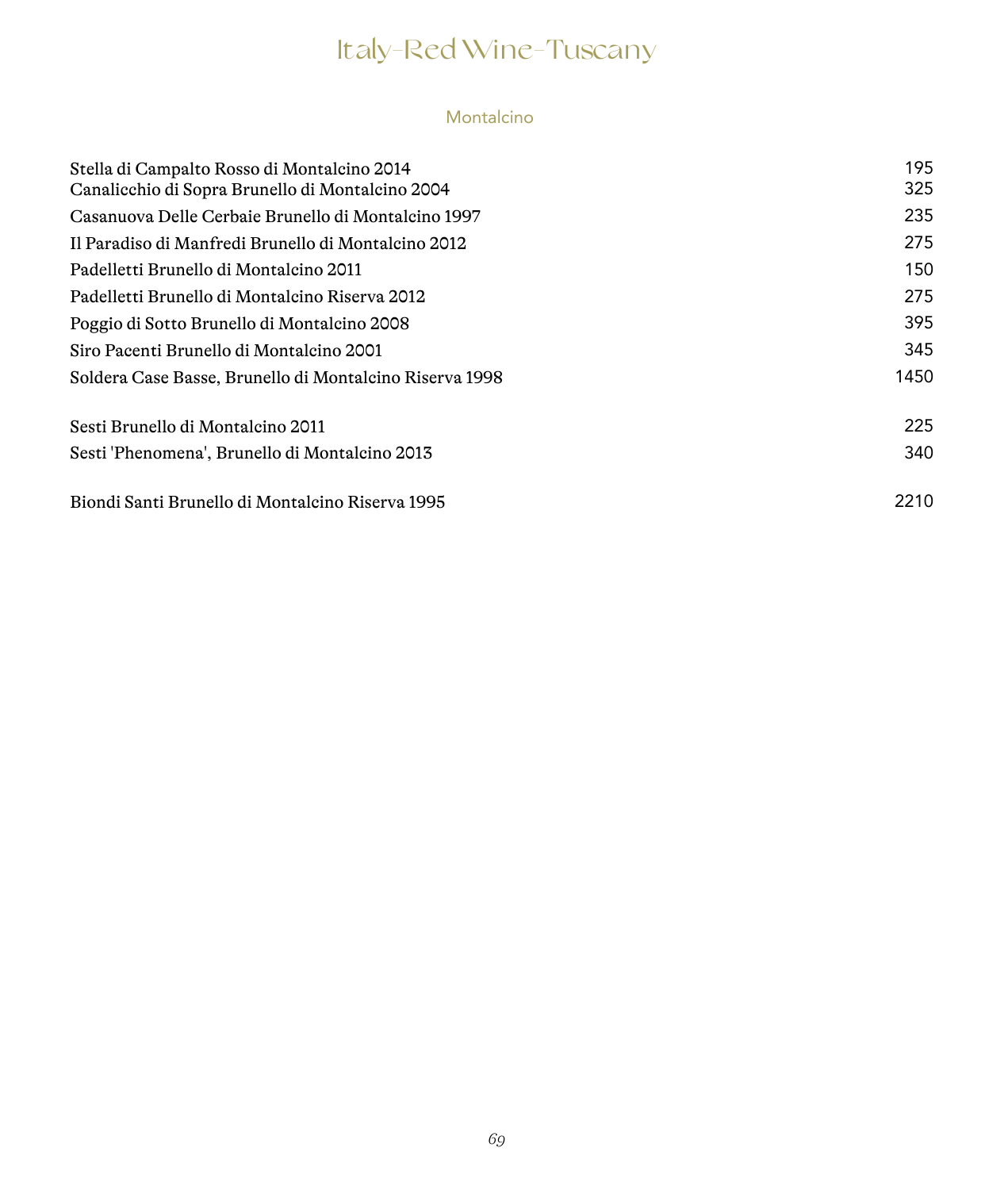## Mediterranean-Red Wine

#### Portugal

| Quinta de Lemos Touriga Nacional Blend, Dona Santana, Dão 2005 | 125 |
|----------------------------------------------------------------|-----|
|----------------------------------------------------------------|-----|

#### Spain

| Daterra Viticultores Mencía Blend, Portela do Vento, Ribeira Sacra 2017   | 70   |
|---------------------------------------------------------------------------|------|
| Bodegas Mengoba Mencía, Bierzo 2015                                       | 55   |
| Descendientes de J. Palacios Mencía, Corullon, Bierzo 2016                | 115  |
| Goyo García Graciano, Finca Cascorrales, Castilla y León 2015             | 90   |
| Daniel Landi Garnacha, Las Iruelas, Tierra de Léon 2015                   | 165  |
| Bernabeleva Garnacha, Navaherreros, Vinos de Madrid 2017                  | 60   |
| Comando G Garnacha, Rumbo al Norte, Vinos de Madrid 2015                  | 295  |
| Mas Martinet Garnacha, Els Escurçons, Priorat 2014                        | 195  |
| Suertes del Marqués Vijariego Negro, Cruz Santa, Valle de la Orotava 2017 | 95   |
| Dominio del Águila Tempranillo, Reserva, Ribera del Duero 2015            | 145  |
| Dominio de Pingus Tempranillo, Flor de Pingus, Ribera del Duero 2016      | 235  |
| López de Heredia Tempranillo, Viña Tondonia, Reserva, Rioja 2007          | 120  |
| Muga Tempranillo, Reserva, Rioja 1991                                     | 225  |
| Vega Sicilia Tempranillo Blend 'Único', Ribera del Duero 2006             | 1050 |
| Vega Sicilia Tempranillo Blend 'Único', Ribera del Duero 2004             | 1150 |
| Vega Sicilia Tempranillo Blend 'Único', Ribera del Duero 1999             | 1200 |
| Vega Sicilia Tempranillo Blend 'Único', Ribera del Duero 1996             | 1250 |
| Vega-Sicilia Tempranillo Blend 'Único', Ribera del Duero 1994             | 1450 |

Lebanon

Chateau Musar Red Blend Bekaa Valley 2001 180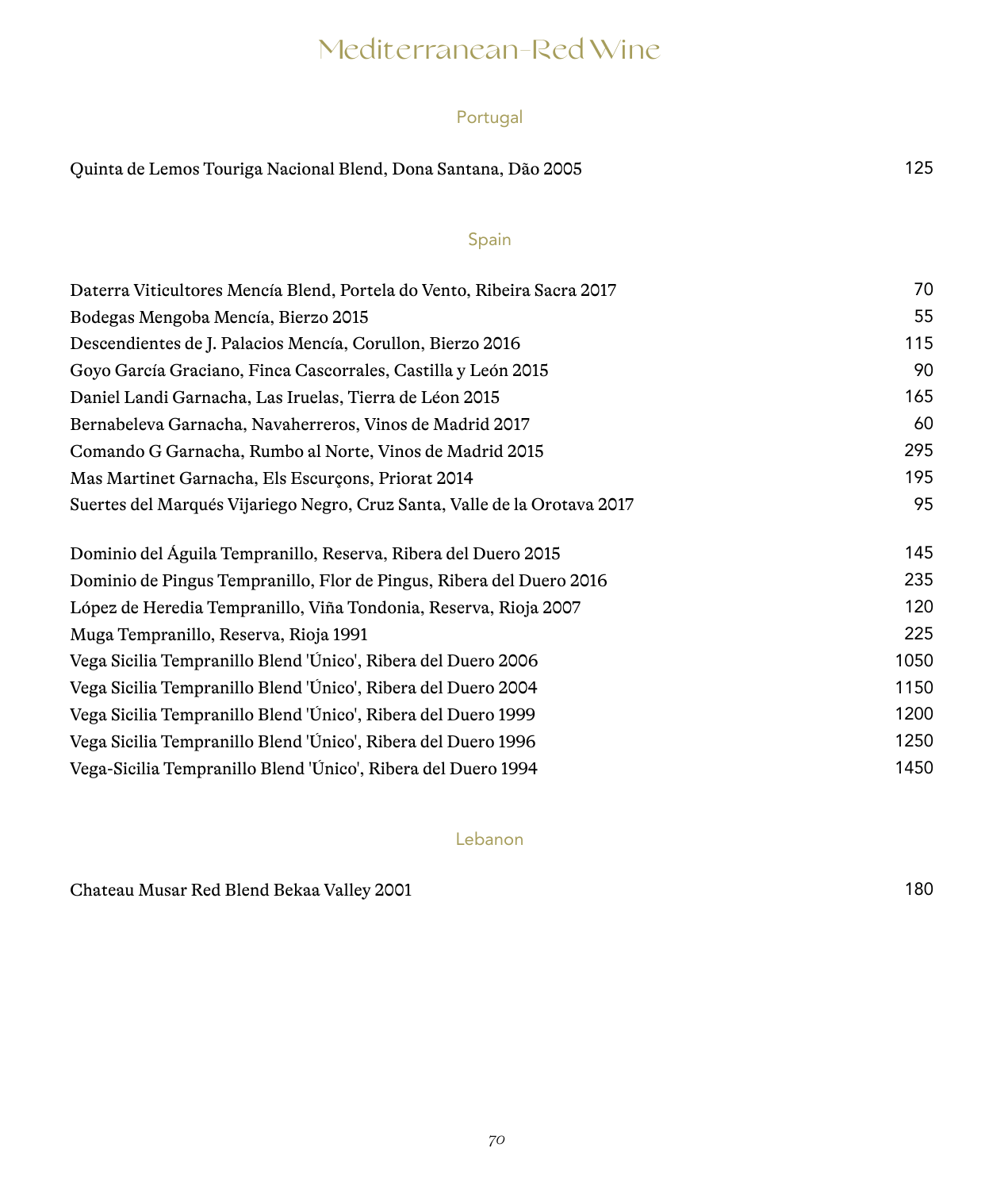## North America-Red Wine-Pinot Noir

### Oregon

| Bergström Silice, Willamette Valley 2016                   | 195 |
|------------------------------------------------------------|-----|
| Bethel Heights 'Flat Block', Willamette Valley 2000        | 175 |
| Cameron Abbey Ridge, Dundee Hills, Willamette Valley 2017  | 175 |
| Chapter 24 The Union, Willamette Valley 2018               | 100 |
| Kelley Fox Maresh Vineyard, Willamette Valley 2016         | 175 |
| Ken Wright Cellars Carter Vineyard, Willamette Valley 2000 | 225 |
| Nicolas Jay Willamette Valley 2016                         | 160 |
| Soter North Valley, Willamette Valley 2017                 | 85  |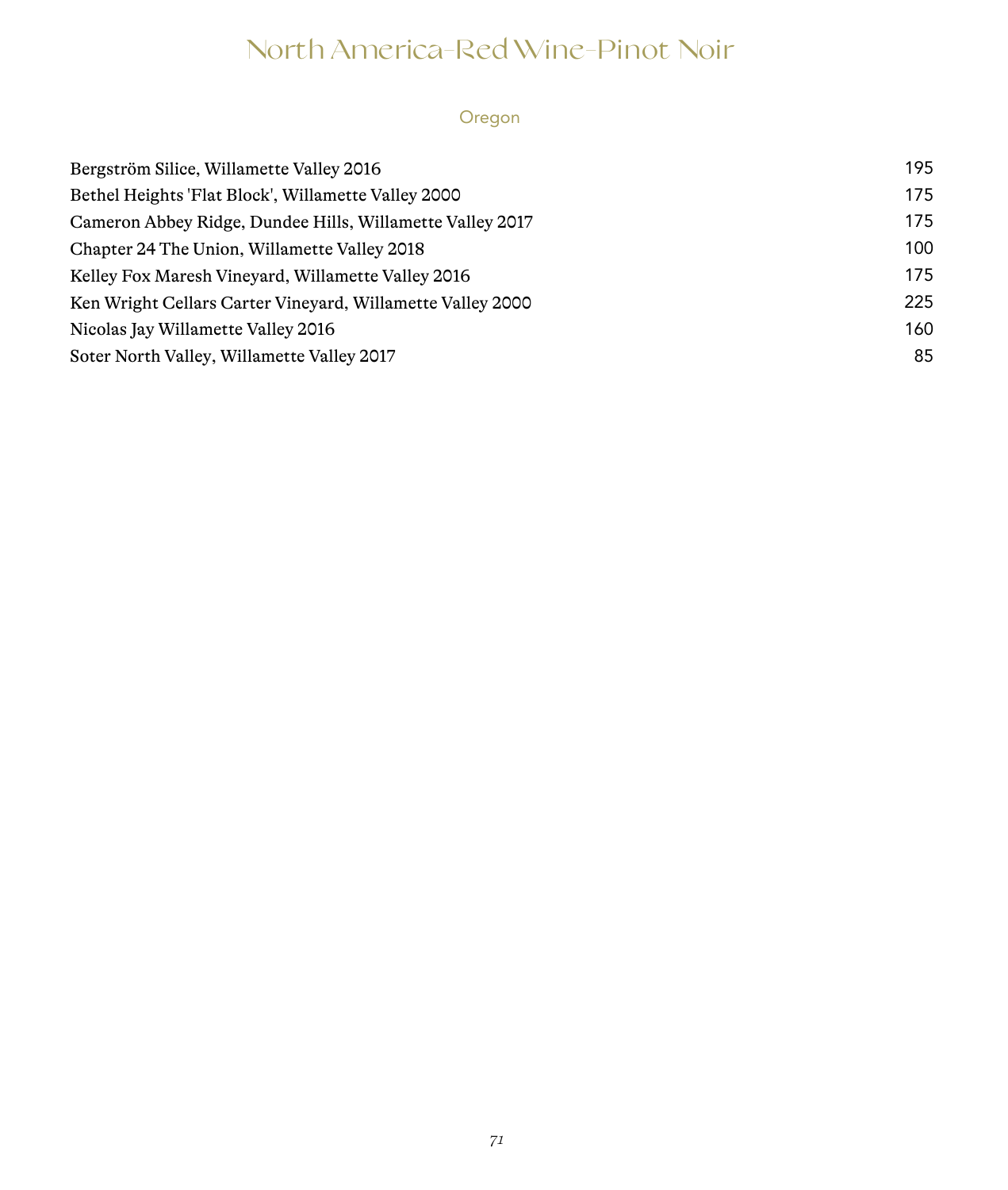## North America-Red Wine-Pinot Noir

### California

| Drew Fog-Eater, Anderson Valley 2016                           | 125 |
|----------------------------------------------------------------|-----|
| Littorai Wendling Vineyard, Anderson Valley 2017               | 195 |
| Littorai One Acre, Anderson Valley 2017                        | 230 |
| Calera Reed Vineyard, Mt. Harlan 2007                          | 305 |
| Calera Reed Vineyard, Mt. Harlan 2006                          | 295 |
| Calera Jensen Vineyard, Mt. Harlan 1985                        | 445 |
| Anthill Farms Sonoma Coast 2016                                | 98  |
| Kistler Sonoma Coast 1999                                      | 350 |
| Marcassin Marcassin Vineyard, Sonoma Coast 2012                | 470 |
| Peay Scallop Shelf, Sonoma Coast 2017                          | 155 |
| Rochioli Little Hill, Russian River Valley 2006                | 395 |
| Kosta Browne Russian River Valley 2017                         | 245 |
| Williams Selyem Rochioli Riverblock, Russian River Valley 2002 | 395 |
| Calera Ryan, Mt. Harlan 2007                                   | 225 |
| Arnot-Roberts Peter Martin Ray, Santa Cruz Mountains 2018      | 195 |
| Arnot-Roberts Legan, Santa Cruz Mountains 2017                 | 170 |
| Chanin Duvarita Vineyard, Santa Barbara County 2014            | 125 |
| Sanford & Benedict Santa Barbara 1979                          | 195 |
| Domaine de la Côte Pure, Sta. Rita Hills 2016                  | 98  |
| Tyler Sanford & Benedict, Sta. Rita Hills 2016                 | 195 |
| Wenzlau Estate, Sta. Rita Hills 2014                           | 135 |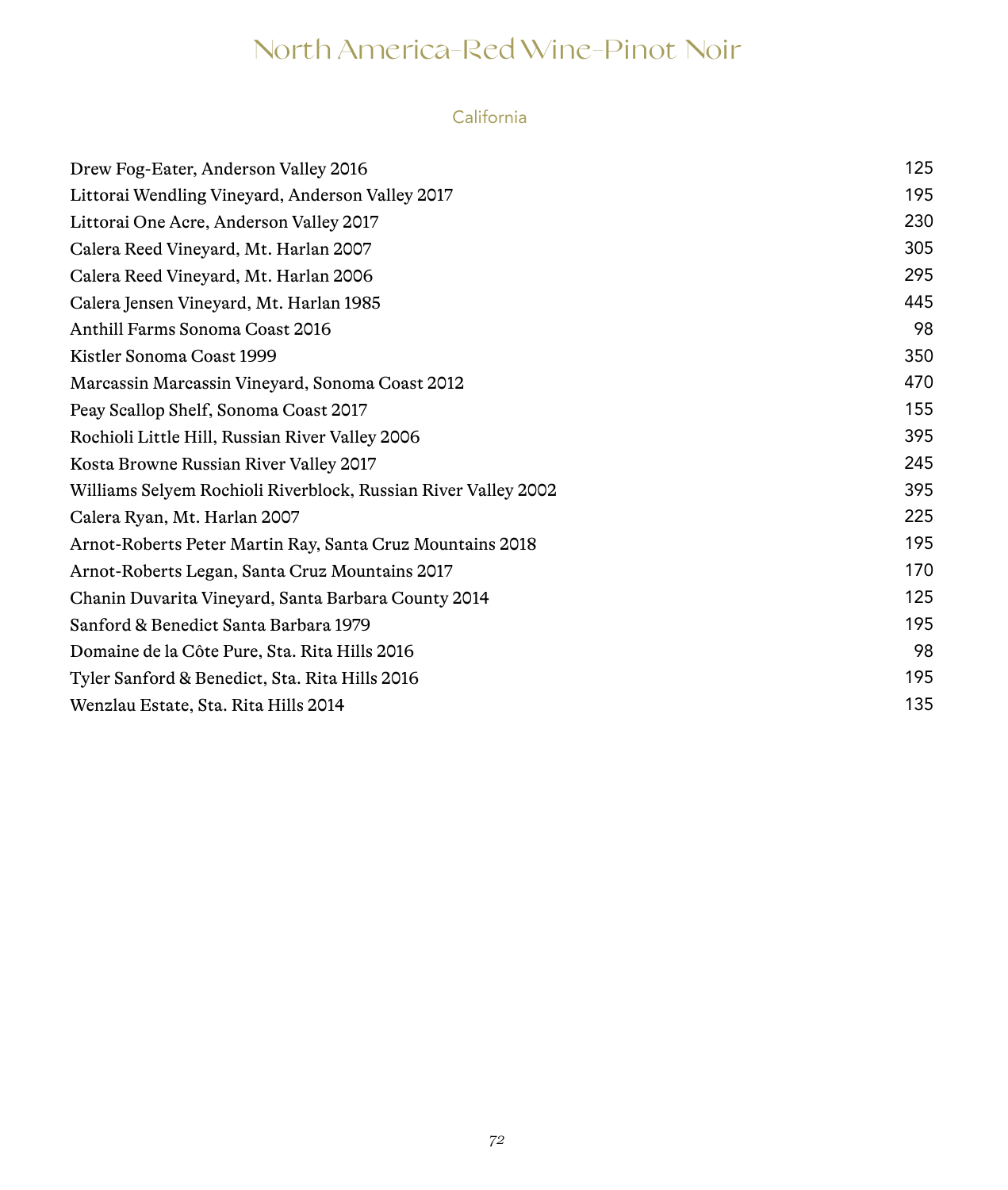# Washington

| Leonetti Walla Walla Valley 1999                     | 375 |
|------------------------------------------------------|-----|
| Leonetti Walla Walla Valley 2000                     | 290 |
| Leonetti Walla Walla Valley 2001                     | 240 |
| Leonetti Walla Walla Valley 2002                     | 295 |
| Quilceda Creek Columbia Valley 2010                  | 495 |
| Ouilceda Creek Galitzine Vineyard, Red Mountain 2006 | 425 |
| Quilceda Creek Galitzine Vineyard, Red Mountain 2011 | 385 |

# Virginia

| RdV Vineyards Rendezvous 2015 | 174 |
|-------------------------------|-----|
|                               |     |

# California

| Little Boat Dry Creek Valley 2019                    | 100 |  |
|------------------------------------------------------|-----|--|
| Obsidian Ridge Lake County 2017                      | 90. |  |
| Renaissance Estate, North Yuba 1987                  | 195 |  |
| Rochioli Neoma's Vineyard, Russian River Valley 1986 | 275 |  |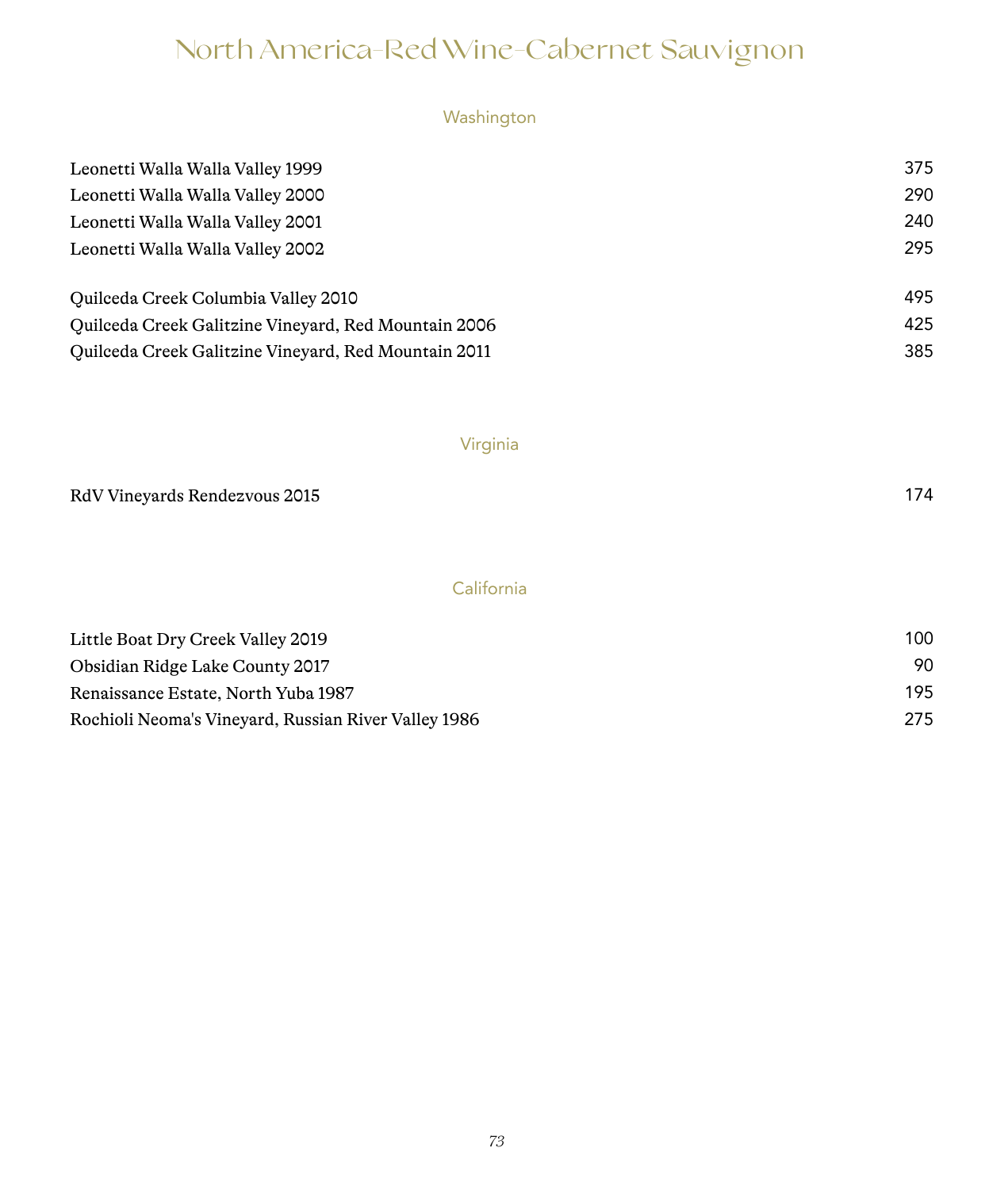#### Santa Cruz Mountains, California

| Ashes & Diamonds Bates Ranch 'Cuvée No. 1' 2016 | 225 |
|-------------------------------------------------|-----|
| Ceritas Peter Martin Ray Vineyard 2016          | 245 |
|                                                 |     |
| Ridge Monte Bello 2014                          | 450 |
| Ridge Monte Bello 2013                          | 900 |
| Ridge Monte Bello 2012                          | 690 |
| Ridge Monte Bello 2011                          | 630 |
| Ridge Monte Bello 2010                          | 750 |
| Ridge Monte Bello 2009                          | 750 |
| Ridge Monte Bello 2005                          | 880 |
| Ridge Monte Bello 2000                          | 725 |
| Ridge Monte Bello 1995                          | 885 |
| Ridge Monte Bello 1994                          | 920 |
| Ridge Monte Bello 1992                          | 875 |

#### Napa Valley, California

| Chateau La Grande Roche 2017            | 135  |
|-----------------------------------------|------|
| Continuum 2007                          | 725  |
| J Davies Diamond Mountain District 2015 | 325  |
| Di Costanzo Farella Vineyard 2013       | 485  |
| Forman 1985                             | 325  |
| Larkmead 2014                           | 140  |
| Karl Lawrence Herb Lamb Vineyard 2007   | 395  |
| O'Shaughnessy 2016                      | 195  |
| Rafael et Fils 2015                     | 155  |
| Screaming Eagle 2016                    | 4400 |
| Snowden The Ranch 2016                  | 165  |
| Stags Leap Wine Cellars S.L.V. 1975     | 545  |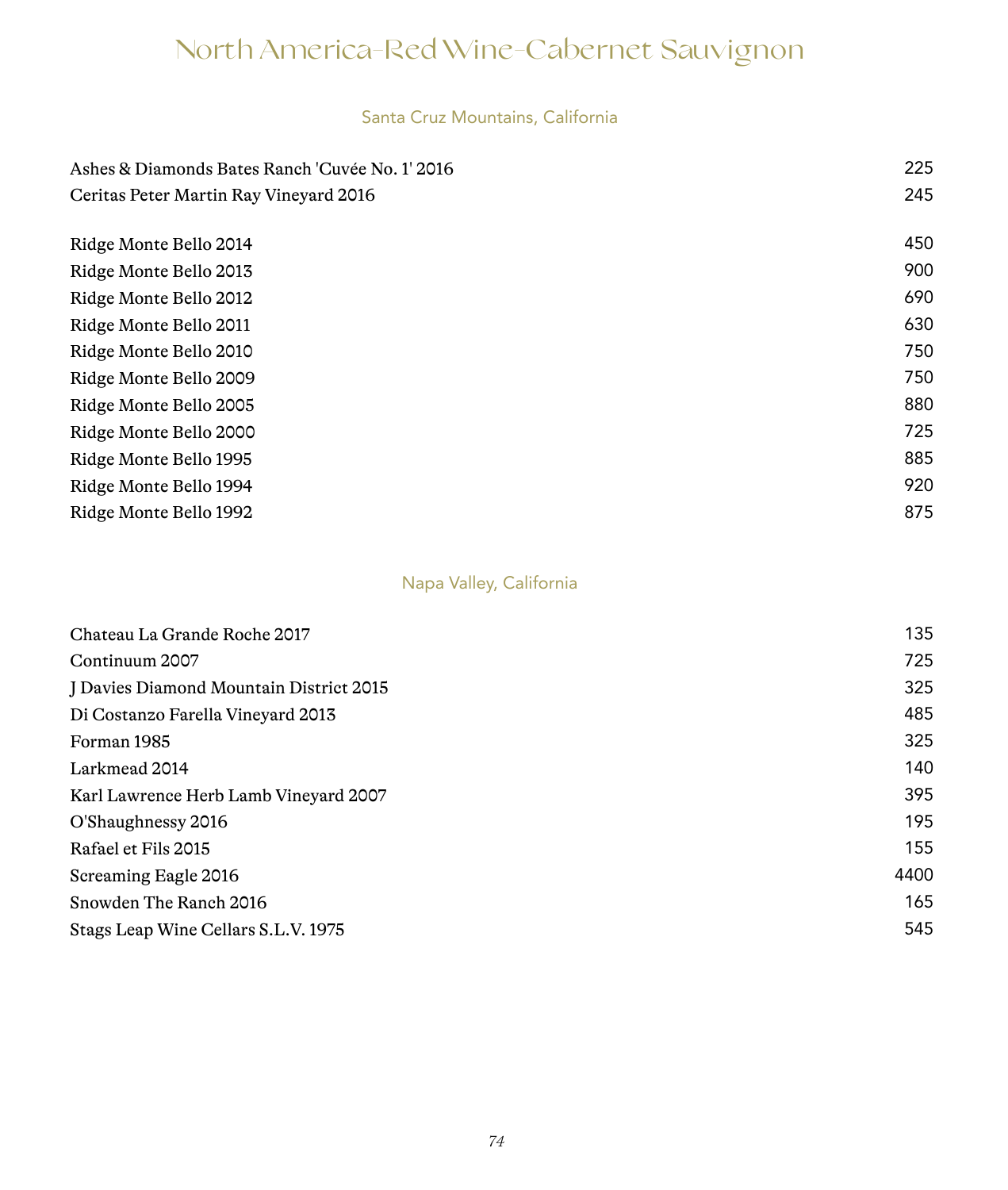# Beaulieu Vineyard, Napa Valley, California

| Georges de Latour, Private Reserve 1988 |
|-----------------------------------------|
| Georges de Latour, Private Reserve 1987 |
| Georges de Latour, Private Reserve 1986 |
| Georges de Latour, Private Reserve 1985 |
| Georges de Latour, Private Reserve 1984 |
| Georges de Latour, Private Reserve 1983 |
| Georges de Latour, Private Reserve 1982 |
| Georges de Latour, Private Reserve 1981 |
| Georges de Latour, Private Reserve 1980 |
| Georges de Latour, Private Reserve 1979 |
| Georges de Latour, Private Reserve 1978 |
| Georges de Latour, Private Reserve 1977 |
| Georges de Latour, Private Reserve 1976 |
| Georges de Latour, Private Reserve 1975 |
| Georges de Latour, Private Reserve 1974 |
| Georges de Latour, Private Reserve 1972 |
| Georges de Latour, Private Reserve 1971 |
| Georges de Latour, Private Reserve 1970 |
| Georges de Latour, Private Reserve 1969 |
| Georges de Latour, Private Reserve 1968 |
| Georges de Latour, Private Reserve 1967 |
| Georges de Latour, Private Reserve 1966 |
| Georges de Latour, Private Reserve 1965 |
|                                         |

| Georges de Latour, Private Reserve 1988 | 405 |
|-----------------------------------------|-----|
| Georges de Latour, Private Reserve 1987 | 510 |
| Georges de Latour, Private Reserve 1986 | 535 |
| Georges de Latour, Private Reserve 1985 | 565 |
| Georges de Latour, Private Reserve 1984 | 545 |
| Georges de Latour, Private Reserve 1983 | 415 |
| Georges de Latour, Private Reserve 1982 | 520 |
| Georges de Latour, Private Reserve 1981 | 480 |
| Georges de Latour, Private Reserve 1980 | 515 |
| Georges de Latour, Private Reserve 1979 | 535 |
| Georges de Latour, Private Reserve 1978 | 725 |
| Georges de Latour, Private Reserve 1977 | 535 |
| Georges de Latour, Private Reserve 1976 | 525 |
| Georges de Latour, Private Reserve 1975 | 775 |
| Georges de Latour, Private Reserve 1974 | 800 |
| Georges de Latour, Private Reserve 1972 | 525 |
| Georges de Latour, Private Reserve 1971 | 550 |
| Georges de Latour, Private Reserve 1970 | 675 |
| Georges de Latour, Private Reserve 1969 | 885 |
| Georges de Latour, Private Reserve 1968 | 800 |
| Georges de Latour, Private Reserve 1967 | 600 |
| Georges de Latour, Private Reserve 1966 | 650 |
| Georges de Latour, Private Reserve 1965 | 600 |
|                                         |     |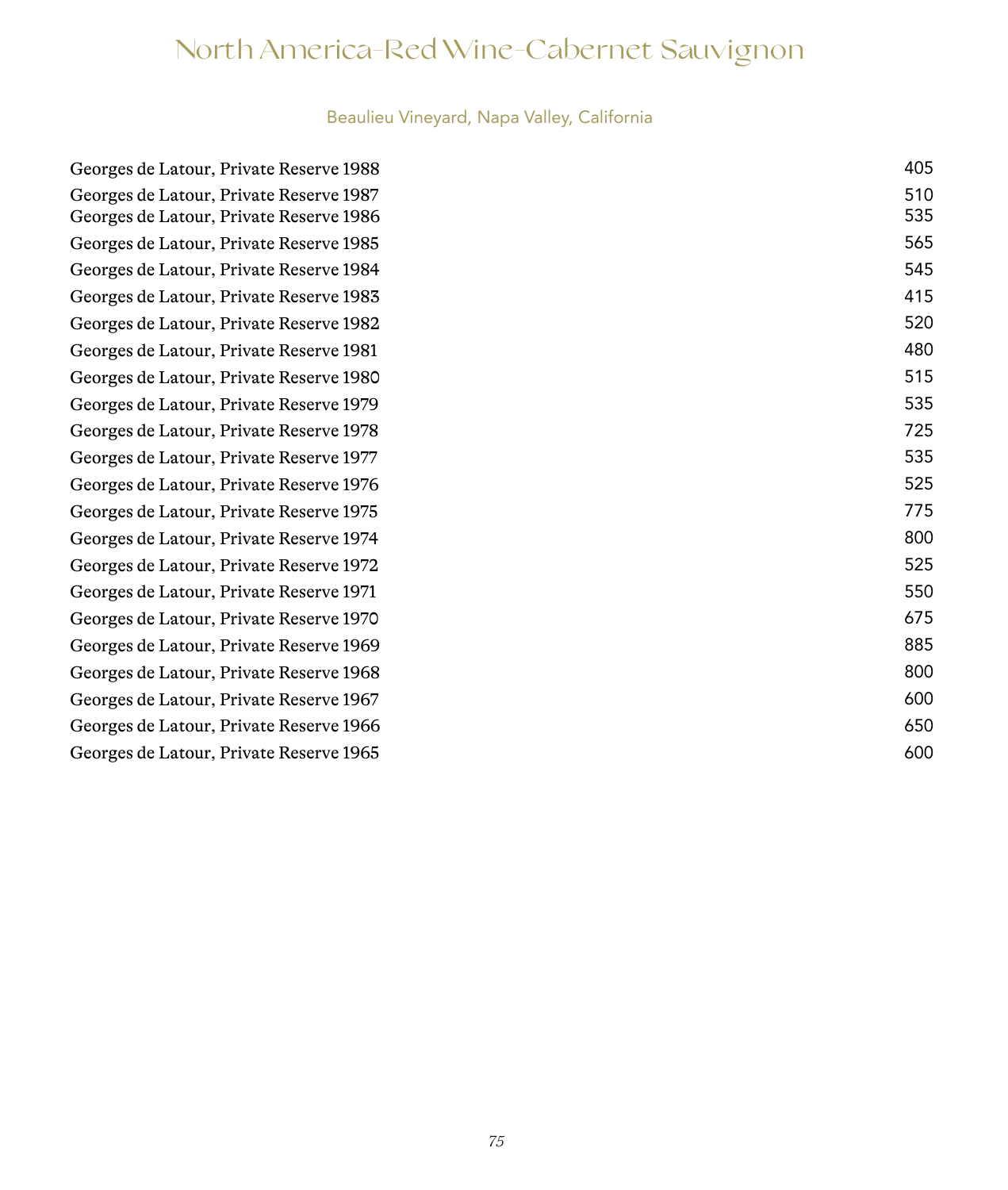# Napa Valley, California

| Araujo Eisele Vineyard 2009<br>Araujo Eisele Vineyard 1998              | 750<br>725  |
|-------------------------------------------------------------------------|-------------|
| Araujo Eisele Vineyard 1997                                             | 855         |
|                                                                         |             |
| Bryant Family 1999                                                      | 1200        |
| Bryant Family 1995                                                      | 1450        |
| <b>Bryant Family 1994</b>                                               | 1450        |
| Bryant Family Pritchard Hill 2005<br>Bryant Family Pritchard Hill 1993  | 1100<br>975 |
| Bryant Family Pritchard Hill 1992                                       | 950         |
| Caymus 1997                                                             | 375         |
| Caymus 1986                                                             | 525         |
| Caymus 1985                                                             | 575         |
| Caymus 1984                                                             | 475         |
| Caymus 1983                                                             | 545         |
| Caymus 1982                                                             | 475         |
| Caymus 1980                                                             | 475         |
| Caymus Special Selection 2015<br>Caymus Special Selection 1985          | 625<br>750  |
| Caymus Special Selection 1978                                           | 1450        |
|                                                                         |             |
| Chateau Montelena Estate 2007<br>Chateau Montelena Estate 2001 (1500mL) | 450<br>850  |
| Chateau Montelena Estate 1998                                           | 450         |
| Chateau Montelena Estate 1995                                           | 525         |
| Chateau Montelena Estate 1993                                           | 425         |
| Chateau Montelena Estate 1991                                           | 525         |
| Chateau Montelena Estate 1990                                           | 575         |
| Chateau Montelena Estate 1990 (1500mL)                                  | 1275        |
| Chateau Montelena Estate 1985                                           | 630         |
| Chateau Montelena 1977                                                  | 725         |
| Chateau Montelena Sonoma 1973                                           | 485         |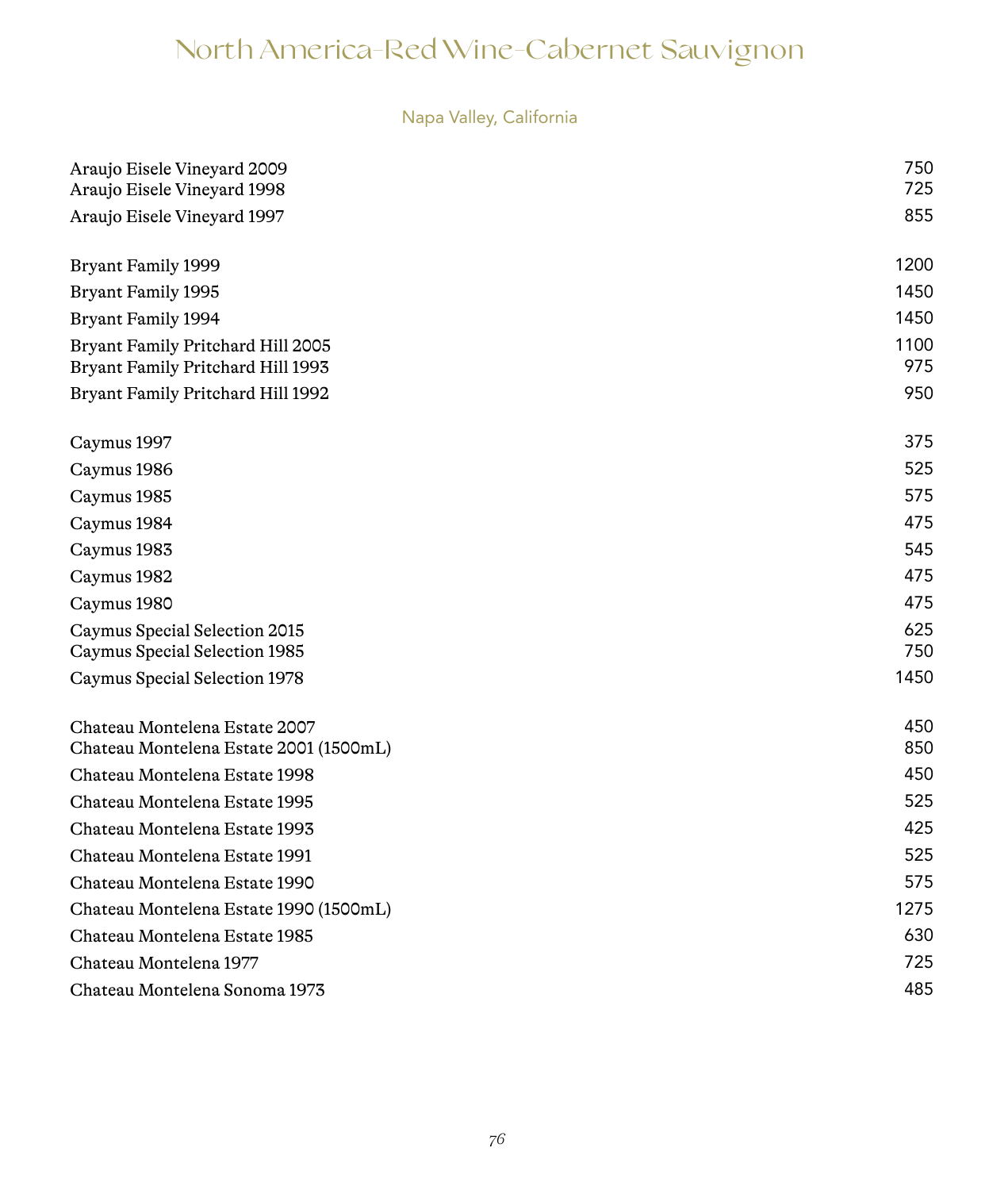# Napa Valley, California

| Colgin Tychson Hill Vineyard 2015<br>Colgin Tychson Hill Vineyard 2010 | 1450<br>1450 |
|------------------------------------------------------------------------|--------------|
| Colgin IX Estate 2006<br>Colgin Herb Lamb Vineyard 1999                | 1750<br>1200 |
| Colgin Herb Lamb Vineyard 1998                                         | 1200         |
| Corison 2013                                                           | 305          |
| Corison 2011                                                           | 345          |
| Corison 2006                                                           | 345          |
| Corison 2002                                                           | 375          |
| Corison 2001                                                           | 465          |
| Corison 1998 (375mL)                                                   | 295          |
| Corison Kronos Vineyard 2014                                           | 375          |
| Corison Kronos Vineyard 2008                                           | 450          |
| Corison Kronos Vineyard 2004                                           | 575          |
| Corison Kronos Vineyard 2000                                           | 450          |
| Dalla Valle 2001                                                       | 625          |
| Dalla Valle 2000                                                       | 425          |
| Dalla Valle 1999                                                       | 540          |
| Dalla Valle 1998                                                       | 475          |
| Dalla Valle 1997                                                       | 475          |
| Dalla Valle 1995                                                       | 525          |
| Dalla Valle 1994                                                       | 450          |
| Dalla Valle Maya 1998                                                  | 1150         |
| Dalla Valle Maya 1993                                                  | 1275         |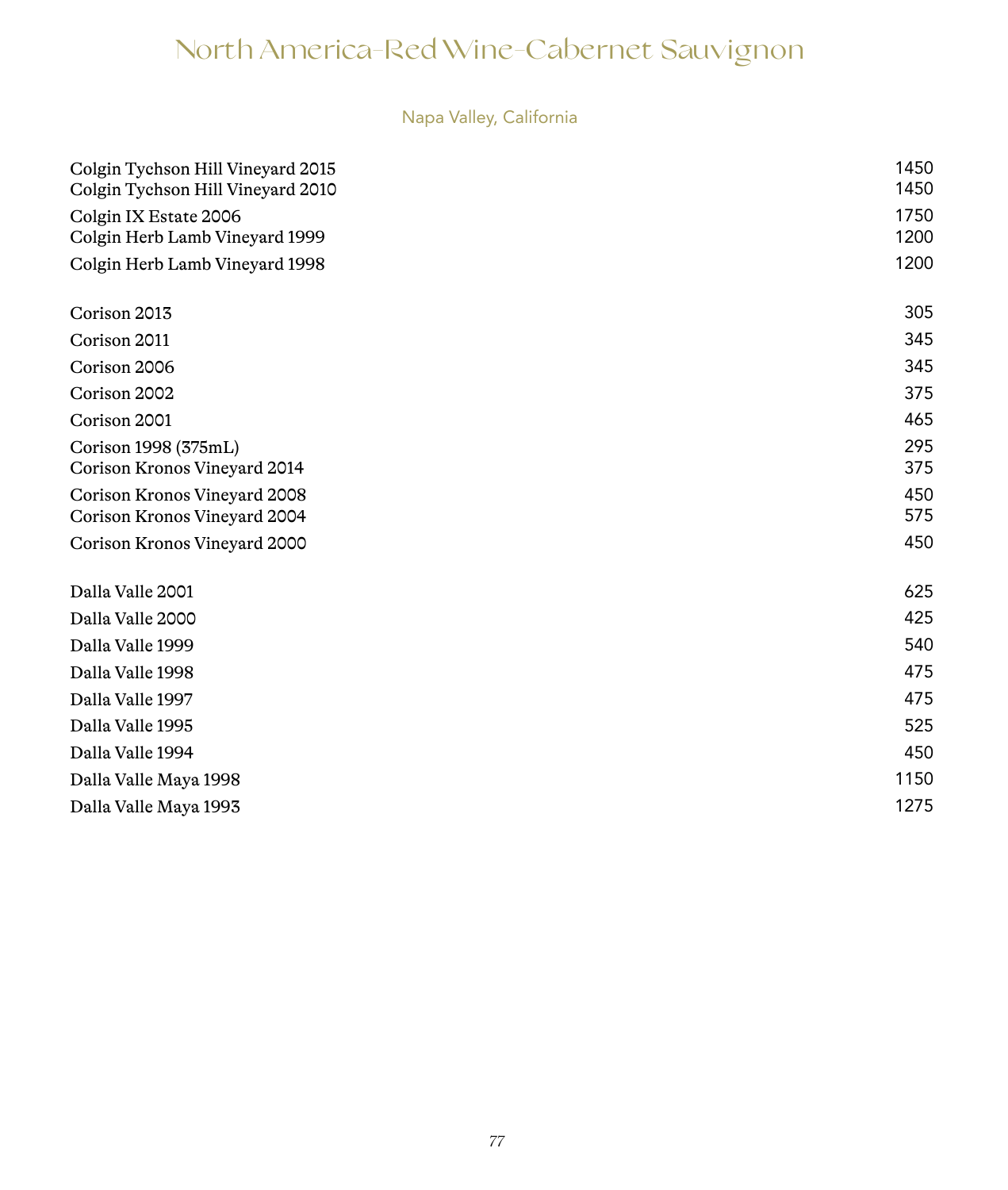# Diamond Creek Vineyards, Napa Valley, California

| Gravelly Meadow 2011         | 525  |
|------------------------------|------|
| Gravelly Meadow 2009         | 575  |
| Gravelly Meadow 2004         | 550  |
| Gravelly Meadow 2003         | 575  |
| Gravelly Meadow 1997         | 775  |
| Gravelly Meadow 1994         | 750  |
| Gravelly Meadow 1985         | 695  |
| Gravelly Meadow 1981         | 625  |
| Gravelly Meadow 1977         | 1650 |
| Lake Vineyard 1999           | 1450 |
| Red Rock Terrace 2010        | 625  |
| Red Rock Terrace 2009        | 595  |
| Red Rock Terrace 2008        | 575  |
| Red Rock Terrace 2003        | 575  |
| Red Rock Terrace 1999        | 650  |
| Red Rock Terrace 1986        | 575  |
| Red Rock Terrace 1985        | 750  |
| Red Rock Terrace 1985 1500mL | 1750 |
| Red Rock Terrace 1984        | 675  |
| Volcanic Hill 2015           | 485  |
| Volcanic Hill 2010           | 650  |
| Volcanic Hill 2009           | 605  |
| Volcanic Hill 2006           | 575  |
| Volcanic Hill 2003           | 575  |
| Volcanic Hill 1998           | 650  |
| Volcanic Hill 1985           | 750  |
| Volcanic Hill 1984           | 695  |
| Volcanic Hill 1981           | 625  |
| Three Vineyard Blend 1985    | 995  |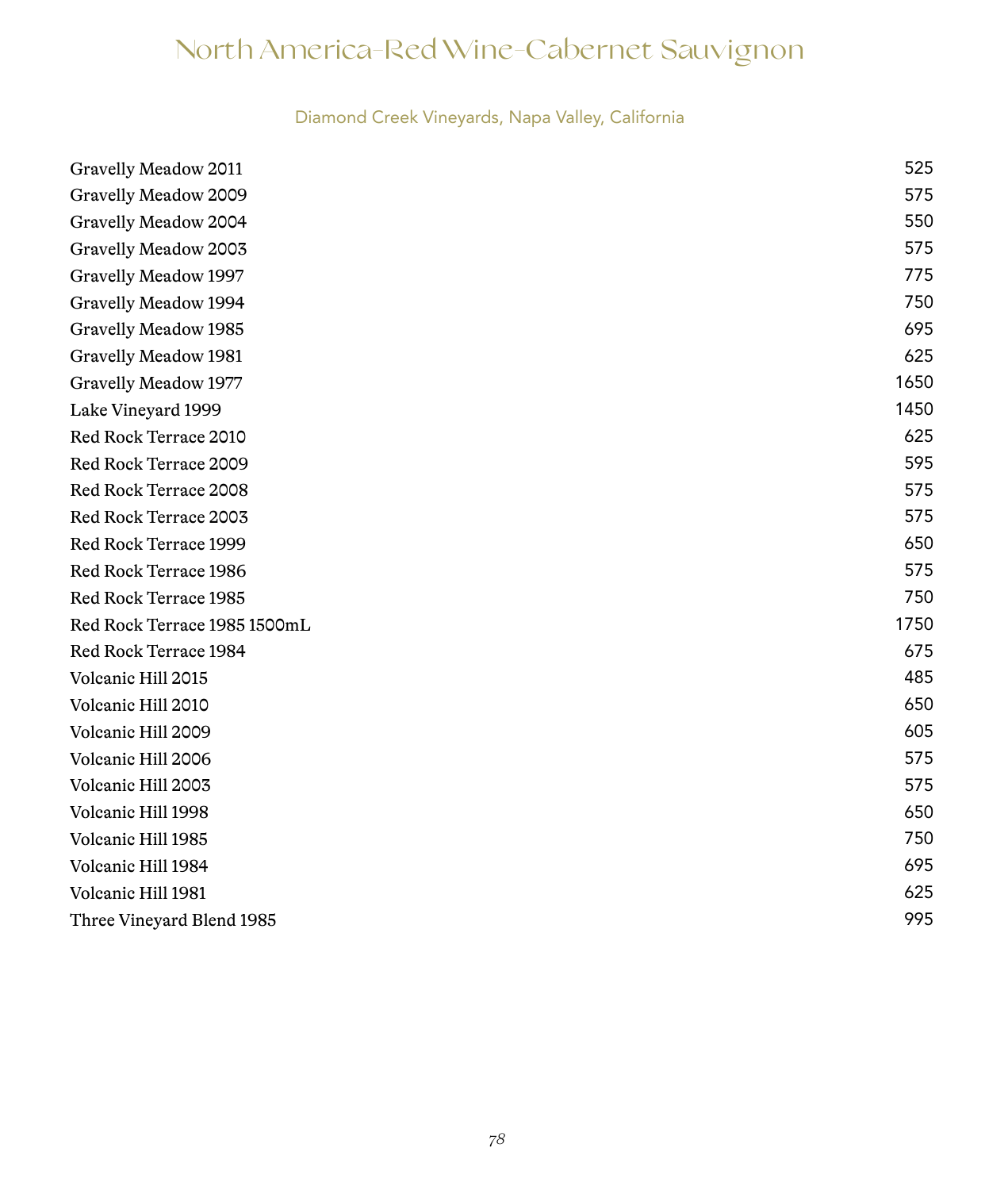# Randy Dunn, Napa Valley, California

| Napa Valley 2001          | 360 |
|---------------------------|-----|
| Napa Valley 2000          | 350 |
| Napa Valley 1999          | 525 |
| Napa Valley 1998          | 425 |
| Napa Valley 1997 (1500mL) | 995 |
| Napa Valley 1995          | 475 |
| Napa Valley 1994          | 550 |
| Napa Valley 1993          | 435 |
| Napa Valley 1992          | 375 |
| Napa Valley 1991          | 375 |
| Napa Valley 1990          | 395 |
| Napa Valley 1989          | 375 |
| Napa Valley 1988          | 350 |
| Napa Valley 1987          | 525 |
| Napa Valley 1986          | 475 |
| Napa Valley 1985          | 525 |
| Napa Valley 1982          | 395 |
| Howell Mountain 2000      | 425 |
| Howell Mountain 1999      | 675 |
| Howell Mountain 1998      | 650 |
| Howell Mountain 1995      | 650 |
| Howell Mountain 1994      | 675 |
| Howell Mountain 1993      | 525 |
| Howell Mountain 1992      | 550 |
| Howell Mountain 1991      | 800 |
| Howell Mountain 1990      | 705 |
| Howell Mountain 1989      | 550 |
| Howell Mountain 1988      | 410 |
| Howell Mountain 1987      | 675 |
| Howell Mountain 1986      | 550 |
| Howell Mountain 1985      | 675 |
| Howell Mountain 1984      | 595 |
| Howell Mountain 1983      | 495 |
| Howell Mountain 1982      | 525 |
| Howell Mountain 1981      | 510 |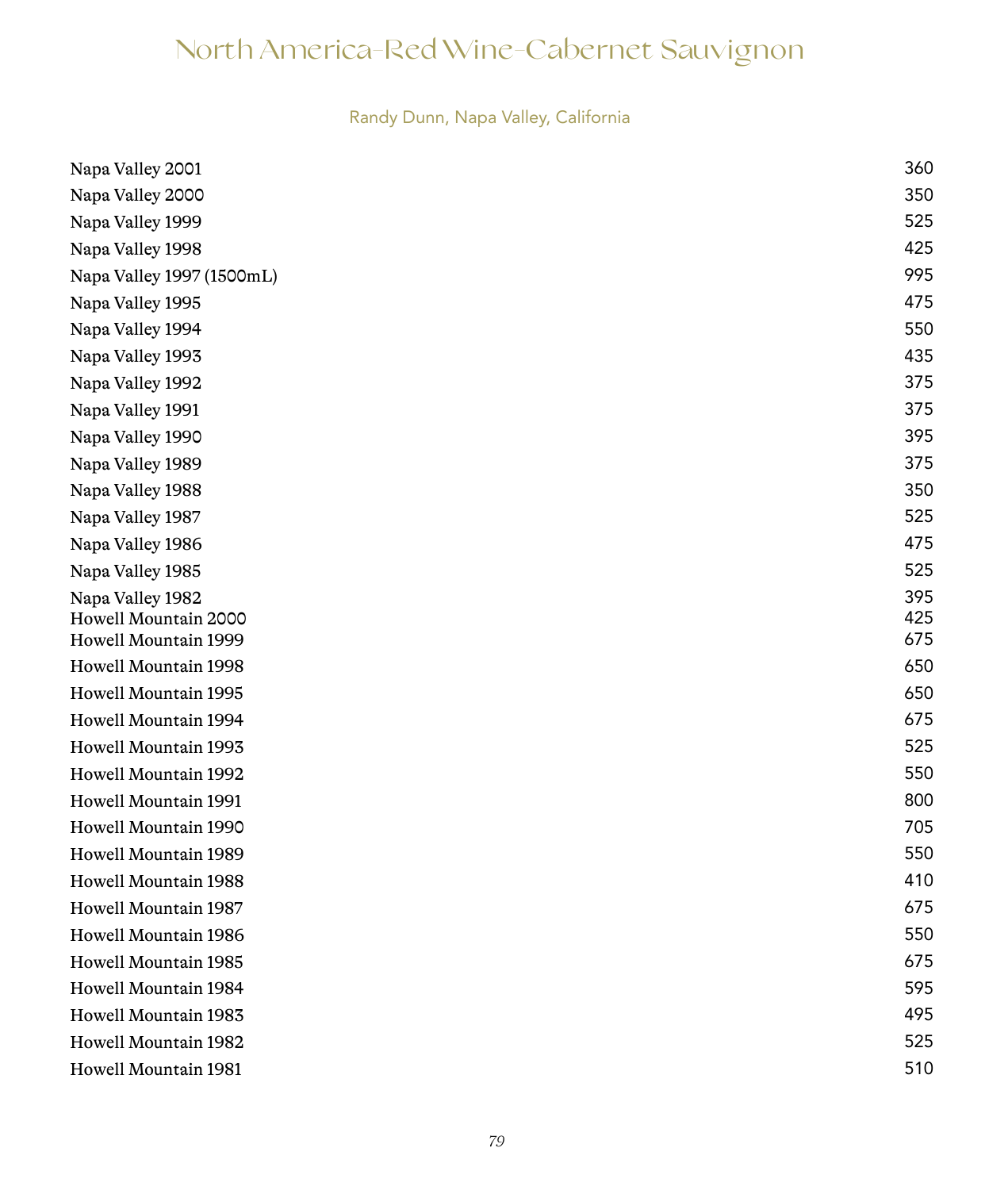# Napa Valley, California

| Dominus Estate 2005<br>Dominus Estate 2001          | 650<br>675   |
|-----------------------------------------------------|--------------|
| Dominus Estate 1999                                 | 625          |
| Dominus Estate 1998 (1500mL)                        | 1550         |
| Dominus Estate 1997                                 | 825          |
| Dominus Estate 1989                                 | 650          |
| Dominus Estate 1983                                 | 625          |
| Gandona Encosta 2016                                | 245          |
| Gandona Estate 2016                                 | 550          |
| Harlan Estate 2015<br>Harlan Estate 2012            | 2850<br>2450 |
| Harlan Estate 1999                                  | 1350         |
| Inglenook Cask D-8 1974<br>Inglenook Cask F-30 1970 | 575<br>750   |
| Macdonald 2015<br>Macdonald 2014                    | 525<br>480   |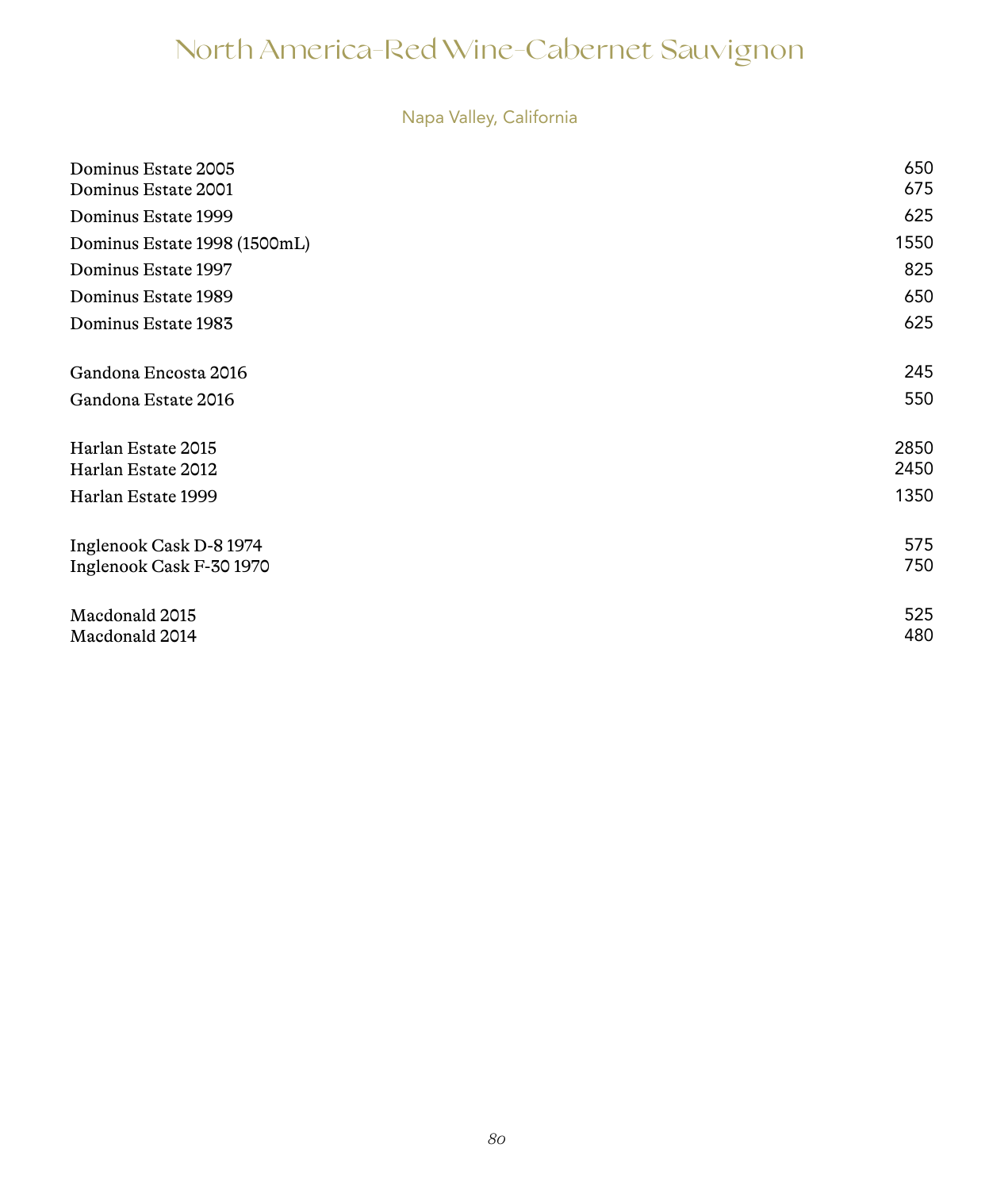# Heitz Cellar, Napa Valley, California

| Napa Valley 1999         | 350  |
|--------------------------|------|
| Napa Valley 1968         | 1250 |
| Trailside Vineyard 1997  | 650  |
| Trailside Vineyard 1996  | 525  |
| Bella Oaks Vineyard 1997 | 525  |
| Bella Oaks Vineyard 1995 | 695  |
| Bella Oaks Vineyard 1985 | 435  |
| Martha's Vineyard 1999   | 725  |
| Martha's Vineyard 1998   | 675  |
| Martha's Vineyard 1997   | 850  |
| Martha's Vineyard 1996   | 650  |
| Martha's Vineyard 1992   | 695  |
| Martha's Vineyard 1989   | 775  |
| Martha's Vineyard 1986   | 850  |
| Martha's Vineyard 1985   | 1150 |
| Martha's Vineyard 1977   | 1050 |
| Martha's Vineyard 1974   | 4200 |
| Martha's Vineyard 1966   | 2750 |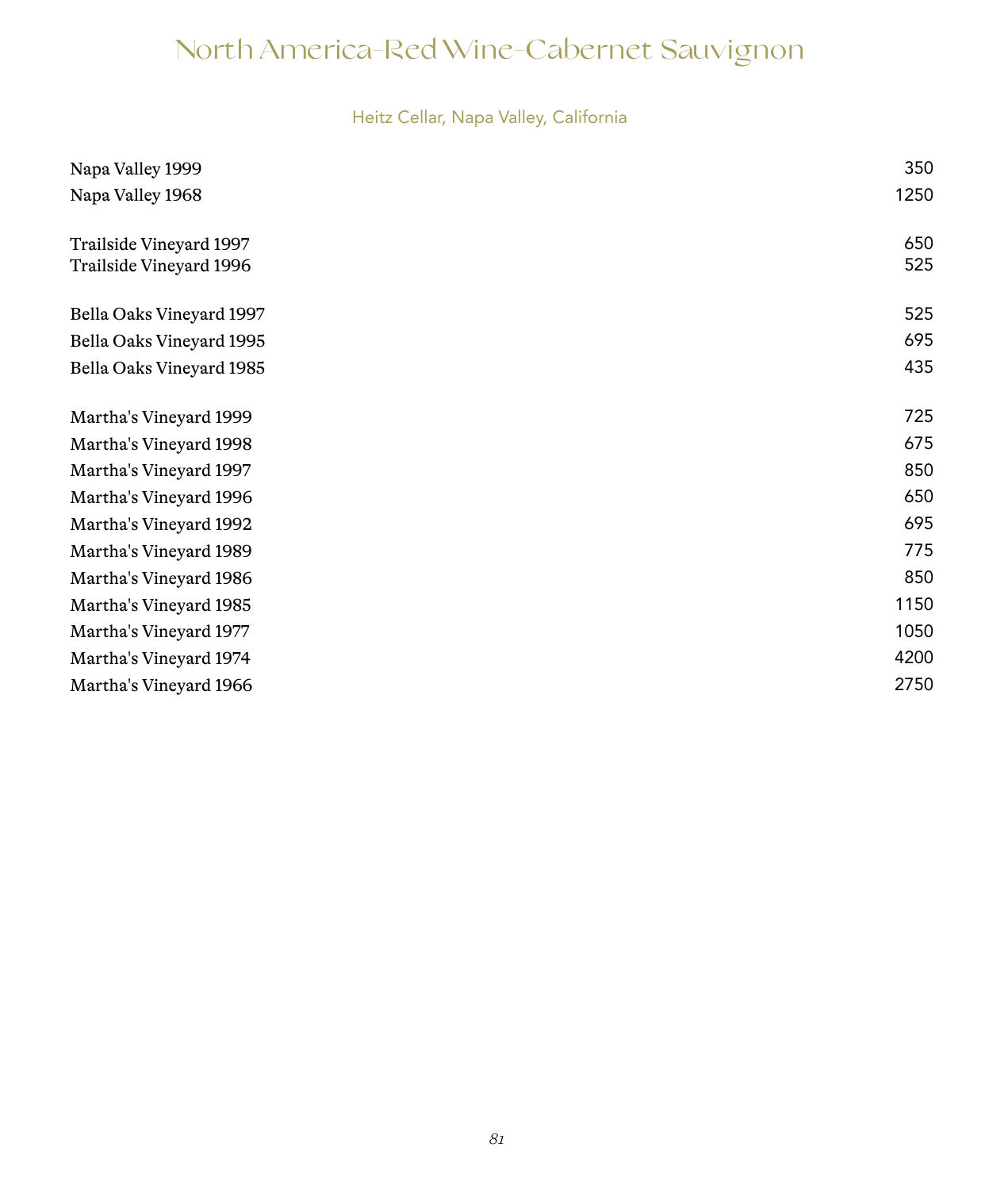| Napa Valley, California |  |  |  |
|-------------------------|--|--|--|
|                         |  |  |  |

| Mayacamas 2015              | 325  |
|-----------------------------|------|
| Mayacamas 2014              | 325  |
| Mayacamas 2005              | 575  |
| Mayacamas 1994              | 750  |
| Opus One 1998               | 1150 |
|                             | 1700 |
| Opus One 1979               |      |
| Philip Togni 1999           | 495  |
| Philip Togni 1998           | 475  |
| Philip Togni 1994           | 650  |
| Robert Mondavi 1974         | 425  |
| Robert Mondavi Reserve 1985 | 375  |
| Robert Mondavi Reserve 1974 | 995  |
|                             |      |
| Spottswoode 1999            | 575  |
| Spottswoode 1998            | 575  |
| Spottswoode 1996            | 575  |
| Spottswoode 1995            | 650  |
| Spottswoode 1994            | 650  |
| Spottswoode 1993            | 325  |
| Spottswoode 1990            | 450  |
| Spottswoode 1989            | 350  |
| Spottswoode 1987            | 475  |
| Spottswoode 1986            | 395  |
|                             |      |
| Spottswoode 1982            | 350  |
|                             | 245  |
| Viader 2001<br>Viader 2000  | 195  |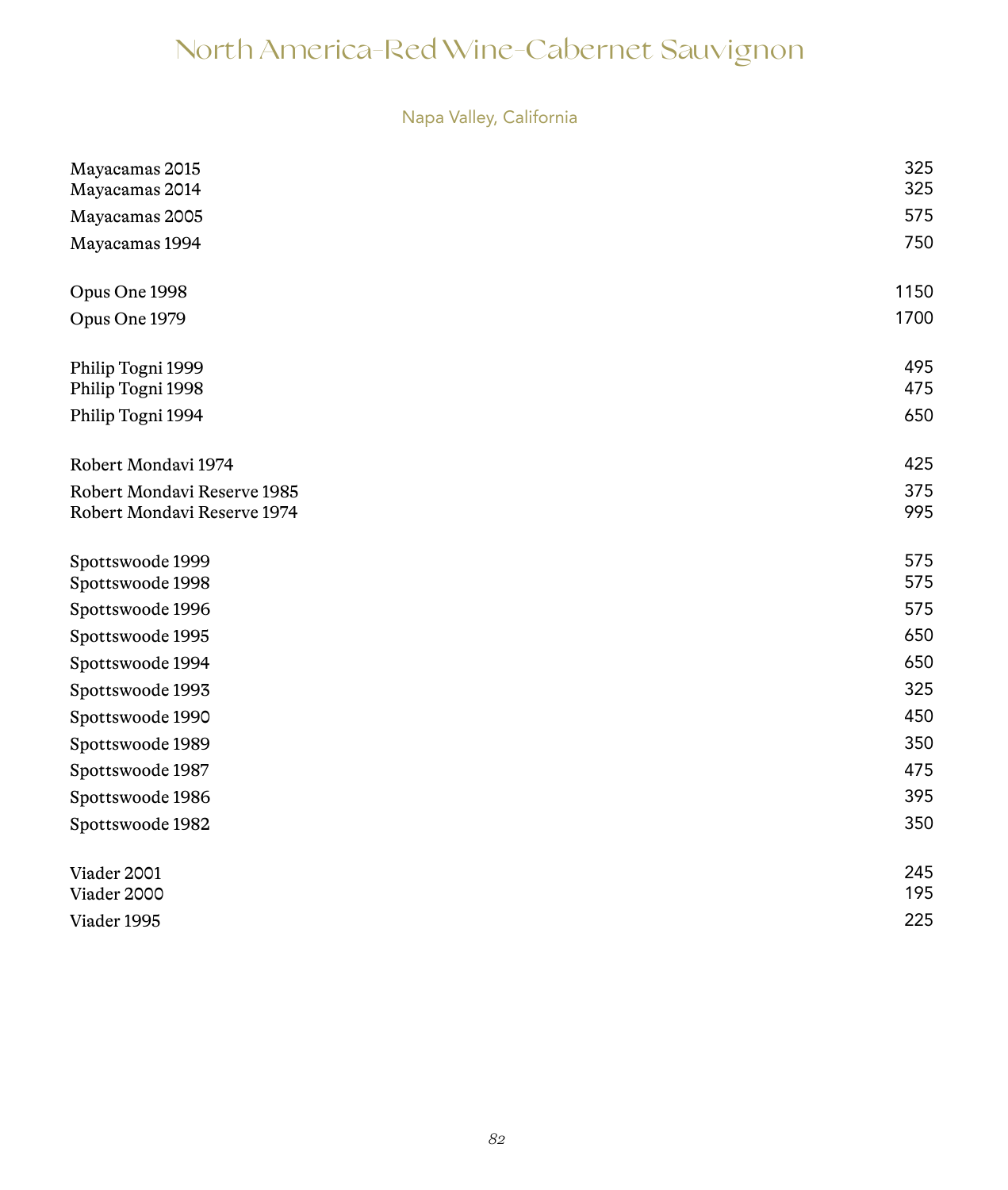Joseph Phelps, Napa Valley, California

| Insignia 2007        | 950  |
|----------------------|------|
| Insignia 2001        | 725  |
| Insignia 1999        | 825  |
| Insignia 1998        | 725  |
| Insignia 1997        | 1275 |
| Insignia 1996        | 700  |
| Insignia 1995        | 850  |
| Insignia 1994        | 875  |
| Insignia 1993        | 700  |
| Insignia 1992        | 750  |
| Insignia 1991        | 1050 |
| Insignia 1989        | 850  |
| Insignia 1978        | 1850 |
| Insignia 1977        | 1450 |
| Napa Valley 1985     | 650  |
| Backus Vineyard 1985 | 750  |
| Eisele Vineyard 1984 | 1150 |
| Eisele Vineyard 1979 | 1350 |
| Eisele Vineyard 1975 | 1950 |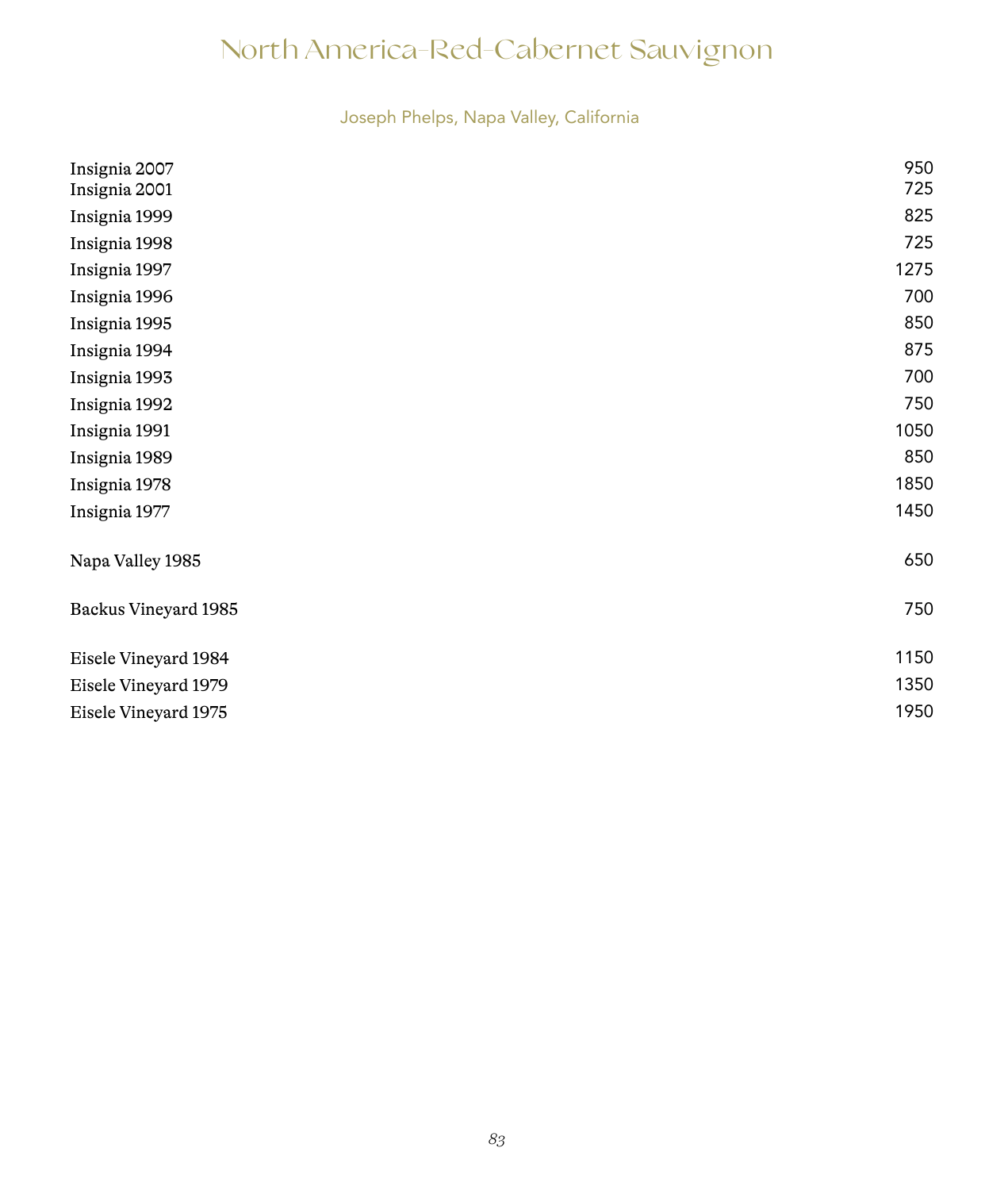# North America-Red Wine-Syrah & Zinfandel

# Syrah

| Pursued by Bear Baby Bear, Columbia Valley, Washington 2014                          | 135 |
|--------------------------------------------------------------------------------------|-----|
| Reynvaan Stonessence, Walla Walla Valley, Washington 2012                            | 195 |
| Terre Rouge Sentinel Oak Vineyard 'Pyramid Block', Shenandoah Valley, Virginia 1998  | 120 |
| Arnot-Roberts Clary Ranch, Sonoma Coast, California 2017                             | 145 |
| PAX Griffin's Lair, Sonoma Coast, California 2014                                    | 145 |
| Jolie-Laide Halcon Vineyard, Sonoma County, California 2015                          | 125 |
| Kongsgaard Hudson Vineyard, Napa Valley, California 2001                             | 350 |
| Big Basin Old Corral, Santa Cruz Mountains, California 2012                          | 98  |
| Bedrock Wine Co. Bien Nacido Vineyard 'X Block', Santa Maria Valley, California 2017 | 135 |

# Zinfandel

| Amapola Creek Monte Rosso Vineyard, Sonoma Valley, California 2015      | 98 |
|-------------------------------------------------------------------------|----|
| Bedrock Wine Co. Old Vines, Sonoma Valley, California 2018              | 75 |
| Dashe Old Vines, Todd Brothers Ranch, Alexander Valley, California 2016 | 98 |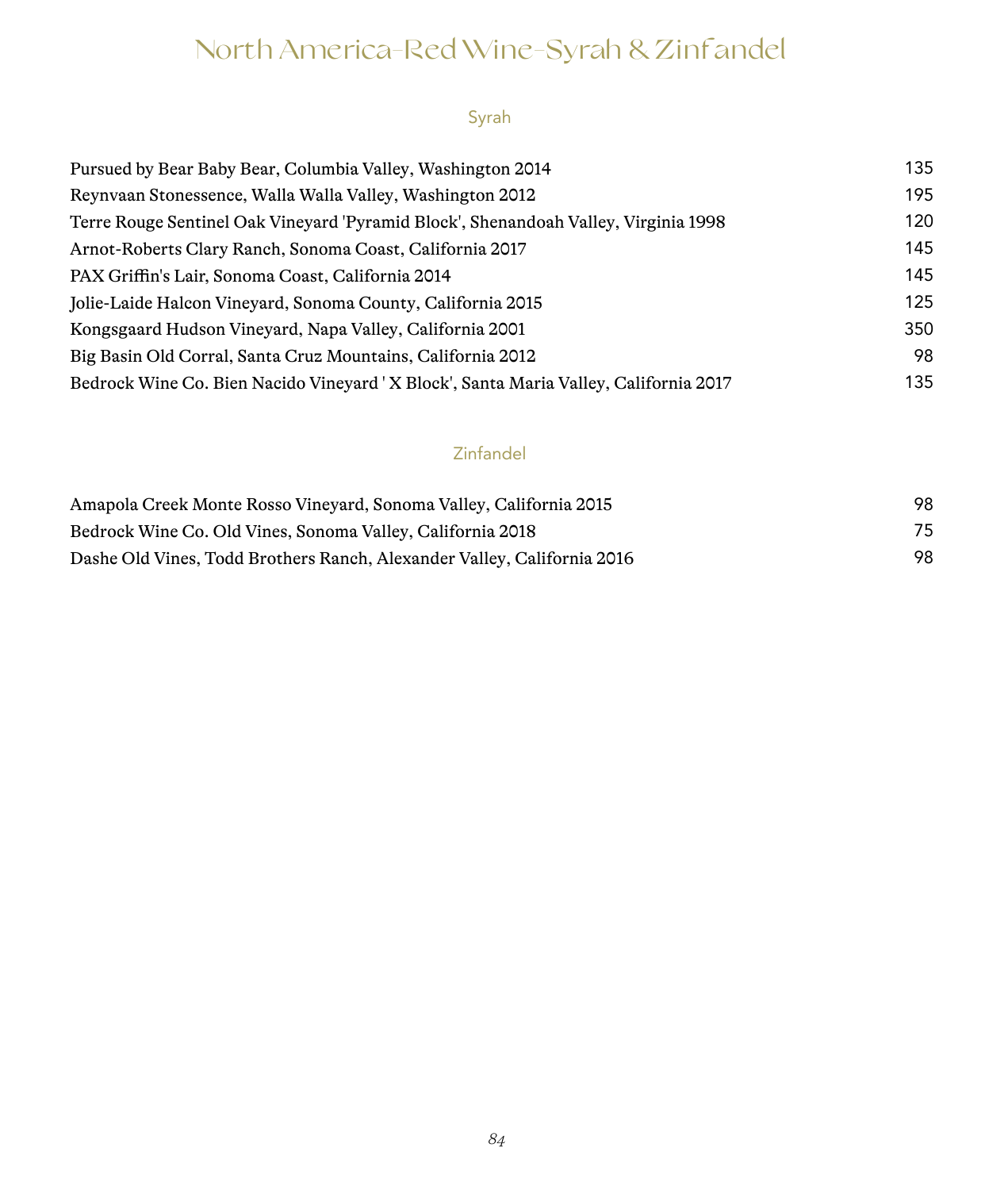# North America-Red Wine-Merlot, Blends & Friends

Merlot

| Colète Napa Valley, California 2017<br>Leonetti Walla Walla Valley, California 1993                                                                                   | 155<br>275 |
|-----------------------------------------------------------------------------------------------------------------------------------------------------------------------|------------|
| <b>Blends &amp; Friends</b>                                                                                                                                           |            |
| Andrew Will Bordeaux Blend 'Ciel du Cheval', Red Mountain, Washington 2010                                                                                            | 165        |
| Analemma Mencía, Mosier Hills Estate, Columbia Gorge, Oregon 2016                                                                                                     | 90         |
| Cameron Nebbiolo, Willamette Valley, Orgeon 2015                                                                                                                      | 165        |
| Arnot-Roberts Cabernet Franc, Watson Ranch, Napa Valley, California 2018                                                                                              | 85         |
| Broc Cellars Carignan, Old Vines, Alexander Valley, California 2017                                                                                                   | 70         |
| Clendenen Family Vineyards Nebbiolo, Bricco Buon Natale, Santa Maria Valley, California 2014<br>Jaimee Motley Mondeuse, Argillet, Santa Maria Valley, California 2017 | 80<br>95   |
| A Tribute to Grace Grenache Shake Ridge Ranch, Amador County 2017                                                                                                     | 170        |
| A Tribute to Grace Grenache Vie Caprice Vineyard, Santa Ynez Valley 2017                                                                                              | 95         |
| A Tribute to Grace Grenache Provisor Vineyard, Dry Creek Valley, California 2015                                                                                      | 135        |
| Stirm Field Blend, Tiburcio Vasquez, Lime Kiln Valley, California 2016                                                                                                | 85         |
| Stolpman Vineyards Trousseau, Combe, Ballard Canyon, California 2018                                                                                                  | 70         |
| Paumanok Cabernet Franc, North Fork, New York 2015                                                                                                                    | 65         |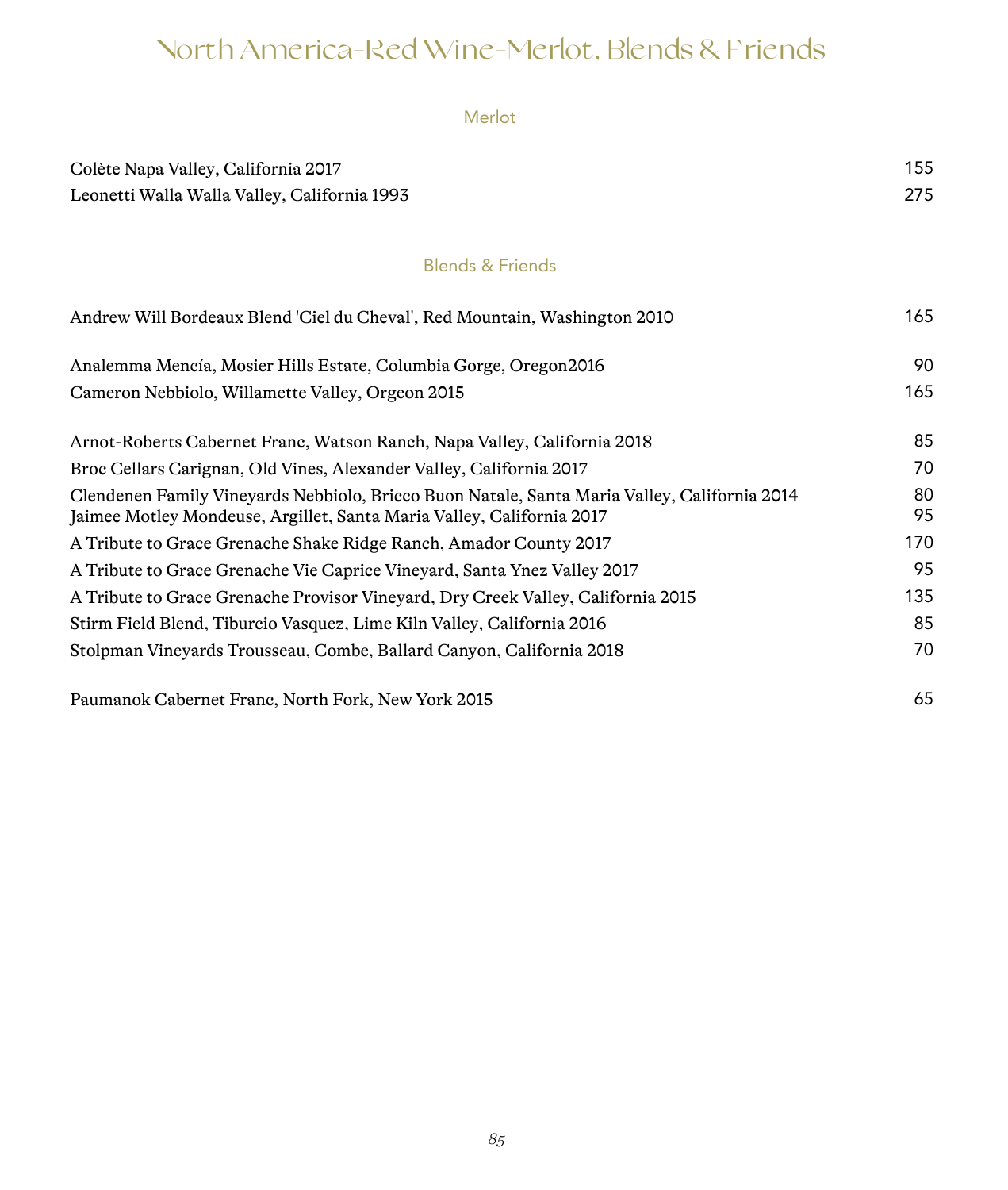# Southern Hemisphere-Red Wine-Australia

Shiraz

| Clonakilla Canberra District 2015                                                                              | 155        |
|----------------------------------------------------------------------------------------------------------------|------------|
| Best's Great Western Bin 0, Grampians 2017                                                                     | 125        |
| Penfolds Grange, South Australia 1998                                                                          | 1250       |
| Wendouree Clare Valley 1997                                                                                    | 750        |
| Love Over Gold Avenue to Gold, Mengler's Hill, Eden Valley 2016<br>Clarendon Hills Astralis, McLaren Vale 2001 | 175<br>675 |
| Luke Lambert Yarra Valley 2017                                                                                 | 120        |
| Timo Mayer Yarra Valley 2015                                                                                   | 175        |
| Yarra Yering 'Underhill', Yarra Valley 1995                                                                    | 285        |
| Elderton Command, Barossa Valley 2009                                                                          | 225        |
| Eperosa Magnolia 1896, Barossa Valley 2015                                                                     | 175        |
| Kalleske Greenock Block, Barossa Valley 2017                                                                   | 115        |
| Sami Odi Barossa Valley 2014                                                                                   | 245        |
| Chris Ringland Dimchurch, Barossa Valley 2009                                                                  | 390        |
| The Standish Barossa Valley 2016                                                                               | 255        |
|                                                                                                                |            |

## Grenache

| Eperosa Stonegarden 1858, Eden Valley 2015             | 125 |
|--------------------------------------------------------|-----|
| Brash Higgins GR/M, McLaren Vale 2017                  | 75  |
| Ochota Barrels The Green Room, McLaren Vale 2017       | 85  |
| Year Wines Serge, McLaren Vale 2017                    | 95  |
| Cirillo Estate 1850 Ancestor Vine, Barossa Valley 2011 | 155 |
| Reed Alexia, Barossa Valley 2017                       | 170 |
| Tim Smith Barossa Valley 2017                          | 70  |
| Sucette Barossa Valley 2016                            | 110 |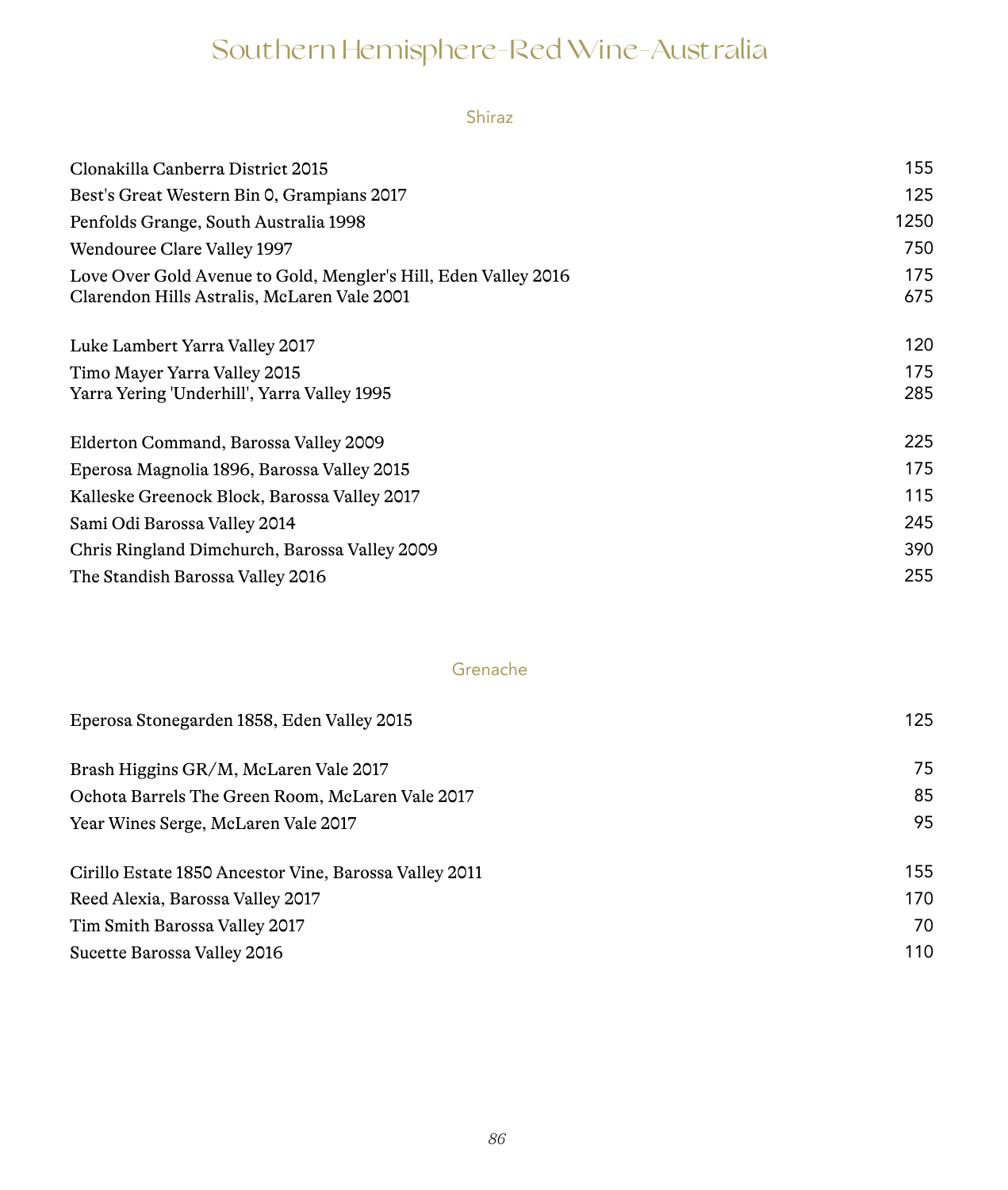# Southern Hemisphere-Red Wine-Australia

#### Pinot Noir

| Bindi Dixon, Macedon Ranges 2017                                                              | 175       |
|-----------------------------------------------------------------------------------------------|-----------|
| Joshua Cooper Doug's Vineyard, Macedon Ranges 2017                                            | 95        |
| By Farr Sangreal, Geelong 2016                                                                | 160       |
| Kooyong Estate, Mornington Peninsula 2015                                                     | 85        |
| Moorooduc Estate McIntyre Vineyard, Mornington Peninsula 2015<br>Mac Forbes Yarra Valley 2017 | 110<br>75 |
| Timo Mayer Close Planted, Yarra Valley 2016                                                   | 195       |

# Cabernet Sauvignon

| Sister's Run Old Testament, Coonawarra 2016    | 60  |
|------------------------------------------------|-----|
| Cape d'Estaing Kangaroo Island 1998            | 195 |
| Greenock Creek Barossa Valley 1997             | 240 |
| Leeuwin Estate Art Series, Margaret River 2014 | 125 |
| Moss Wood Margaret River 2015                  | 185 |

## Blends & Friends

| Best's Great Western Pinot Meunier/Pinot Noir, Grampians, Victoria 2017 | 112 |
|-------------------------------------------------------------------------|-----|
| Ochota Barrels Pinot Meunier, Mark of Cain, Adelaide Hills 2018         | 98. |
| Yarra Yering Red Bordeaux Blend 'Dry Red #1', Yarra Valley 1995         | 310 |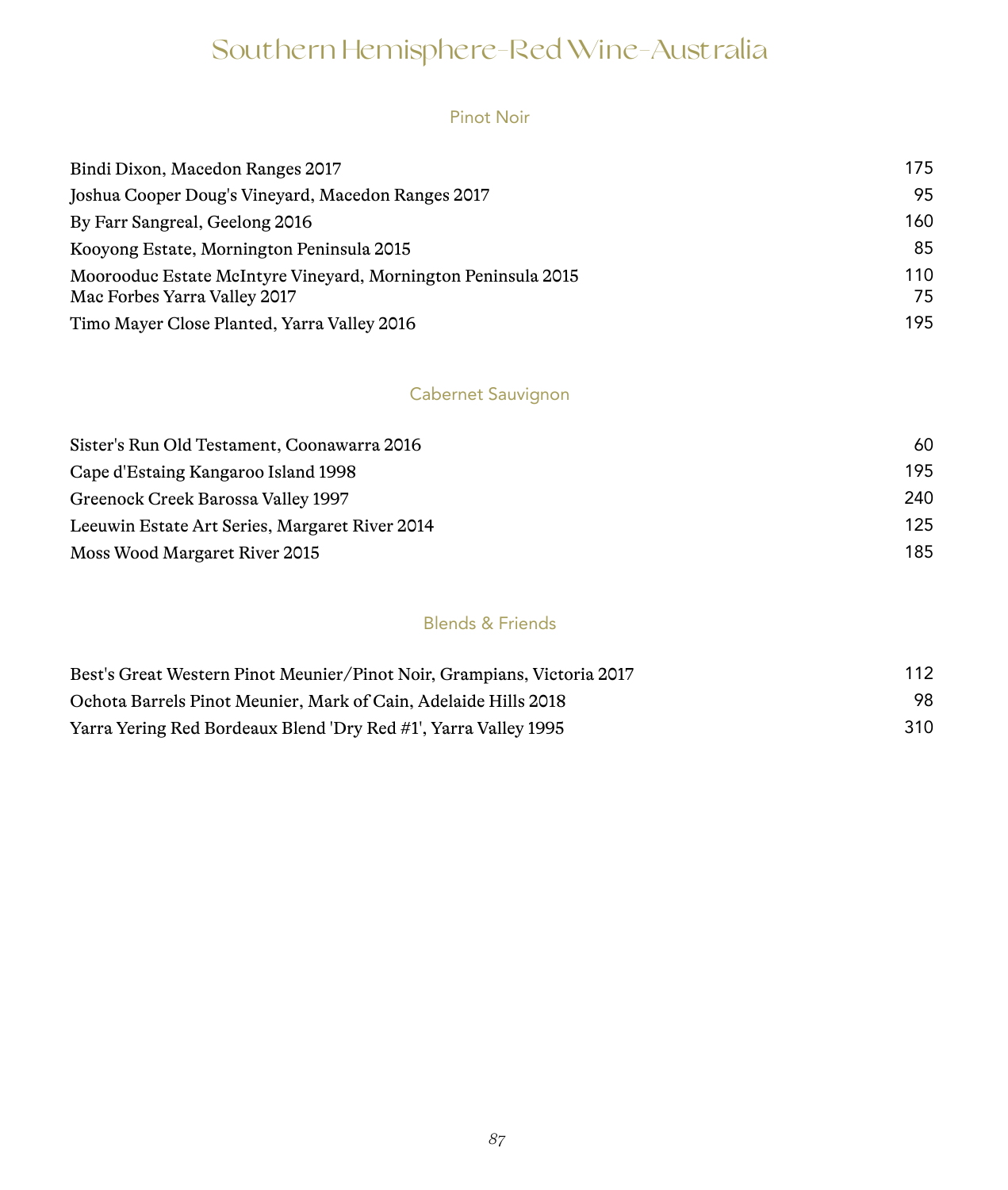# Southern Hemisphere-Red Wine-New Zealand & South Africa

#### New Zealand

| Kumeu River Pinot Noir, Hunting Hill Vinevard, Auckland 2015            | 115 |
|-------------------------------------------------------------------------|-----|
| Ata Rangi Pinot Noir, Martinborough 2016                                | 120 |
| Dry River Pinot Noir, Martinborough 2014                                | 145 |
| Bell Hill Pinot Noir 'Old Weka Pass Road', Canterbury 2012              | 150 |
| Bell Hill Pinot Noir, Canterbury 2012                                   | 195 |
| Burn Cottage Pinot Noir, Burn Cottage Vineyard, Central Otago 2016      | 75  |
| Rippon Pinot Noir Mature Vines, Central Otago 2014                      | 125 |
| Pyramid Valley Cabernet Franc, Howell Family Vineyard, Hawke's Bay 2014 | 85  |
| Te Mata Cabernet Sauvignon, Coleraine, Hawke's Bay 2016                 | 225 |

## South Africa

| Storm Pinot Noir, Ridge, Hemel-en-Aarde 2016                                                      | 110        |
|---------------------------------------------------------------------------------------------------|------------|
| Hogan Carignan/Cinsault/Cabernet Sauvignon, Divergent, Coastal Region 2016                        | 98         |
| A.A. Badenhorst Grenache, Raaigras, Swartland 2017                                                | 115        |
| Momento Grenache, Western Cape 2014                                                               | 80         |
| Mullineux Syrah 'Iron', Swartland 2016                                                            | 205        |
| Mullineux Syrah 'Iron', Swartland 2015                                                            | 230        |
| Mullineux Syrah 'Schist', Swartland 2016                                                          | 225        |
| Mullineux Syrah 'Schist', Swartland 2013                                                          | 270        |
| Mullineux Syrah 'Granite', Swartland 2016                                                         | 225        |
| Mullineux Syrah 'Granite', Swartland 2015<br>Sadie Family Syrah Blend 'Columella', Swartland 2016 | 260<br>245 |
| A.A. Badenhorst Tinta Barocca, Sk'windjiesvlei, Swartland 2017                                    | 98         |
| Mullineux Tinta Barroca, Swartland 2016                                                           | 72         |
| Sadie Family Tinta Barocca 'Treinspoor', Swartland 2017                                           | 155        |
| Sadie Family Cinsault 'Pofadder', Swartland 2017                                                  | 145        |
| Savage Cinsault Blend, Follow The Line, Western Cape 2016                                         | 85         |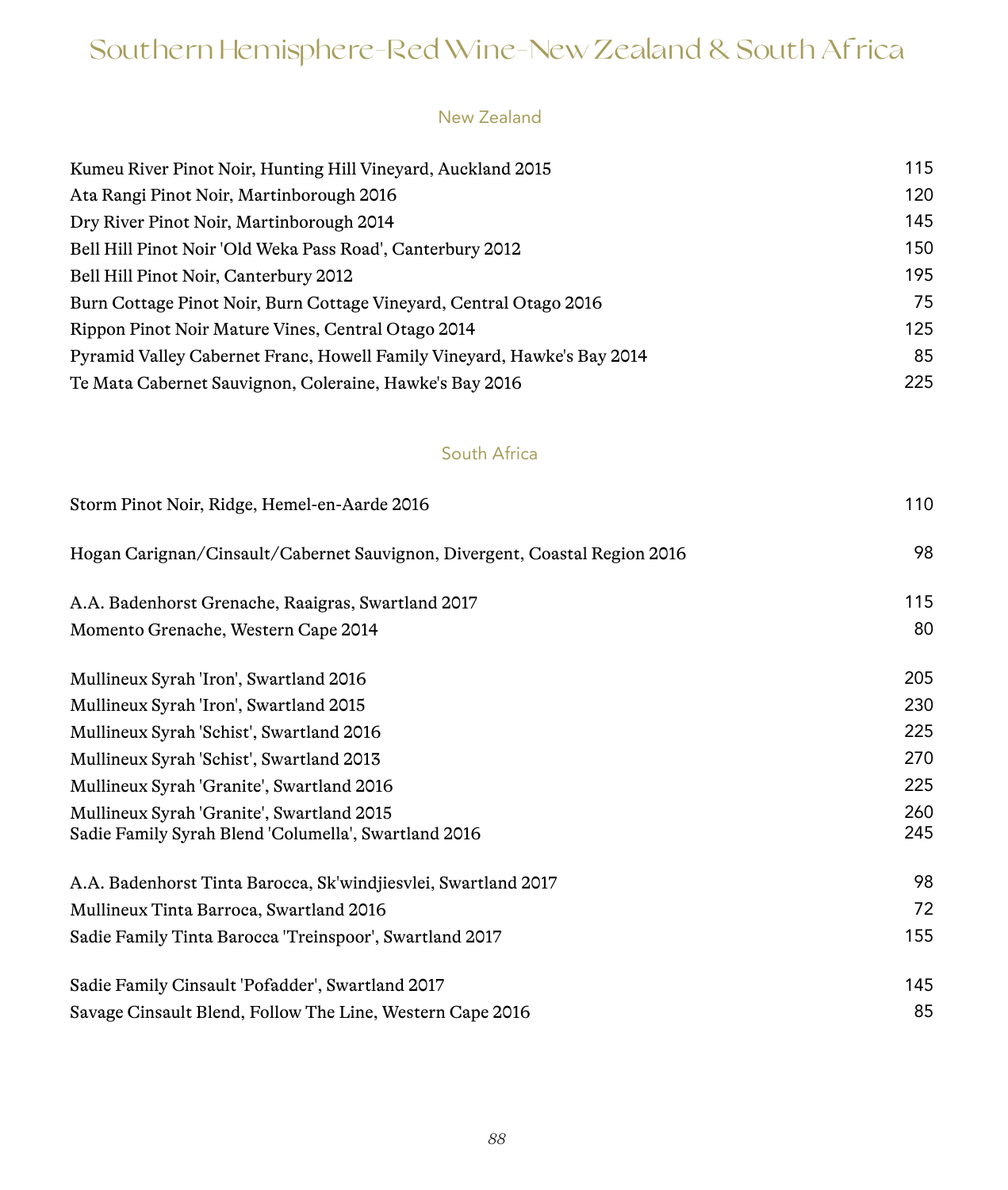# Southern Hemisphere-Red Wine-Argentina & Chile

# Argentina

| Altos Las Hormigas Malbec, Gualtallary, Mendoza 2016     | 90  |
|----------------------------------------------------------|-----|
| Mendel Malbec, Mendoza 2017                              | 80  |
| Tikal Malbec Blend, Jubilo, Mendoza 2014                 | 98  |
| Fabre Montmayou Malbec, Barrel Selection, Patagonia 2017 | 50  |
| Zorzal Cabernet Franc, EGGO Franco, Mendoza 2017         | 65  |
| Fabre Montmayou Cabernet Franc, Reserva, Mendoza 2017    | 55  |
| Bodega Chacra Pinot Noir, Treinta y Dos, Río Negro 2017  | 195 |

## Chile

| Aristos Cabernet Sauvignon 'Barón', Central Valley 2012             | 225 |
|---------------------------------------------------------------------|-----|
| Aristos Cabernet Sauvignon 'Duque d'A', Cachapoal 2011              | 240 |
| Casa Lapostolle Carmenère Blend, Clos Apalta, Colchagua Valley 2009 | 270 |
| Escándalo Carignan, Colchagua Valley 2017                           | 45  |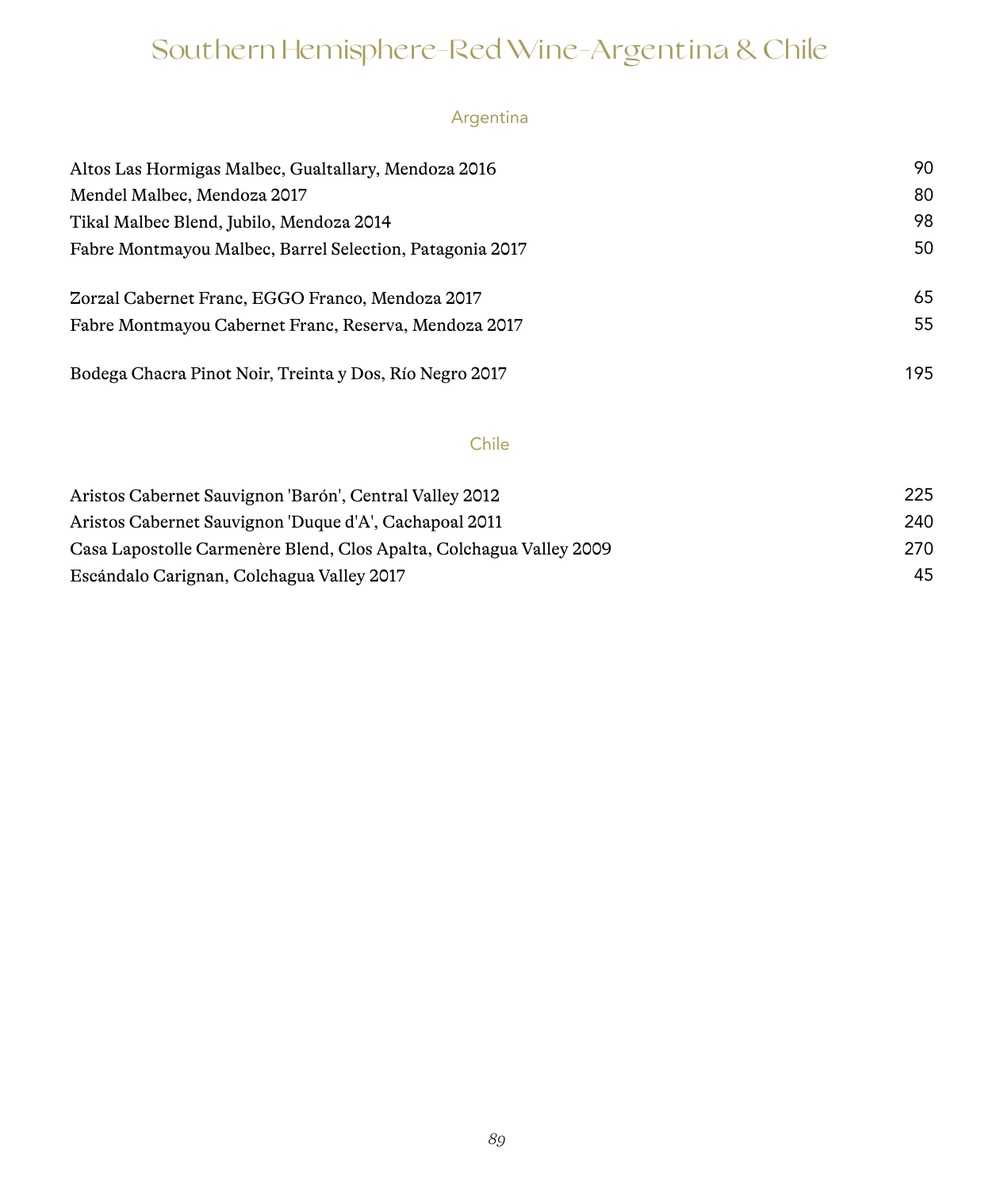# *DESSERT WINE*

#### FRANCE - LOIRE

| Domaine des Aubuisières Cuvée Alexandre, Sélection Grains Nobles, Vouvray 1990 | 125 |
|--------------------------------------------------------------------------------|-----|
| Domaine Huet Cuvée Constance, Vouvray 2005 (500mL)                             | 350 |
| Domaine Huet Le Mont, Moelleux, Vouvray 2018                                   | 135 |
| Moulin Touchais Coteaux du Layon 2002                                          | 120 |

#### FRANCE - ALSACE

| Domaine Zind-Humbrecht Riesling, Clos Windsbuhl, Vendanges Tardives 1990 |  | 285 |
|--------------------------------------------------------------------------|--|-----|

#### FRANCE - BORDEAUX

| Château Coutet Sauternes 2001              | 225  |
|--------------------------------------------|------|
| Château Doisy-Daëne Barsac, Sauternes 1983 | 240  |
| Château de Fargues Sauternes 1975          | 725. |
| Château d'Yquem Sauternes 2003             | 725. |
| Château d'Yquem Sauternes 2008             | 595  |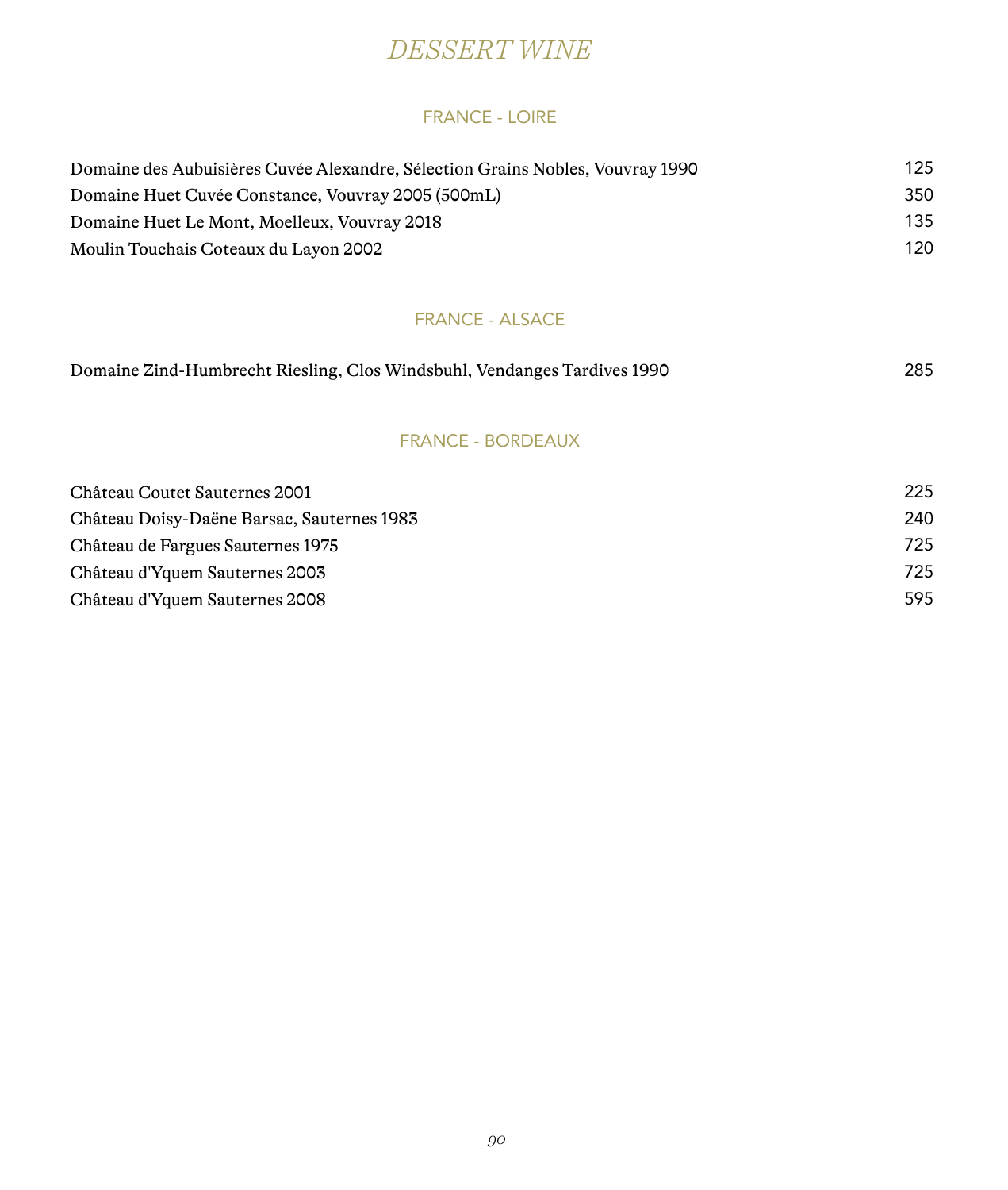# DESSERT WINE

#### GERMANY

| Dönnhoff Norheimer Dellchen, Auslese G.K., Nahe 2001                     | 245 |
|--------------------------------------------------------------------------|-----|
| Dönnhoff Oberhäuser Brücke, Auslese G.K., Nahe 1998 (375mL)              | 165 |
| Dönnhoff Oberhäuser Brücke, Auslese G.K., Nahe 2001 (375mL)              | 185 |
| Joh. Jos. Prüm Wehlener Sonnenuhr, Auslese, Mosel 2001                   | 275 |
| Joh. Jos. Prüm Graacher Himmelreich, Auslese Mosel 2005                  | 145 |
| Joh. Jos. Prüm Wehlener Sonnenuhr, Auslese G.K., Mosel 2001              | 395 |
| Joh. Jos. Prüm Graacher Himmelreich, Auslese G.K., Mosel 2014 (375mL)    | 135 |
| Keller Abts Erde, Auslese, Rheinhessen 2014                              | 240 |
| Keller Hipping, Auslese, Rheinhessen 2014                                | 265 |
| Vollenweider Kröver Steffensberg, Beerenauslese, Mosel 2017 (375mL)      | 245 |
| Vollenweider Wolfer Goldgrube, Beerenauslese, Mosel 2017 (375mL)         | 345 |
| von Schubert Maximin Grünhäuser, Herrenberg, Eiswein, Mosel 1999 (375mL) | 325 |

# PORTUGAL

| Taylor Fladgate 20 Year Tawny, Porto                                                     |     |
|------------------------------------------------------------------------------------------|-----|
| <b>ITALY</b>                                                                             |     |
| Giuseppe Quintarelli A Roberto, Recioto della Valpolicella Classico, Veneto 2007 (375mL) | 275 |

# HUNGARY

Royal Tokaji Wine Co. 5 Puttonyos, Tokaj 2013 (500mL) 190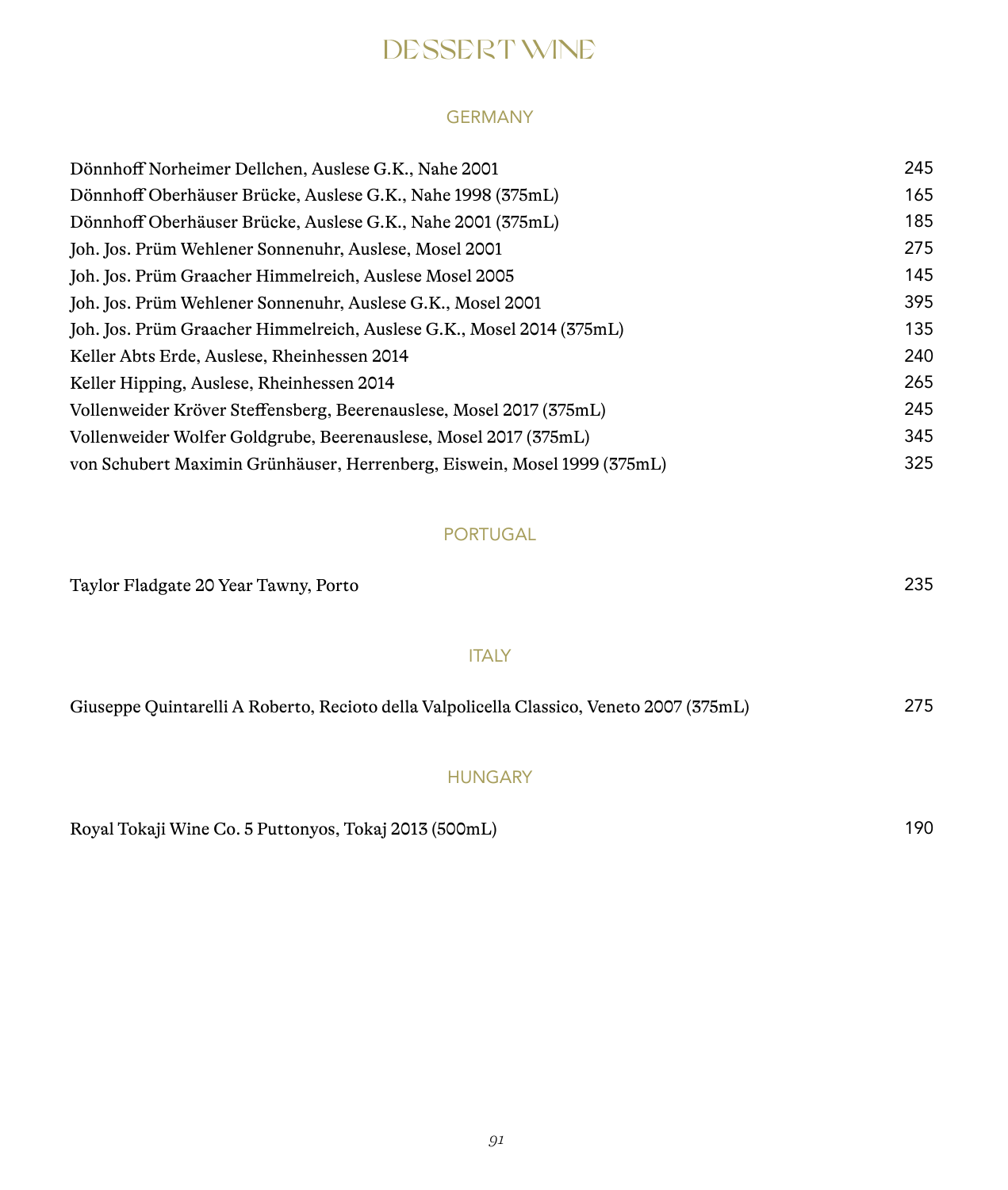| Amass CA                                    | 17 |
|---------------------------------------------|----|
| Beefeater England                           | 16 |
| Bol's Genever, Holland                      | 16 |
| Bombay Sapphire, England                    | 18 |
| Farmer's MN                                 | 16 |
| Fords England                               | 16 |
| Four Pillars Bloody Shiraz, Australia       | 18 |
| Greenhook NY                                | 17 |
| Hendrick's Scotland                         | 17 |
| Martin Miller's Westbourne, England/Iceland | 17 |
| Monkey 47 Germany                           | 18 |
| Old Duff Genever, Holland                   | 16 |
| Old Duff Maltwine, Holland                  | 17 |
| Plymouth England                            | 17 |
| Ransom Old Tom, OR                          | 16 |
| Roku Japan                                  | 17 |
| Sipsmith England                            | 17 |
| Sipsmith VJOP, England                      | 21 |
| St. George Botanivore, CA                   | 17 |
| St. George Dry Rye, CA                      | 17 |
| St. George Terroir, CA                      | 17 |
| Tangueray England                           | 17 |
| Tanqueray TEN, England                      | 19 |
| The Kyoto Distillery Ki No Bi, Japan        | 22 |
| Xoriguer Mahón, Spain                       | 16 |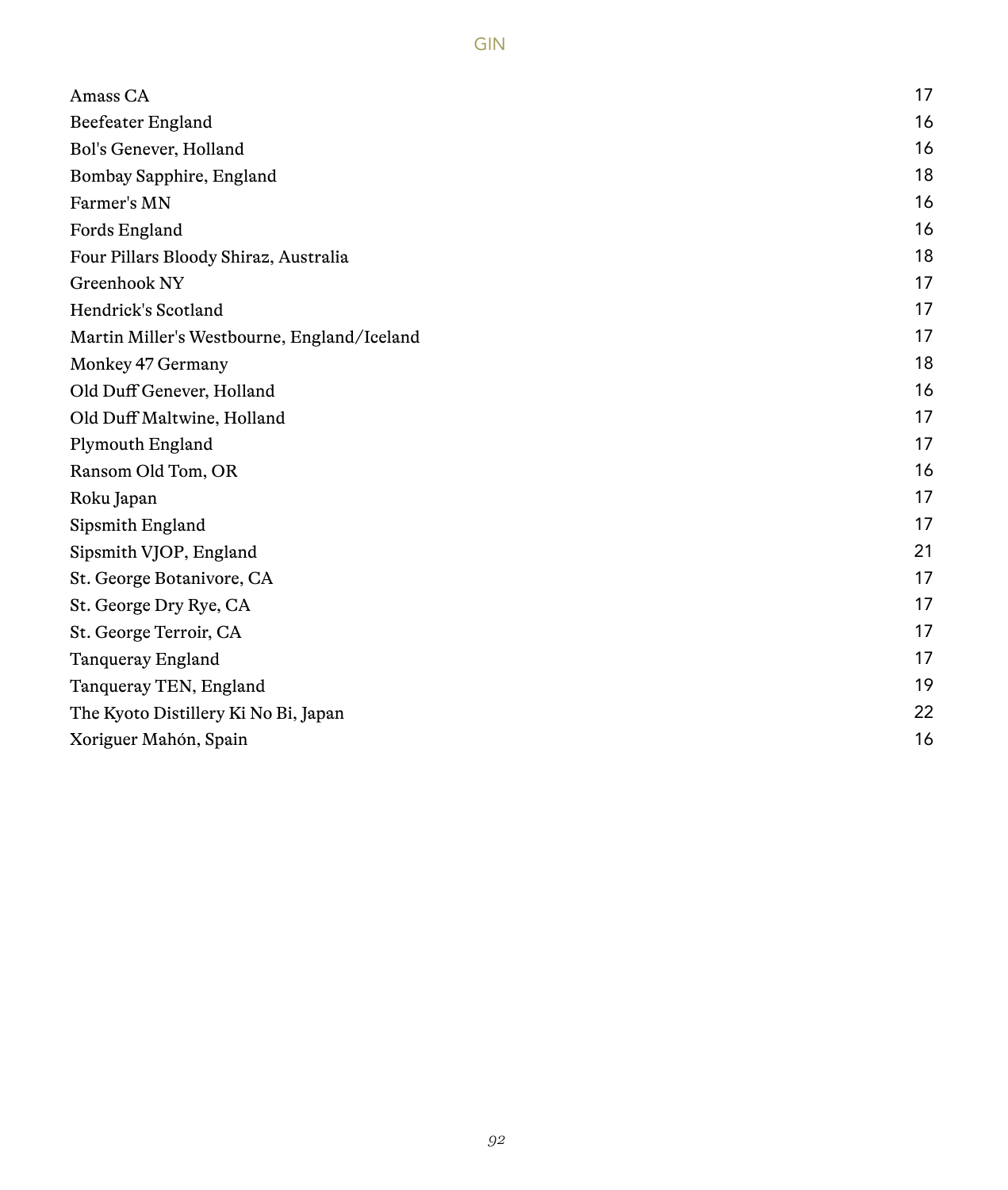## SUGAR CANE

| Amrut Old Port, India                                           | 16  |
|-----------------------------------------------------------------|-----|
| Avuá Prata Cachaca, Brazil                                      | 16  |
| Avuá Amburana Cachaca, Brazil                                   | 19  |
| Appleton Estate Signature Blend, Jamaica                        | 16  |
| Appleton Estate 21 yr, Jamaica                                  | 38  |
| Bacardi Silver, Puerto Rico                                     | 16  |
| Banks 5 Island, Singapore                                       | 16  |
| Banks 7 Golden Age, Singapore                                   | 17  |
| Barbancourt 8 yr, Haiti                                         | 16  |
| Black Tot British Royal Navy Rum, Last Consignment, West Indies | 145 |
| Caña Brava Panama                                               | 16  |
| Caroni 2000, 17 yr, High Proof, Trinidad                        | 44  |
| Clairin Sajous, Haiti                                           | 16  |
| Clairin Vaval, Haiti                                            | 16  |
| Diplomático Reserva Exclusiva, Venezuela                        | 16  |
| El Dorado 12 yr, Guyana                                         | 16  |
| El Dorado 15 yr, Guyana                                         | 19  |
| El Dorado 25 yr, Guyana                                         | 84  |
| Gosling's Black Seal, Bermuda                                   | 16  |
| Habitation Velier Foursquare 2013, Barbados                     | 24  |
| Habitation Velier Hampden LFCH 2011, Jamaica                    | 24  |
| Habitation Velier Worthy Park 2007, Jamaica                     | 24  |
| Hamilton 151 Overproof Demerara, Guyana                         | 16  |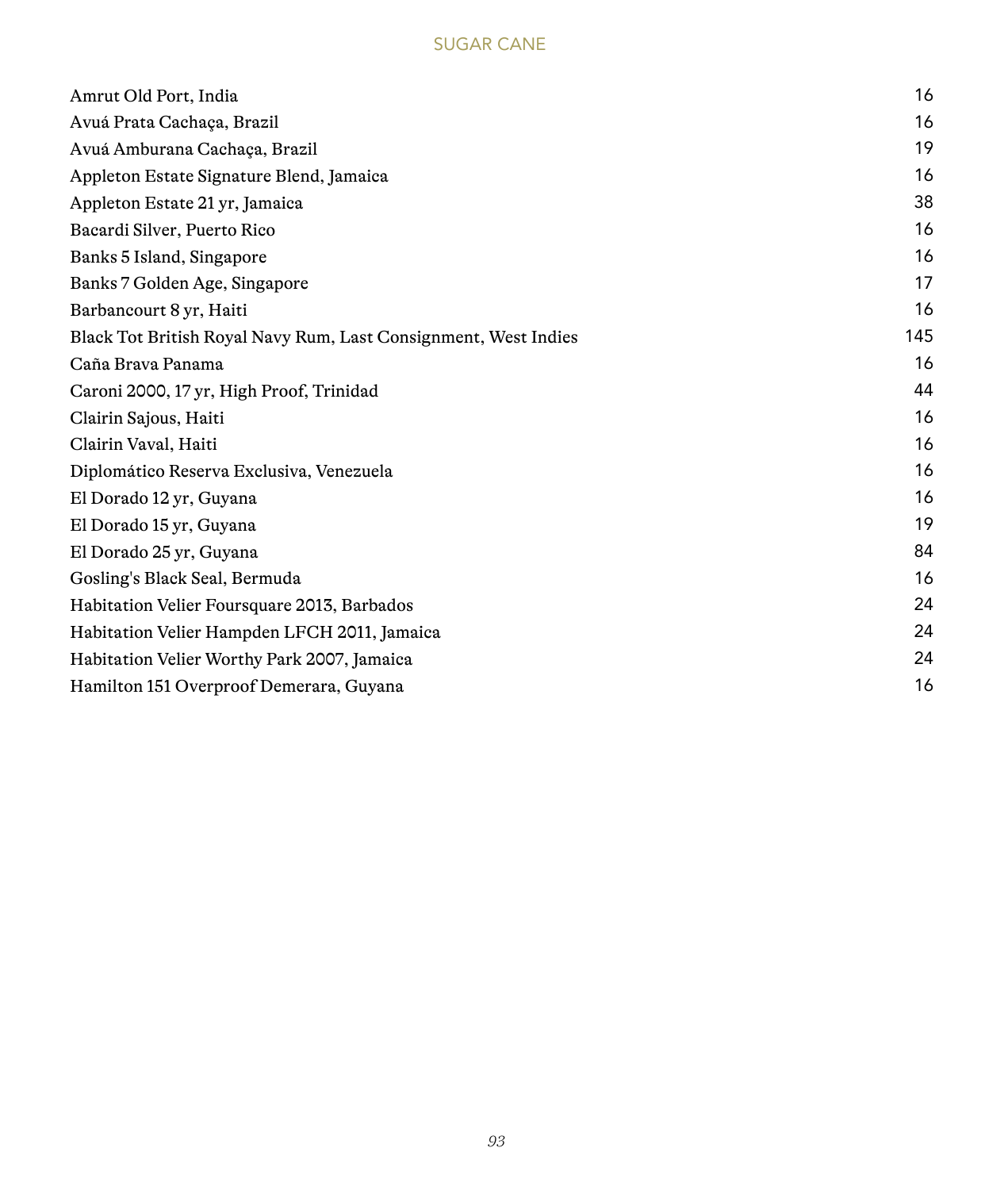## SUGAR CANE

| Neisson Rhum Blanc, Martinique                                     | 16  |
|--------------------------------------------------------------------|-----|
| Old Monk India                                                     | 16  |
| Paranubes Oaxaca                                                   | 17  |
| Plantation 5 yr, Barbados                                          | 16  |
| Plantation Stiggins' Fancy Pineapple, Barbados                     | 16  |
| Plantation O.F.T.D., Barbados                                      | 16  |
| Privateer Silver, MA                                               | 16  |
| Privateer Navy Yard, MA                                            | 18  |
| Rhum Clement V.S.O.P., Martinique                                  | 16  |
| Rhum J.M. Blanc, Martinique                                        | 16  |
| Rhum J.M. V.S.O.P., Martinique                                     | 18  |
| Ron del Barrilito 3 Star, Puerto Rico                              | 16  |
| Ron del Barrilito 5 Star, Puerto Rico                              | 245 |
| Ron Zacapa 23 yr Solera, Guatemala                                 | 16  |
| Scarlet Ibis Trinidad                                              | 16  |
| Smith & Cross Navy Strength, Jamaica                               | 16  |
| St. Lucia Distillers Chairman's Reserve Forgotten Casks, St. Lucia | 16  |
| William Hinton Agrícola, Madeira                                   | 16  |
| William Hinton Agrícola 3 yr, Madeira                              | 18  |
| William Hinton Agrícola 6 yr, Madeira                              | 29  |
| William Hinton Agrícola Edição Limitada, Madeira                   | 29  |
| Wray & Nephew Overproof White, Jamaica                             | 16  |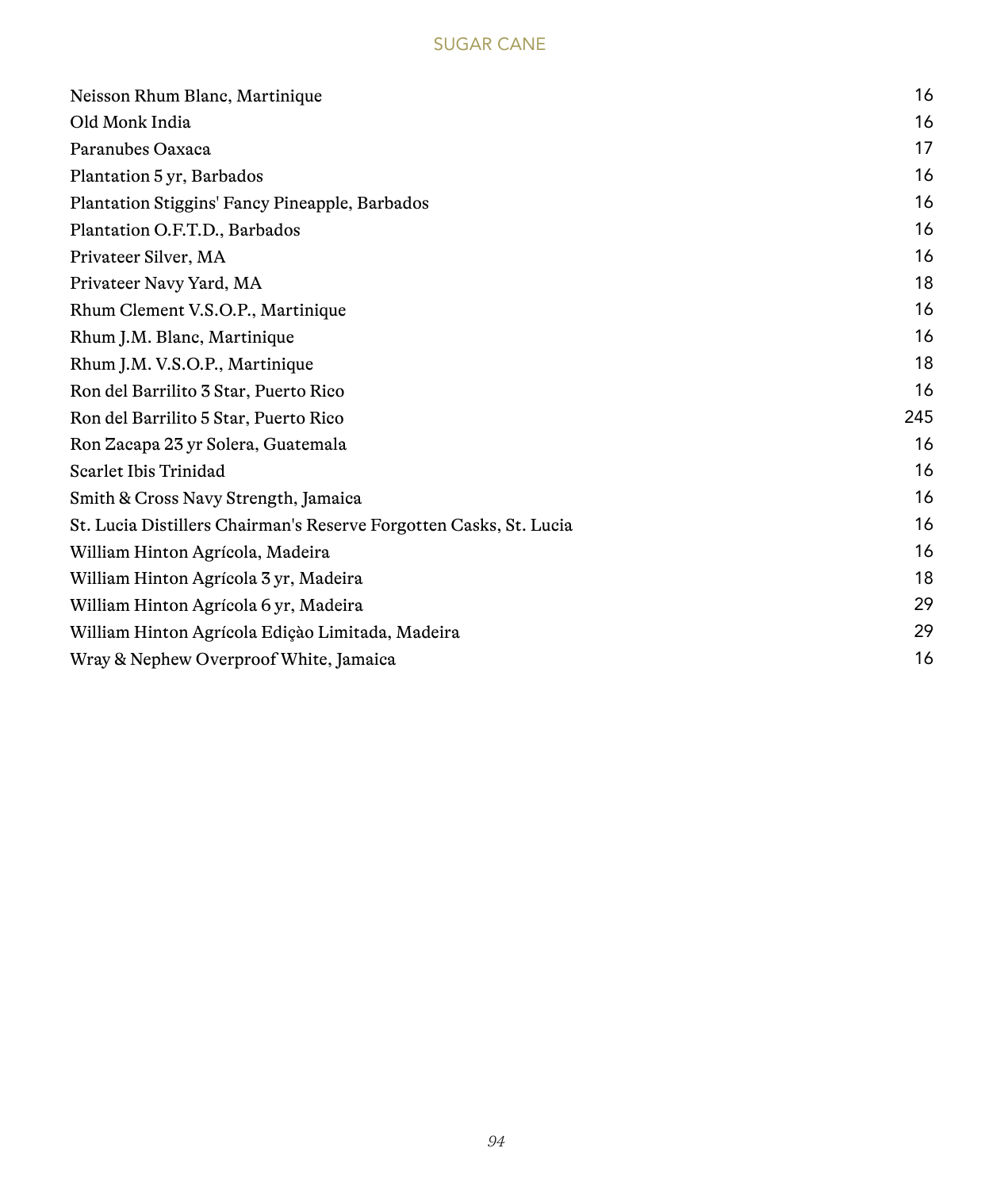## **TEQUILA**

| Casa Dragones Blanco                | 26 |
|-------------------------------------|----|
| El Tesoro Blanco                    | 16 |
| El Tesoro Reposado                  | 17 |
| El Tesoro Añejo                     | 19 |
| Fortaleza Blanco                    | 16 |
| Fortaleza Reposado                  | 17 |
| Fortaleza Añejo                     | 19 |
| Don Fulano Añejo                    | 24 |
| Don Julio Blanco                    | 17 |
| Don Julio Reposado                  | 18 |
| Don Julio Añejo                     | 22 |
| Don Julio Añejo 1942                | 44 |
| Ocho Plata, Puerta del Aire 2016    | 16 |
| Ocho Reposado, Puerta del Aire 2016 | 18 |
| Ocho Añejo, La Latilla 2015         | 21 |
| Siembra Valles Blanco               | 16 |
| Siembra Valles Reposado             | 17 |
| Siete Leguas Blanco                 | 16 |
| Siete Leguas Reposado               | 18 |
| Siete Leguas Añejo                  | 21 |
| Solento Blanco                      | 19 |
| Solento Reposado                    | 22 |
| Solento Añejo                       | 27 |
| Tequila Cabeza Blanco               | 16 |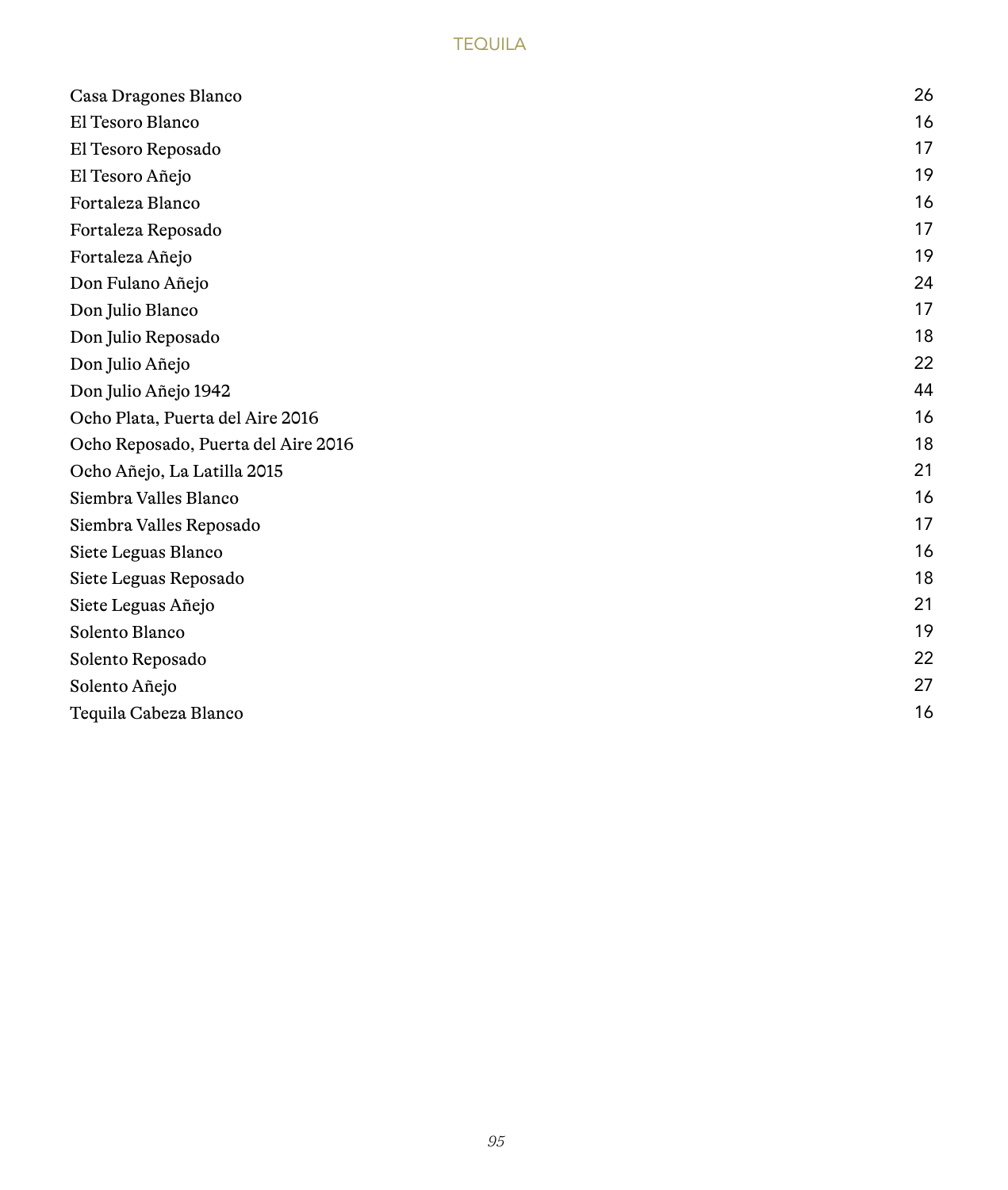## MEZCAL

| Rey Campero Castilla                 | 28 |
|--------------------------------------|----|
| Rey Campero Jabalí                   | 24 |
| Rey Campero Madre Cuishe             | 22 |
| Rey Campero Sierra Negra             | 38 |
| Rey Campero Tepextate                | 24 |
| Rey Campero Tepextate+Cuishe+Espadín | 29 |
| Rey Campero Tobala                   | 29 |
| Del Maguey Vida                      | 16 |
| Del Maguey Chichicapa                | 19 |
| Del Maguey Wild Papalome             | 28 |
| Del Maguey Pechuga                   | 42 |
| Del Maguey Tobala                    | 32 |
| Del Maguey Santo Domingo Albarradas  | 18 |
| El Jolgorio Barril                   | 24 |
| El Jolgorio Cuixe                    | 24 |
| Origen Raiz Cenizo                   | 16 |
| Real Minero Espadín                  | 24 |
| Real Minero Espadín y Largo          | 28 |
| Real Minero Tobala                   | 42 |
| Vago Elote                           | 17 |
| Vago Espadín                         | 18 |
| Vago Mexicano                        | 24 |

# SOTOL

| La Higuera Dasylirion, Wheeleri    |  |  |
|------------------------------------|--|--|
| La Higuera Dasylirion, Cedrosanum  |  |  |
| La Higuera Dasylirion, Leiophyllum |  |  |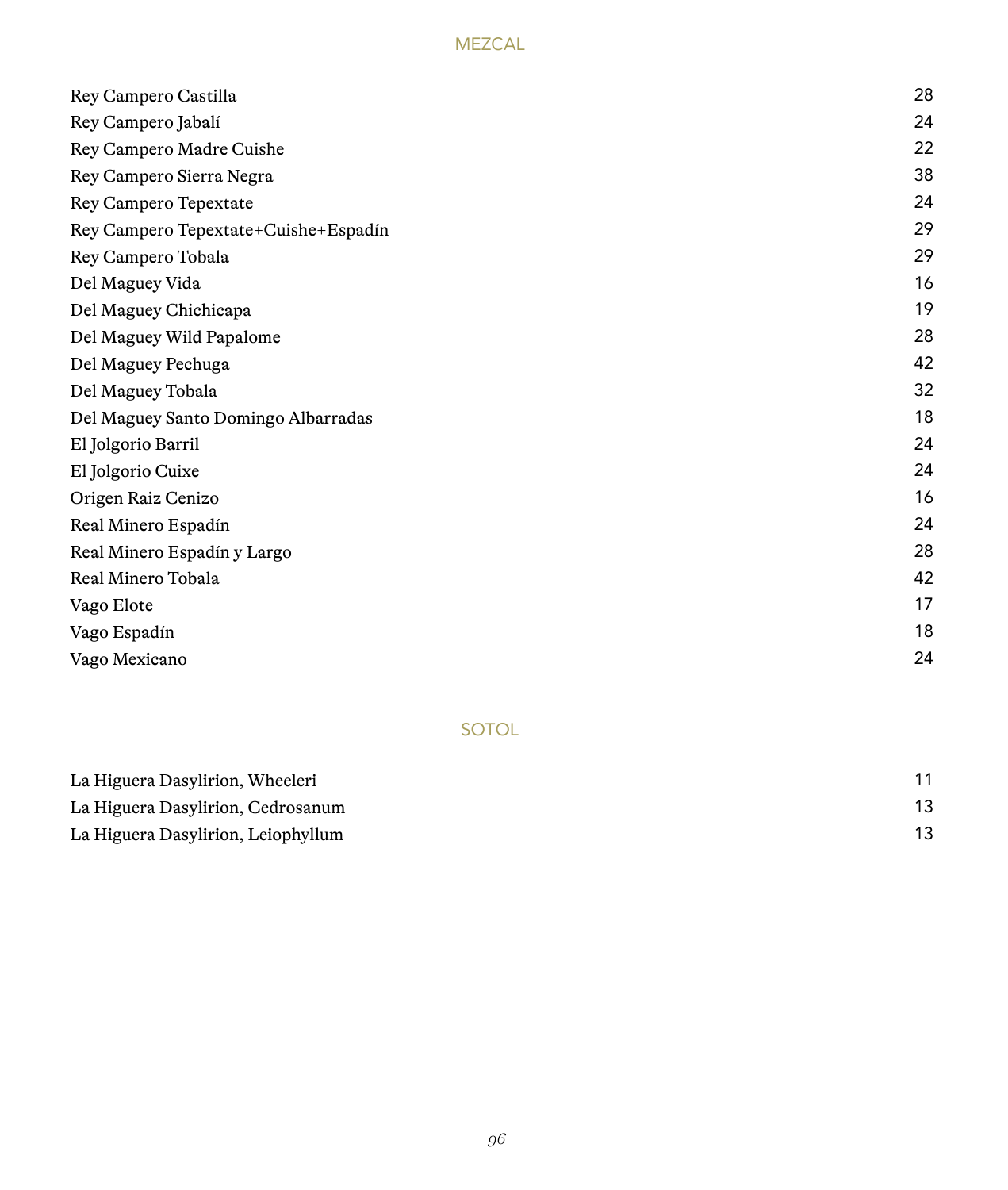## COGNAC

| Paul Beau Hors d'Age          | 32 |
|-------------------------------|----|
| Dudognon Vieille Reserve      | 24 |
| Guillon-Painturaud VSOP       | 16 |
| Guillon-Painturaud Hors d'Age | 42 |
| Pierre Ferrand 1840           | 16 |
| Pierre Ferrand Ambré          | 19 |
| Pierre Ferrand Réserve        | 24 |
|                               |    |

# ARMAGNAC

| Castarède 1975, Bas-Armagnac                 | 44 |
|----------------------------------------------|----|
| Dartigalongue XO, Bas-Armagnac               | 18 |
| Domaine d'Espérance XO, Bas-Armagnac         | 24 |
| Marie Duffau 1979, Bas-Armagnac              | 28 |
| Château de Pellehaut 1989, Armagnac-Ténarèze | 22 |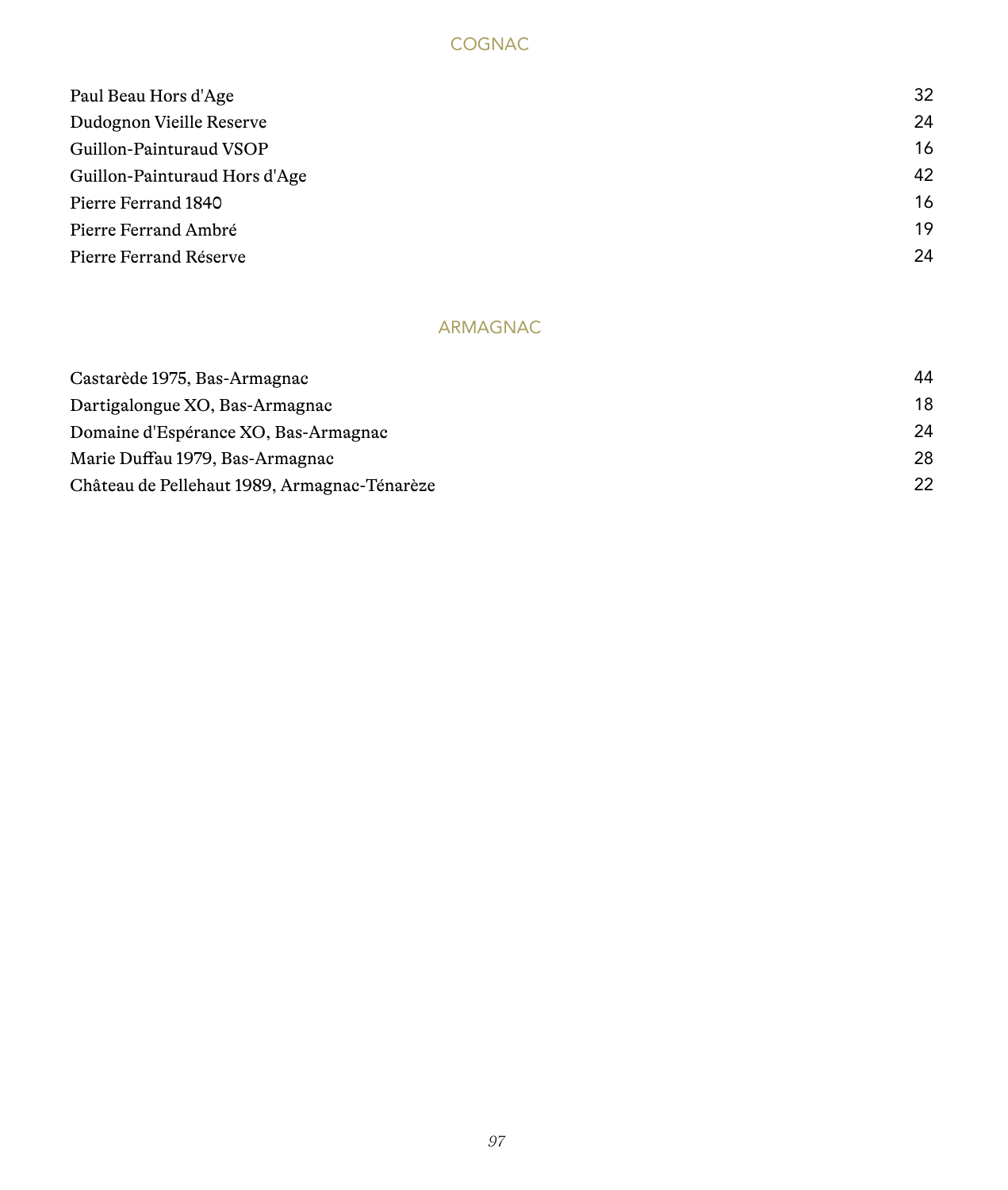#### **CALVADOS**

| Eric Bordelet 1982, Maurice Duplin Single Cask, 35 yr   | 54  |
|---------------------------------------------------------|-----|
| Adrien Camut 6 yr, Pays d'Auge                          | 22  |
| Adrien Camut 12 yr, Pays d'Auge                         | 32  |
| Adrien Camut 18 yr, Privilège, Pays d'Auge              | 48  |
| Adrien Camut 25 yr, Réserve de Semainville, Pays d'Auge | 68  |
| Adrien Camut 35 yr, Reserve d'Adrien, Pays d'Auge       | 125 |
| Adrien Camut 40 yr, Prestige, Pays d'Auge               | 165 |
| Adrien Camut 50 yr, Rarete, Pays d'Auge                 | 295 |
| Daron Fine                                              | 16  |
| Roger Groult 12 yr, Pays d'Auge                         | 28  |
| Roger Groult 18 yr, Pays d'Auge                         | 36  |
| Roger Groult 25 yr, Pays d'Auge                         | 48  |
| Michel Huard Hors d'Age                                 | 19  |
| Lelouvier Hors d'Age                                    | 21  |
| Lemorton 1987 Domfrontais                               | 28  |
| Domaine du Tertre 1997 Single Cask                      | 36  |
|                                                         |     |

# SPANISH BRANDY

| El Maestro Sierra Solera Reserva, Jerez      |    |
|----------------------------------------------|----|
| El Maestro Sierra Solera Gran Reserva, Jerez | 48 |
| Navazos-Palazzi Single Cask, Montilla        |    |

#### PISCO

| Macchu Pisco La Diablada, Peru     |    |
|------------------------------------|----|
| Macchu Pisco Ñusta, Peru           | 48 |
| Miguel Torres El Gobernador, Chile |    |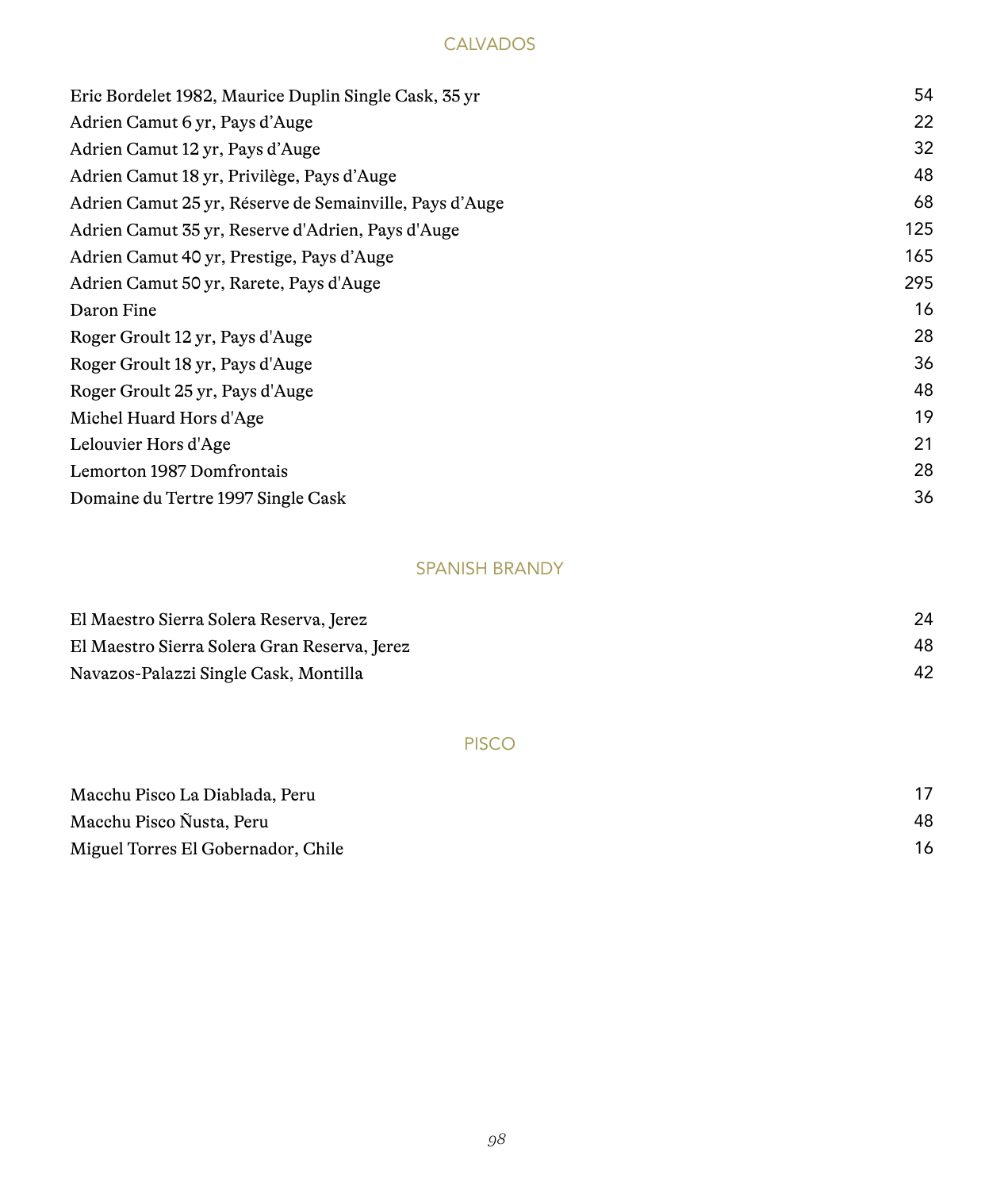| Aberfeldy 12 yr, Highland                         | 16  |
|---------------------------------------------------|-----|
|                                                   | 37  |
| Aberfeldy 18 yr, Highland                         |     |
| Aberlour A'Bunadh                                 | 36  |
| Aberlour 18 yr, Highland                          | 34  |
| Balblair 1965, 37 yr Adelphi Selection, Highland  | 52  |
| Banff 1975, 37 yr Duncan Taylor, Highland         | 275 |
| Clynelish 1995, 10 yr Adelphi Selection, Highland | 24  |
| Clynelish 1995, 18 yr Duncan Taylor, Highland     | 38  |
| Dalmore 15 yr, Highland                           | 36  |
| Dalmore Cigar Malt, Highland                      | 44  |
| Dalwhinnie 15 yr, Highland                        | 24  |
| Fettercairn 1995, Samaroli Selection, Highland    | 67  |
| Glenfarclas 12 yr, Highland                       | 21  |
| Glenfarclas 21 yr, Highland                       | 36  |
| Glenfarclas 25 yr, Highland                       | 42  |
| Glenmorangie 12 yr, Quinta Ruban, Highland        | 22  |
| Macallan 12 yr Double Cask, Highland              | 20  |
| Macallan 12 yr Sherry Oak Cask, Highland          | 28  |
| Macallan 18 yr, Highland                          | 95  |
| Oban 14 yr, Highland                              | 26  |
| Oban 18 yr, Highland                              | 44  |
| Old Pulteney 12 yr, Highland                      | 16  |
| Old Pulteney 17 yr, Highland                      | 34  |
| Old Pulteney 21 yr, Highland                      | 38  |
| Teaninich 17 yr, Highland                         | 96  |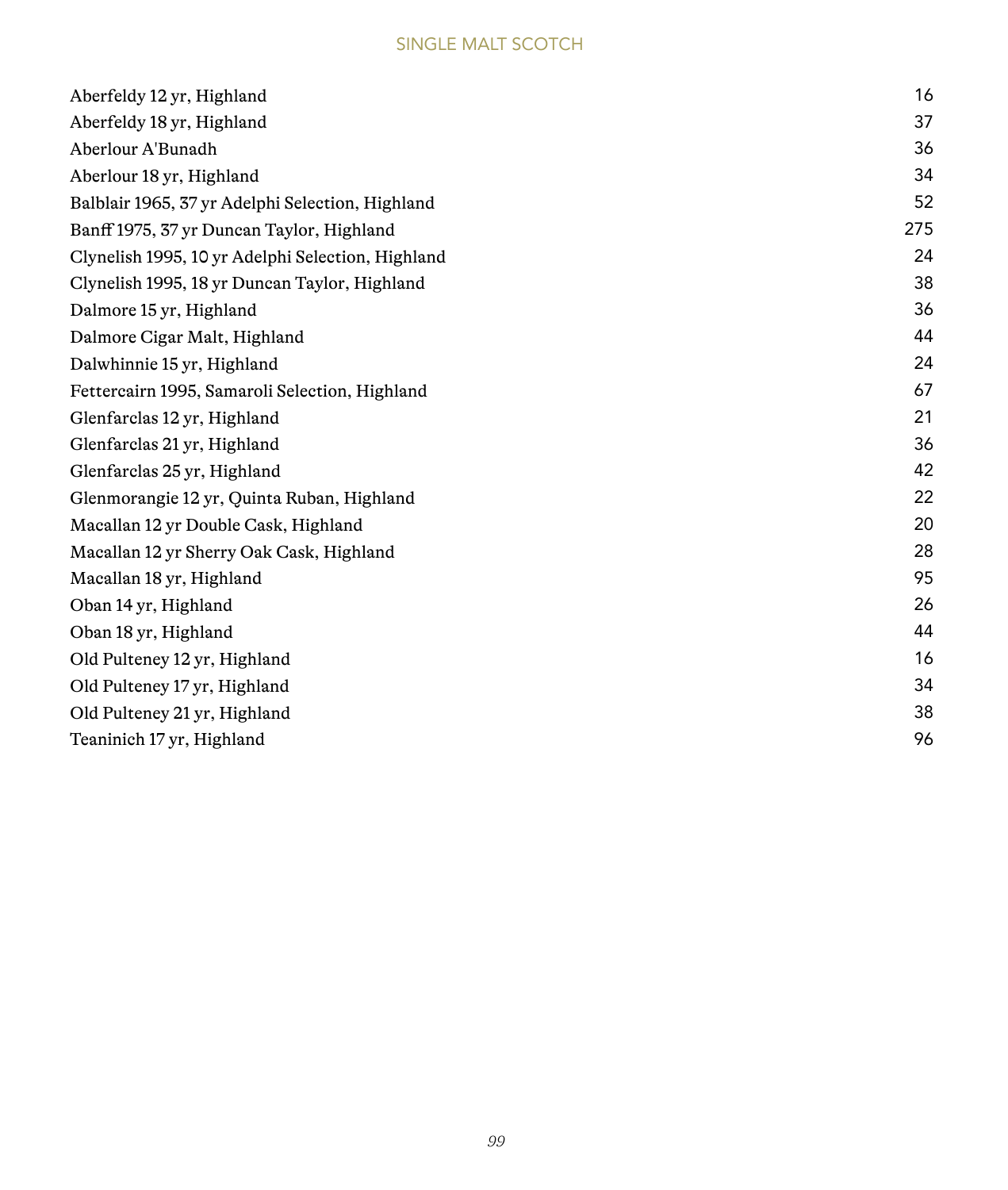| Auchroisk 25 yr, Speyside                            | 128 |
|------------------------------------------------------|-----|
| Balvenie 14 yr, Caribbean Cask, Speyside             | 26  |
| BenRiach 10 yr, Speyside                             | 19  |
| Benromach 10 yr, Speyside                            | 18  |
| Benromach 15 yr, Speyside                            | 26  |
| Craigellachie 13yr, Speyside                         | 24  |
| Craigellachie 17yr, Speyside                         | 48  |
| Craigellachie 23 yr, Speyside                        | 64  |
| Craigellachie 33 yr, Speyside                        | 365 |
| Glen Elgin 1978, 27 yr Adelphi Selection, Speyside   | 54  |
| Glen Grant 15 yr, Speyside                           | 26  |
| Glenlivet 18yr, Speyside                             | 54  |
| Glenrothes 1978, Speyside                            | 124 |
| Glenrothes 1992, Second Edition, Speyside            | 56  |
| Glenrothes 18 yr, Speyside                           | 47  |
| Inchgower 1985, 19 yr, Adelphi Selection, Speyside   | 38  |
| Linkwood 1990, 16 yr Adelphi Selection, Speyside     | 29  |
| Linkwood 15 yr Gordon & Macphail Selection, Speyside | 27  |
| Tamdhu 1982, 22 yr Adelphi Selection, Speyside       | 42  |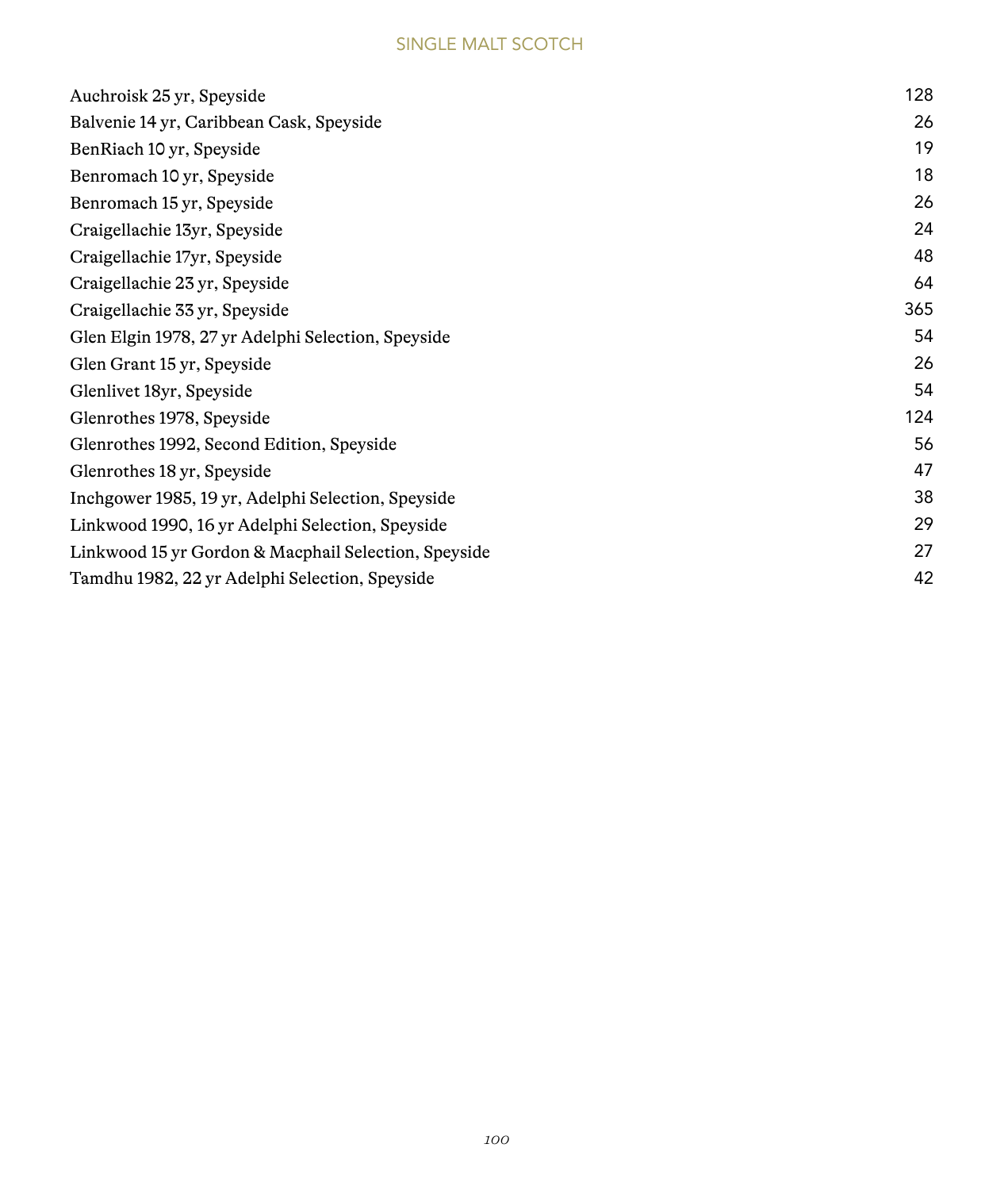| 34<br>18<br>128<br>98 |
|-----------------------|
|                       |
|                       |
|                       |
|                       |
| 24                    |
| 22                    |
| 225                   |
| 88                    |
| 24                    |
| 28                    |
| 24                    |
| 28                    |
| 22                    |
| 375                   |
| 18                    |
| 28                    |
| 24                    |
| 27                    |
| 32                    |
| 190                   |
| 245                   |
|                       |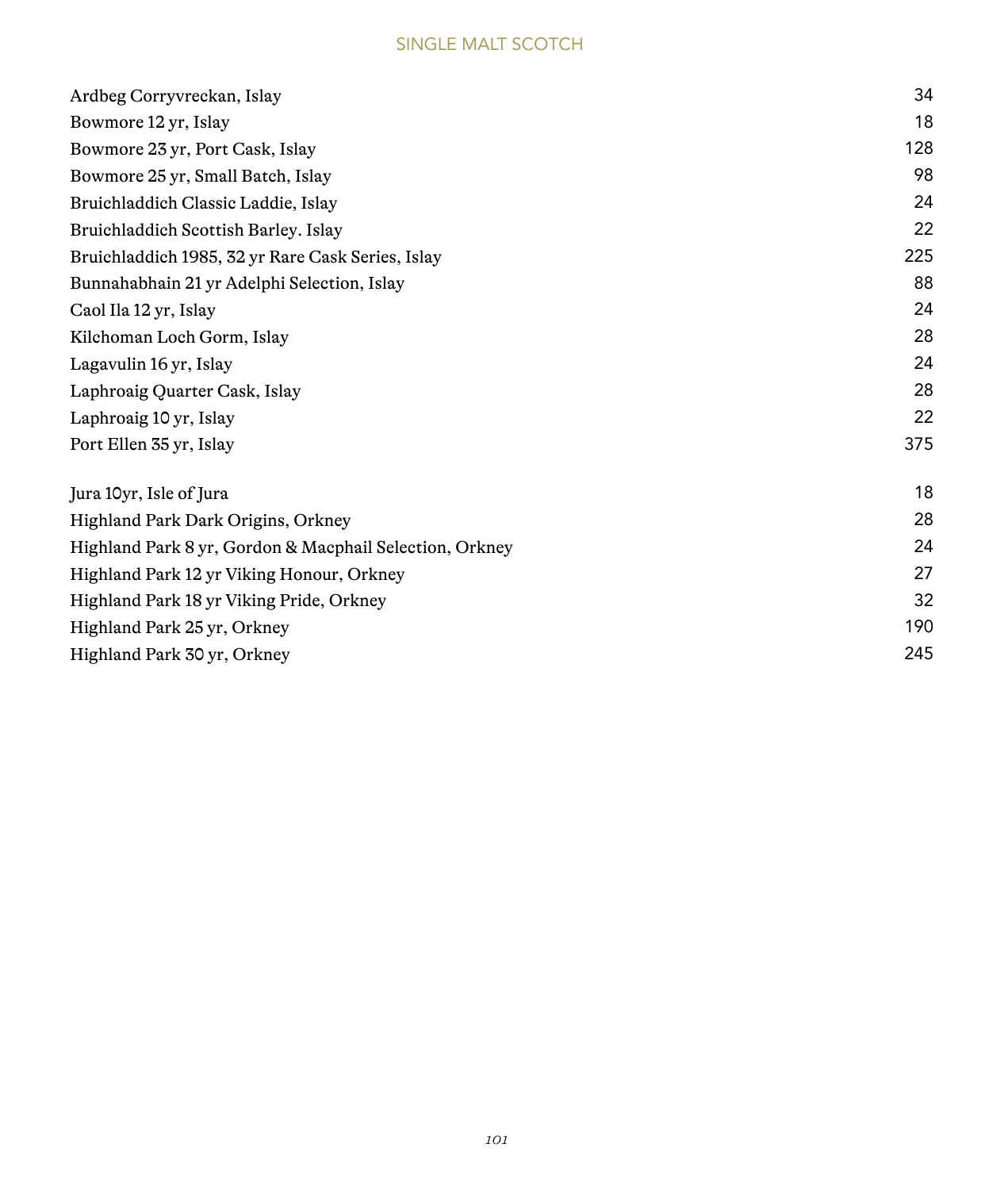| Talisker 10 yr, Skye                            | 19  |
|-------------------------------------------------|-----|
| Talisker 18 yr, Skye                            | 54  |
| Talisker 1985, Skye                             | 145 |
| Arran 18 yr, Isle of Arran                      | 38  |
| Arran Sauternes Cask, Isle of Arran             | 26  |
| Kilkerran 12 yr, Campbeltown                    | 18  |
| Longrow 18 yr, Campbeltown                      | 48  |
| Springbank 10 yr, Campbeltown                   | 21  |
| Springbank 1995, 17 yr Sherry Cask, Campbeltown | 48  |
| Auchentoshan 12 yr, Lowlands                    | 23  |
| Auchentoshan 18 yr, Lowlands                    | 38  |
| Auchentoshan 21 yr, Lowlands                    | 58  |
| Glenkinchie 12 yr, Lowlands                     | 22  |
| Glenkinchie 24 yr, Lowlands                     | 88  |

## BLENDED SCOTCH

| Famous Grouse              | 16 |
|----------------------------|----|
| <b>Great King Street</b>   | 16 |
| Johnnie Walker Black Label | 21 |
| Johnnie Walker Blue Label  | 48 |
| Monkey Shoulder            | 17 |
| Royal Salute 21 yr         | 98 |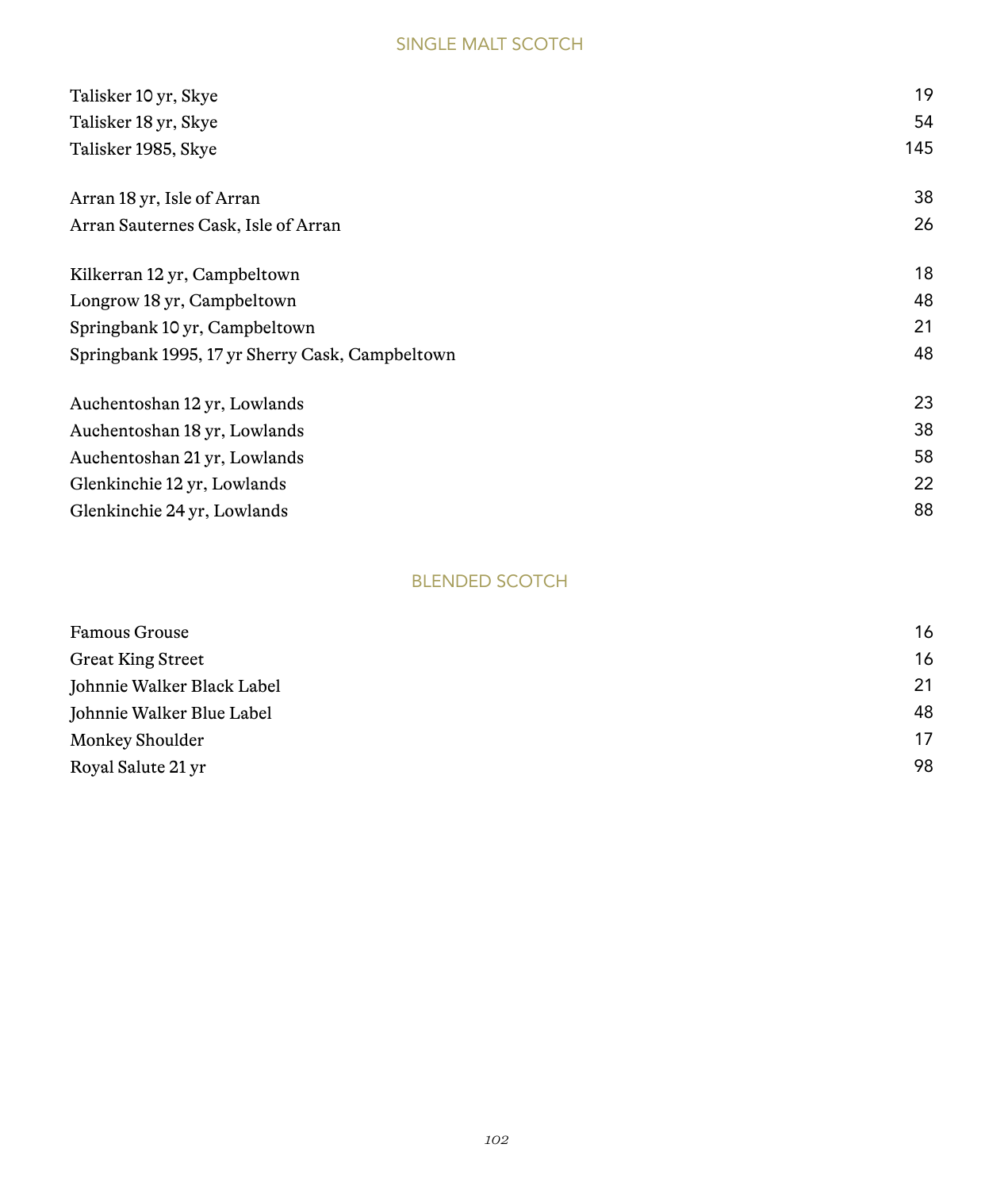#### IRISH WHISKEY

| <b>Bushmills</b>               | 16 |
|--------------------------------|----|
| Gelston's 25 yr                | 88 |
| Green Spot Pot Still           | 22 |
| Jameson                        | 16 |
| Jameson 18 yr                  | 32 |
| Middleton 2017 Vintage Release | 42 |
| Paddy                          | 16 |
| Redbreast 12 yr                | 19 |
| Redbreast 15 yr                | 29 |
| Redbreast 21 yr                | 64 |
| Tyrconnell 15 yr Madeira Cask  | 28 |
|                                |    |

## JAPANESE WHISKY

| HIBIKI Harmony               | 26  |
|------------------------------|-----|
| NIKKA Coffey Malt            | 28  |
| NIKKA From the Barrel 102.8° | 24  |
| NIKKA Miyagikyo              | 32  |
| NIKKA Taketsuru Pure Malt    | 29  |
| NIKKA Taketsuru 17 yr        | 89  |
| NIKKA Taketsuru 21 yr        | 115 |
| NIKKA Yoichi                 | 32  |
| Toki                         | 16  |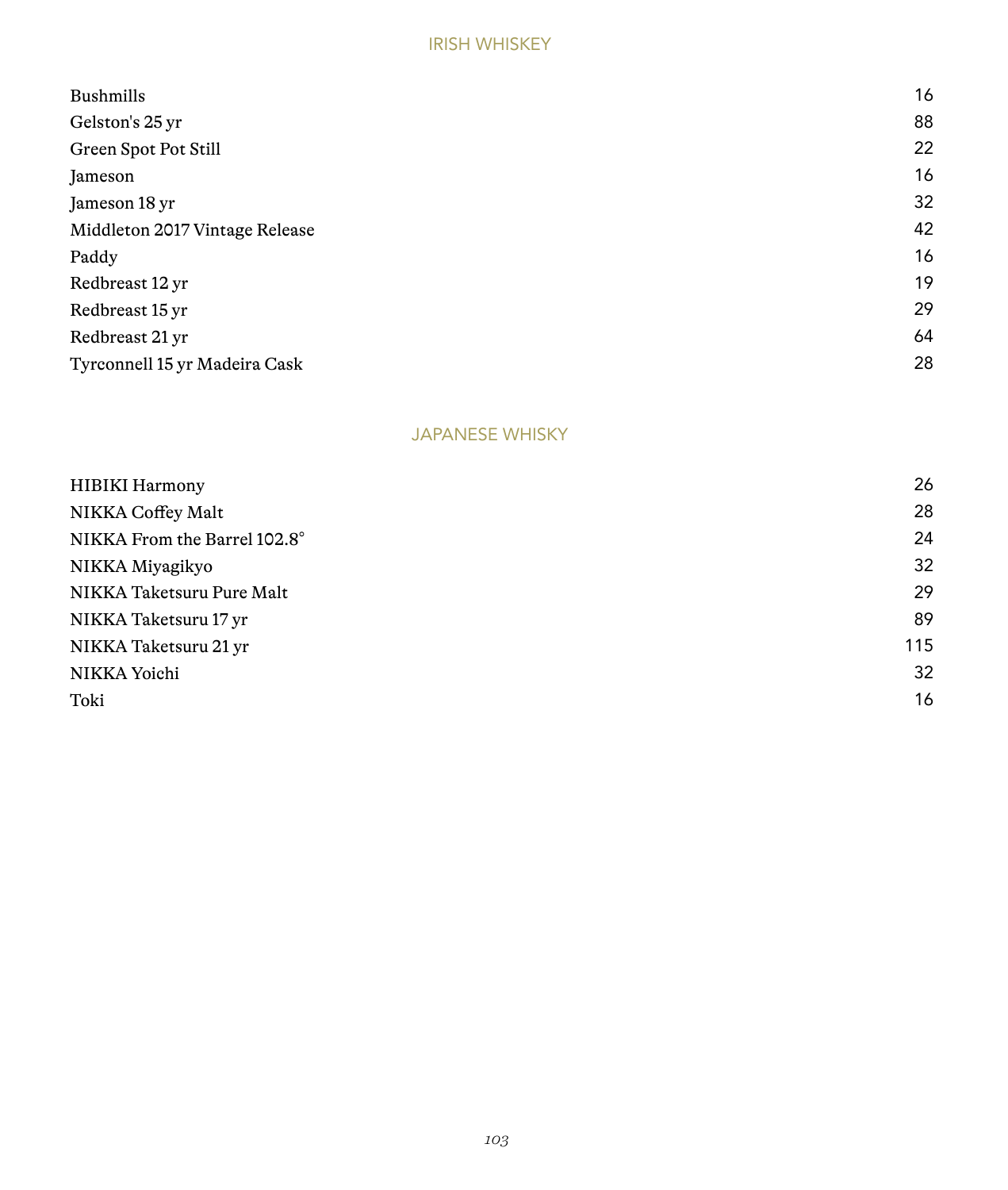## BOURBON

| 1792 Bottled in Bond 100°                       | 18 |
|-------------------------------------------------|----|
| 1792 Ridgemont Reserve, Single Barrel           | 16 |
| 1792 Small Batch                                | 17 |
| 1792 Sweet Wheat                                | 19 |
| Baker's                                         | 24 |
| Basil Hayden's                                  | 19 |
| Blanton's                                       | 19 |
| Booker's 'Shiny Barrel Batch', 2019-02 124°     | 27 |
| Booker's 'Booker's Country Ham', 2019-03 124.7° | 27 |
| <b>Buffalo Trace</b>                            | 16 |
| Bulleit                                         | 17 |
| EH Taylor Barrel Proof 129.3°                   | 26 |
| E.H. Taylor Small Batch, Bonded 100°            | 18 |
| Elijah Craig Small Batch                        | 17 |
| Elijah Craig Small Batch, Barrel Proof 133.4°   | 21 |
| Four Roses Single Barrel                        | 19 |
| George T. Stagg 116.9°                          | 51 |
| George T. Stagg 'Stagg Jr.' 132.3°              | 22 |
| George T. Stagg 'Stagg Jr.' 131.9°              | 30 |
| Hancock's President's Reserve, Single Barrel    | 22 |
| Henry McKenna                                   | 16 |
| Hudson Baby Bourbon                             | 19 |
| Maker's Mark                                    | 17 |
| Michter's Small Batch                           | 17 |
| Old Grand-Dad Bonded 100°                       | 17 |
| Russell's Reserve 10 yr                         | 18 |
| St. George Breaking & Entering                  | 16 |
| Very Old Barton 86 Proof                        | 16 |
| William Larue Weller 125.3°                     | 49 |
| Weller Special Reserve                          | 21 |
| Weller Antique 107°                             | 38 |
| Wild Turkey Longbranch                          | 18 |
| <b>Woodford Reserve</b>                         | 17 |
|                                                 |    |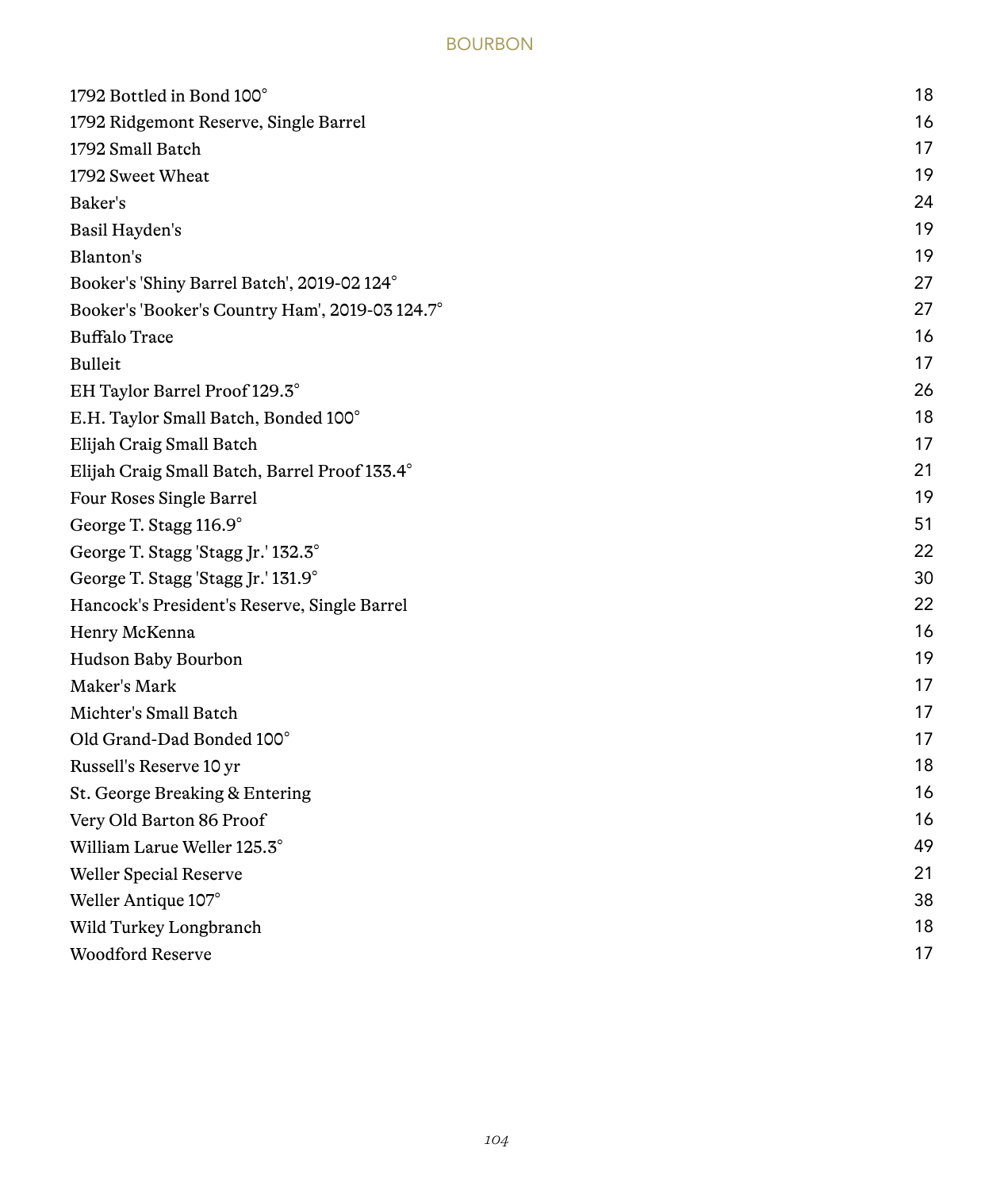| Bulleit                         | 17 |
|---------------------------------|----|
| Dad's Hat                       | 16 |
| Thomas H. Handy Sazerac 129.5°  | 45 |
| High West Double Rye            | 18 |
| Hillrock Double Cask            | 24 |
| Hudson Manhattan Rye            | 19 |
| Michter's 6yr                   | 17 |
| New York Distilling Co. Ragtime | 16 |
| Peerless Barrel Proof 107.6°    | 38 |
| Rittenhouse 100°                | 16 |
| Russell's Reserve 6 yr          | 19 |
| Russell's Reserve Single Barrel | 28 |
| Sazerac                         | 17 |
| Willett 4yr 110°                | 22 |

## AMERICAN WHISKEY

| Clear Creek McCarthy's | 22 |
|------------------------|----|
| St. George Baller      | 28 |
| Westward               | 24 |

# AUSTRALIAN SINGLE MALT

| Starward Nova | 16 |
|---------------|----|
|               |    |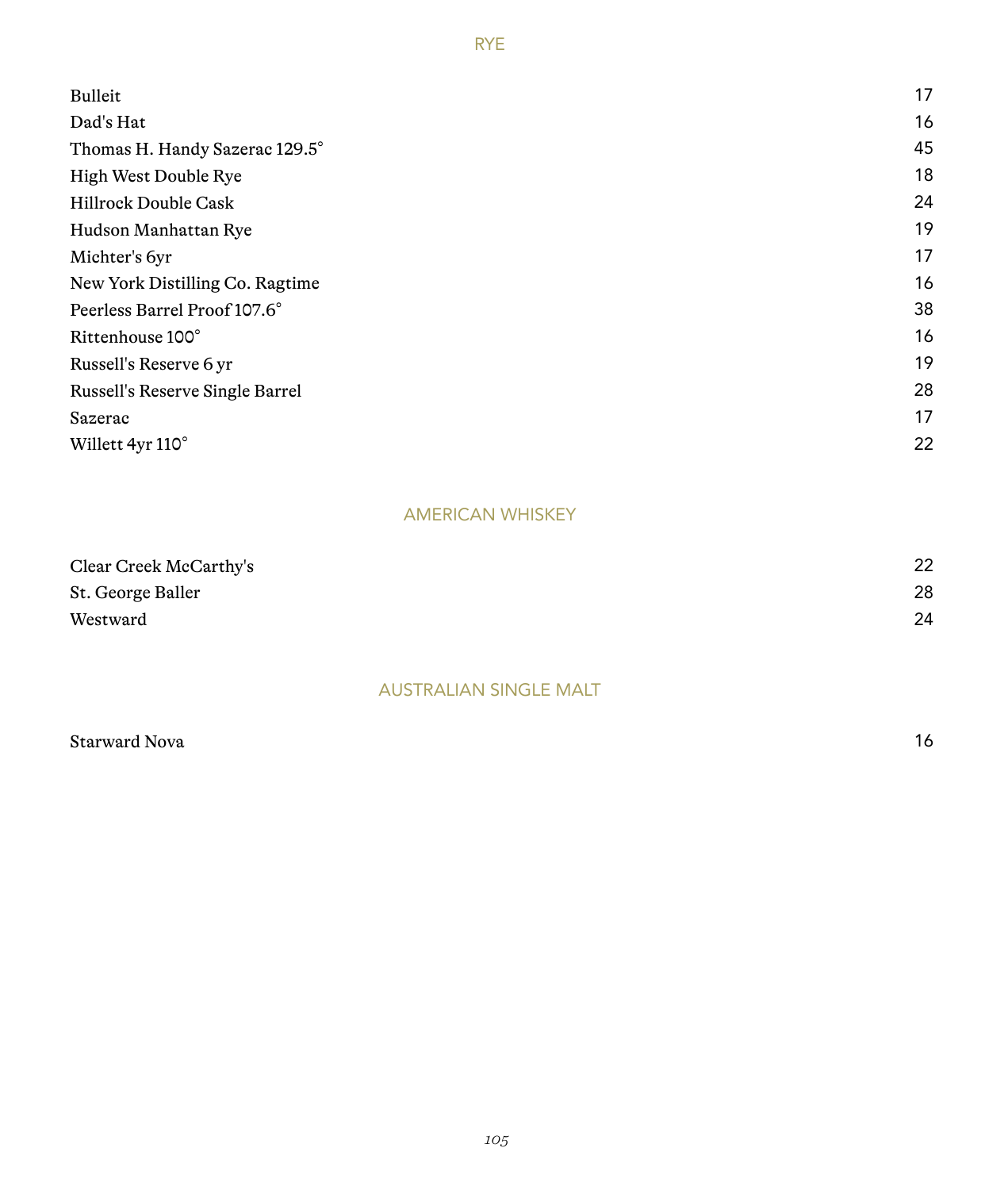# EAU DE VIE

| Clear Creek Douglas Fir, USA               | 15 |
|--------------------------------------------|----|
| Clear Creek Plum, USA                      | 15 |
| Rochelt Apricot (1 oz.), Austria           | 48 |
| Rochelt Basel Cherry (1 oz.), Austria      | 44 |
| Rochelt Black Elderberry (1 oz.), Austria  | 48 |
| Rochelt Gravenstein Apple (1 oz.), Austria | 34 |
| Rochelt Gewurztraminer (1 oz.), Austria    | 44 |
| Rochelt Morello Cherry (1 oz.), Austria    | 38 |
| Rochelt Muscat (1 oz.), Austria            | 34 |
| Rochelt Quince (1 oz.), Austria            | 48 |
| Rochelt Wild Raspberry (1 oz.), Austria    | 68 |